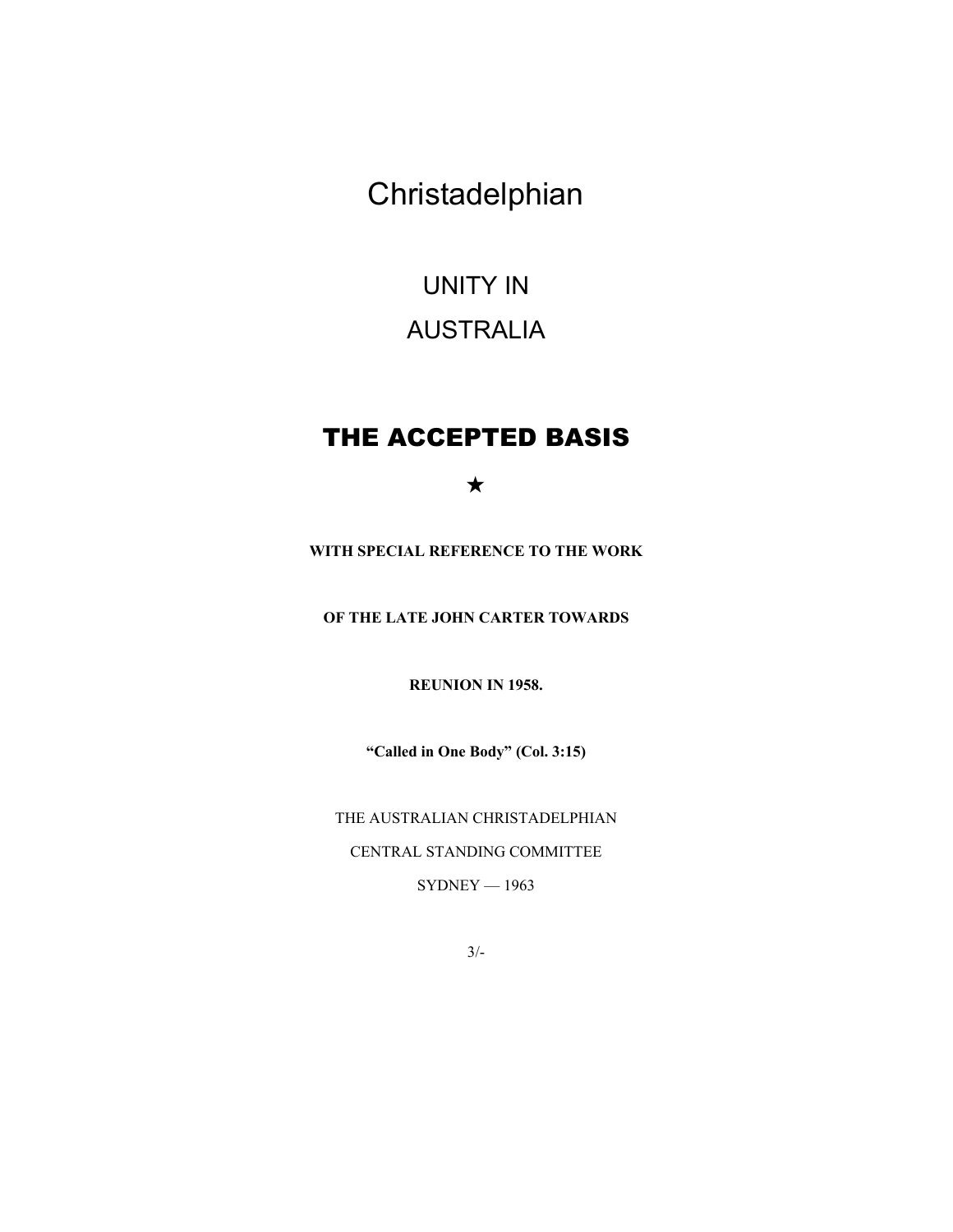Christadelphian

# UNITY IN

# AUSTRALIA

# THE ACCEPTED BASIS

**WITH SPECIAL REFERENCE TO THE WORK OF THE LATE JOHN CARTER TOWARDS REUNION IN 1958.** 

EDITED AND PUBLISHED BY THE AUSTRALIAN CHRISTADELPHIAN CENTRAL STANDING COMMITTEE

John Carter (died 1962)

 $\mathcal{L}_\text{max}$ 

Late Editor of "The Christadelphian"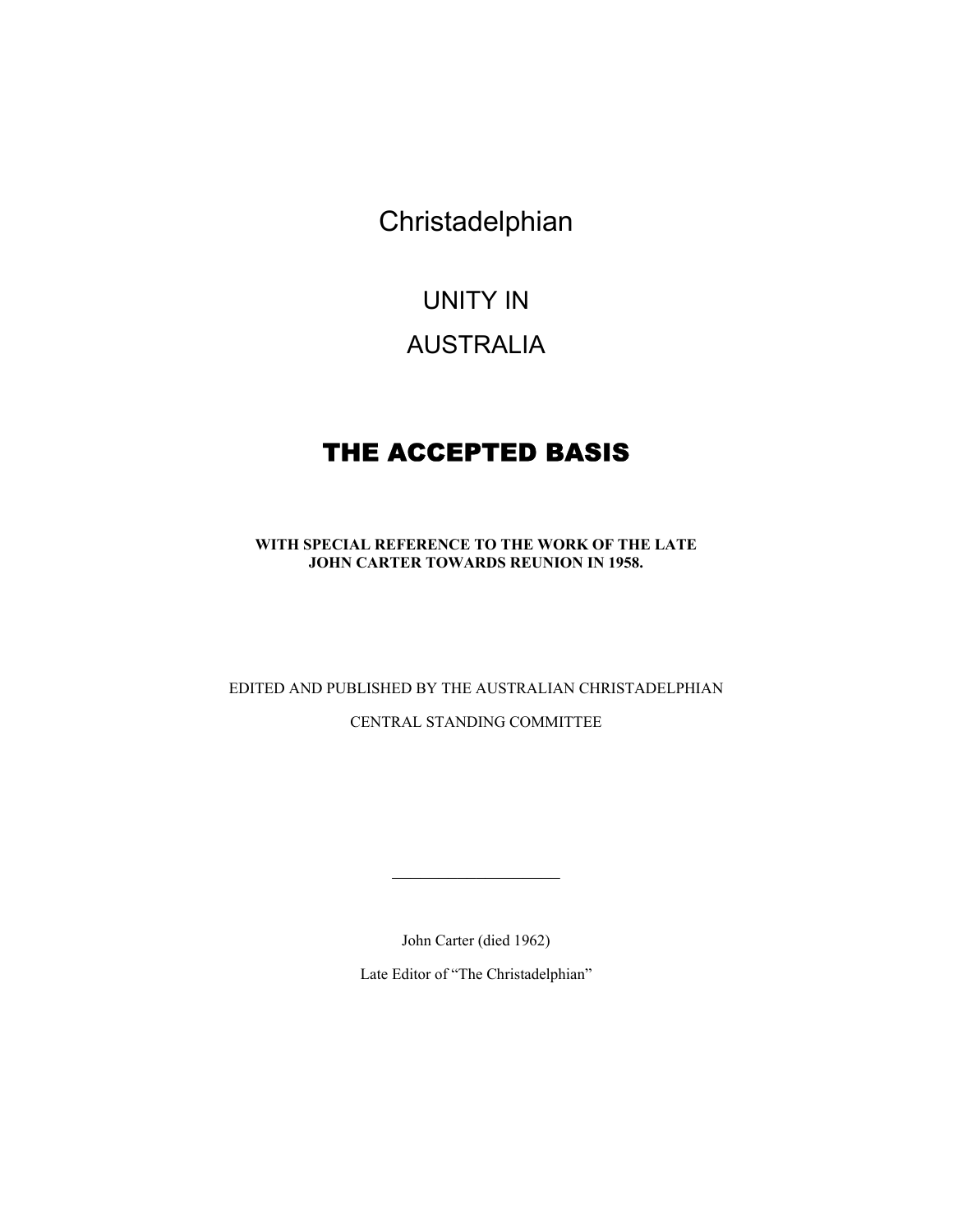# **CONTENTS**

| EDITORIAL APPEARING IN "THE CHRISTADELPHIAN"  23 |  |
|--------------------------------------------------|--|
|                                                  |  |
|                                                  |  |
|                                                  |  |
|                                                  |  |
|                                                  |  |
|                                                  |  |
|                                                  |  |
|                                                  |  |
|                                                  |  |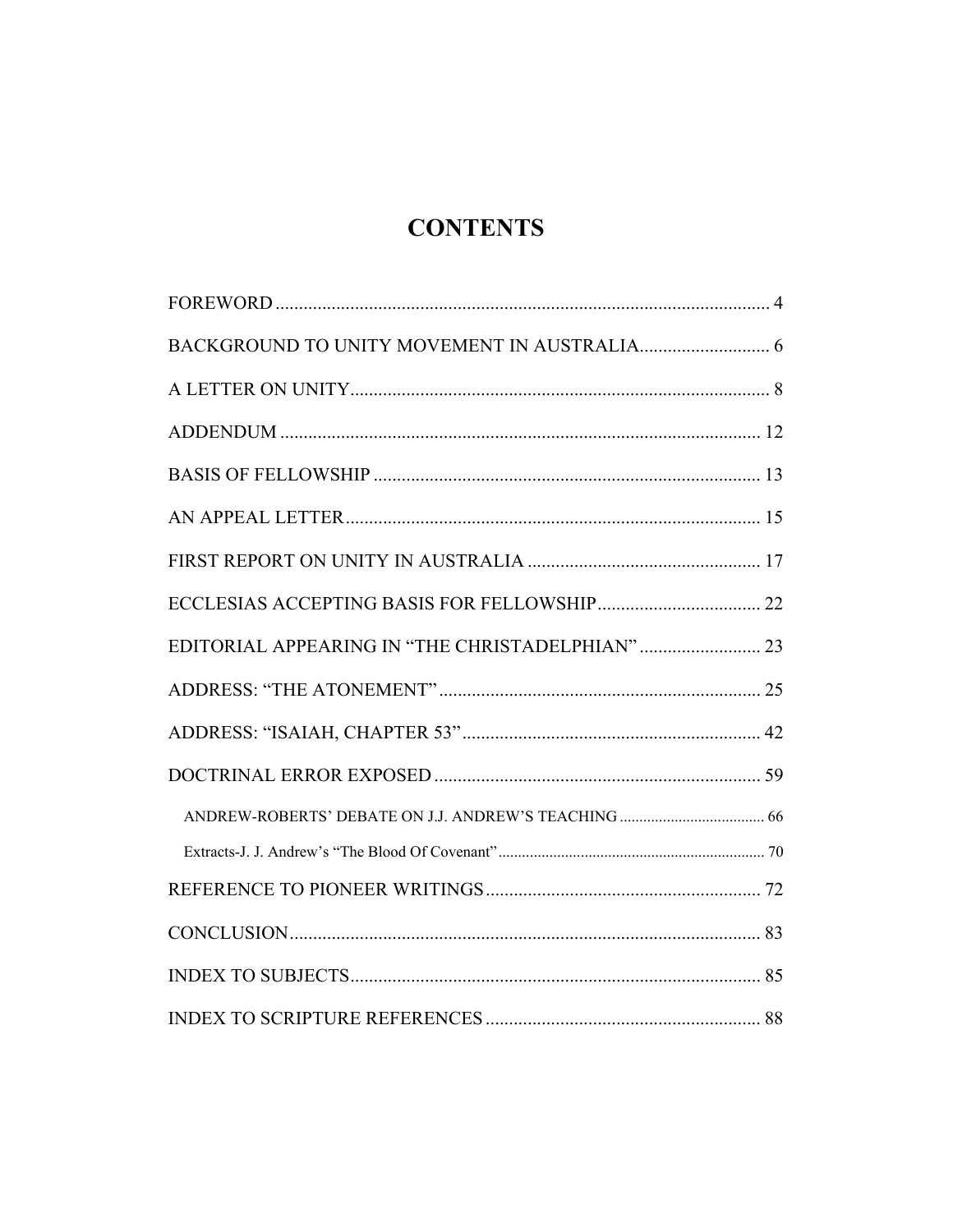# **FOREWORD**   $\overline{\phantom{a}}$  , where  $\overline{\phantom{a}}$

<span id="page-3-0"></span>To the brethren and sisters of Central Fellowship ecclesias throughout Australia:

Individually and collectively, in ecclesial life and worship, we have for the past five years, enjoyed the fruits of Unity in Christ Jesus.

These fruits unto God spring from the free spiritual and social intercourse of minds, untrammelled by the tensions and stresses of doctrinal controversy. Under this stimulus, our minds bend towards the more important tasks of proclaiming the gospel to a perishing world, and of nourishing and admonishing the household to a greater understanding of the Word of God; with appreciation of spiritual values and conduct in Christ.

In expressing thanks to our Heavenly Father for this respite from long periods of household division, we are mindful that the labour and wisdom of our late beloved John Carter, expended in personal sacrifice, was instrumental in setting unity on a firm and acceptable basis in Australia. Nor can we forget the goodwill and energy of individual brethren and ecclesias of both fellowships, now united, who laboured assiduously in committee, to formulate an acceptable basis of fellowship, and to gain common assent from practically the whole brotherhood throughout Australia.

It is now felt by ecclesias generally, and by many responsible brethren throughout the Commonwealth, that the lapse of five years since the establishment of unity, calls for a comprehensive record and reminder of the principles of doctrine and fellowship, constituting the basis of Unity in Australia. Also to remind us that this unity was virtually an extension of the unity achieved in England between the two fellowships there. This made it possible for all ecclesias assenting to unity, both here and in Great Britain, to subscribe to what is known as the "Central Fellowship".

If the booklet constitutes in some way, a memorial to the late John Carter, it is incidentally so. It is because we cannot separate unity from the rich spiritual insight that he brought to bear upon the nature and sacrifice of Christ. Unity is equally indebted to his restrained but objective approach to the personal problems involved. as well as his lucid explanation of words and terms in and out of scripture, which hitherto were surrounded with some confusion of thought.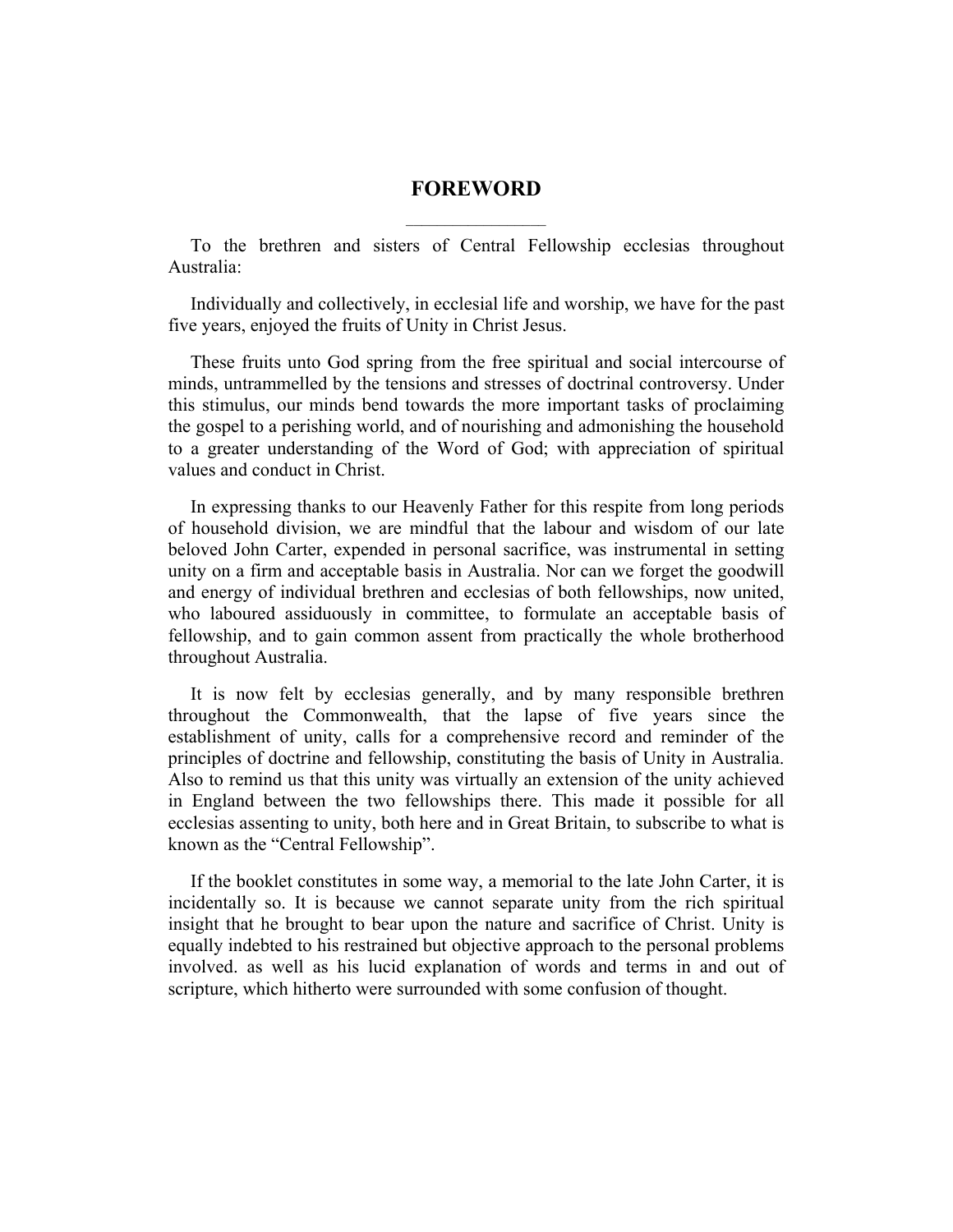The two outstanding addresses by Bro. Carter, delivered in Australia in 1958, under the titles, "The Atonement" and "Isaiah Chapter 53", lifted the subject under review to a high spiritual plane and are reproduced here, as perhaps the highlight of his contribution to ecclesial unity in Australia. The beauty and profundity of these expositions are strongly commended to the brethren and sisters, for earnest study and meditation.

The several articles appearing in "The Christadelphian", 1958, under the title "The Truth in Australia", resulted from his visit here and are reproduced, by kind permission of the present Editor, to remind us of the actual "Basis of Fellowship" finally accepted. They also serve to show the mind of Bro. Carter on those more difficult aspects of doctrine. His humble and reverent approach to difficult scriptural passages served to avoid the more rabid and extreme interpretations of past years, which were responsible for much misunderstanding and division.

Perhaps we can never rise to a worthwhile understanding and deep appreciation of the Truth in its various aspects, until we are confronted by a challenge. This applies both to our "inward" and "outward" responsibilities in the service of Christ.

It is well said that eternal vigilance is the price of liberty and anything so valuable as unity in the brotherhood, achieved by prayerful labour, study and personal sacrifice, and which sustains our sacred liberty in Christ, is equally worth all of our prayers, labour and goodwill for its preservation.

In compiling this record, we have omitted certain of the matter in the articles from "The Christadelphian" where this was considered irrelevant to the end in view. It was thought desirable to include Bro. Carter's references to "historic" controversies, which have undoubtedly assisted in leading us to a more mature and balanced understanding of the central theme of our Salvation in Christ.

It is the earnest desire and prayer of the Central Standing Committee, that this short history of unity achievement among the Christadelphian ecclesias of Australia, may stimulate each and every brother and sister to a higher appreciation of what God has done for us in Christ Jesus. Also that it may give us a higher sense of duty towards the preservation of those principles of doctrine and fellowship, which form the basis of our Unity in Christ.

*—The Central Standing Committee.* 

*Sydney, August, 1963.*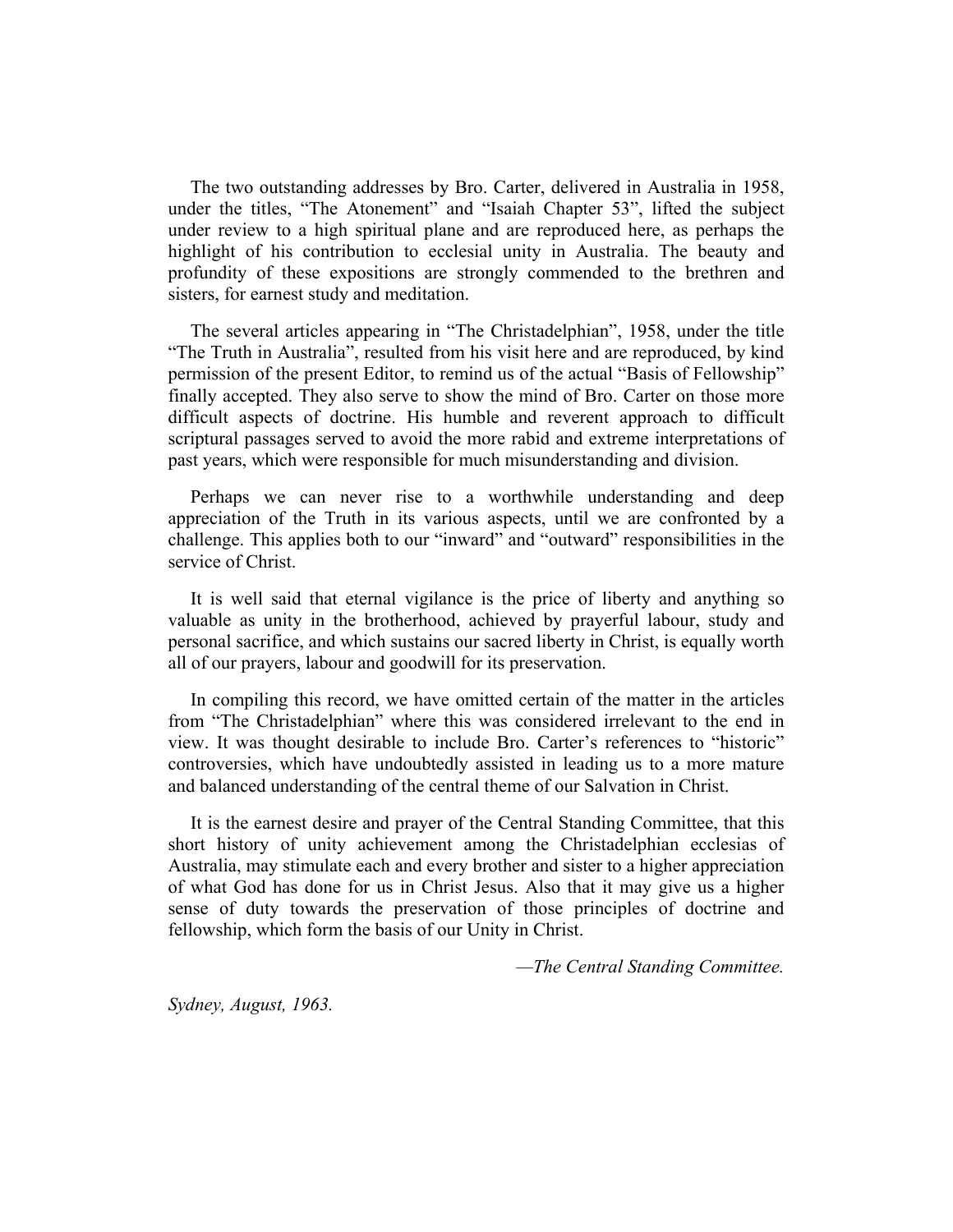# <span id="page-5-0"></span>**BACKGROUND TO UNITY MOVEMENT IN AUSTRALIA**

Events leading up to Unity among Australian ecclesias can best be summarised by quoting the introductory portion of Bro. Carter's first report on Unity, appearing in "The Christadelphian", July 1958, page 324.

Bro. Carter reported as follows:

# **THE TRUTH IN AUSTRALIA**

All who have read the diaries of the visits to Australia by Bro. Robert Roberts will remember that again and again he was engaged in discussion concerning the nature of Adam when created, the effect of sin upon him, and the work of Jesus Christ in relation to man's redemption.

There was a recurrence of trouble in the early years of this century which led to division. We have read over the ecclesial intelligence of those troubled years, with the usual charge and countercharge, which Bro. C. C. Walker at the time described as a "nebulous controversy". At the time Bro. Walker expressed the view that by personal face-to-face discussions he might do some good; later in 1911, he mentions a proposal for a visit by him, in which financial co-operation by both sections of the brotherhood was offered.

He felt the difficulty arising from "the divisions that obtain", but added that "if both parties could agree upon an invitation to brotherly mediation the way would be open."

Apparently the proposal fell through for we can find no further reference to the matter. And now, when more than a half century has passed by, a sufficiently representative invitation "to brotherly mediation" has led the present Editor to visit Australia and this report of the work there is submitted to the brotherhood in Great Britain, Canada, U.S.A., South Africa and New Zealand, and wherever brethren may be scattered abroad.

# **BACKGROUND TO SITUATION**

Some reference must be made to the background to the situation during the last few years. The majority of ecclesias in Australia have been identified as "SHIELD" ecclesias. "The Christadelphian Shield" (begun we think when Bro. Roberts was in Australia) has been the magazine representing these ecclesias. If for this record we continue to use the name, it is for purposes of identification and to facilitate the writing of this report. These ecclesias are principally in the cities of Adelaide, Melbourne and Sydney. In more recent years, as the cities have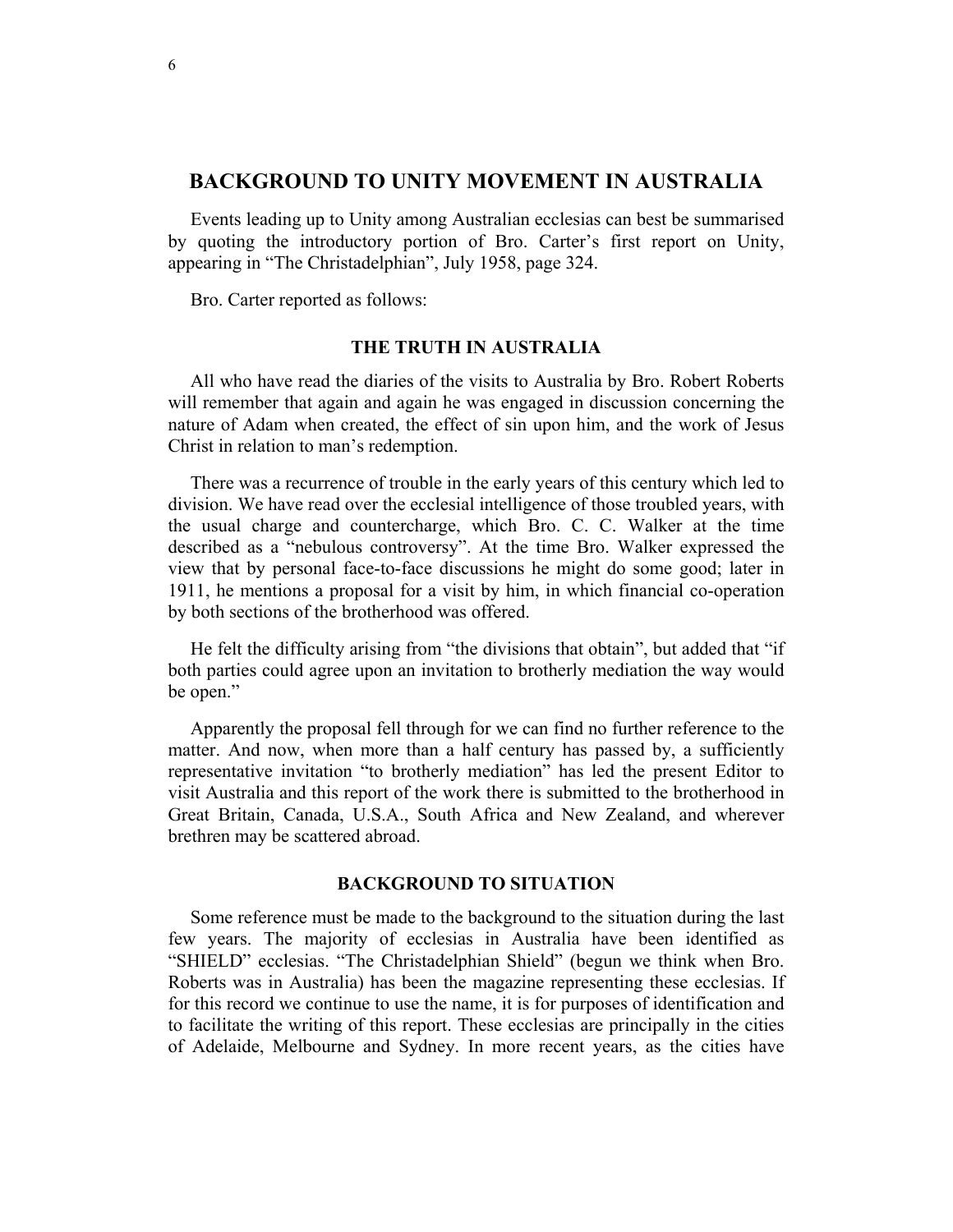grown, district ecclesias have been formed in Adelaide, Melbourne and Sydney.

The "Central" fellowship has been mainly represented by ecclesial in Melbourne, Sydney (Concord) and Brisbane (Elizabeth Street), with a few smaller groups in other places.

# **INVITATION TO VISIT AUSTRALIA**

The invitation to visit Australia came in the first instance from the committee responsible for a gathering, or Conference as it is called, which is held biennially, this year's venue being Melbourne. This committee consisted almost entirely of representatives of central ecclesias. (This statement will doubtless provoke a denial in some places, but a later explanation will make it clear). Later the reunion committees in Melbourne and Sydney joined in the invitation and it was decided to accept it and give what help lay in our power to clarify the situation.

For some time we have had a note at the head of Australian intelligence items that the position was confused. A word of explanation may be here added. As reported in "The Christadelphian", 1956, page 189, the Victorian ecclesias (that is, in Melbourne and the vicinity) had agreed in 1953 on a basis for reunion, and with the exception of two ecclesias (one of which has since joined up), were cooperating together. This left somewhat undefined their position with regard to the ecclesias elsewhere in Australia and throughout the world.

# **A TEMPORARY PROBLEM**

This was but a temporary problem, such as confronted the English ecclesias in the reunion in February, 1957. A committee of "Shield" ecclesias was formed in Sydney to co-operate in putting the effort begun in Victoria on an interstate basis. Then an invitation from the Conference committee in 1956 to the Editors of "The Christadelphian" and the "Fraternal Visitor" to contribute to the discussions on reunion by a letter, led to the writing of the communication which was reprinted in "The Christadelphian" of 1956, page 269.

In that a suggestion was made that "when it was necessary in the interests of definition of a doctrine, sound simple clear language should be sought and the basic principles set forth". In an ADDENDUM to the latter, a restatement of certain doctrines which have been the cause of strife was set forth as an illustration of our meaning. In the developments that followed, the addendum was adopted as part of a statement that was drawn up and submitted to all Central and "Shield" ecclesias as a basis of reunion.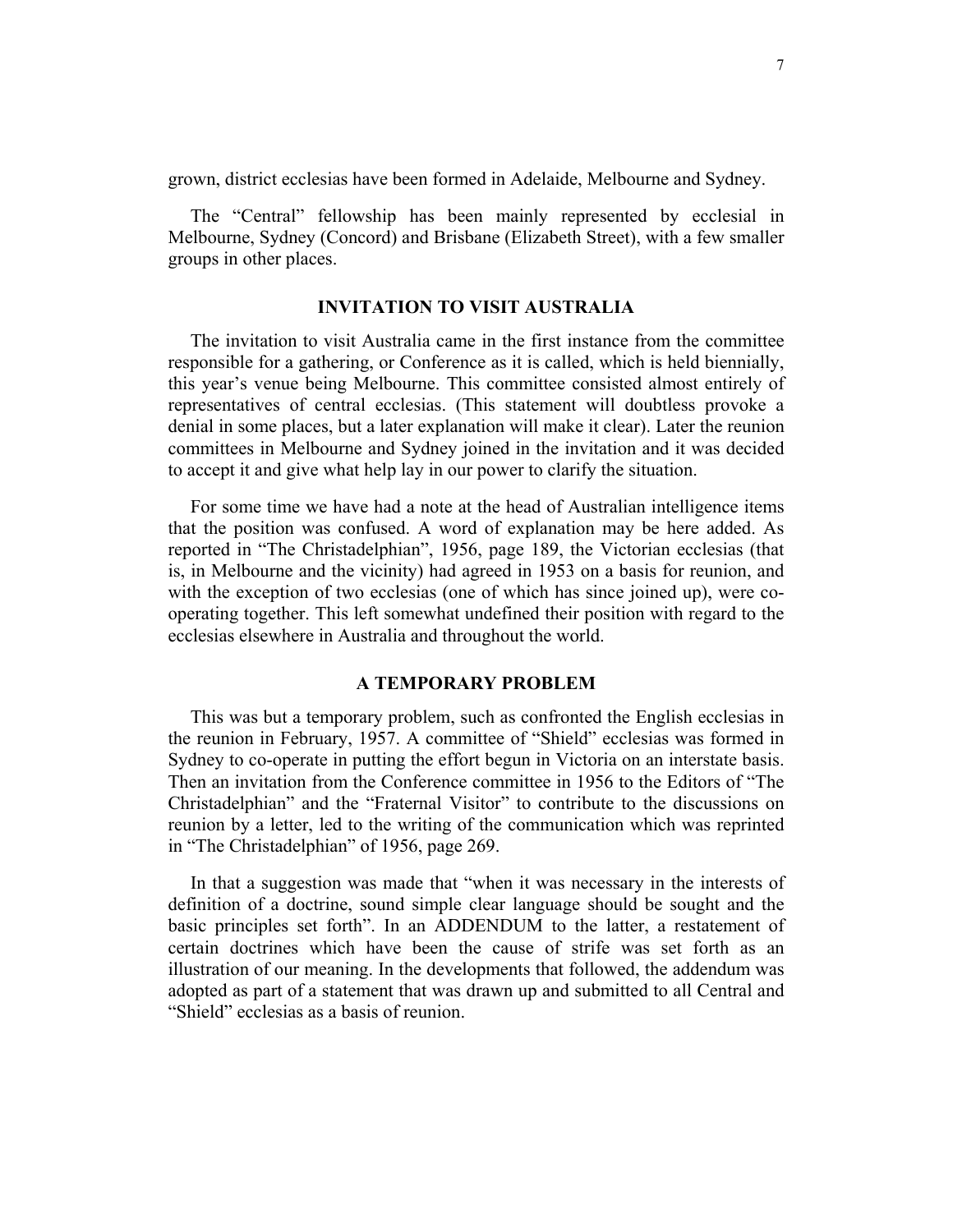#### **PROPOSED BASIS FOR REUNION**

<span id="page-7-0"></span>In June, 1957, the reunion committee addressed a letter to the recording brethren of all these Australian ecclesias, the letter being reproduced in "The Christadelphian", 1957, page 311- Then in the issue for March of this year we reprinted the proposed BASIS FOR REUNION to which reference has been made; and we added the comment: "It might be expected there will be margins of uncertainty for a time; but there appears to be a very wide spread acceptance of the STATEMENT given above, and in consequence the early co-operation of many ecclesias on that basis may be expected" (page 132).

# **A LETTER ON UNITY**

COPY OF A LETTER TO THE 1956 CONFERENCE, RECEIVED FROM BRETHREN C. COOPER AND J. CARTER OF ENGLAND AND READ AT THE CONFERENCE BUSINESS MEETING ON 12th APRIL, 1956.

3rd April, 1956

# TO THE BRETHREN AND SISTERS AT THE ADELAIDE CONFERENCE.

Dear Brethren and Sisters,

We have been invited jointly to send a message to your Conference particularly on the subject of the division in our midst and of what might be done in the way of reunion. We are conscious that we do no know and are not personally known to the brethren in Australia and that we should be careful in intervening in an issue where personal factors can play so large a part. We have both, however, had considerable experience of the problems that beset efforts for reunion; and we have had many private talks together, before the reunion issue in Great Britain was put on a broader basis by the appointment of two Committees to take up the task of finding out if conditions for that desired did exist. We therefore respond to the invitation to address you by letter in the hope that something helpful may be said.

It is axiomatic that there cannot be understanding without sympathy and it is necessary that an effort should be made to understand exactly what is the position held by a person from whom we are separated. To do that we should eschew prejudice and with open minds be ready to explore whether issues which justify division do exist today. Extreme language should be avoided; temperateness in speech, candour in approach, fairness in reaching a decision are all essential.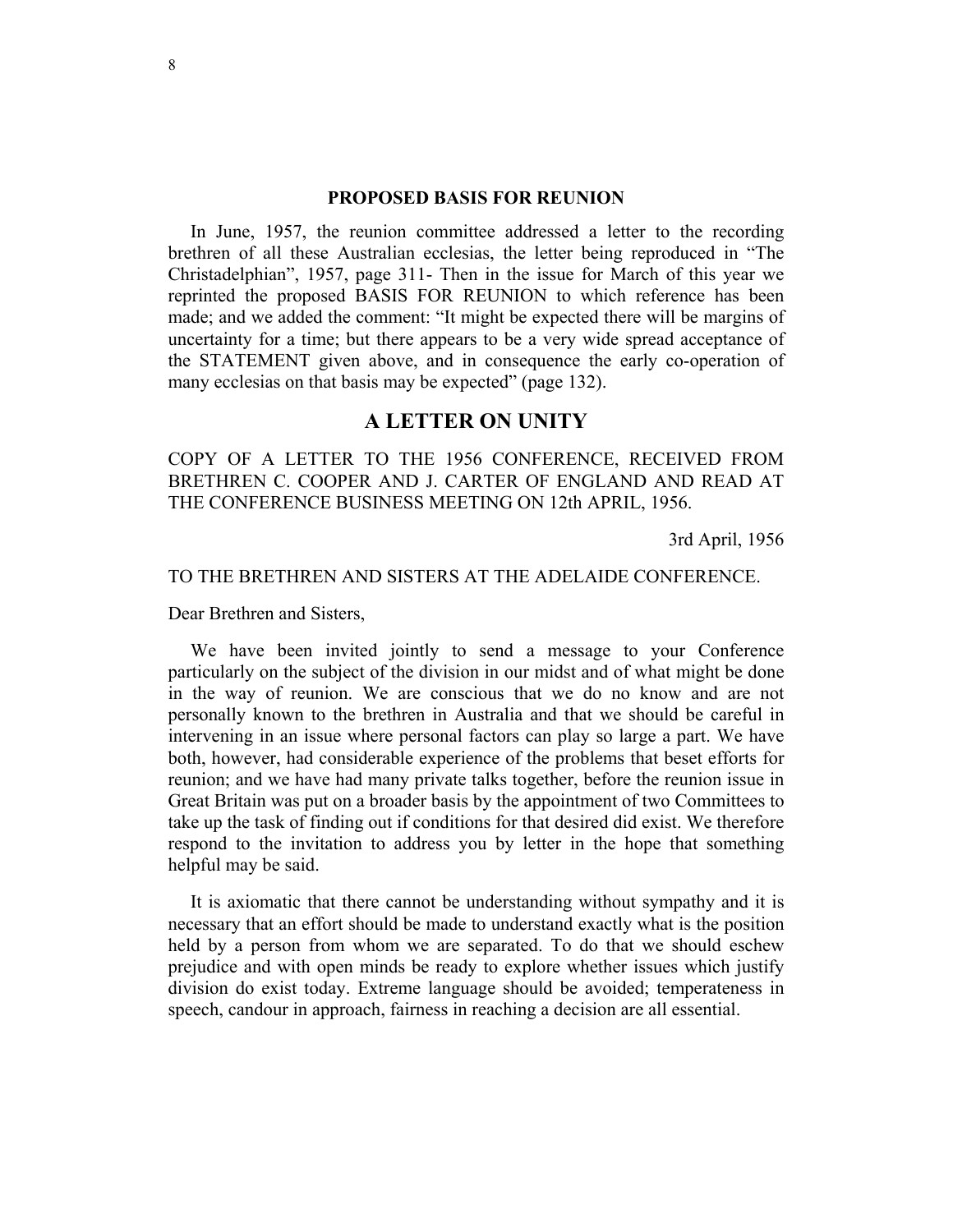We are in a highly privileged position by our knowledge of God's revealed purpose. Many earnest religious people are in darkness concerning God's truth. We owe our present position to the fact that, under God, Dr. Thomas was instrumental in reviving the gospel from the traditions in Christendom. Those traditions had held sway over the minds of men as the result of the corrupting influences of teachers who had overlaid the truth of God with human theories. Dr. Thomas went back to the Word of God and as the result of much study and discussion he found the Truth.

When we reflect on the fact that the Truth had been lost and darkness had overcome the light, we see the need for heeding the apostle's counsel to hold fast that which has been wrought. We cannot read the epistles without feeling the sense of foreboding that pervades them and the history of the early centuries only too sadly shows how truly the Spirit had guided the apostle's utterances. In our turn we have the responsibility of "guarding the deposit", as Paul describes the Truth in his letter to Timothy, seeing that, like a deposit in a banker's hands, it must be preserved without loss.

What are the essentials of saving truth? We have generally recognised that these essentials are formulated in the Birmingham Amended Statement of Faith. Not that other Statements may not also give a true outline but the Birmingham Statement is the one most widely known. It is recognised by all in what we call the Central Fellowship and in the recent discussions in Great Britain it has been acknowledged by both Central and Suffolk Street groups of ecclesias as the one to which all could subscribe as setting out the First Principles of the One Faith. A Statement of Faith is essential for any community of believers to define their beliefs to ensure harmonious working together and consistent testimony to those without. To decry a Statement as man-made and to speak of the Bible as alone sufficient reveals a marked failure to perceive the problems of ecclesial life and its duties. All the sects of Christendom claim to base their beliefs on the Bible, a fact which in itself demonstrates the need for a Statement of what we understand to be the teaching of the Word of God.

We understand that most of the ecclesias in Australia do use the Birmingham Amended Statement of Faith. As an indication of the unity of the Faith that is enjoined upon believers, is it not possible for all to approve it as the definition that is best known and most widely accepted? May we commend this to your earnest attention.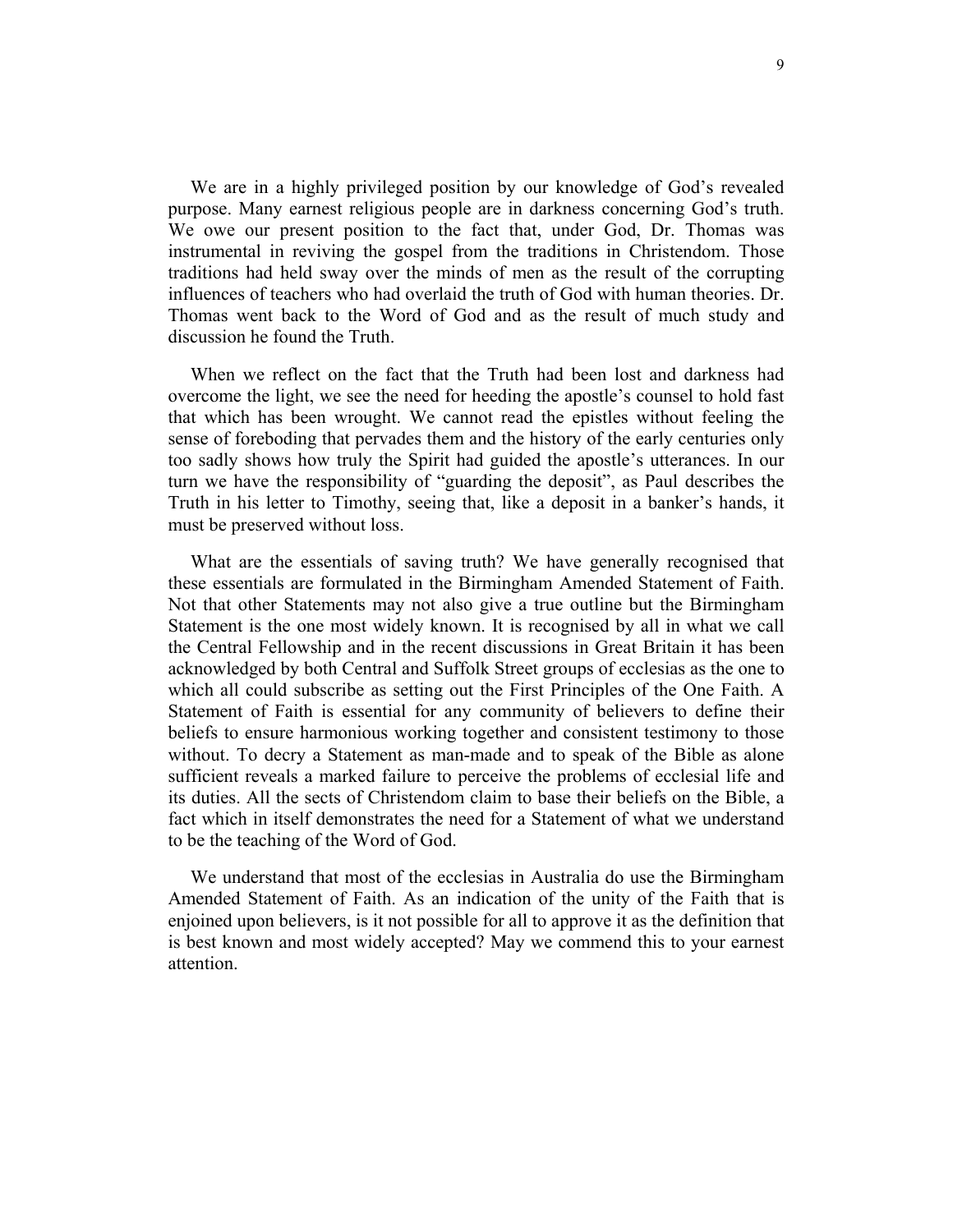There are ecclesial duties and responsibilities in regard to the Revealed Purpose, duties which turn inwards and outwards. Inwards— in that we have a duty to nourish the Gospel in the minds of our members, to build them up in the Faith, to promote mutual love and obedience to the commandments of the Lord. But we also have a duty to protest against error. What a number of the epistles in the New Testament were written in discharge of this duty by the apostle! How Paul yearned over his converts, that they should be steadfast to the things he had preached! If he thought of the believers as sheep, he also regarded the false teachers as wolves that devoured the flock. If he thought with gratitude of the faithful men who toiled in the work with him, he also spoke with apprehension of those he called false apostles. We make these references not to apply this language to anyone but to point the lesson of our duty and responsibility within the fold.

We have an ecclesial responsibility to the Lord, in Adelaide, in Melbourne, in Sydney, or in any other place. And that responsibility is ours in our own ecclesia. We must have the right of judging the position of our members, with their weaknesses and idiosyncrasies and in doubtful cases each ecclesia must decide. While this belongs to us (and we should see that none takes it from us) we have a duty to other ecclesias. While an individual ecclesia, we are also a part of the One Ecclesia—the Church, and our duty to other ecclesias is to preserve on our part the Truth and let the light shine unobscured by vain speculations. But the converse is sadly true—if an ecclesia wilfully and persistently preaches error, how can we avoid responsibility except by disclaiming association? If this principle has on occasion been pressed too far, we must not therefore fail to give it its proper place.

It is the duty of all to seek to promote unity. We must avoid the things that make for disunity, contentions and strifes of words. Unity is a unity of faith, however, and that involves agreement on essentials. Here perhaps we may be permitted to speak plainly. In our efforts to seek unity and peace in Great Britain brethren abroad have reminded us in various ways of the problems that exist in other lands where there are extensions of the troubles here, aggravated by their own local differences. The citations of utterances such as that the Statement of Faith contains blasphemous assertions, by brethren in Australia who are still retained in association, create great difficulties for us. If we have a duty to avoid putting any stumbling block in your path, is not the duty reciprocal and should not you seek to remove grave hindrances to unity, either by so instructing your members that you can happily declare there is oneness of Faith, or by removing from your association, sad though it may be to have to do it, the teacher of error. "Purge out the old leaven" is apostolic counsel.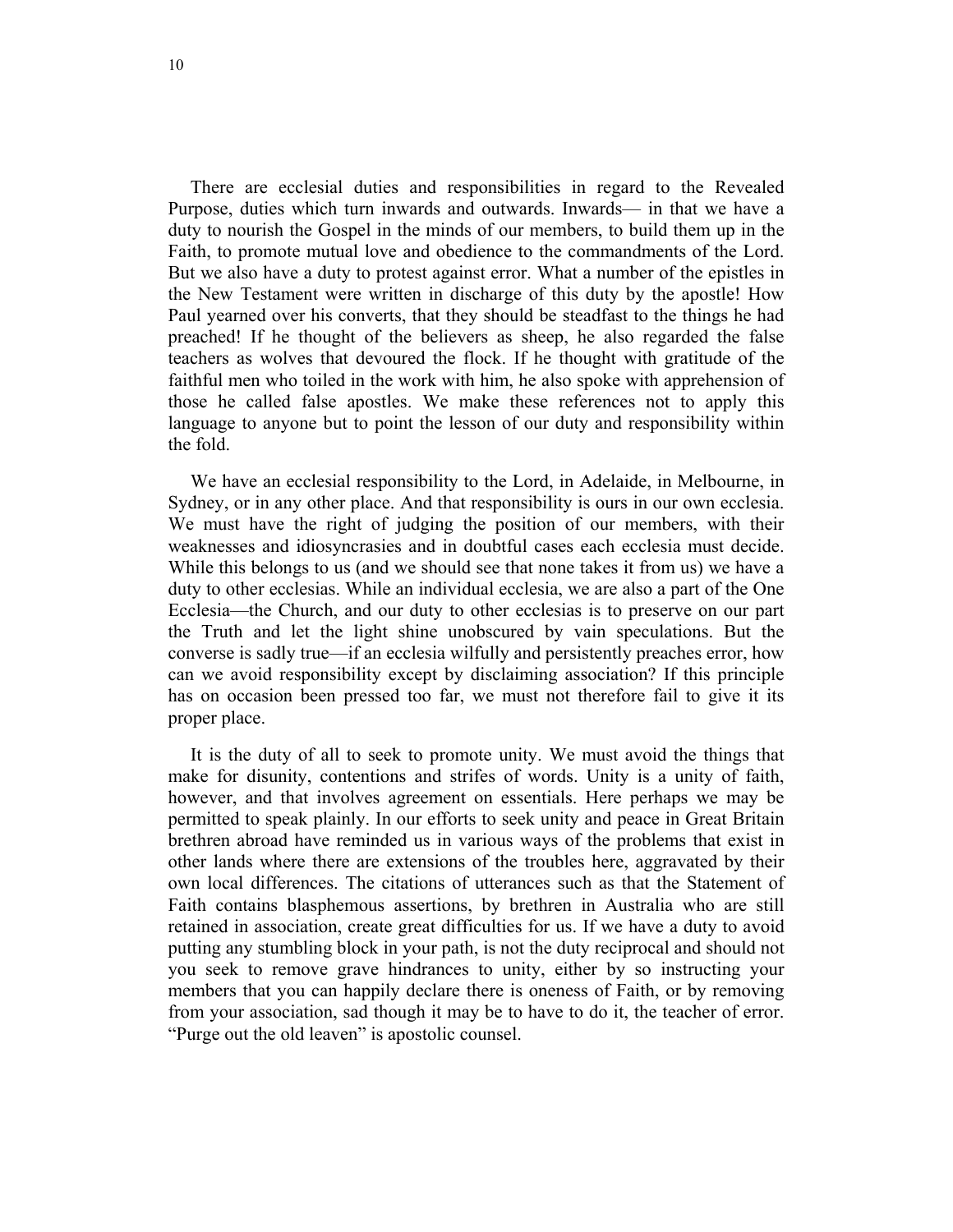In pursuing this thought, we would make clear that we should not "make a man an offender for a word". We would eschew slick labels which are easily used but often do not truly define. We must distinguish between true principles and uncertain details. Clichés of speech are full of dangers, as are also figures of speech pressed into the moulds of literal definitions. Wild charges exacerbate feelings and hinder understanding. To make local difficulties a world issue is the same as spreading germs of disease; local difficulties should be confined by faithful treatment to local situations and if the church as a whole must be told, then just as it is a rule in law that a decision must not only be just but must also be seen to be just, so in any separation it must not only be Scriptural and faithful to the Lord's commandments but it must be seen to be such. It must be reasonable and be seen to be reasonable.

We believe there are hundreds of brethren separated as the result of the work of teachers who have been in error or whose speech and behaviour have fostered the view that they taught error. A grave responsibility rests upon such. But we should all seek to remove the hindrances and stumbling blocks in the way of those of one mind who are separated through no fault of their own. When it is necessary in the interests of definition of a disputed item of doctrine, sound, simple, clear language should be sought and the basic principles set forth. For example, Clauses 5 and 12 of the Statement have been much discussed and we are afraid the doctrines therein set out disputed. We attach an attempt to state in simple, straight language what we think those clauses mean. In addition, an address on these clauses was given at the Jersey City (U.S.A.) Conference four years ago by the request of the delegates, to set out the understanding of the Editor of The Christadelphian on the subject. We understand that the recordings of this address have reached Australia and have been listened to by some among you.

We take, then, this opportunity to ask your co-operation in the pursuit of peace and unity of those of like mind. If the Lord could hold against a first century ecclesia that they held a doctrine which he hated, or suffered those who held such a doctrine, we see how seriously he views some things. Surely none of us would adopt a position where He would have to say it of us. As, therefore, we hear reports of vocal protagonists of things which are not believed amongst us, making also stout charges against things we do believe, might we ask you to help us either by removing those brethren who make discord and division by their words, or by showing (after enquiry) that the charges made against them are not true. We feel sure that by so doing you will greatly help the cause of truth throughout the world and the work of peace in ecclesias of your land and of ours.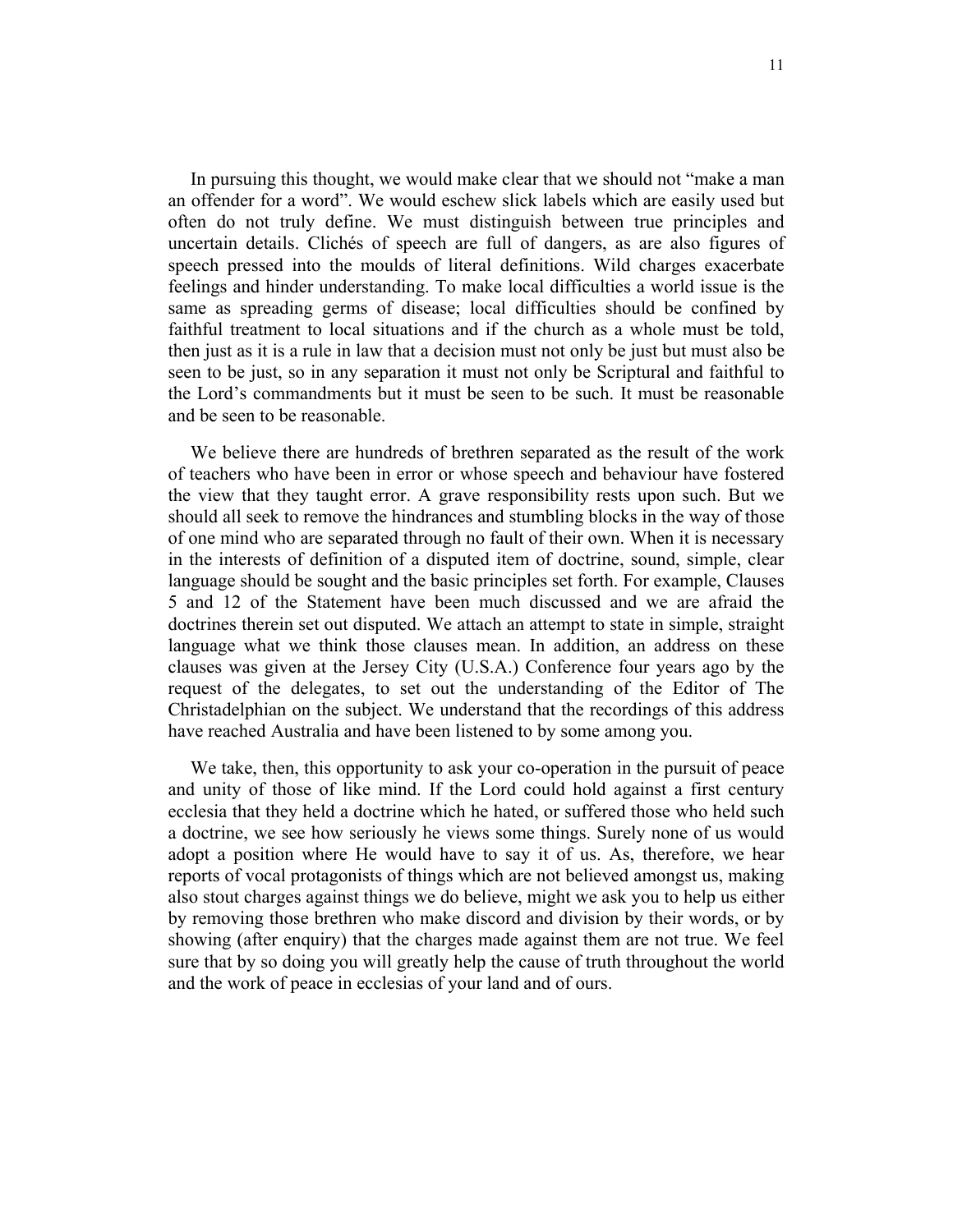<span id="page-11-0"></span>We would end with the prayer that God would bless our efforts together to the praise of His name, to the uplifting of the hearts of His saints, to the knitting together of those who, believing God's precious promises, look for the redemption to be brought by the Lord when He comes again. May the divine blessing rest also upon your gathering to that same end.

Sincerely your brethren in the Lord,

| <b>CYRIL COOPER</b> | <b>JOHN CARTER</b>        |
|---------------------|---------------------------|
| 201 Hempstead Road, | 21 Hendon Road,           |
| Watford, Herts.,    | Sparkhill, Birmingham 11, |
| England.            | England.                  |

# **ADDENDUM**

# STATEMENT REGARDING CLAUSES 5 AND 12 OF THE BIRMINGHAM AMENDED STATEMENT OF FAITH REFERRED TO IN THE MESSAGE TO THE 1956 CONFERENCE FROM BRETHREN C. COOPER AND J. CARTER.

We believe that Adam was made of the earth and declared to be very good; because of disobedience to God's law he was sentenced to return to the dust. He fell from his very good state and suffered the consequences of sin—shame, a denied conscience and mortality. As his descendants, we partake of that mortality that came by sin and inherit a nature prone to sin. By our own actions we become sinners and stand in need of forgiveness of sins before we can be acceptable to God. Forgiveness and reconciliation God has provided by the offering of His son; though Son of God he partook of the same nature—the same flesh and blood—as all of us, but did no sin. In his death he voluntarily declared God's righteousness; God was honoured and the flesh shown to be by divine appointment rightly related to death. To share in God's forgiveness we must be united with Christ by baptism into his death, rising from baptism dead to the past to walk in newness of life. The form of baptism is a token of burial and of resurrection and in submitting to it we identify ourselves with the principles established in the death of Jesus "who died unto sin," recognising that God is righteous in decreeing that the wages of sin is death; and that as members of the race we are rightly related to a dispensation of death.

In all His appointments God wills to be honoured, sanctified and hallowed by all who approach unto Him. By His promises God sets before man a hope of life and a prospect of resuming those relationships that are lost by sin. With the setting forth of this hope there comes a new basis of responsibility. Times of ignorance God overlooks but with knowledge a man becomes an accountable and responsible creature with the obligation to believe and obey God.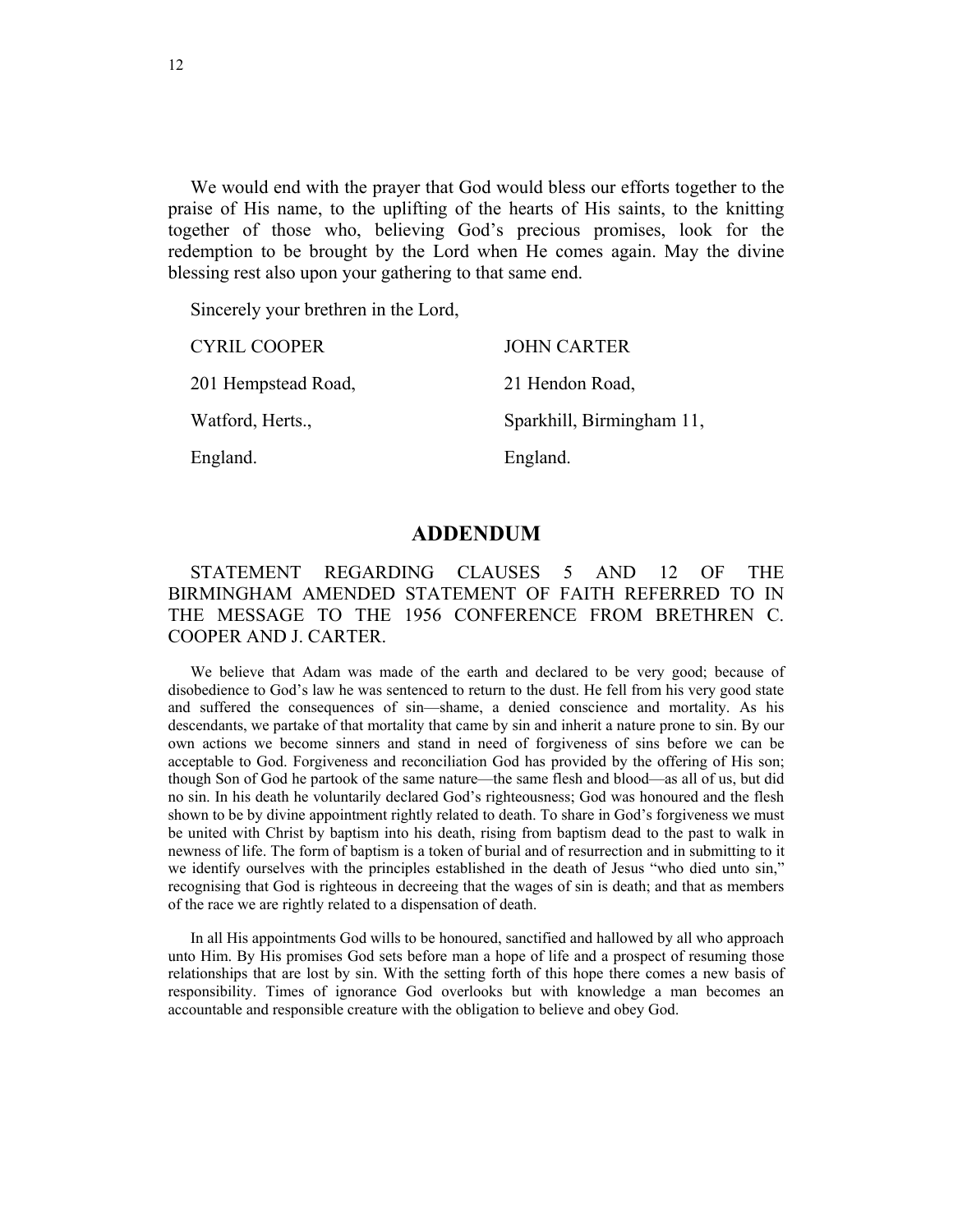#### **A REPORT OF PROGRESS TOWARDS UNITY**

<span id="page-12-0"></span>"That we may be one" (John 17:22).

A Report was issued by the Unity Committees of N.S.W. and Victoria in 1957. It appeared in "The Christadelphian" of March 1958, page 132.

This in effect was the BASIS OF FELLOWSHIP formulated for presentation to all ecclesias in Australia and New Zealand for the implementation of Unity.

The Basis was presented to ecclesias in both fellowships and included the addendum of the Carter-Cooper letter (see p. 12), now known as the "Carter-Cooper Addendum" in explanation of clauses 5 and 12 of the Birmingham Amended Statement of Faith.

#### **UNITY IN AUSTRALIA**

The Unity Committee meeting in Sydney, N.S.W., and working in conjunction with the Unity Committee in Victoria, wish to bring to the notice of the brotherhood, the objects of their labours, together with an indication of the progress that has been made.

Following constant labour extending over a period of almost two years, a clear basis for ecclesial unity has now been formulated. This basis which we here set forth has received the support of the great majority of the ecclesias and numerically almost the whole of the total membership comprising the Shield and Victorian group ecclesias, consents having been communicated to us in writing.

The basis arrived at and which is offered as a means to ecclesial association is as follows:

# **BASIS OF FELLOWSHIP**

(1) GENERAL BELIEFS

(a) We agree that the doctrines to be believed and taught by us, without reservation, are the first principles of the One Faith as revealed in the Scriptures, of which the Birmingham Amended Statement of Faith (with positive and negative clauses and the Commandments of Christ) gives a true definition. Clauses 5 and 12 are understood in harmony with the explanations provided by Brethren Carter and Cooper, reading: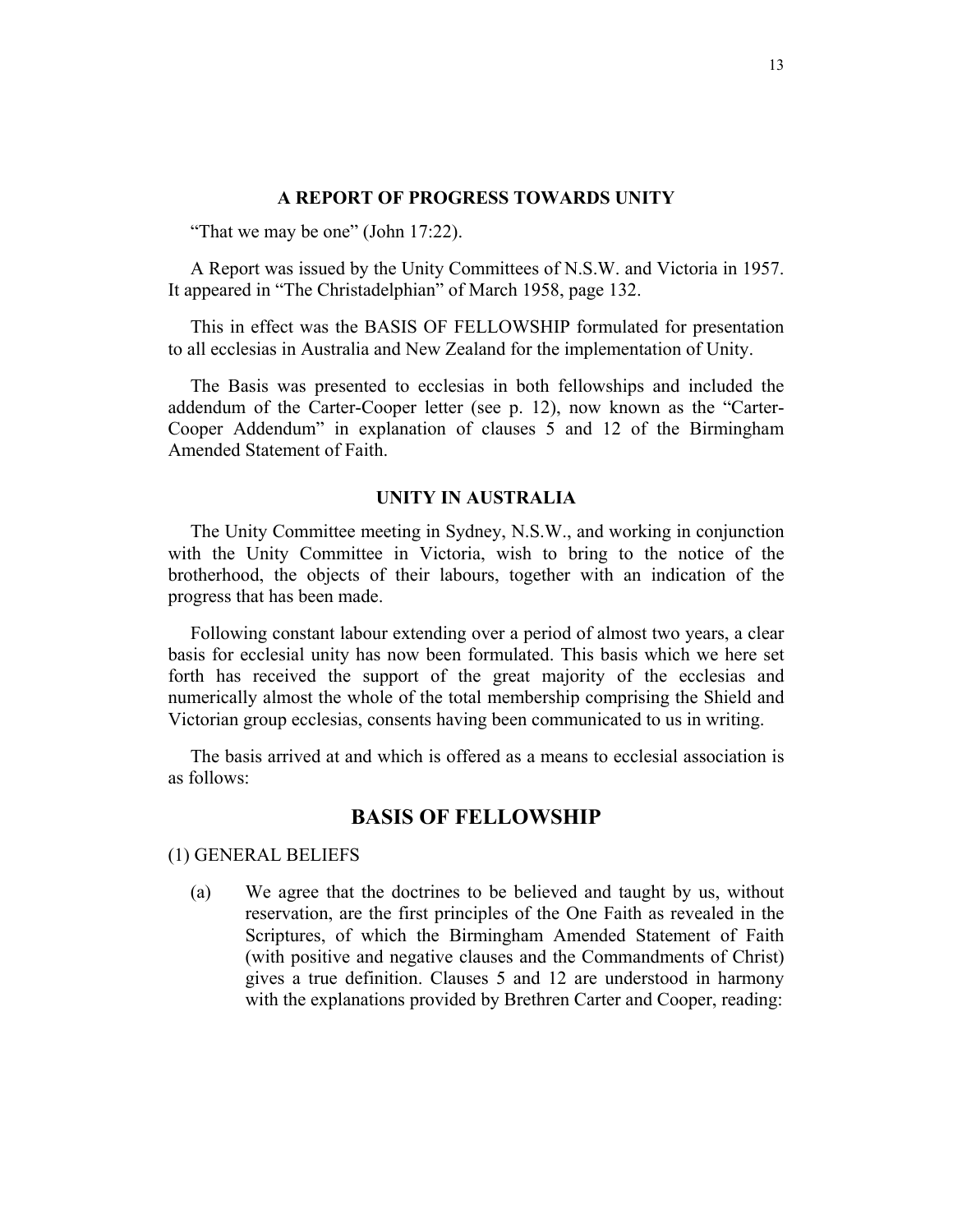"We believe that Adam was made of the earth, and declared to be very good; because of disobedience to God's Law, he was sentenced to return to the dust. He fell from his very good estate, and suffered the consequences of sin-— shame, a defiled conscience and mortality. As his descendants, we partake of that mortality that came by sin, and inherit a nature, prone to sin. By our own actions we become sinners and stand in need of forgiveness of sins before we can be acceptable before God. Forgiveness and reconciliation God has provided by the offering of His Son; though Son of God, He partook of the same nature—the same flesh and blood as all of us, but did no sin. In His death He voluntarily declared God's righteousness; God was honoured, and the flesh shown to be by divine appointment rightly related to death. To share in God's forgiveness, we must be united with Christ by baptism into His death, rising from baptism dead to the past, to walk in newness of life. The form of baptism is a token of burial and of resurrection, and in submitting to it we identify ourselves with the principles established in the death of Jesus "Who died unto sin", recognising that God is righteous in decreeing that the wages of sin is death, and that as members of the race, we are rightly related to a dispensation of death." "In all His appointments. God wills to be honoured, sanctified and hallowed by all who approach to Him. By His promises God sets before man a hope of life and a prospect of resuming those relationships that are lost by sin. With the setting forth of this hope, there comes a new basis of responsibility. Times of ignorance God overlooks, but with knowledge a man becomes accountable, and a responsible creature with the obligation to believe and obey God."

(b) Acceptance of this basis would not preclude the use of any other adequate Statement of Faith by an ecclesia, provided this is in harmony with the B.A.S.F. understood as in Clause 1 (a) above.

(2) FELLOWSHIP It is affirmed that:

(a) Where any brethren depart from any element of the One Faith, either in doctrine or practice, they shall be dealt with according to the Apostolic precept and that extreme action would be ecclesial disfellowship of the offender. (Matt. 18: 15-17; Titus 3: 10-11.)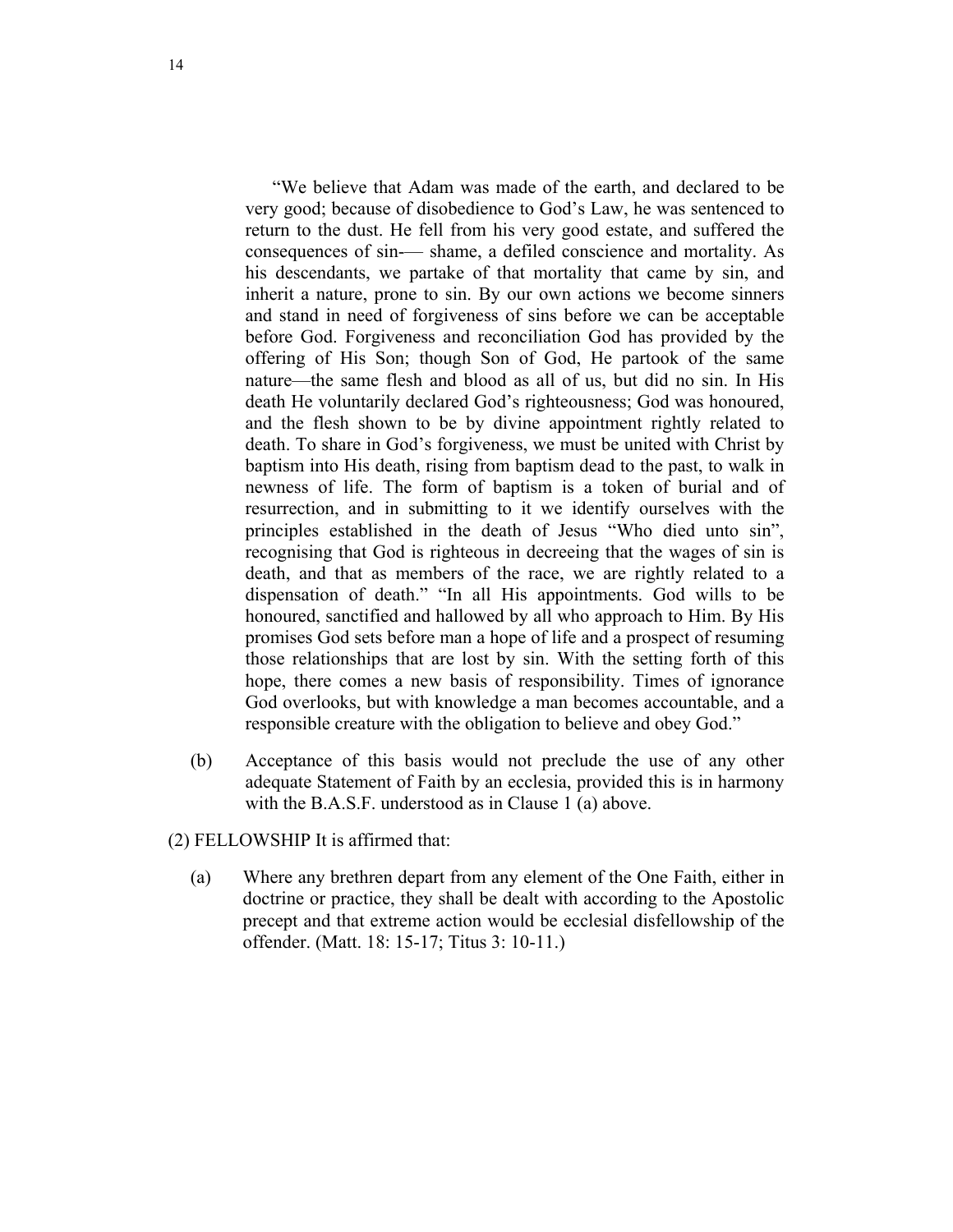- <span id="page-14-0"></span>(b) If it is established that an ecclesia sets itself out by design to preach and propagate at large, false doctrine, then it would become necessary to dissociate from such an ecclesia.
- (c) The course of action necessitated by the above clauses (a) and (b), will be regulated by the principles of the Scripture and follow the spirit of the Ecclesial Guide, Sections 32, 41 and 42.

This basis is now in the hands of all ecclesias throughout Australia and New Zealand, not only of the Shield and Victorian groups but also what are known to us as the Central fellowship meetings.

# **AN APPEAL LETTER**

This report also included a letter, signed by the Secretary and members of the N.S.W. Unity Committee, which accompanied submission of the proposed basis to those ecclesias with whom the "Shield" group sought resumption of fellowship.

This letter, dated 14th October, 1957, read in part as follows:

"Dear Brethren,

"Following constant labour in the cause of unity in the brotherhood, a position now obtains whereby a clear basis for ecclesial unity has been formulated for peace in the ecclesias in Australia and New Zealand. This work has been carried on, not only from our own desire to heal the breaches of the past, but also because of the reunion which has been successfully achieved in Britain by the Central and Suffolk Street meetings, and arising from it, their expressed desire to achieve a satisfactory settlement with the Australian Ecclesias. Suggestion has been made by our English brethren, that, say, a simple endorsement of the Amended Birmingham Statement of Faith, coupled with the addendum to the Cooper-Carter letter or some equivalent together with a clause defining fellowship, will suffice for this purpose.

"Accordingly we attach a statement as a basis for re-union. This basis provides for the incorporation of the Cooper-Carter explanations affecting clauses 5 and 12 of the statement of faith and the remaining portion of the basis has been worked up in conjunction with the Victorian Ecclesias. This basis has received the support of the Shield Ecclesias throughout Australia as also the Victorian Ecclesias in the main, and those yet to endorse it have, nevertheless, expressed themselves favourably disposed towards it.

"We earnestly seek the support of Ecclesias not now meeting with us to give consideration to this basis, in order to end division in this country and your attitude is asked.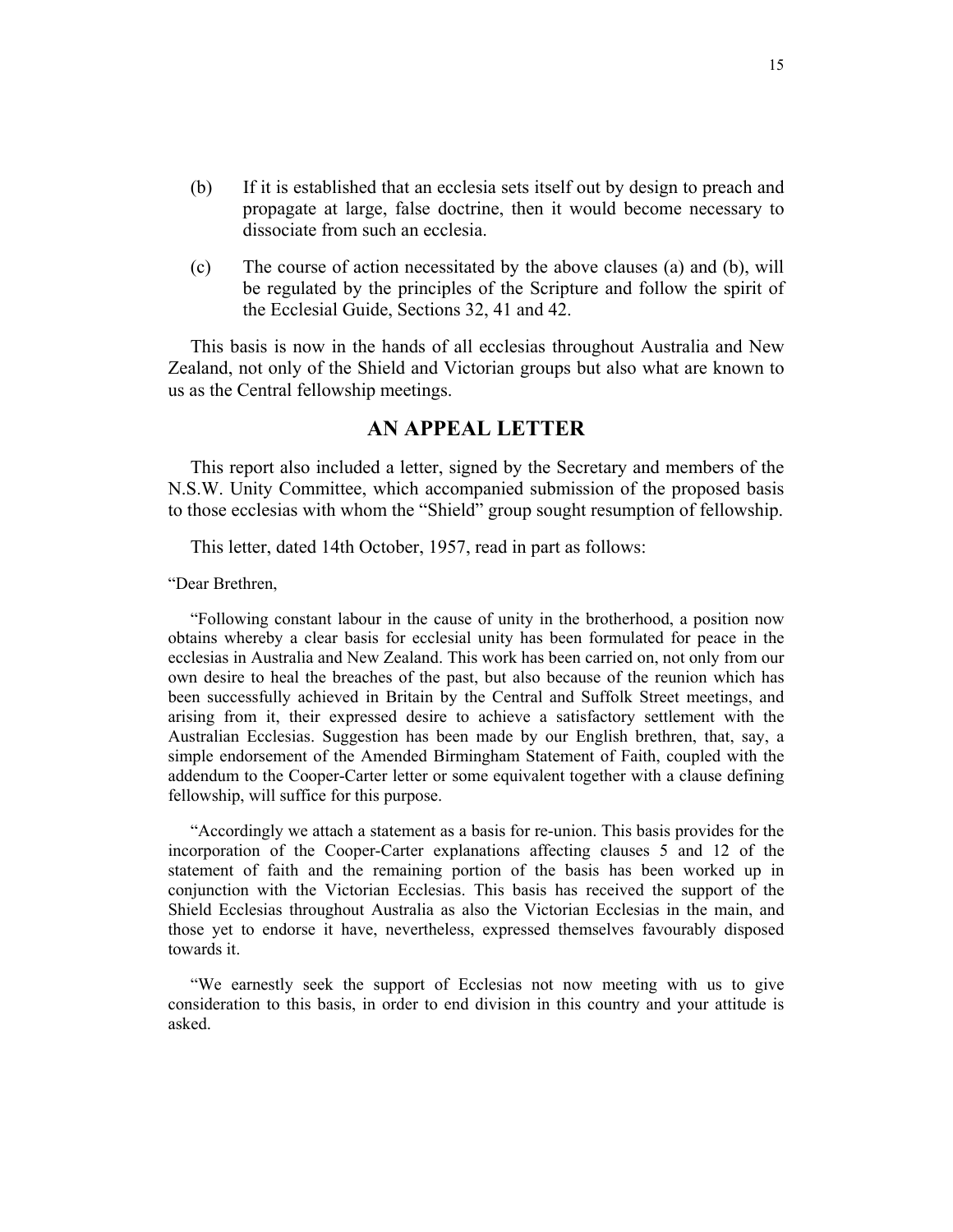"The basis is, we believe, fundamental, and we trust will give a foundation of assurance in any contemplated step. Clause 5 of the Amended Birmingham Statement of Faith has been described, and correctly so, the cause of dispute, and in many of your minds the divergences of belief arising from these differences you believe to be vital. So do we, and the explanations are designed to overcome the technical problems concerned with past disputes, and we believe sufficient to safeguard the truths we cherish, and are also by design short and simple.

"We believe that the individual standing of brethren should be regulated, not according to private judgment, but by the appropriate procedures provided for in the Constitution of the Amended Statement of Faith, Birmingham, and following the spirit of the Ecclesial Guide-example, Sections 32, 41 and 42."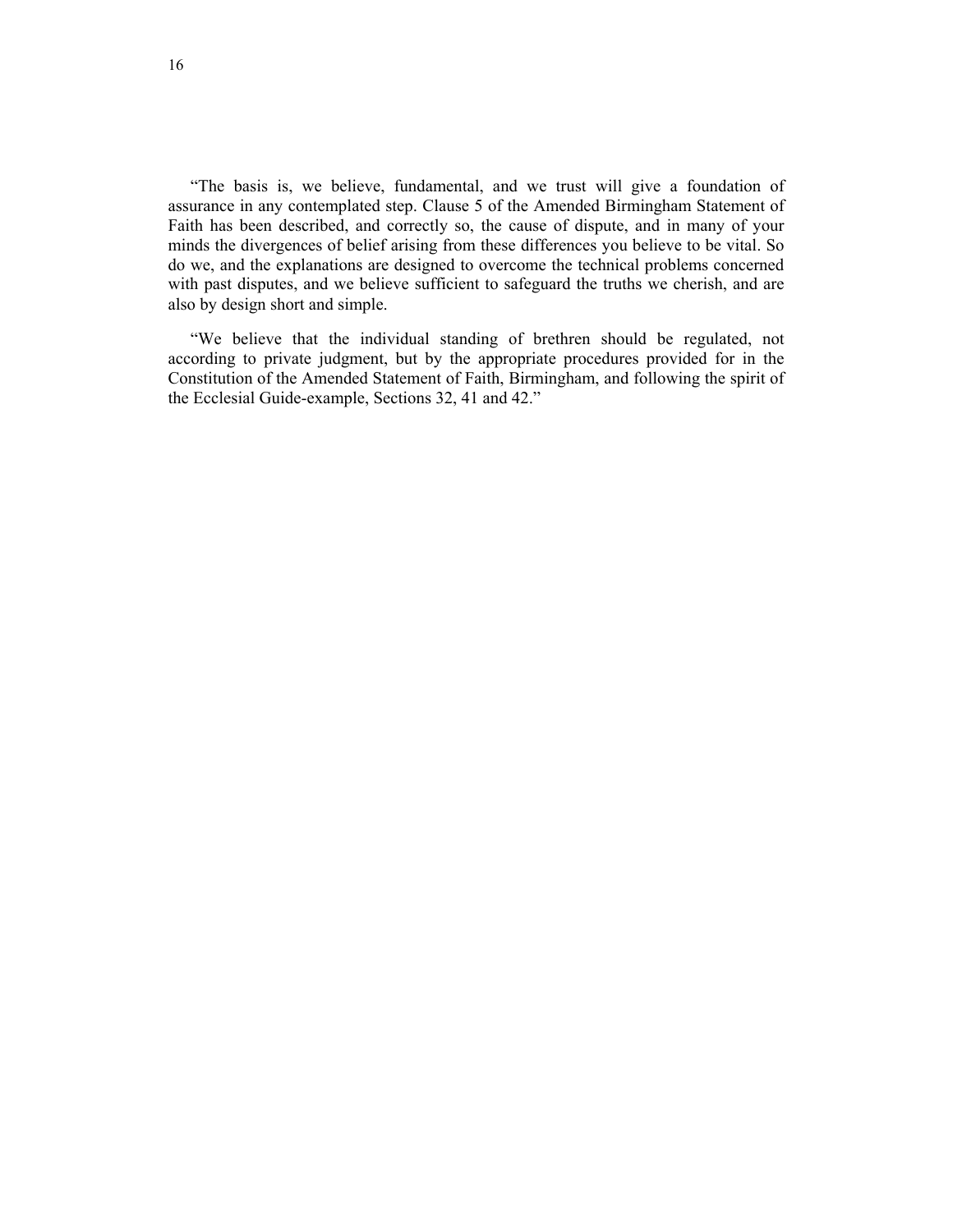# **FIRST REPORT ON UNITY IN AUSTRALIA**

<span id="page-16-0"></span>This report by Bro. Carter on his visit to Australia, appeared in "The Christadelphian," July 1958, page 324, on his return to England.

The first portion of the report has been used in this publication as an introductory background to the Unity movement, as pertaining to steps already taken in Australia to foster Unity, prior to the coming of Bro. Carter in 1958.

This second and major portion takes up events from his arrival in Sydney. As well as being a record of his movements and meetings in Australia, he discusses the main doctrinal issues involved.

Also appended is a list of the ecclesias throughout Australia, as it appeared with this report in "The Christadelphian," which endorsed the BASIS OF FELLOWSHIP set out previously.

To these are here also added the names of other ecclesias who later approved of the basis and were listed in "The Christadelphian" of November, 1958, page 519.

# **THE TRUTH IN AUSTRALIA**

# **ARRIVAL IN SYDNEY**

On our arrival in Sydney we met the Unity Committee and had reports on the response of the ecclesias to the circular setting out the proposed basis for reunion. Consent to this in writing had been received from ecclesias representing upwards of 95 per cent of the brethren of the "Shield" and Victoria ecclesias. Two or three ecclesias in the country with very small membership were in doubt, but the Committee expressed their intention to clarify the position with them and also to deal with any cases of difficulty that might arise in the process of reunion. These assurances were endorsed later by the Unity Committee in Melbourne, and we were then enabled to go forward with a programme that had been drawn up. This covered the following:

April 2-15, Melbourne; 16, 17, Launceston, Tasmania; 18-24, Sydney (with lecture at Newcastle); 25-30, Brisbane; May 1-7, Adelaide (and district ecclesias); 8-12, Perth; 13 and 14, Sydney. These arrangements were later modified a little to enable meetings for discussion to be held in Sydney, which curtailed the visits to Brisbane and Perth each by a day.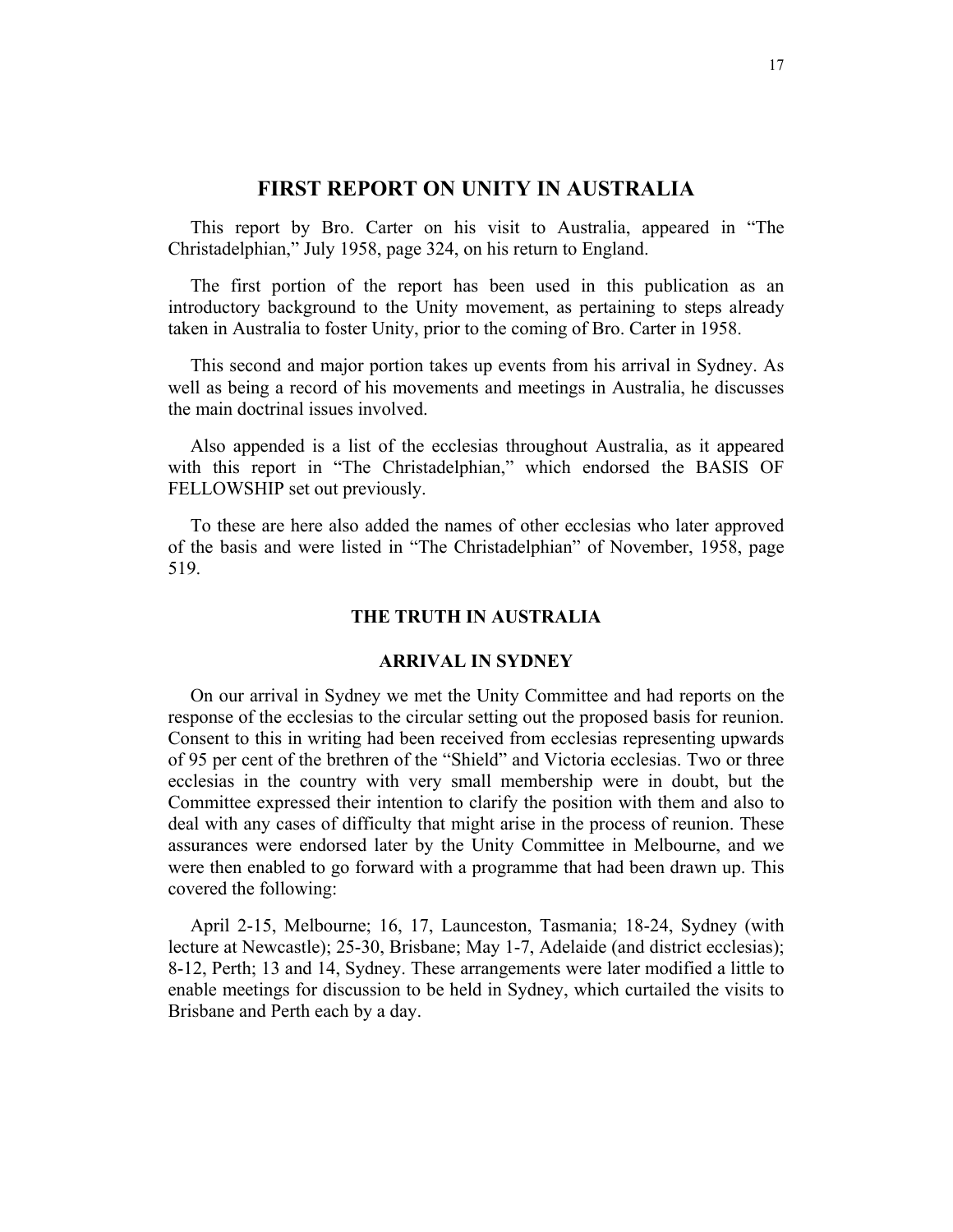#### **THE WORK INVOLVED**

Some idea of the work involved can be gained from the following summary. In twelve days spent in New Zealand before going on to Australia, we met four groups of arranging brethren, exhorted twice, lectured seven times and addressed two Fraternal Gatherings, in addition to private talks undertaken at the request of brethren. In Australia we met the Unity Committee in Sydney three times, the Melbourne Committee once. We met the arranging brethren of Brisbane, Adelaide and Perth ecclesias, and had several talks with the arranging brethren of Melbourne ecclesias. These conversations, usually occupying a whole evening, and sometimes a late sitting, were cordial and helpful. We also had meetings with the brethren in Sydney (Concord) and Brisbane who had dissociated themselves from Central fellowship at the time of reunion in England, and also with the Northcote arranging brethren who have separated from Horticultural Hall, Melbourne, since they disagree with a basis for dealing with visitors agreed by that ecclesia (see Intelligence from Melbourne, March, 1958, and Northcote, April, 1958). To some of these meetings we must refer at greater length. We also met brethren from the small ecclesias in Largs Bay, and at Perth, who had supported Concord West and Brisbane (Elizabeth Street) in counter proposals to the basis which had been accepted.

# **UNITY MATTERS IN ENGLAND AND AUSTRALIA**

Meetings in Brisbane and Adelaide were addressed on unity matters in England and Australia. In addition, some 17 lectures were given (one on the Atonement in each town); exhortations were given every Sunday but one; three fraternal gatherings were addressed and two farewell meetings. On the whole it was a strenuous time, but it was greatly helped by the co-operation of the brethren in the arrangement of all transport, both local and from city to city, and the kind hospitality of the homes where we stayed, where the sisters did everything possible for comfort and rest.

# **THE DIFFICULTIES**

We will next consider the difficulties. That there were such we hinted in the article "The Truth in Australia" in "The Christadelphian", 1956, page 311. Now perhaps we should put the issue plainly. The Concord ecclesia was at one time in Central fellowship; then separated and, we believe, was associated with the Berean group; but again resumed fellowship about 1940 with Central ecclesias. Over the years a series of pamphlets and circulars have emanated from a Bro. P. O. Barnard of Concord, sometimes with the endorsement of the ecclesia, but at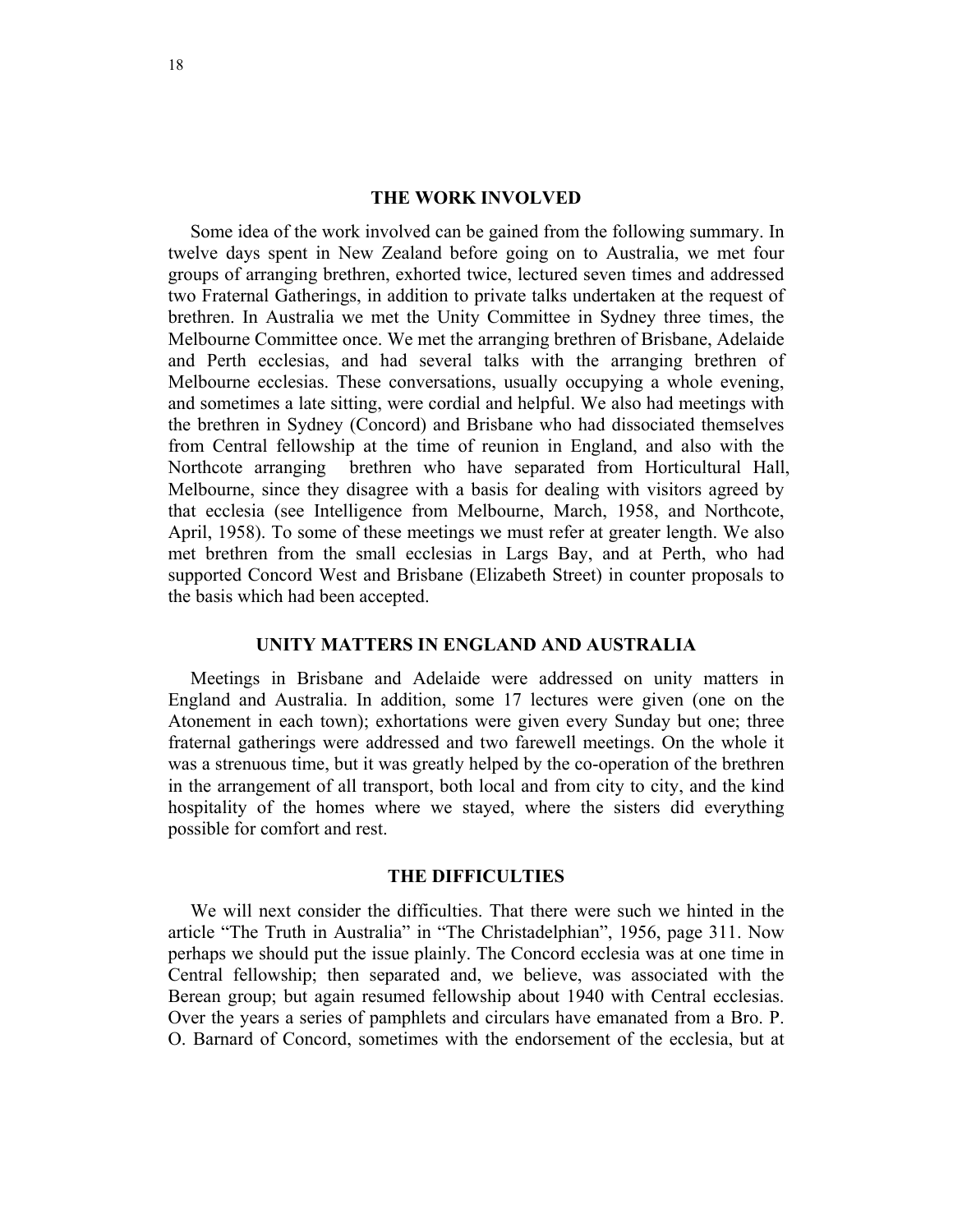other times on his own responsibility. A feature of the "Berean" fellowship has been a leaning towards the teaching of J. J. Andrew which was controverted in the 1890's; not, be it said, to his views on resurrectional responsibility, but to those doctrines of condemnation and inherited sin and alienation which were the basis upon which he built the denial of resurrectional responsibility. This tendency was evident years ago in the U.S.A. and was pointed out in a "Message to all Christadelphians" which was sent to a conference convened in October, 1947, when Detroit was chosen as the meeting place. In that "Message" we sought to meet some questions to which answers were demanded by a brother in the Berean group and who has again separated himself since reunion in England. In our reply we showed there was not only identity of thought but identity of language with that of J. J. Andrew. The same doctrinal outlook is discernible in the teaching of Bro. Barnard and those who support him.

# CLEAR DOCTRINAL ISSUES

We propose going into this matter in some detail next month, as we think something should be said not only to help the brethren in Australia but also to put the doctrinal issues in clearer perspective. There are doubtless brethren with Bro. P. O. Barnard who know little of these issues but who have been imbued with the idea of doctrinal unsoundness on the part of those who do not subscribe to Bro. Barnard's teaching, and something should be said for their sakes. In all contentions extremes tend to beget extremes and some utterances by "Shield" brethren have doubtless been provoked by this teaching and must be looked at in this context. Again and again we found that brethren thought the B.A.S.F. had to be interpreted in the way Concord ecclesia taught. After patient enquiry it was evident that the "Shield" ecclesias were more representative of Central position than either Concord or Brisbane (Elizabeth Street) so far as the latter can be judged by the statements of their arranging brethren.

#### ALIENATION BY IGNORANCE AND WICKED WORKS

The contentions current are not new, as we have said. They concern condemnation and alienation for our physical nature; being children of wrath by birth; that Jesus needed because of his physical inheritance to be "brought nigh" to God. Yet the facts of Scripture are quite simple. If we ask, For what are we baptized? the answer of the Scripture is always, For the remission of sins. Was Jesus a child of wrath? To ask such a question is to answer it, for everyone who is not entrammelled in the legal mystifications of the arguments advanced. Is a man estranged because of his physical nature? The answer of Scripture is that we are alienated by ignorance and by wicked works.

A few words might be added in response to requests made several times to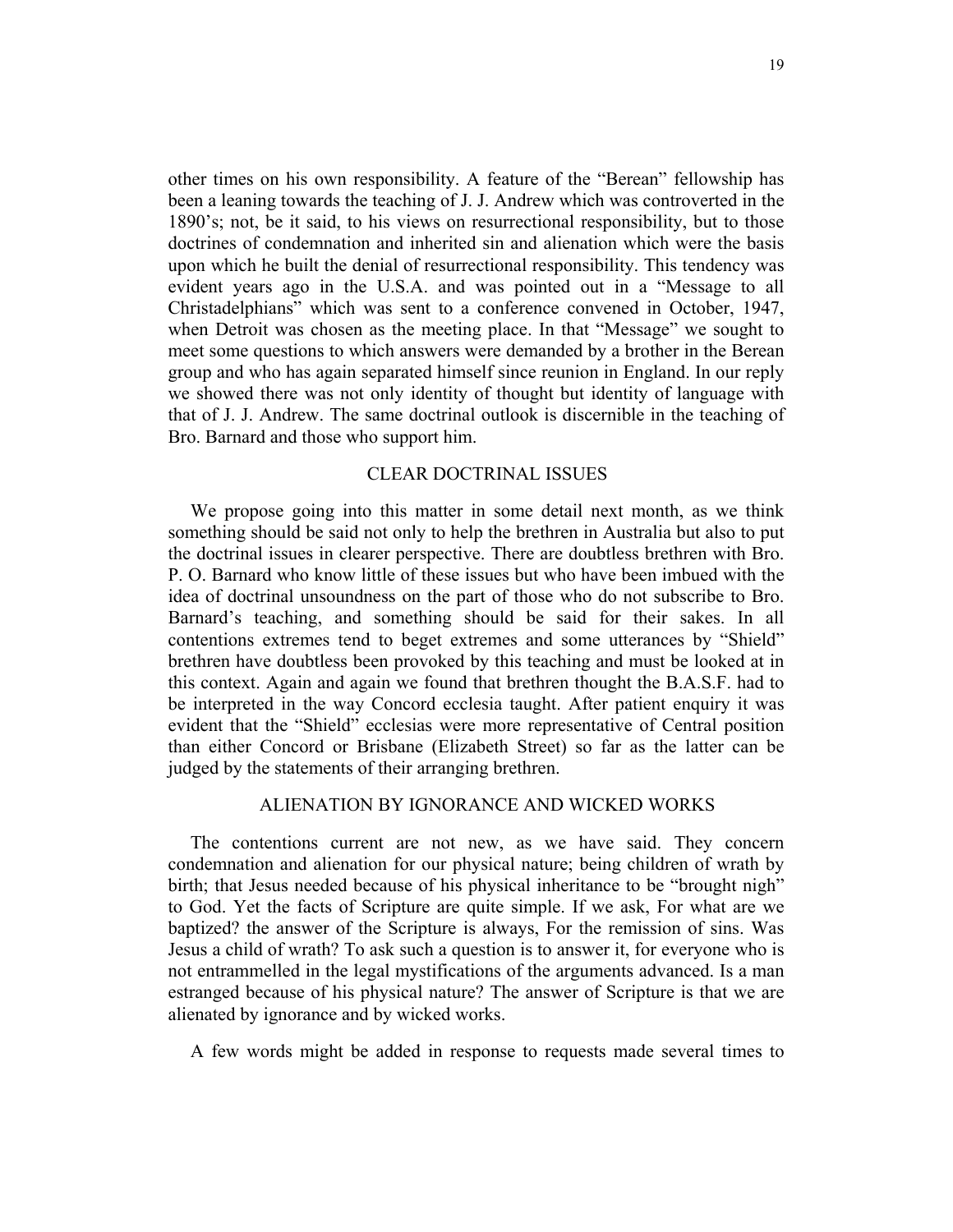clear up points of uncertainty concerning the usage of Bible language. What are the broad facts of Scripture teaching? Adam sinned and death came by sin. But two other things followed; death passed through to all men for that all sinned (Rom. 5:12). It is a fact that all have sinned (except the Lord Jesus) and this fact is explicable only because through Adam's sin the original very good state was lost, and his posterity inherit a nature with a tendency to sin to which all have succumbed. Because this inherited tendency is so evident a characteristic of human nature, and because it is the result and the cause of sin, Paul by the use of metonymy can describe it as sin: "It is no more I but sin that dwelleth in me." He gives it other names as well, such as *"a law—evil present with me,"* the *"flesh", "a law in my members,"* etc. (Rom. 7).

A similar usage of metonymy is found in 2 Cor. 5:21, where Paul says that "Him who knew no sin God made to be sin, that we might be made the righteousness of God in him." This statement is one of a whole series of paradoxes in 2 Cor. 5:7. Christ the sinless was made to be sin in sharing in the effect of sin in his life, and by his death providing the conditions for the forgiveness of sins and, finally, the removal of all the effects of sin. The same usage occurs in Heb. 9:28, which declares that Jesus will appear the second time *apart from sin* unto salvation. It is a fallacy in reasoning to say that what is affirmable of sin literal must apply to sin used in this metonymical way. We are blameworthy for our sins, but we cannot help the possession of the natures with which we were born. Sins need forgiving and our nature needs changing. Sins are forgiven now for Christ's sake but the change of nature takes place when the Lord comes. "The most outrageous statement that has been made (in the Andrew controversy) is the one that men are objects of divine anger because they are flesh" ("The Christadelphian," 1894, page 466).

# **PERSONIFICATION OF SIN**

In Romans 5:8 by the figure of personification Sin is represented as a Master that pays wages, as a king that reigns, and as a slave owner. By the same figure Sin is represented in a court scene as being condemned—its ownership of men was lost and its own destruction was decreed. God condemned Sin in the work and death of Jesus. Hence Jesus shared our nature that in the very arena where Sin ruled, its claim could be contested and overthrown. Therefore, Paul adds. that God condemned Sin, in the flesh—the flesh in question being the flesh that Jesus and all other men alike share. Much confusion has arisen from treating the phrase *"sin in the flesh"*, which occurs but once, as a hyphenated expression. Similarly, the phrase *"sinful flesh"* which also occurs only once, is strictly *"flesh of sin"*, in which phrase the figure of personification and ownership is continued.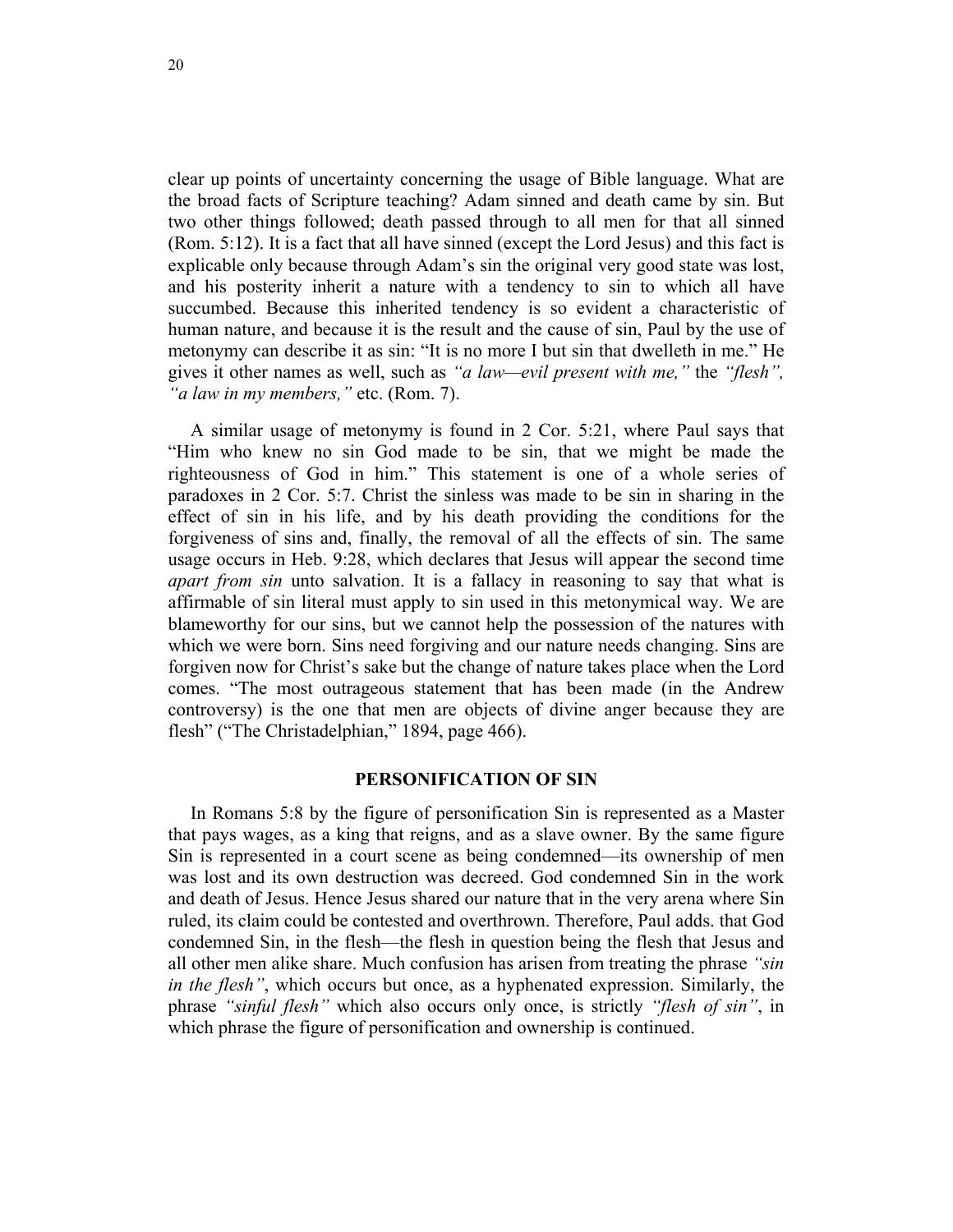#### **ANOTHER DIFFICULTY**

Another cause of difficulty arises out of the Lord's relationship to his own death. It is affirmed in Scripture that "by his own blood he entered in once into the holy place having obtained eternal redemption"; and that "God brought from the dead the great Shepherd of the sheep through the blood of the everlasting covenant"; and that he was saved out of death. He needed redemption; he needed salvation from death. The confusion arises when we isolate him from his work. He was there to be our Saviour, and but for our needs we may reverently say he would not have been there.

#### **THE PURPOSE OF GOD**

God purposed that as by man came death, by man must come resurrection. He must be one who died but whose resurrection was assured. God set him forth to declare His righteousness, that identifying ourselves with him we subscribe to the declaration of God's righteousness made by him. He did these things for himself that it might be for us. We are not entitled to say what he would have had to do had he stood alone—that is purely hypothetical, neither may we say that because God required his death in the given circumstances in becoming our Saviour, God would have required the same under different conditions. We do not know. On the one hand we must accept what is written concerning *his benefit from his own work*, while on the other hand we keep clearly in mind that the purpose of it all was *that we might be saved through him*.

These added comments will, we hope, help to keep in right perspective the revealed facts concerning sin, and the use of the word by the figure of personification and metonymy.

# **THE LOVE OF GOD**

The wondrous love of God in giving Jesus, his perfect obedience to the Father, even unto death on the Cross, the offer of the forgiveness of sins, the promise of life by the transformation of our bodies like unto the body of his glory, the provision of one who ever liveth to make intercession for us, and who can save to the uttermost— these and kindred truths can be overlaid with cloudy and mystifying strifes of words, which dishearten the simple earnest believer, annoy the earnest seeker after the deeper things of divine truth, and destroy the soul enlarging and purifying effects which God intended the offering of His Son should produce. The love of Christ constrains to holiness, not to strife.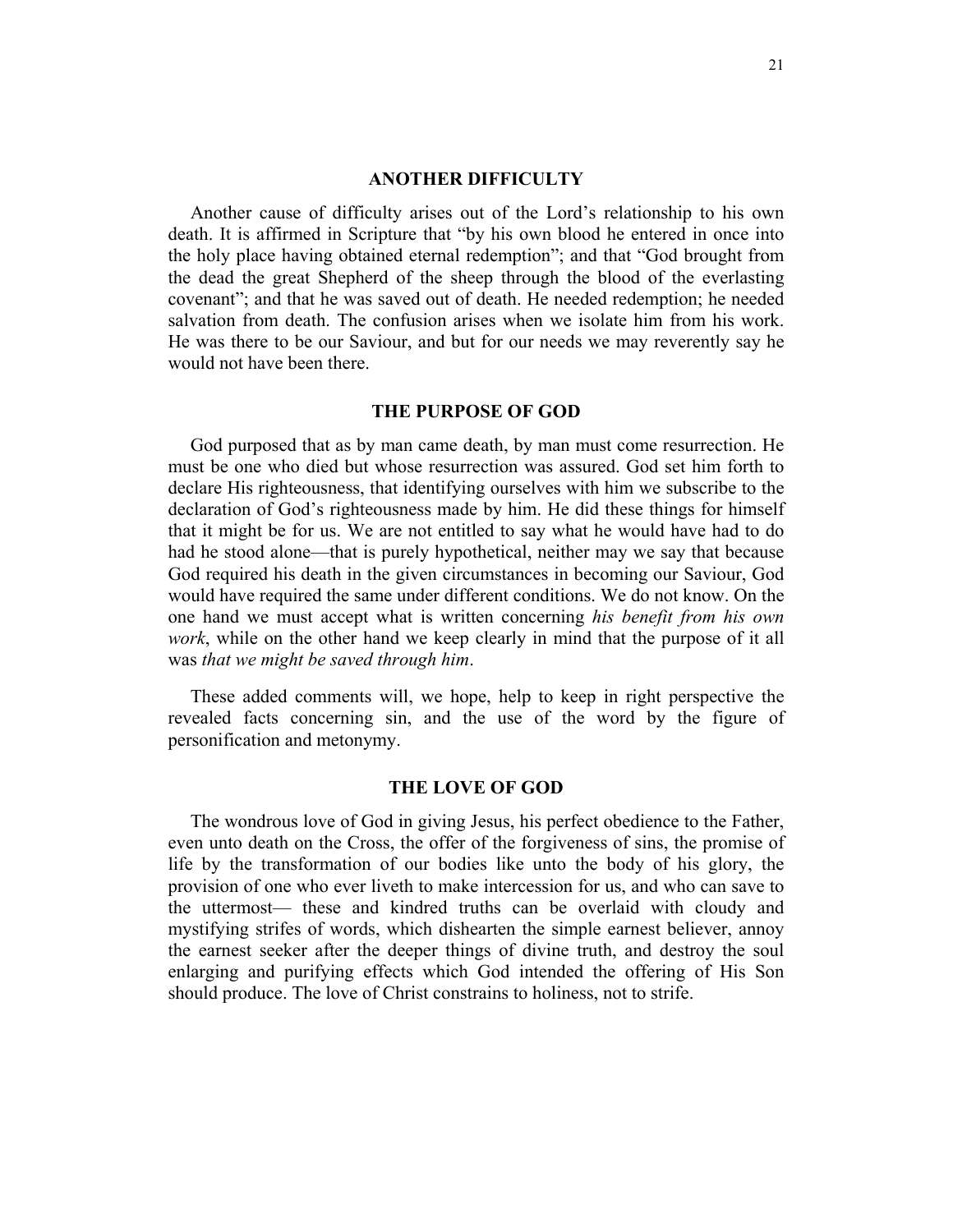<span id="page-21-0"></span>We append a list of ecclesias in Australia who have subscribed to the Basis set out in "The Christadelphian," 1958, page 132; and who thereby have entered into fellowship with each other and with Central ecclesias everywhere. Intelligence from these ecclesias will be received for "The Christadelphian".

# **ECCLESIAS ACCEPTING BASIS FOR FELLOWSHIP**

NEW SOUTH WALES:

| Regent Hall             | Doonside       | Cessnock       |
|-------------------------|----------------|----------------|
| Malvern Hall            | Sutherland     | Albury         |
| Hurstville              | Yagoona        | Ballina        |
| Lakemba                 | Campsie        | Avoca          |
| Granville               | Newcastle      | Charlestown    |
| West Ryde               | Wollongong     |                |
| QUEENSLAND:             |                |                |
| <b>Brisbane</b>         | South Brisbane | Southport      |
| Bundaberg               | Townsville     | Rockhampton    |
| <b>SOUTH AUSTRALIA:</b> |                |                |
| Adelaide                | Glenlock       | Cumberland     |
| Woodville               |                |                |
| VICTORIA:               |                |                |
| Moorabbin               | Latrobe Street | Chadstone      |
| Canterbury              | Beechworth     | Coburg Geelong |
| Moorland                | Tyers          | Malvem         |
| WEST AUSTRALIA:         | TASMANIA:      |                |

Perth Launceston

"Malvern Hall" ecclesia as listed under N.S.W, is now the "Shaftesbury Road (Burwood)" ecclesia.

Also in "The Christadelphian" for November 1958, page 519:

To the list of ecclesias in Australia that have accepted the Basis of Reunion and are now in fellowship, published in July, the following must be added:

| NEW SOUTH WALES:   | North Sydney  |
|--------------------|---------------|
| VICTORIA:          | <b>Tecoma</b> |
| <b>QUEENSLAND:</b> | Toowoomba     |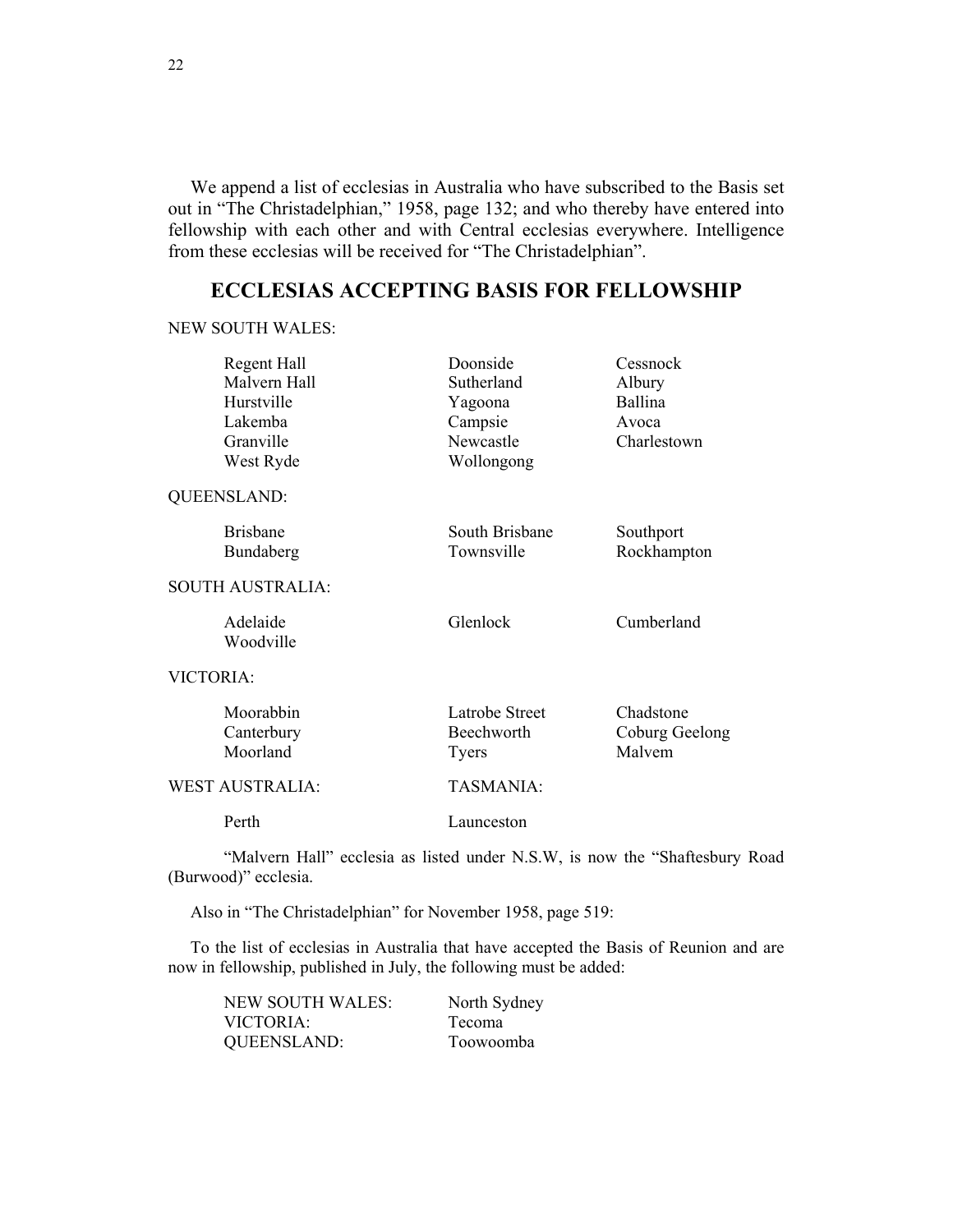<span id="page-22-0"></span>The list of ecclesias accepting THE BASIS in 1958 should also include the following:

| <b>NEW SOUTH WALES:</b> | <b>Blue Mountains</b>          |
|-------------------------|--------------------------------|
| VICTORIA:               | Horticultural Hall             |
| QUEENSLAND:             | Booval, Wynnum Central, Mackay |
| <b>SOUTH AUSTRALIA:</b> | Enfield                        |

As at the present time (1963), other ecclesias since formed and meeting under the Unity Basis are:

| <b>NEW SOUTH WALES:</b>   | Burwood (Belmore Street) Bosley Park      |
|---------------------------|-------------------------------------------|
| VICTORIA:                 | Frankston, Lower Plenty, Ormond,          |
|                           | Pascoe Vale, Ringwood, Clayton, Ballarat. |
| <b>QUEENSLAND:</b>        | Redcliffe.                                |
| <b>WESTERN AUSTRALIA:</b> | Perth (Yokine).                           |
| TASMANIA:                 | Hobart.                                   |
|                           |                                           |

There are several ecclesias smaller than those listed, as well as some family groups in private homes, who meet under the Unity Basis.

# **EDITORIAL APPEARING IN "THE CHRISTADELPHIAN"**

July 1958, p. 320.

This encouraging editorial reveals the satisfaction then existing in the mind of our late Bro. Carter as a result of his work in Australia.

# **"THE CHRISTADELPHIAN"**

("He is not ashamed to call them brethren" Hebrews 2:1). July 1958.

# **REUNION IN AUSTRALIA**

On another page we give some notes on Australian ecclesias and of the Editor's visit to New Zealand and Australia. It must be a cause of satisfaction to all who are truly concerned with the Truth when an agreed basis, scriptural and good, is accepted and brethren who have been divided for years can work together in happy fellowship. The reunion in Australia provides for that satisfaction.

Agreement has been reached by almost all ecclesias (probably 98 per cent of the numerical strength of the "Shield" ecclesias have endorsed the Statement). Some "Central" ecclesias have been cooperating with the "Shield" ecclesias for some time, but matters have now been put on a good basis for the widest exchange of fellowship with Central ecclesias.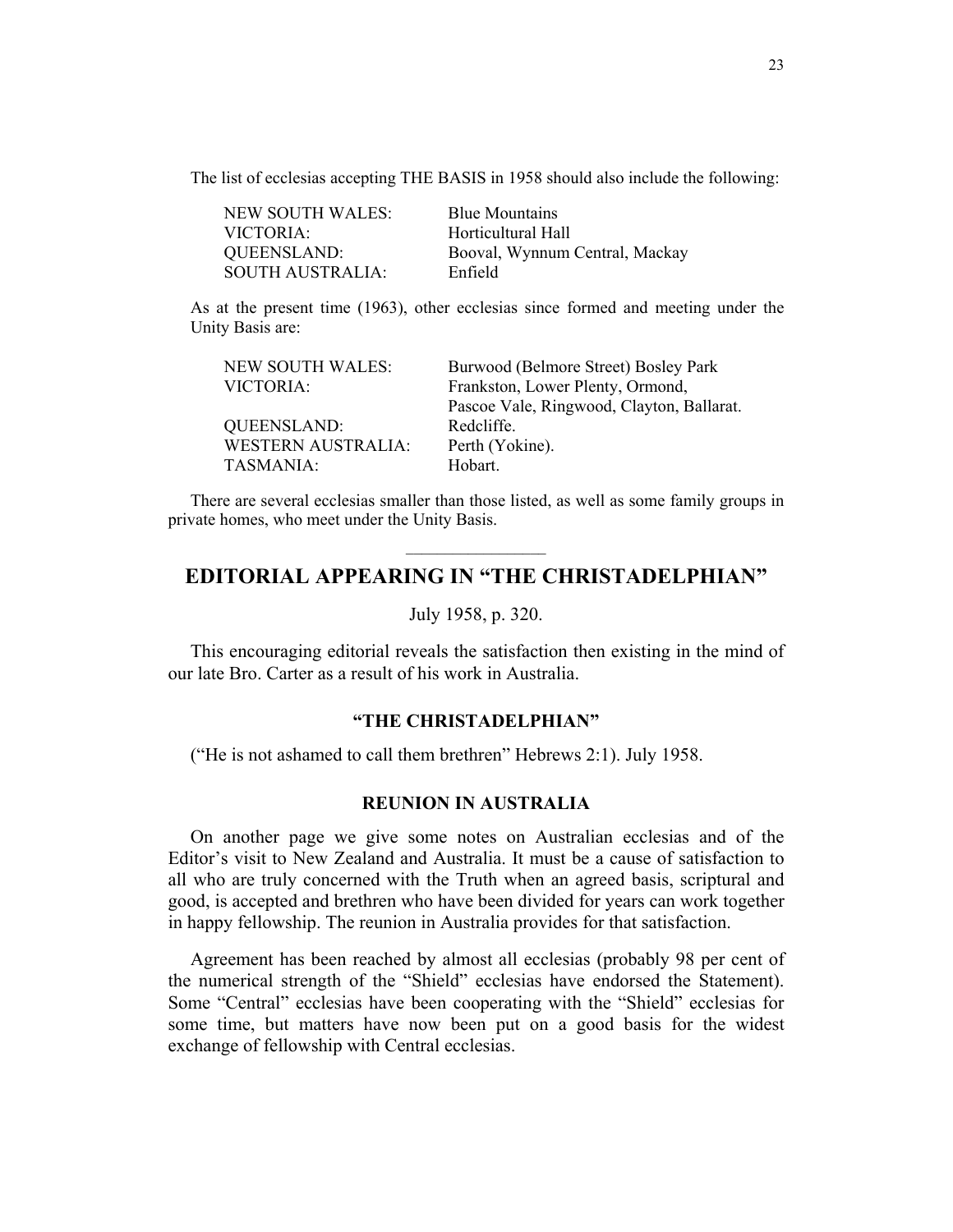We regret that there are some dissenters to these arrangements and we shall doubtless hear of their existence. There are, however, two sides to a matter and we hope to provide reasons in the next section of our report for thinking that their own position might well be re-examined.

Meanwhile, those of our mind can rejoice in the fellowship of one another. There will be a greater mutual interest in the work of the Truth both here and in Australia; and while not many may pay visits, those who do will have a wider welcome than has hitherto obtained. Let us hope the united work of the ecclesias will be for the furtherance of the preaching of the gospel, and the up-building of God's people.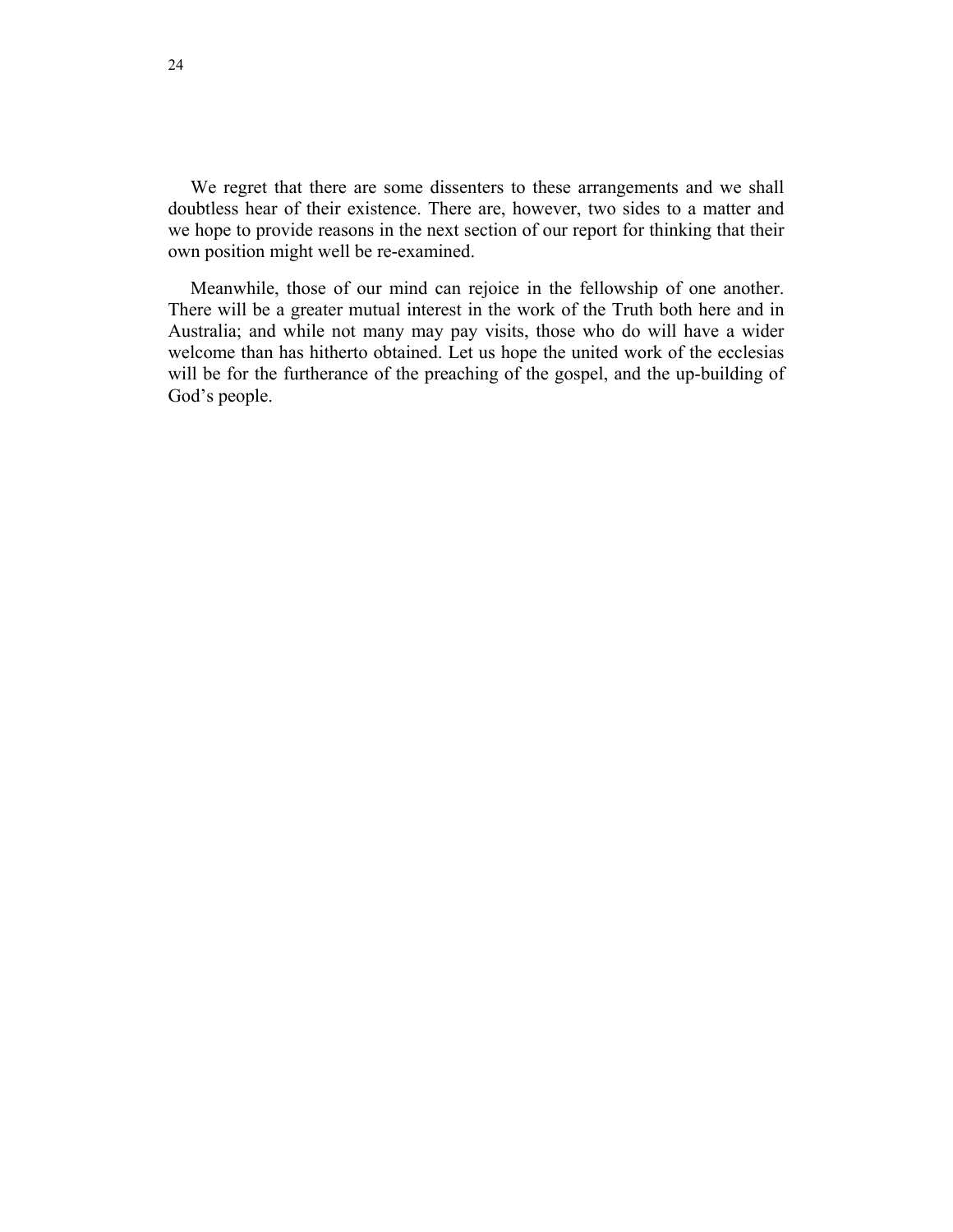#### **TWO NOTABLE EXPOSITIONS**

<span id="page-24-0"></span>Full audiences of brethren and sisters whose hearts and minds were bent toward the achievement of Unity, were deeply appreciative of an address entitled "THE ATONEMENT" given by Bro. Carter in several states and for his outstanding address in Sydney on "ISAIAH CHAPTER 53".

Reproduced here are the two addresses under these respective headings, which, while lifting consideration of the nature and sacrifice of Christ to a high spiritual plane, made clear by appeal to both heart and intellect, the doctrinal issues involved.

# **ADDRESS: "THE ATONEMENT"**

# By JOHN CARTER

# Delivered in Malvern Town Hall (Melbourne), 1958.

Dear Brethren and Sisters,

You have already been reminded that this is a subject that has been the occasion of controversy in our midst. It is not a peculiarity of our Body, for the history of Christendom reveals that the subject has been a source of strife and dissention through the ages. It might seem futile therefore, that we should ever attempt to contribute something by way of a help towards an understanding of a subject that must, of itself, be beset with a certain amount of difficulty, and yet withal, this subject is vital to our standing. We believe in the Lord Jesus Christ. We believe that in him, God raised up a son in order that we might be saved. We have come to recognise by a knowledge of the Truth that we are mortal men and women; and that apart from Christ Jesus there is no hope of the future; and that future will be realised by a resurrection from the dead when he comes again.

We recognise that Jesus Christ was the Son of God; and we must give due place for that. At the same time, we recognise that the doctrine of the trinity is one that is not found in the pages of the Bible. The twin errors of the doctrine of the trinity and the immortality of the soul, which have beset and entangled the paths of those who have sought to expound this doctrine in the orthodox churches, is one from which we ourselves are free. We can come to the subject with an understanding of the basic facts, that we are mortal because of sin, and that in Jesus Christ we have one whom God raised up to save His people from their sins. Among the first things that the Apostle Paul preached when he went to Corinth was, that Christ died for our sins according to the scriptures. "In him we have redemption through his blood, the forgiveness of sins," said the Apostle in his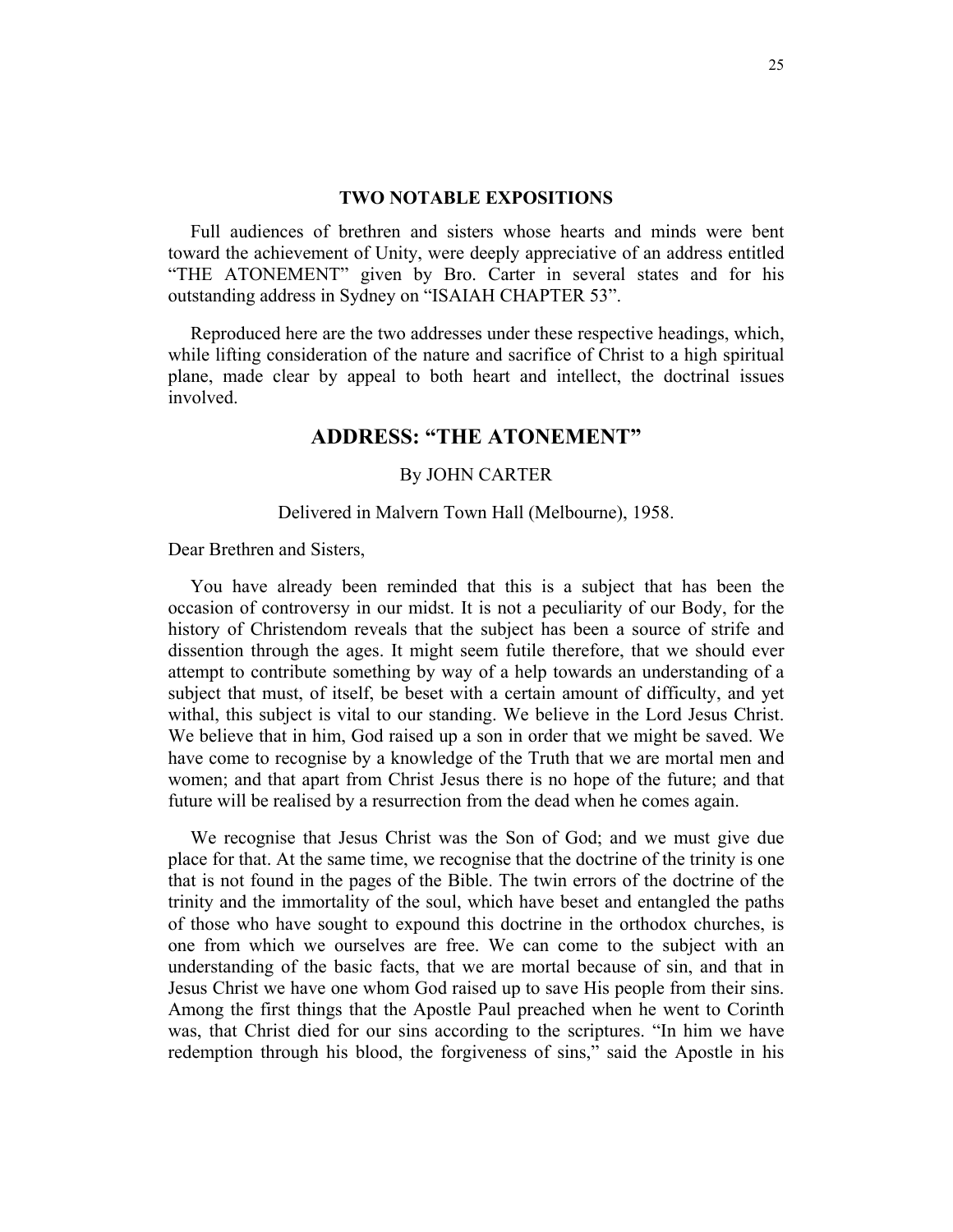letter to the Ephesians, and so on in. numberless passages that could be quoted.

This subject affects us closely. It may indeed be, in beginning our life in the Truth, sufficient that we understand the basic facts connected with this work of Jesus Christ, but as we grow older in the Truth, we naturally want to know some things connected with the how and why God did this work in Christ Jesus.

We are entering into a discussion and a consideration of God's ways, which are higher than our ways and His thoughts are higher than our thoughts. Yet so far as He has revealed them, it is our duty to seek humbly and patiently to follow wherein He has revealed.

We would say that, among the primary things for the student in this field, there should be a humility of mind; teachableness from the word of God. For the presence of arrogance is something that can befoul our thinking and hinder us from the right appreciation of the Word of God.

The Pattern Student was the Lord Jesus Christ himself, who spoke of God opening his ears and he was not disobedient. He listened to the counsel of God and sought in all his ways to serve Him. So it is with regard to those that are at last redeemed; it is written in the prophets: "They shall all be taught of God," and it is as humble students of the Word of God that we come together tonight, to see if we can by looking at some of the passages of scripture, wherein God has spoken of these wondrous ways in Christ Jesus for our redemption, we might appreciate a little the more what God has done for us in His beloved son.

# **A RIGHT UNDERSTANDING OF WORDS**

The words of scripture bound up with this subject are such that we ought to try to ascertain their meanings. Words are used as the instrument of thought and of course it is important that we have a right understanding of words. There are a great number of words bound up with this subject. We are not going to traverse them all, but we do want to suggest to you, that a comprehensive examination of this subject would involve a whole series of studies, of the meanings and usages of words. Such for example, *"redemption"* and its cognate word *"ransom"*, with the related term of *"Bought"*. There are the words *"enmity"* and *"alienation"* and their counterparts *"reconciled"* and *"forgiven"*. There is the word *"righteousness"* and the related words, although they come from another root in English, *"justification"*, *"justify"*, and *"just"*. There is the word *"sanctification"*, and the word "propitiation", and we come to the series of terms that are used in connection with the work of Jesus in relation to our sins, such as *"bearing our sins"*, *"bearing our sins in his body to the tree"*; *"he suffered for sins"*; *"the remission of sins"*. We have the series of terms used as descriptive of the work of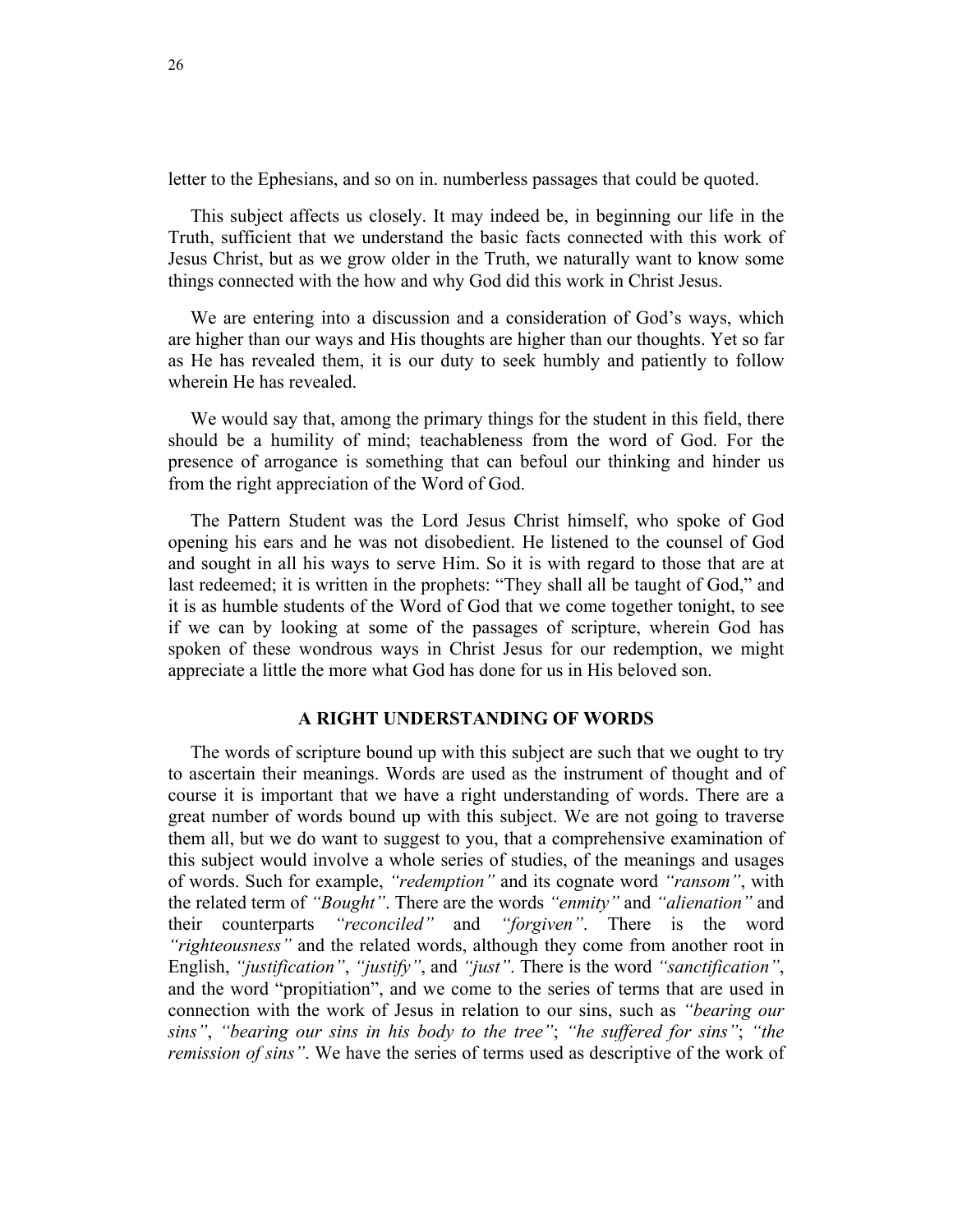the Lord himself, such as the phrase, *"The blood of Christ"* where we must think beyond the literal and think of what is meant by "the blood of Christ", as the token of the sacrifice of Christ. Then we must go forward again and ask of what did his sacrifice consist? Why was it necessary? We have the phrases related to the *offering of the body of Jesus once and far all and the phrase "laying down his life"*. We have the phrase *"the sacrifice of Christ"* and we are told *"that Christ died for us"*. Now here are a whole range of words, and we have not gathered them all together by any means; every one of which ought to receive careful consideration before we enter the lists as disputants in such a doctrine as this. I am quite sure that a patient examination of these words would make us a little the more humble in our study of the scriptures; and a little more patient of the shortcoming of others in their understanding. It would increase a greater diligence in ourselves, that we be sure that we understand rightly the words that are used.

#### **RECONCILIATION**

Now the word *"Atonement"* occurs once in the Bible, and there it is a word related to *"reconciliation"*. In fact, the word which Paul used which is translated *"Atonement"* in one passage of the Bible, is translated *"reconciliation"* in the R.V. But let us look at that verse at the beginning of our examination of this subject. In Romans Chapter 5, you will find that many of the phases that we have already cited as pertaining to this subject are mentioned. Reading in the 6th verse, "when we were yet without strength, in due time Christ died for the ungodly". *"For scarcely for a righteous man will one die; yet peradventure for a good man some would even dare to die. But God commended his 'own'* (RV) *love toward us, in that, while we were yet sinners, Christ died for us. Much more then, being now justified by his blood, we shall be saved from wrath through him. For if, when we were enemies, we were 'reconciled' to God by the death of His son, much more, being 'reconciled', we shall be saved by his life. And not only so, but we also joy in God through our Lord Jesus Christ, by whom we have now received the 'atonement',"* (or as the margin has it, the *"reconciliation"*). The word is indeed related to the word translated *"reconciled"*, "for if when we were enemies, we were reconciled to God by the death of his son, much more being *reconciled*". So the Apostle repeating the word again says "by whom we have now received the *"reconciliation"*. But at once, when we use the word *"reconciliation"*, we realise that we are dealing with personal relationships. Estrangement is a matter of something that has come between persons. What has come between ourselves and God is that we are sinners. While we were sinners Christ died for us; and the purpose of the work of reconciliation is, that we who were enemies might be made friends and brought into harmony with God. In order that this might be done, we have been the subjects of *justification*, whatever that might be, as we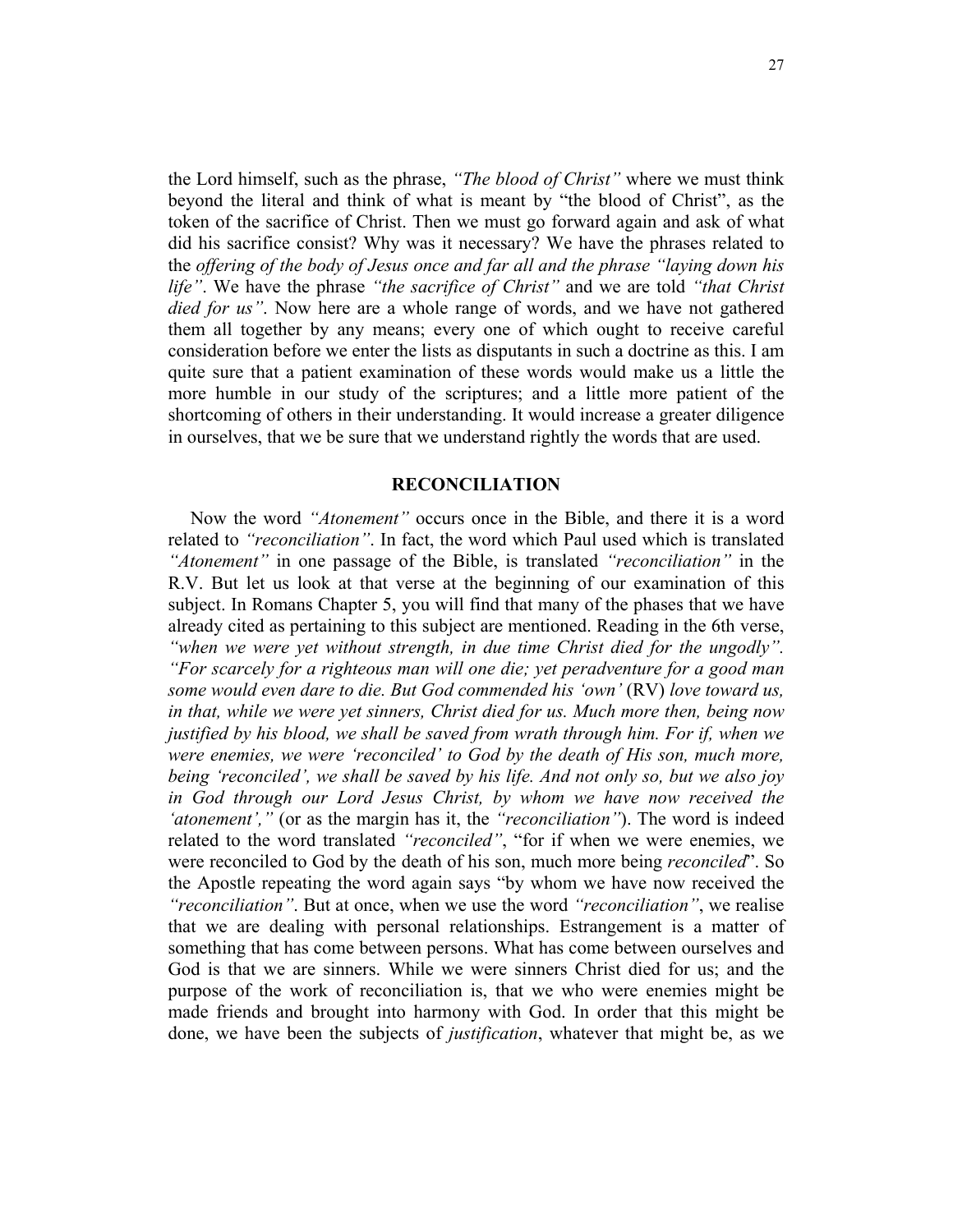come to examine it a little later. What we want to emphasise first of all is that *reconciliation has to do with a relationship between individuals*. In this case between ourselves, as sinners, and God.

### **ALIENATED BY SIN**

Now we must come to the question, *"Why is it that, as sinners, we are alienated from God? What is sin?"* Now the Apostle tells us something about sin in the next verse to what we have read, in the 12th verse of Romans Ch. 5. He is beginning a series of comparisons between Adam and the results of his sin; and Christ and the result of his work of obedience. Here he states the foundation upon which he is going to reason out this work of God in Christ. *"Wherefore, as by one man sin entered into the world, and death by sin; and so death passed upon all men, for that all have sinned,"* and then in the characteristic way of Paul, he drops into a parenthesis and does not resume it until the 18th verse; when he takes up the word *"therefore"*. "Therefore," *as by this* so something else in connection with Christ Jesus.

But first of all let us look at this basis, *this "Wherefore as by this"* before we come to consider, *"so that"* as to what. *"Wherefore as by one man"*—and Paul has four affirmations in this verse, "As by one man sin entered into the world; *secondly*, that death came through sin; *thirdly*, that death passed through to all men; and *fourthly*, for that all have sinned." In this connection let us say quite firmly, that the marginal reference, *"in whom"* is not permissible as a translation. The Apostle is saying, *one*, that Adam sinned; *secondly*, that death entered the world of mankind as a result of his sin; *thirdly*, that all of us share in that death which has come into the world as his descendants, *with the added point that all of us*, as a consequence of that sin in the beginning, *are ourselves sinners*.

# **SIN — ITS INCEPTION**

What is sin? Sin is defined by John in the A.V. translation, *as transgression of law* (1 John 3:4). More profoundly, and in keeping with the words of Paul, the revisers have given us, *"Sin is lawlessness."* We go back to the beginning, to the time when sin entered into the world, in the light of that interpretation, and we think of Adam and Eve made very good, though of the dust of the ground. They were placed on probation, because, that by virtue of their constitution, they were reasoning beings and moral beings. Because of that they had the capacity to respond to right or wrong. Because of their very mental and moral constitution, with their consequent personal relationship to God, made in the image of God, it was necessary that law should be given. God told them that of every tree of the garden they may freely eat; but said that if they disobeyed they should surely die.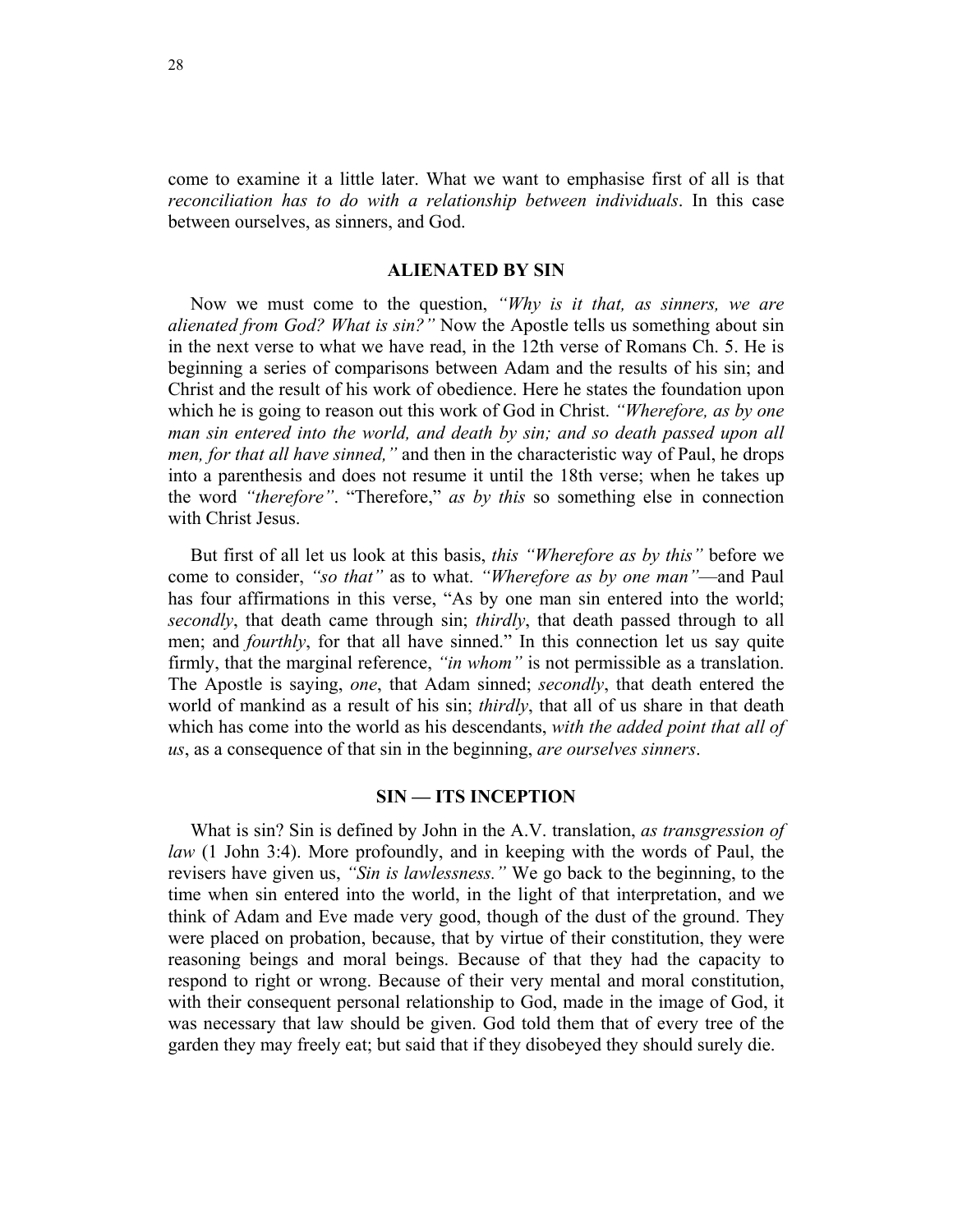Now doubt entered the woman's mind through the suggestion of the serpent, and it is interesting to observe, in the detailed accuracy of the record which we have in the scriptures throughout, that the woman trimmed as the result of doubt entering her mind. She dropped the word *"freely"*, making God a little arbitrary. No longer was it *"of every tree we may freely eat"* but "of every tree we may eat." But she also dropped the word *"surely"* concerning the certainty of the consequences, and so we can see how doubt assails the mind; a trimming of the word of God and then a reaching out for that which is forbidden. Adam partook with her of the forbidden fruit and we behold this man and woman, who before had sweet and free converse with God, now become aware of a sense of shame and fear. They hide themselves from God, and are themselves aware of the necessity of covering themselves. We know how God repudiated their own devices for their covering; and substituted that which he himself provided in the covering of skins; but we mustn't go into the typology of that at the present time. But sufficient to notice that they experienced a sense of shame and the sentence was passed that "dust thou art, and unto dust shalt thou return". Here death came. as the Apostle says, into the world through sin.

#### **ALL SINNERS BUT ONE**

But by and by children are born. What is it that they inherit? This nature related to death, that had now become the lot of Adam and his wife. How could it be otherwise? But something else is evident: there is a bias in their nature inherited too; and we see in the offspring of the first pair, one who pursues righteousness and one who thought evil and who murdered his brother. It is a melancholy fact that the Apostle testifies that the whole race are transgressors before God. In the opening chapter of his letter to the. Romans, Paul indicted the Gentile world of all their abominable practices, in which he three times said, *"God has given them up to their own devices."* It is a law of God. God gives them up to their own devices, with an ever overwhelming calamity of evil, until at last at the very climax of it the Apostle says "they not only do evil but rejoice in them that do it". Was the Jewish world any better? Not a bit; although they had the law, they by it, only became more acutely aware of the fact that they were sinners. The Apostle says that all the world is guilty before God. *"All have sinned and come short of the Glory of God,"* and that is the result of transgression in Eden. "All have sinned": *there is one blessed exception*, but it needed the work of God in raising up a saviour; to produce a man among men who was sinless.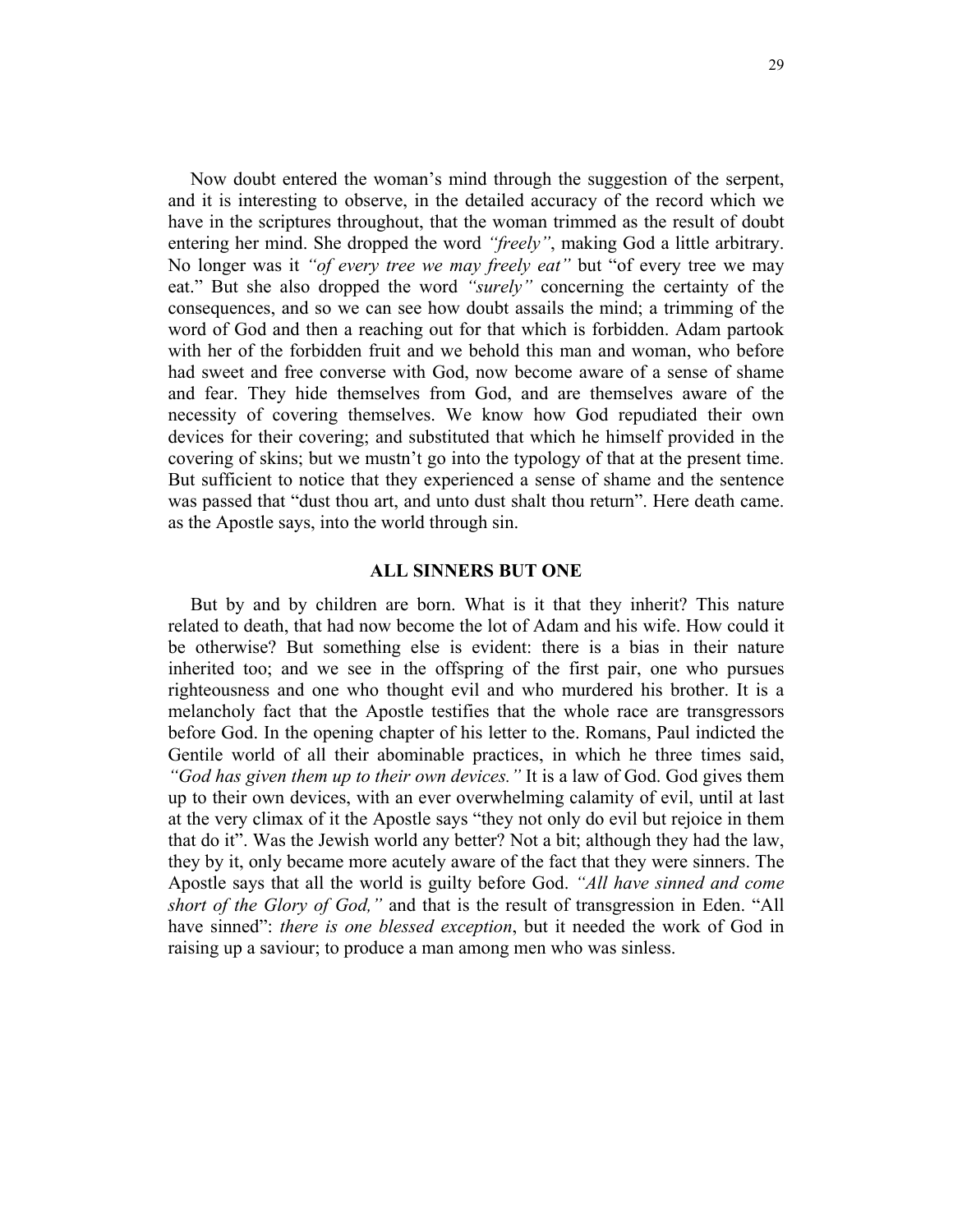#### **THE DECEITFULNESS OF SIN**

But let us think a little further about sin. I wonder if we have given sufficient attention to it. Sin leaves its mark upon the individual. If anyone of us sin, it leaves its mark upon us. A man may be guilty of a little sharp practice in his business and he experiences a sense of shame. But the second time he does it, the shame is not so keen and after repeated acts he comes at last to rationalise, as modem psychologists describe it. He rationalises the process and justifies, what, at the beginning caused him a sense of shame. Thus it is that we sometimes behold the spectacle of a man who was once upright in his dealings, gradually falling away from the standard of right until at last we read of him being in the court, having been guilty of some serious embezzlement or some other crime. But it's been by a gradual decline in many cases, through the lowering of a standard; and instead of a consciousness of sin, very often that man only manifests self pity.

Why is it? It is because sin has a peculiarly blinding effect upon us. Sin distorts the view of righteousness. Sin deceives. The Apostle speaks of the deceitfulness of sin and in a very striking figure he can even say: "that Satan himself is transformed into an angel of light"; that so deceiving is sin, that he can even parade as righteousness. But here is one of the dire consequences that comes with sin, that the more a man becomes familiar with it as performing and yielding himself to it, so he becomes less aware of the *real* character of sin. It is one of the most striking of the moral laws of God, that the more a man knows of sin the less he is aware of what it is.

#### **SIN AS PART OF THE MAN**

Here, brethren and sisters, is one of the secondary problems, and a very real one, bound up with the fact of sin. William James in one of his books, tells the story of a man who had repeatedly given way to drink, and he repeatedly said as he yields once more, "I will not count this one." And James comments: "he may not and a merciful heaven may not, but the cells of his brain are recording every lapse and every lapse that comes makes the next one easier." Which means that sin, in its out-working, becomes at last a part of the individual himself. So that when we come to the question of the forgiveness of sins we must face the problem: how can sin be forgiven when it has become a part of the individual himself, and it is the expression of what the man has become? When we see the enormity of sin as it is revealed for us in the Bible, we begin to appreciate what a terrible problem it is; how many that are sinners can be reconciled to God.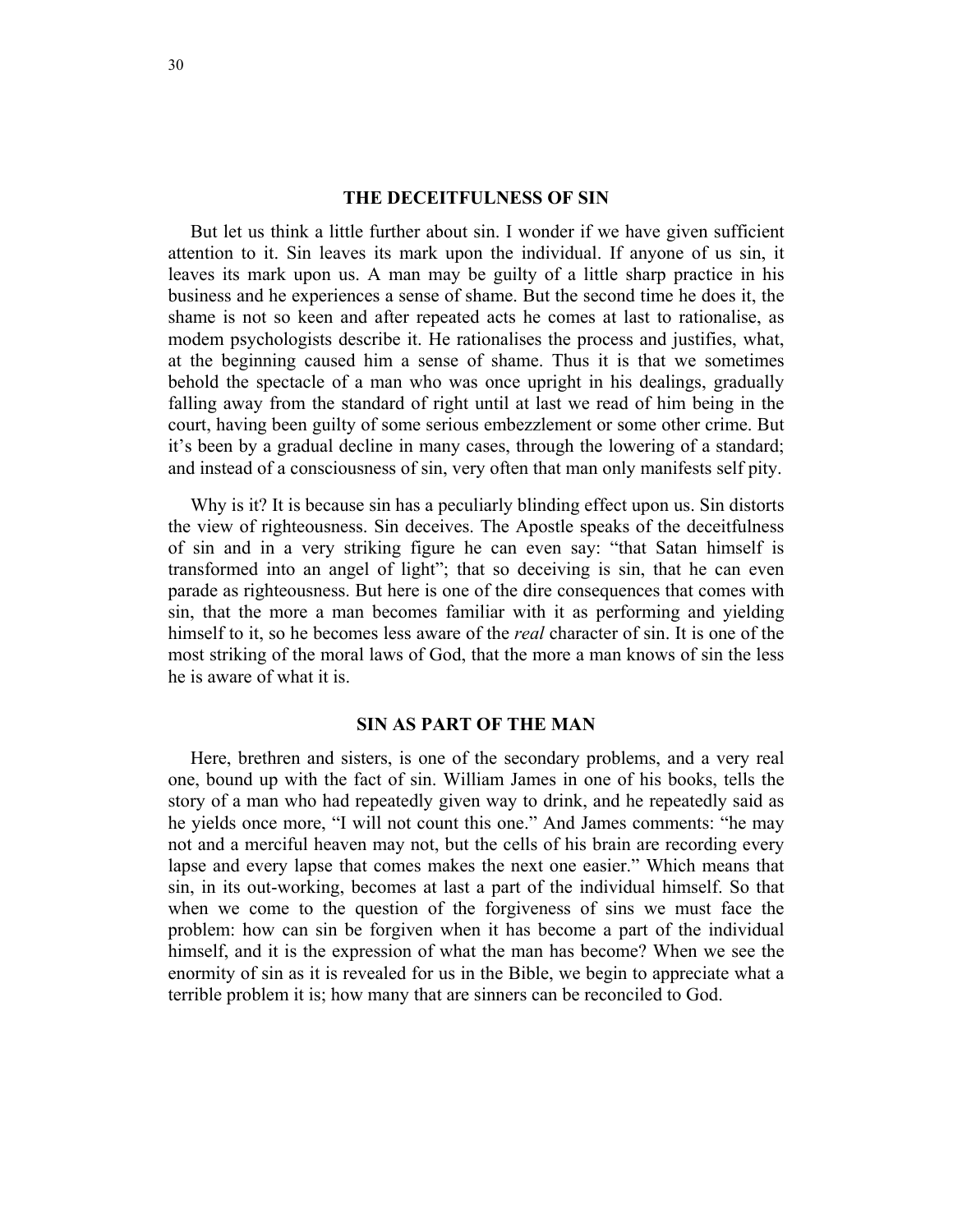#### **SIN BLINDS THE EYES**

There are one or two passages of scripture that we would like to quote in this connection. We turn to 1 John, chapter 2 and verse 11. Reading from verse 9 for the connection: "He that saith he is in the light, and hateth his brother, is in darkness even until now. He that loveth his brother abideth in the light and there is none occasion of stumbling in him. But he that hateth his brother *is in darkness, and walketh in darkness"*, and mark this *"and knoweth not whither he goeth, because that darkness hath blinded his eyes"*. There you have, in stark, simple language, an annunciation of the fact, that sin can so distort the vision that at last a man is disabled from seeing. What can you do to break in to such a bondage as that?

But Isaiah has said much the same thing before. Will you turn to Isaiah Chap. 44. Here is an indictment of idolatry. Derisively the prophet pictures a man choosing a tree of some good wood, cutting it down, engaging a carpenter to make for him an image; and he uses the remainder of the chippings to light a fire to warm himself and to bake his bread. He said in verse 18, "they have not known nor understood: for He hath shut their eyes, that they cannot see; and their hearts that they cannot understand." Here is the expression of that law of God to which we have referred. These men were going in darkness and could not discern the fact that they were so walking "and none," saith the prophet, "considereth in his heart, neither is there knowledge nor understanding to say, I have burnt part of it in the fire; yea also I have baked bread upon the coals thereof; I have roasted flesh and eaten it; and shall I make the residue thereof an abomination? Shall I fall down to the stock of a tree?" The Divine comment is, *"He feedeth on ashes: a deceived heart hath turned him aside that he cannot deliver his soul, nor say, Is there not a lie in my right hand?"* He cannot deliver his soul neither can he discern that a lie is in his right hand.

#### **PAUL'S INTERNAL STRUGGLE**

These passages and these considerations are by no means exhausted; but help us to appreciate what is involved in sin in its dire effects upon ourselves; and as affecting our relationship to the Almighty. There is, perhaps, nowhere in the scriptures a greater piece of poignant biography than what we have in the 7th chapter of the letter to the Romans, where the Apostle, examining himself, speaks of his efforts after righteousness and his failure to attain it. He came to know the Truth and was conscious of a conflict within himself, so that the things that he would do he failed to perform, and the things that he would not do, he did. He cried out in his anguish; *"O wretched man that I am, who shall deliver me from*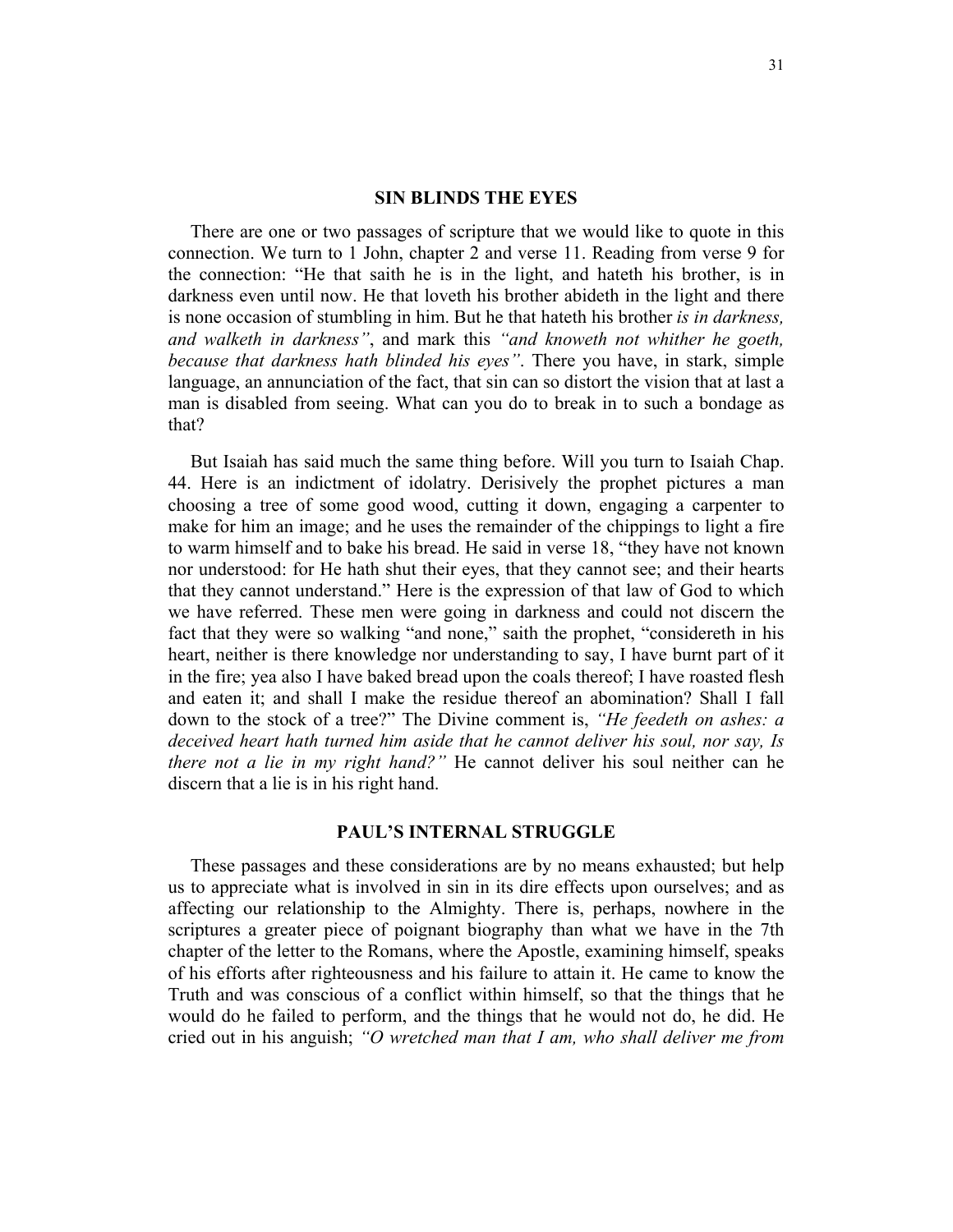# *the body of this death?"*

A criticism must be levelled here against some interpretations. The Roman Catholics, for example, assert that the Apostle was guilty of some carnal sin and he was here referring to it. Others explain it as having reference to Paul before he came into contact with Christ. Some have expressed a doubt how the Apostle, so earnest and righteous a man, could thus speak. But here we get the inverse of that of which we spoke when we said: sin blinded the eyes. It is the man who seeks after righteousness who is the most acutely aware of his shortcomings. Thus you have the apparent paradox, that a man who seems to stand high above his fellows in his zeal for righteousness and the holiness of his walk; can yet bemoan the fact that he is the chief of sinners. But it is in perfect harmony with what we find to be the facts, concerning sin and its effects.

But before we leave this subject I want to comment on a usage of words. The Apostle in this 7th chapter of Romans, verse 20, speaks of *sin that dwelleth in him*. "Now then it is no more I that do it, but *sin that dwelleth in me*. For I know that in me (that is in my flesh), dwelleth no good thing: for to will is present with me; but how to perform that which is good I find not." What is it that is within us, that the Apostle describes as sin? Clearly there are the impulses that lead to sin. There are impulses there that are the result of sin at the beginning, which we have by inheritance. But if we may here turn aside to the use of grammatical terms, in order that we might define the matter; in what way is sin used here? *Sin is lawlessness. Sin is the expression of ourselves in defiance of the will of God, either in thought or act*.

#### **METONYMY APPLIED TO SIN**

But how could Paul speak of these impulses which were latent in him, which sprang to life as he said, when the commandment came? How can he speak of them as sin? By a well known figure of speech; the figure of speech of metonymy is that where a word which stands related to another as cause or effect, or a mere adjunct maybe, is put for that to which it stands related. And sometimes we find brethren *speaking of two aspects of sin*. It might be permissible to use the phrase, providing it is understood. But I want to enter here and now a mild caveat against the use of that phrase, *"two aspects of sin." There are not two aspects of sin, there are many aspects of sin*. Sin is what? Well you have a list of the works of the flesh; Adultery and all the abominations with a list of other things such as illwill, bitterness, wrath, anger, strife, sedition and so on. All these are aspects of sin. They are all aspects of something that comes within the one category.

But now the Apostle uses sin by Metonymy and *immediately you say, he uses*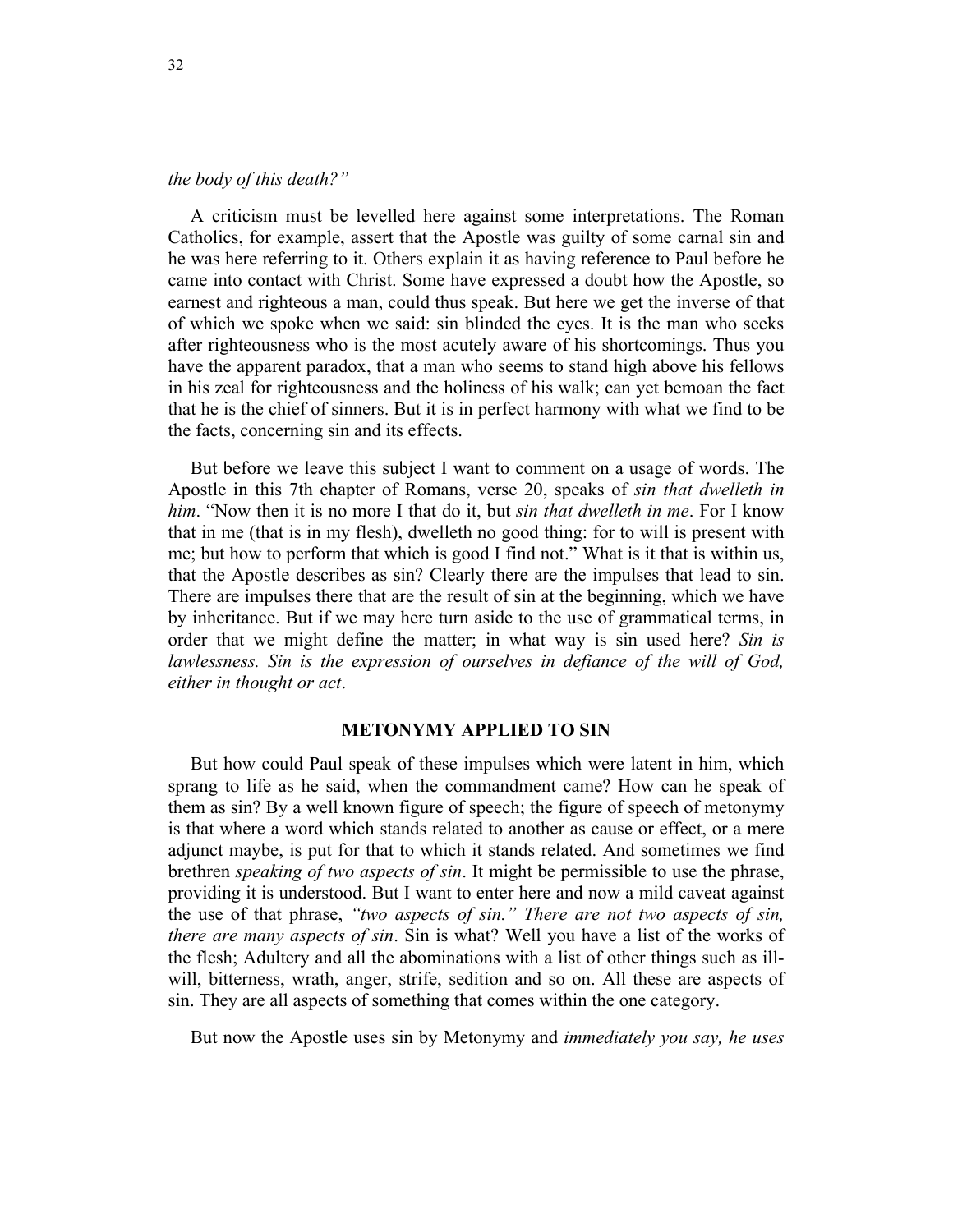*it by metonymy it isn't an aspect of sin*. It's a use of the word in another sense, used by a figure. Let me give you one or two illustrations: you have aspects of a mountain, you look at it from one vantage point and you look at it from another vantage point and you see different aspects of it. But you speak of a man's troubles and you say: he makes mountains out of molehills. Would you say that a man's troubles was an aspect of mountains? No! You would say by a figure of speech, as describing his troubles as mountains; but they are not an aspect of mountains. In a similar way we turn to another figure, the figure of metaphor. The Lord said, "this is my body." The Roman Catholic insists upon it in its literal terms and insists that the bread is the body of Jesus. We say No! That is the use of metaphor. "All flesh is grass" is metaphor. "All flesh is as grass" is the figure simile. The figure simile is literally true. Figure metaphor is boldly true though not literally accurate. Jesus said "this is my body" but would you say that there are two aspects of the body of Jesus, one of flesh and one of flour? Because "all flesh is grass" would you say that there are two aspects of grass; one with roots and the other with legs? You say No! One is used as a figure and one is an expression of a literal fact. So it is with regard to this. *We mustn't preach sin that dwells in us*; which is a word used metonymically for the impulses within us, *as being sin in that sense of lawlessness of which the Apostle speaks*. I think that if we can get that clear in our minds, we are getting rid of some of the problems that have beset us in connection with this. I have here several illustrations from the scriptures of the use of metonymy, but my time is going quicker than I am with my address. But don't forget that we use metonymy in our ordinary speech and sometimes do not recognise it.

I had a very happy journey into the country with two brethren and as we passed a house, which had been built by the chemist who made Aspro popular, they said: that house is built on Aspro. You don't think of foundations of Aspro on which the house is built. You mean, that house was built by the profits that were made from the sales of Aspro. By metonymy, you say it was built on Aspro. We use it in ordinary speech but we use our commonsense in the understanding of it.

Now let us press on. If Sin is such as we have seen, what can the remedy be? Now let us think first of all, that sin is in itself a challenge to God. Adam said, I am going to do my way, when he had an obligation to do God's way and, as the result of man's sin, he introduced a duality into God's universe and God's supremacy was challenged. What else could God do under those circumstances than impose death, if He is going to maintain His supremacy. We might think about that but we cannot extend it.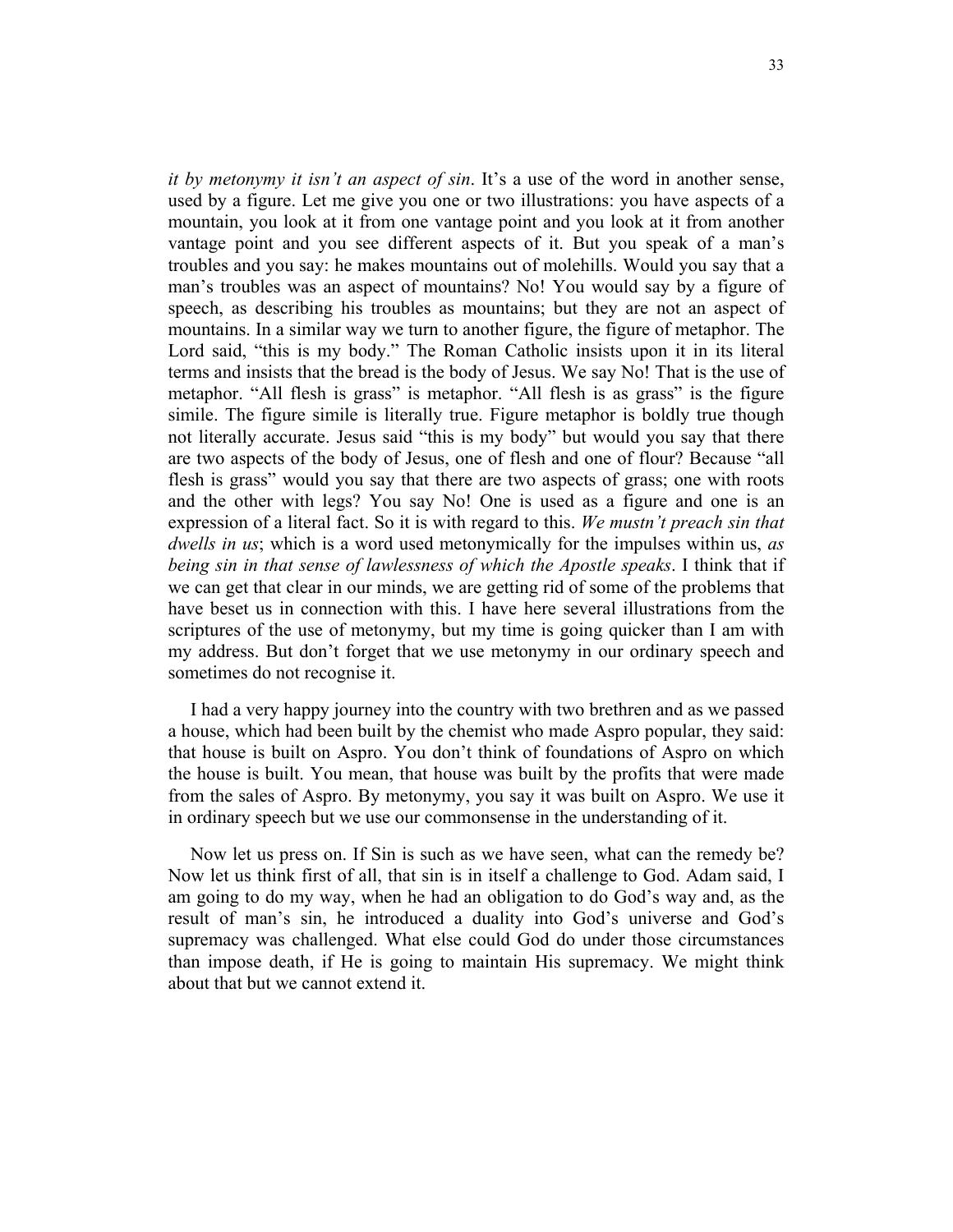# **A JUST GOD AND A SAVIOUR**

But another thought comes in connection with it, and it is this: if God is supreme, God cannot allow man's challenge to go without response, because God cannot allow man's sin to frustrate the purpose that He had in placing man upon the earth. But the two things bring us to a focal point, *the problem bound up with reconciliation*. How can God, *while maintaining His own principles of righteousness and maintaining His own supremacy* (which involves that man should be sentenced with death) yet achieve the purpose in harmony with that, whereby men who should die because of their sin, can at last, be sharers in the eternal purpose of God. But listen to these expressions from Isaiah chapter 43 verse 22: "But thou hast not called upon me, Oh Jacob; but thou hast been weary of me, O Israel. Thou hast not brought ME." (We must emphasise the "Me" to bring out the sense. They had been following the practices of sacrifice and so on, but they hadn't done it according to God's will and in real service to Him.) "Thou hast not brought me the small cattle of thy burnt offering; neither hast thou honoured me with thy sacrifices. I have not caused thee to serve with an offering, nor wearied thee with incense. Thou hast brought me no sweet cane with money, neither hast thou filled me with the fat of thy sacrifices. BUT (and mark these words) thou hast *made me to serve with thy sins, thou hast wearied me with thine iniquities"* and yet despite that, God said: *"I, even I am He that blotteth out thy transgressions for mine own sake and will not remember thy sins".*

In the 45th chapter the prophet gives what is the final reason for the folly of idolatry. Reading at the 20th verse, "assemble yourselves and come; draw near together ye that are escaped of the nations", and say unto the nation: "they have no knowledge that set up the wood of their graven image and pray unto a god that cannot save." For a god that cannot save has abdicated his position as god. Since an image cannot save it is proved to be no god. So God announces Himself as the *Saviour*. "Tell ye and bring them near; yea, let them take counsel together; who hath declared this from ancient time? Who hath told it from that time? Have not I the Lord? And there is no God else beside me; *a Just God and a Saviour*; there is none beside me. Look unto me and be ye saved, all the ends of the earth; for I am God, and there is none else." There is brought together, in that juxtaposition of terms, the very nerve of this problem: that God is at once *a just God and a Saviour*. The prophet goes on to speak of all being brought to bow the knee to God; which you will remember the Apostle takes up and applies to God's work in Christ in his letter to the Philippians. How then can He save? What has He done that we might be saved? Well, we know that He has raised up Jesus, who lived a life of perfect obedience to Him; an obedience which in his case, took him to the cross. "For," said Paul, *"He was obedient in all things, even to the death of the*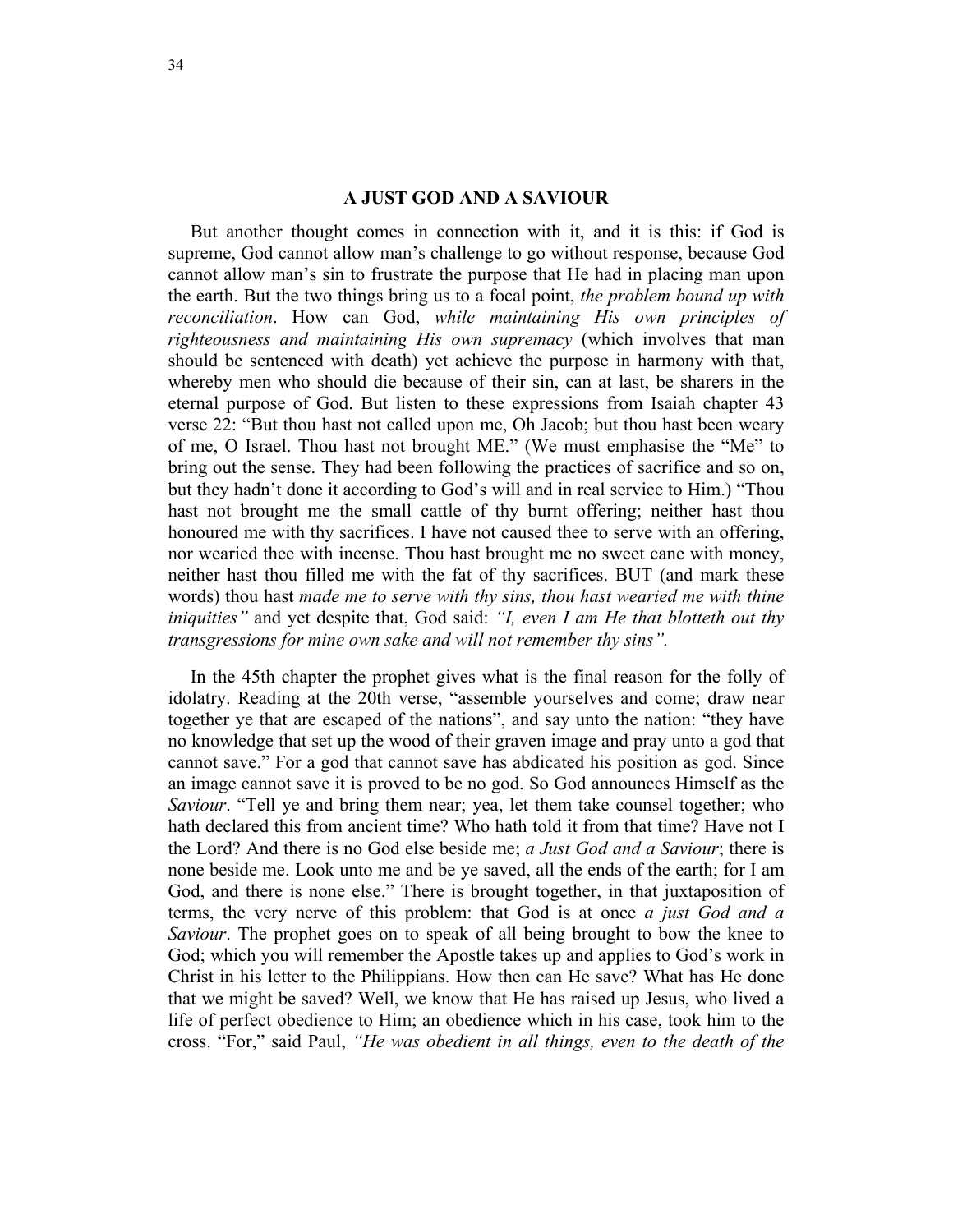*cross."* 

# **MADE LIKE US YET WITHOUT SIN**

And now we must press beyond the mere externals in the declaration of the facts accomplished, to ask what was there about the death of Jesus that made it possible for God to forgive us our sins; and to receive us into His favour? We must look at Jesus and see first of all, with all the emphasis that the Apostle puts upon it, that he shared our nature. To cite one passage: (Heb. 2:14)— "Forasmuch then as the children are partakers of flesh and blood, he took part of the same." But the Apostle is not content with that, he says: "He *also* took part of the same", and even that isn't sufficient: "He *also, himself,* took part of the same" and even that isn't enough: "He *also himself, likewise*, took part of the same." With that assertion of the likeness of Jesus to us, in his nature, we may be content here. But because of that it is affirmed of him: "for he was tempted in all points like as we are"; but with this difference: *"yet without sin"*. He was beset by trials and difficulties, a man of sorrows and acquainted with grief. Yet in the words of the prophet Isaiah verse 8 of the 50th chapter, he could say: "He is near that justifieth me:" and *to justify is to pronounce righteous*. Jesus is the only one that could lay claim to the fact, that God would justify him in the primary sense of the word; that God would pronounce him to be righteous. So Peter, who had looked on Jesus when he stood before his judges, could recognise by revelation afterwards, that when he stood there, reviled and threatened, but not threatening in return; that he was committing himself to Him that judgeth righteously. The righteous judge pronounced His son to be righteous by raising him up from death.

But he was there, one of us, and God raised up one who was like us, and yet who, because he was the son of God, was able to live a perfectly obedient life. Thus, upon the very conditions that had brought death through sin, He provided the way for resurrection from the dead and the bestowal of immortality upon the beloved son of God.

# **A PROPITIATION OR MERCY SEAT**

*But what was done* by Jesus that he might be the saviour? There is a passage in the letter to the Romans, which I think is the key; passage and I'm going to dwell principally on this. Will you turn to Romans chapter 3 verse 23? The Apostle says; *"For all have sinned, and come short of the Glory of God*; being justified (or pronounced righteous) freely by his grace, through the redemption that is in Christ Jesus:" (you notice how these words come in, that I listed at the beginning, all of which need explaining). "Whom God hath set forth to be a propitiation through faith in his blood, *to declare his righteousness for the remission of sins*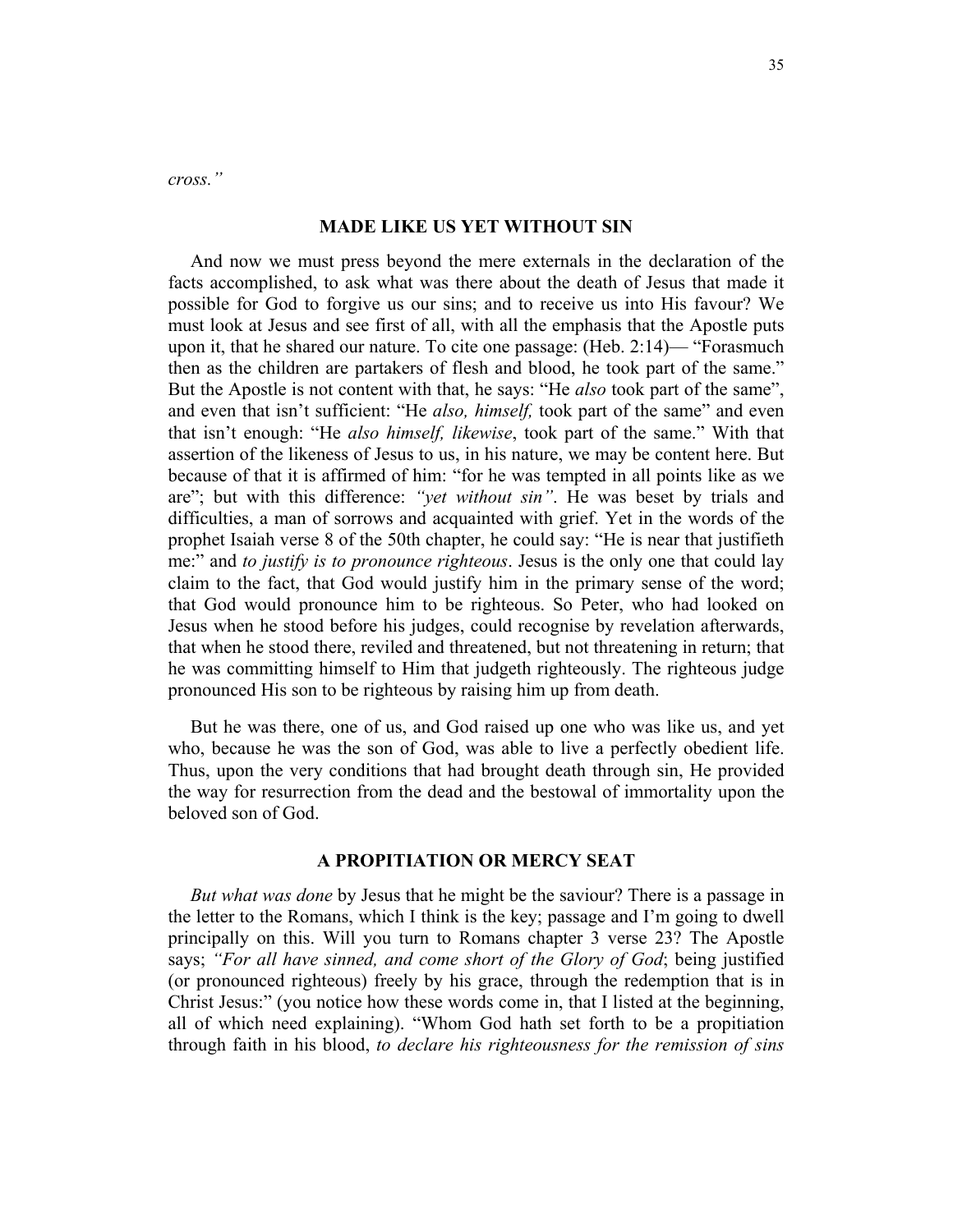*that are past*, through the forbearance of God: To declare, I say, at this time his righteousness; *that he might be just, and the justifier of him which believeth in Jesus."* Here is the key passage to this subject. Let us look at it a little more closely. *"Whom God hath set forth to be a propitiation."* The word is an adjective, *"a propitiatory"* and the noun has to be supplied. Some have suggested supplying the word "gift" that is *"a propitiatory gift."* But the identical word is used in the letter to the Hebrews of the place of propitiation. The *propitiatory place, the Mercy Seat*; and the word is translated *"mercy seat"* in the letter to the Hebrews.

But at once we are led back to the symbolism of the O.T. ritual. What was the mercy seat? God himself defined it as the place of meeting. "There will I meet with thee and there will I commune with thee." But that meeting with God was not one of free access at that time. Only once every year, the high priest, stripped of the regalia of his office and not as the head of the Levitical system; but in white robes symbolic of the white righteousness of the man who *would* enter, pulled aside the veil to go in, with blood which was sprinkled upon the mercy seat. It was a prophecy of the opening of the way to God: but it was a declaration of the fact that the way was not then opened. For the high priest came out and the curtain fell to, and the act was repeated year by year, a testimony, as the Apostle says. to the inefficacy of the ritual. But it was a prophecy of *one to come*, through whom the way *would* be opened and the significance of that fact was when the Lord died, and the veil of the temple was rent in twain from top to bottom. It was God's work and it was a declaration of the fact that, through the death of Jesus, the way was open to access to the Father. As the Apostle says in the 5th chapter of his letter to the Romans verse 2, "We have access by faith into this grace wherein we stand." So Jesus has been set forth as *a propitiation*. There, upon the basis of one coming with shed blood, there, as the throne of God, and although a throne, the place where God the King had his abode, *it was there the place of mercy*. So the Apostle brings together the fact that we are to come boldly to the throne of grace. It was a throne, let us not forget that. A throne in which the principles of God's holiness were upheld as a condition of man's approach through the ritual ceremony of shed blood. So in Romans 3:25 the Apostle goes on: "to be a propitiation (mercy seat) *through faith*" (that is our response to what God has done) *"in his blood"*. At once we must go back to the ritual type again and ask what does this mean? The blood of the animal was a token of life taken and an identification of the man with the animal; by placing his hands upon its head and saying in effect: This is what ought to happen to me; I'm taking its life but I'm the sinner and death is due to me. It becomes the ritual expression of the fact that the man recognises that death was due for sin.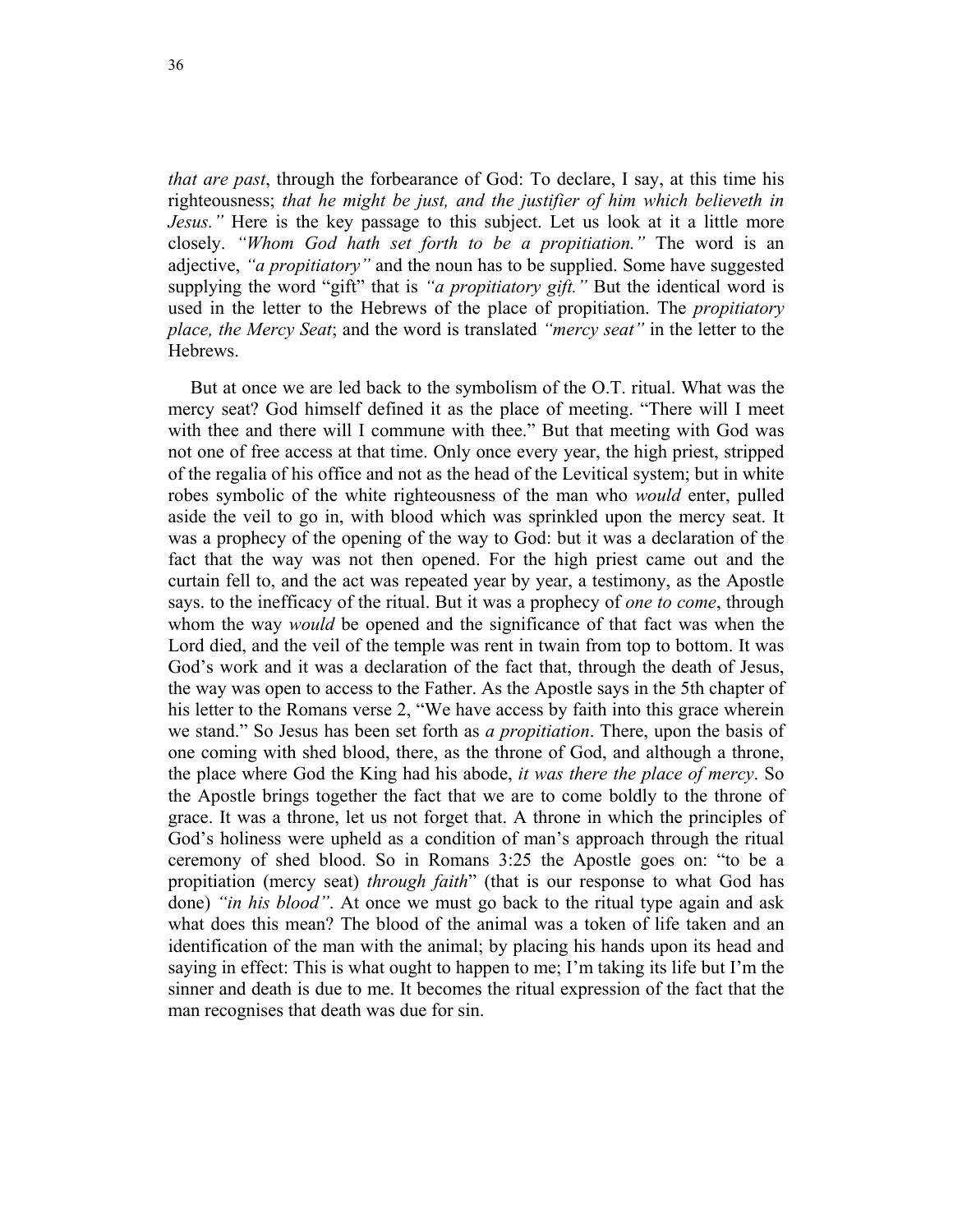## **GOD'S RIGHTEOUSNESS DECLARED**

What did the Lord do in his sacrifice? The Apostle goes on to explain: "*to declare His righteousness for the remission of sins that are past, through the forbearance of God." "To declare His righteousness",* leads us to consider in this connection, a phrase closely akin to it, which was used by the Lord himself, when He came to the baptism of John: "suffer it to be so now *for thus it becometh us to fulfil all righteousness."* What did the Lord mean by that? Let our imagination play around the circumstances just a little. Here was John calling upon men to repent of their sins and to be baptised; and a procession of men, day by day, while he was preaching, wade out into the Jordan to be baptised of him. What was John preaching? The gospels do not tell us specifically, but the prophecy in Isaiah 40:6 tells us that the voice who was the herald of the Lord, had to cry: "and he said, What shall I cry?" and the message he had to give was: "all flesh is grass and the glory of man as the flower of the field; the grass withereth, and the flower thereof fadeth away. Surely the people is grass." We in England with our evergreen fields, cannot appreciate the force of the figure used. I've been in Palestine in Autumn time and the green and flowered fields of spring have all passed away and all you see is the brown bare hillsides. Here and there, there may be a goat or a camel eating, you cannot tell what, but it's just the tufts of dried herbage. The grass has come and gone and to people familiar with such a cycle of life, there comes home with a terrific message, the comparison of man with grass. He is here and then gone. Man is mortal. That was the message John had to give.

Now we go back to John in Jordan and one day, perhaps the last of many people who had gone down into the water, there steps forward a grave young man in the fullness of his powers, with a quiet reserve and dignity. When all others had said to John: I confess my sins and my iniquities and my transgressions, for the Hebrew language was rich in words descriptive of man's falling short of God's standard; and this man says what? We do not know. It may be he said something like this: I have lived in all good conscience before God until this day. But we may be sure that he said something like that and we can understand John's recoil as he said: "I have need to be baptised of thee and comest thou to me?" Then comes the answer of Jesus, "Suffer it to be so now, *for thus it becometh us to fulfil all righteousness."* The Lord, against the background of the message of John that all flesh is grass, that man is mortal and Jesus is the sharer of our mortality, witnesses to his acknowledgment of the fact by the symbolic baptism, as he goes down into this symbolic death, fulfilling all righteousness. It was only a symbol but what was there a symbol was wrought out in fact, three and a half years later, when he voluntarily went to the cross.

There is a convergence of all kinds of things in connection with the cross, but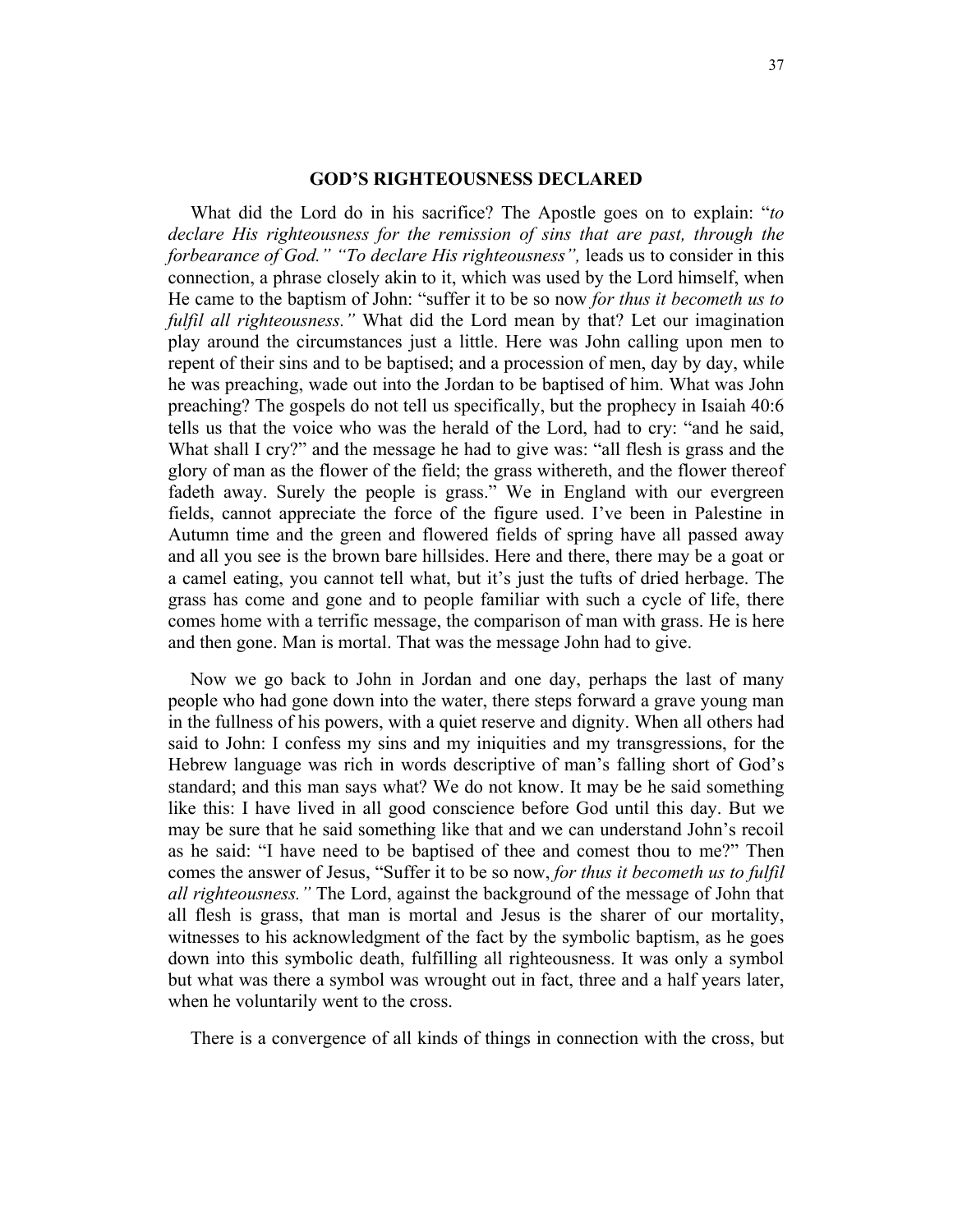isolating for the moment this particular aspect, the Lord could have turned back at any time. Did he not plead in his agony in the garden: "if it be possible let this cup pass, but not my will but thine be done", and he went forward in the stern consciousness that he must do his Father's will and voluntarily accepted crucifixion. Paul said (Rom. 3:25) that God set him forth *"to declare His righteousness"*, to provide the conditions whereby God could forgive sins. Paul emphasises the fact that it was to declare the righteousness of God by repeating it as you notice, "To declare, I say at this time, His righteousness; *that He might be just."* And now we must stop to point out that the word *"just"* and its cognate word *"justifier"* and the related word *"justification"*, are a build up in English from one root. We have the word *"righteous"* and we have the word *"righteousness"*, but we have no verb from the same root. We cannot say "to righteousify", and so the translators have taken words from two roots where Paul used one word. Let us paraphrase then the Apostle: "to declare I say at this time His righteousness, that *He might be righteous Himself* and the bestower of righteousness on him which believeth in Jesus."

So Paul emphasises that *the essential fact is, that Jesus declared the righteousness of God.* 

#### **THE BASIS OF OUR FORGIVENESS**

Now we have been led along the way to understand what he did, as we considered his baptism. Here he was, a mortal man. Was it right that he was related to death as a member of the race: Was God righteous in His decrees? The answer is in the voluntary submission to that on the part of Jesus; that God *was*  right and he *upheld the law of God* and vindicated the righteousness of God. He did it as one of us, as a representative man and in the very fact that he was a representative man we have that which provides the nexus between himself and God. While God has set him forth to be the place of meeting, in a man who thus upheld His righteousness; God said if you will identify yourself with him for his sake, I will forgive you your sins and receive you to favour. Therefore it is. that when the Apostle, (Romans 6:4) would speak of the significance of our baptism, he said, "we are buried with him by baptism into death" but before our baptism there is something else, and it is an important fact in connection with it. We come to baptism with the recognition that we are being baptised for the remission of our sins; and with a consciousness that we are sinners in God's sight. We come with a consciousness that we have done wrong and we repent, and that we are willing to turn our back on sin and turn our faces to righteousness. That is our contribution in the first instance to this problem of reconciliation. For such is the nature of sin that you cannot pass it by lightly.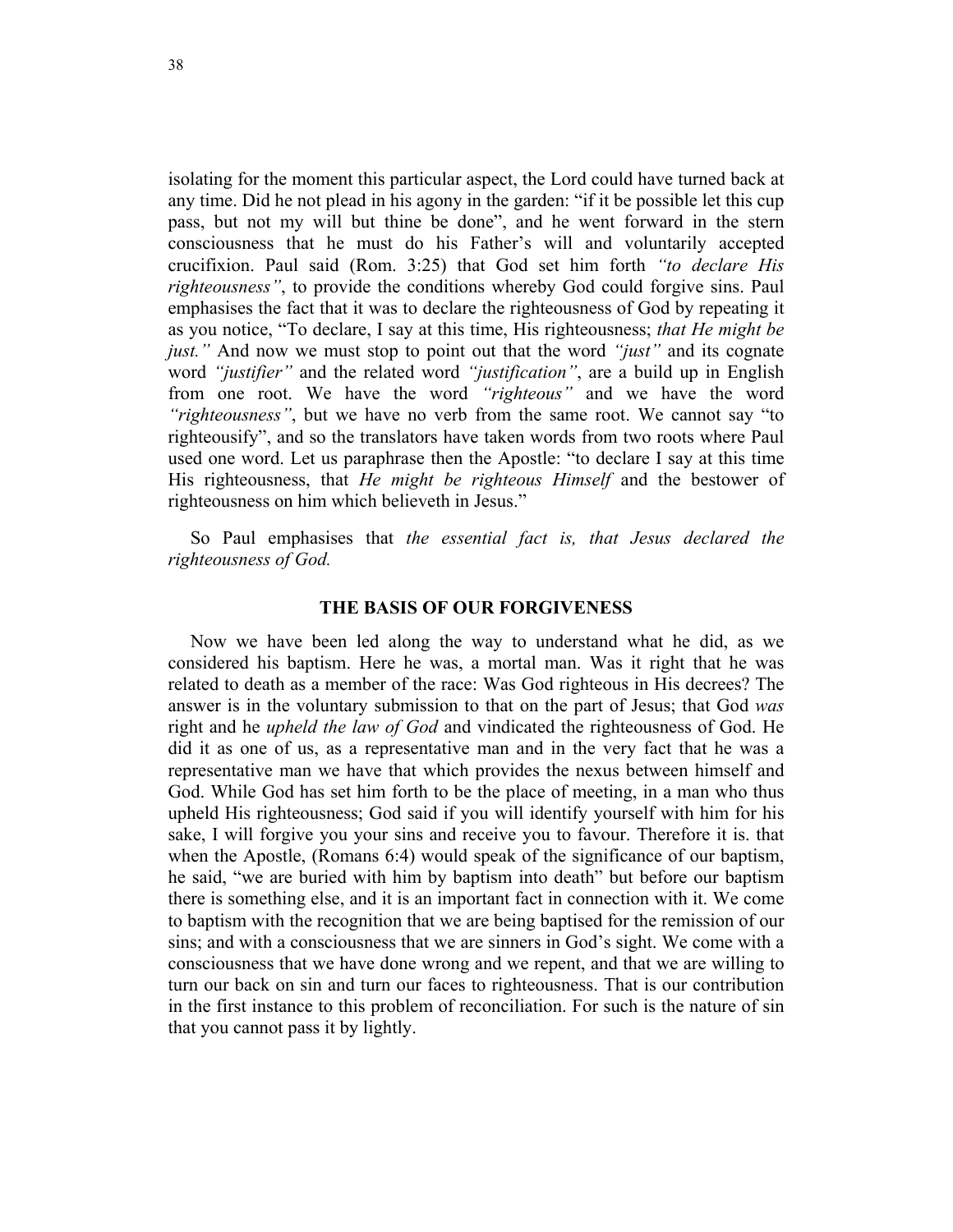## **OUR IDENTIFICATION WITH CHRIST**

How tragic has been many a home life, when one of the children of the home has followed the course of waywardness and the parents have lightly passed it by. What an anguished problem a parent has when one of the children takes wrong ways. How much they enter, in their love for the offspring, into the question of how the one gone astray can be reclaimed, in order that they might turn back from the evil and turn their paths into right. That in a dim sort of way, brethren and sisters, is what is involved in our approach to God. We should turn our backs on sin and recognise it for what it is, and recognise ourselves as sinners, then we reach out to an appreciation of the fact that God will forgive us our sins for Christ's sake. We are identified with him and buried with him, by baptism into his death, *"that like as Christ was raised from the dead by the Glory of the Father: so we also should walk in newness of life."* (Rom. 6:4). It is in the use of that word *"with"* which recurs in the 6th chapter of the letter to the Romans, that we have this principle of our identification with him in the recognition of the principles that he upheld. So *we are identified "with" him* as the second Adam. As in the first Adam, by our inheritance in him, we receive this mortality, so in the second one we receive this hope of life; the forgiveness of sins; the hope of resurrection from the dead; and emancipation from this body of corruption to which we are subject.

## **CRUCIFIED WITH CHRIST**

There is a passage in the letter to the Galatians, where the Apostle expresses in rather different terms, this fact of identification with Christ. In the 2nd Chapter, 19th verse, he says: "I, through the law am dead to the law, *that I might live unto God.*" We might point out that this is part of the reply of Paul to Peter, when Peter and Barnabas dissembled in Antioch, but the point of Paul's citation, of what he told Peter, was that the ecclesias in Galatia had defected from the Truth and were turning to the beggarly elements, away from the cross of Christ as the means of their redemption. The Apostle had set forth Christ among them, as he said in the opening verse of chapter three, "Before whose eyes Jesus" has been PLACARDED before you, that is *"crucified among you"* and now they were turning back to life by the law. Since when Paul had met Peter and recited to Peter the same fact, in reciting it his mind travelled back to his address in Galatia. We have the little bit of biography, so full of emotion, yet never, never straying from the sheerly logical presentation of this work in Paul through Christ's sacrifice. "I through the Law am dead to the Law, that I might live unto God. *I am crucified with Christ*; nevertheless I live; *yet not I, but Christ liveth in me*: and the life which I now live in the flesh, I live by the faith of the Son of God, who loved me and gave himself for me. I do not frustrate the grace of God; for if righteousness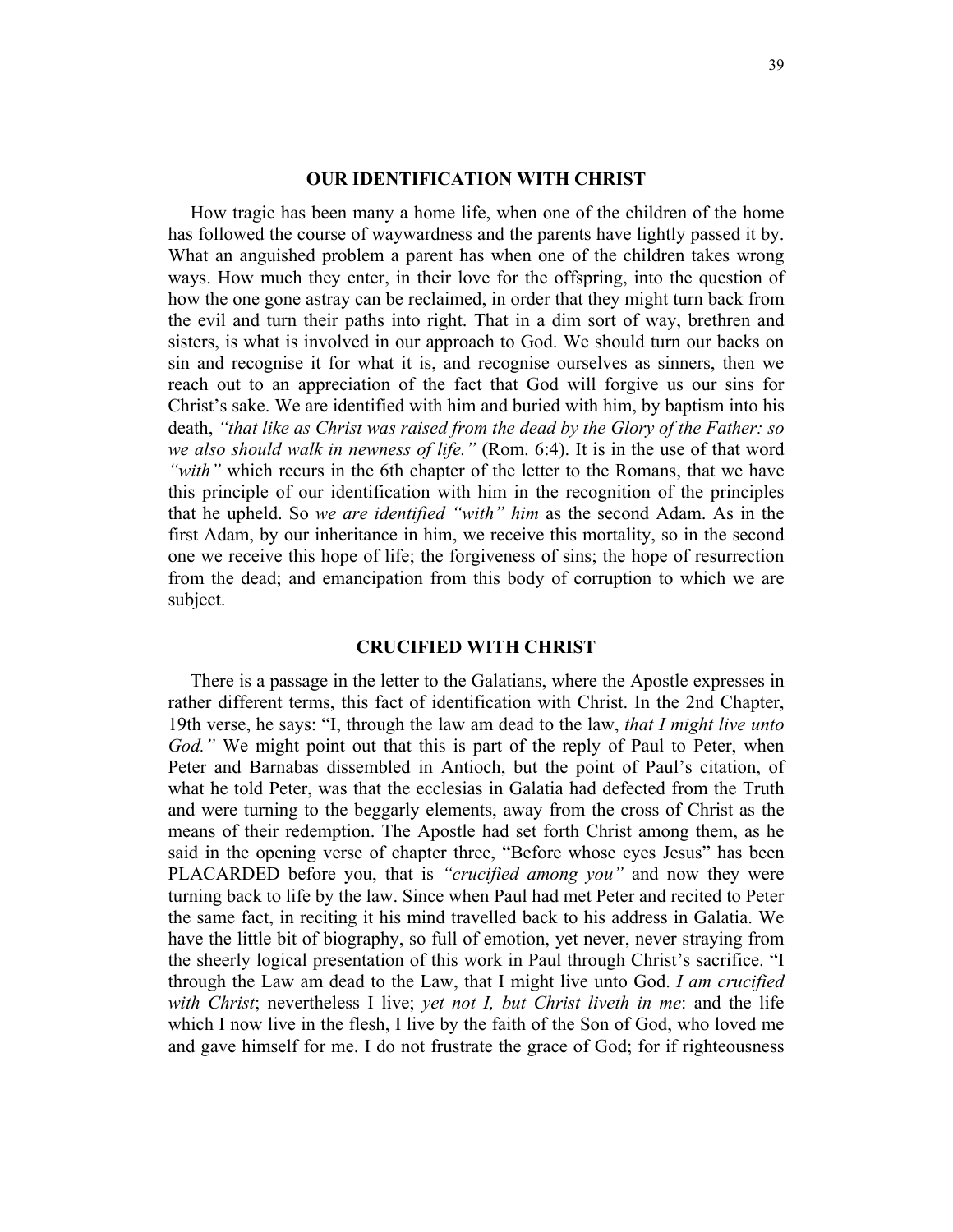came by the law, then Christ is dead in vain." So Paul could say, *"I am crucified with Christ."* 

It is written in the gospels, there were two other crucified with Christ. There you have on the stake the central figure, and two other crucified with him. Paul who was well known to the Jewish authorities, the favourite pupil of Gamaliel, a man presently to have a seat in the Sanhedrin, had been fully aware of this work of Jesus during his ministry. Why, Josephus tells us that there were two million Jews in Jerusalem at the Passover and the news of Jesus and his ministry had travelled throughout Jewry and throughout the world. Not merely those in Israel were agog with excitement as to whether Jesus was the Messiah or not, the whole nation was alive with it. Well indeed might the authorities say, not at the feast day lest there be a tumult; when you think of the numbers in the city. Paul, although living in Tarsus, knew all about it we may be sure. He had assented to what the authorities had done. In thought he stood with the crowd around and jeered as the rulers had jeered. "He saved others, himself he cannot save." Then when Paul was on his persecuting work to Damascus, he met the risen Lord and Paul's whole thought world came shattering down in ruins as he thought, that *he was wrong* and these Christians in their belief in Christ *were right,* for Christ was risen. Therefore Christ had received God's approval and the only way for Paul was to start and rethink his whole thought and change his allegiance. It means that Paul who stood around and jeered must now step across, whatever the rest of the jeerers might think, must step across the space and take his place with *"other crucified with him."* Paul must be crucified with him.

That is what Paul means; and it is with all the vividness of a man who had seen crucifixion enacted again and again in the Holy Land, that he can use the figure. There is no glamour about it such as we see sometimes associated with the cross of Christ. It was a sheer stark disagreeable awkward thing, that a man was crucified and Paul had to take his place with him; with all the shame that was associated with it in men's minds. But it was God's way, God's principles upheld and Paul must be there, identified with God's principles upheld in Christ.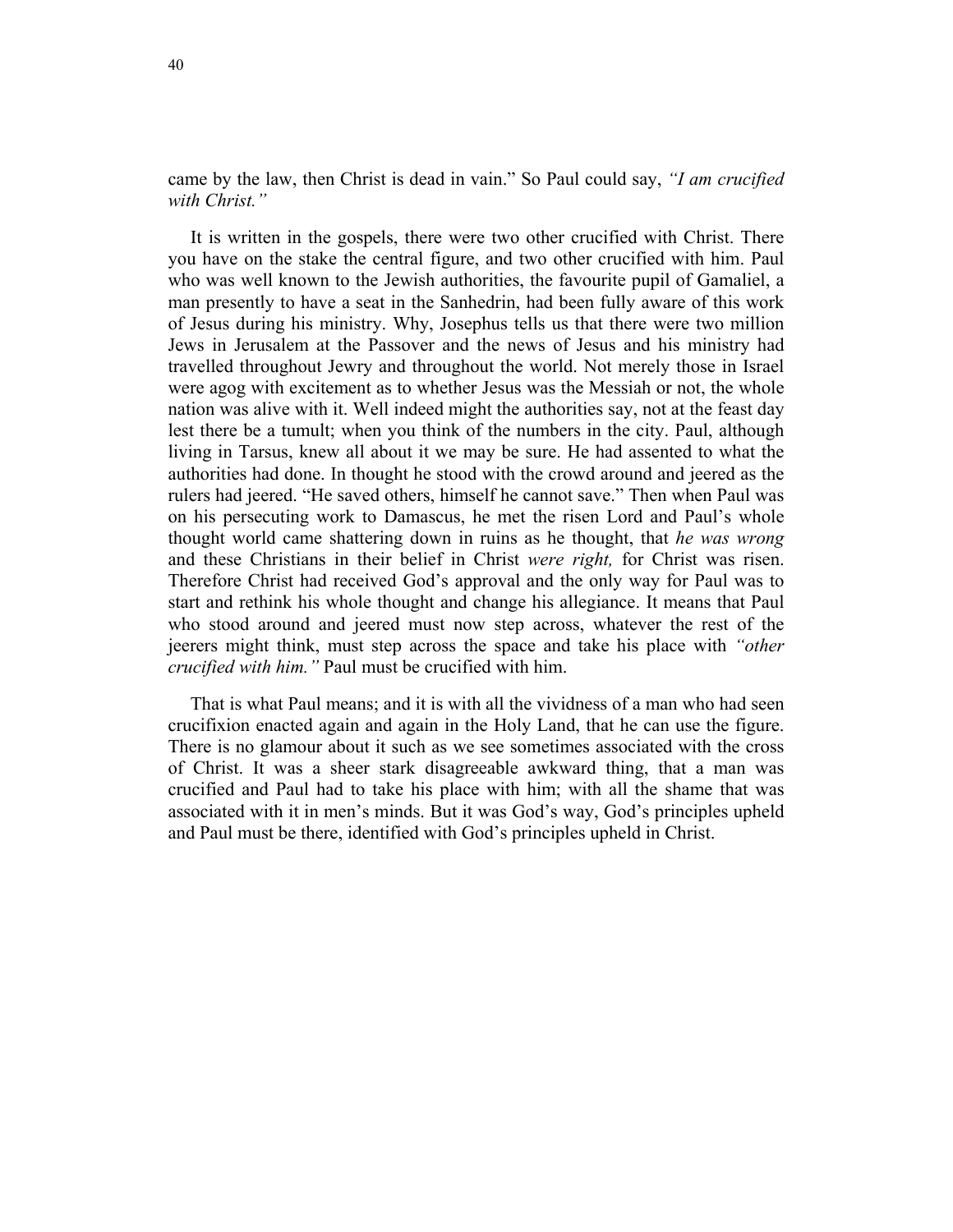#### **ALIVE IN CHRIST**

Then Paul found something else: that though he was crucified with Christ he says, *"yet I live".* How did he live? "The life which I now live in the flesh *I live by the faith of the Son of God,* who loved me and gave himself for me." (Gal. 2:20.) Or as he puts it in his letter to the Corinthians (2 Cor. 5:14), "The love of Christ constraineth me, for I thus judge that if one died for all then all died," Immediately we begin to see this effect of the love of God in Christ; we realise that here is an emancipation from that thraldom of sin that we found was part of the problem, that sin had become ourselves and how could we be delivered from it? Here is the answer: our sins are forgiven and a new motive power is brought into our life, whereby, reconciled to God, we can live as unto God to the Glory of His name. This, brethren and sisters, is the way God reconciles us. It is all bound up with the personal relationship between ourselves and Him.

He has wrought in Christ to provide us a Redeemer, who, sharing our nature, went to the cross to declare the righteousness of God; and we identify ourselves with him in upholding God's righteousness and God is honoured, as God will be honoured in all His ways. *"I will be sanctified in them that draw nigh unto me."* Sanctifying him in our humble approach, in submitting to the symbol of death, which is our due in identification with Christ in baptism; we rise, not to our old selves, but to walk in newness of life as men and women reconciled to God, in hope of the great salvation that is established in Christ Jesus.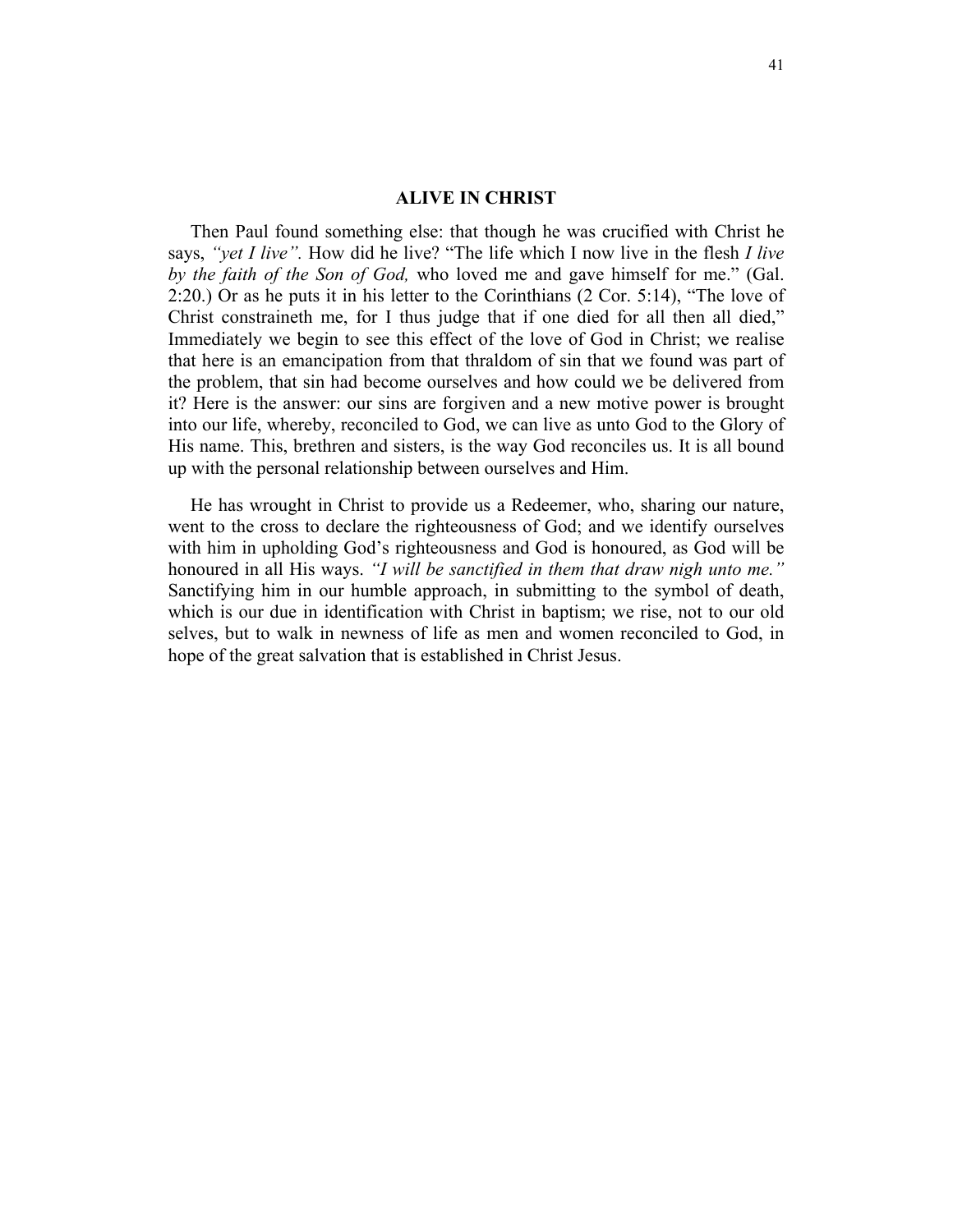# **ADDRESS: "ISAIAH, CHAPTER 53"**

#### By JOHN CARTER

#### (Delivered in Regent Hall, 1958)

Dear Brethren and Sisters, may we regard this evening's study as being in the nature of an exposition or meditation. Let us first consider, through the eyes of the prophet Isaiah, what was fulfilled in him who was the servant of God; and realise how closely his work is connected with ourselves. We may then, through the very word that God has given to us, feel something of that, which those men felt who accompanied with the Lord; when out of the wealth of his understanding of the Word of God, he opened up unto them the scriptures. They were able to say: "Did not our heart burn within us, while he talked with us by the way." So may it be that the Word of God will have a like effect of that on us tonight, as we study it together; that our appreciation of it may be enlarged, our spiritual understanding deepened and our hearts more aglow in response to the wonderful things that God has done in Jesus Christ our Lord.

## **HEZEKIAH'S ILLNESS**

The prophet Isaiah, as we know, ministered in the days of Uzziah, Jotham Ahaz and Hezekiah. Uzziah was that king who entered into the holy place daring and presuming upon the office of priesthood, only to withdraw himself hurriedly as he was smitten by God, with the leprosy mounting up on his face. Perhaps we can solve something of the chronology of this period by recognising that Jotham would reign as co-ruler with his father Uzziah, who must have been withdrawn from public service because of the leprosy which came upon him. But leprosy was not limited to King Uzziah. We are told of Hezekiah himself, that he was smitten with something for which the word *boil* is used, in what the prophet told him to do, by way of healing. But it is generally considered that Hezekiah himself at this time was suffering from what is known as elephantiasis, a form of leprosy in which the limbs swell and blacken and thus resemble the legs of an elephant, from which the name of 'this particular form of leprosy is taken.

There were circumstances in Hezekiah's life which provided *a kind* of background (I use the words, a kind of background, advisedly) to what the prophet had to say. The king was smitten— smitten with leprosy, and the words that are used in this prophecy, "We esteemed him *stricken"* — "For the transgression of my people was he *stricken"* are words that are used peculiarly in the 13th and 14th chapters of Leviticus, in which sanitary regulations governing skin diseases are provided; wherein the priest had to diagnose what were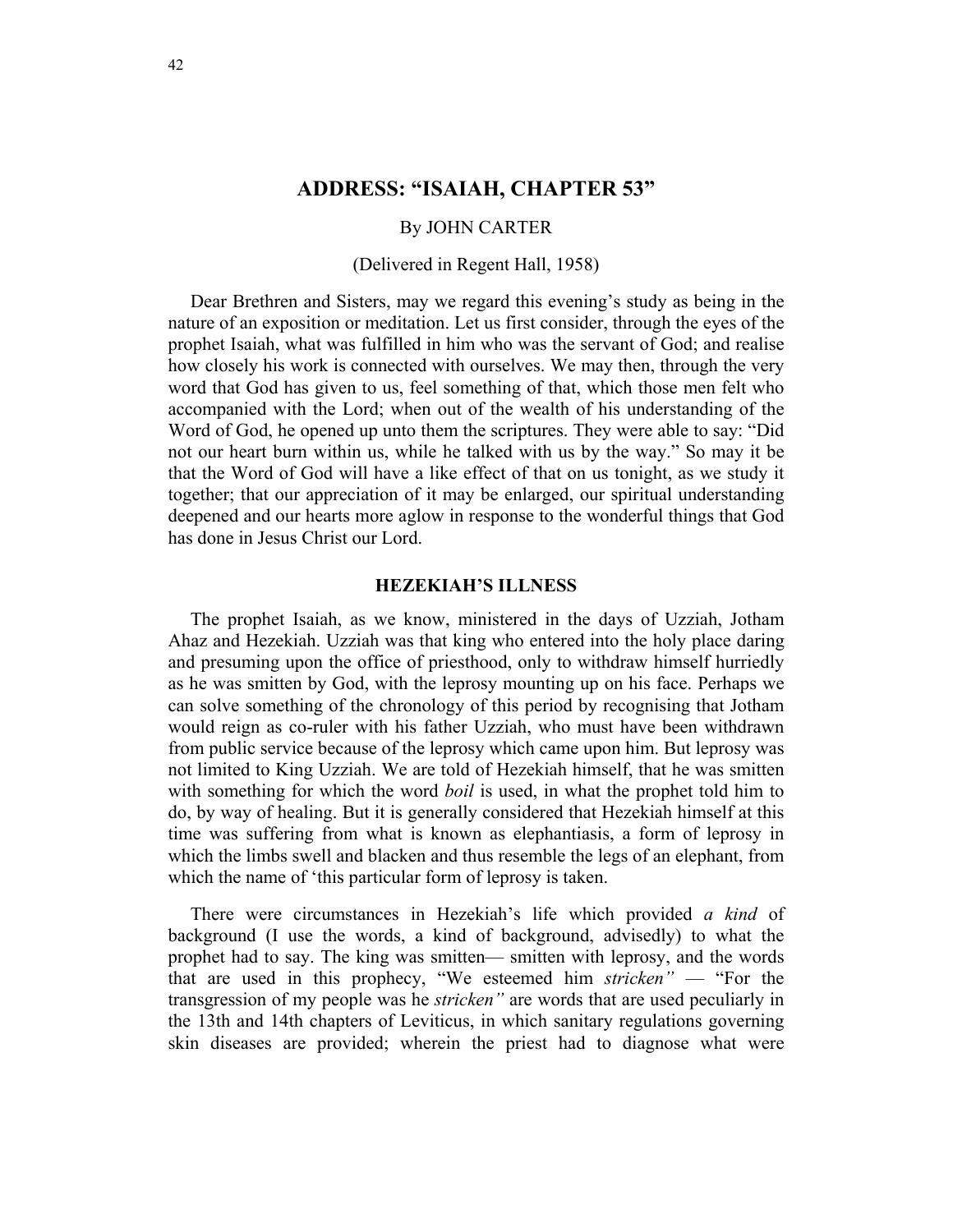infectious diseases. It is a word that is peculiarly applied to leprosy. But when a case was healed of leprosy, it was the province of the priest to pronounce the man healed, and the very word that occurs in those chapters concerning leprosy is the word that occurs here: "with his stripes we are *healed."* 

Here then in the circumstances of the king's life, was something which provided the language of this chapter in these respects, but not only so, the king himself was the subject of a *prolonging of days*, even as the prophet speaks of the greater than Hezekiah. He shall prolong his days for there was an extension of life given to him. But at the time his malady afflicted him he was not married. He hadn't taken the necessary steps for ensuring a succession to the throne and immediately after his recovery he married Hephzibah and the marriage is commemorated in the words of Isaiah in a later chapter where he speaks of the land being *Beulah* and *Hephzibah*. "The Lord delighteth in thee and thy land shall be married,"—playing upon the name of the one who became the wife of Hezekiah. Then sometime afterwards Manassah was born and he saw his seed and there alas the parallel breaks down very sadly indeed. But here were circumstances which did suggest somewhat, the meaning of the words of the prophet.

## **HEZEKIAH HEALED**

But there is one further point which I think is interesting in connection with this parallel and that is found in the second book of Kings, Chapter 20. In the 5th verse we read, where God is speaking, to the prophet: "Turn again and tell Hezekiah the captain of my people, thus saith the Lord the God of David thy father; I have heard thy prayer, I have seen thy tears, behold I will *heal* thee. On the third day thou shall go up unto the House of the Lord." You will remember that Paul, in opening the 15th chapter of his first letter to the Corinthians said: that the first things he preached to them was that Christ died for our sins according to the scriptures, and that he was buried and that he rose again the third day according to the scriptures. (Suppose we put to ourselves the exercise of finding how many passages there are in the Old Testament, that Christ would rise the third day according to the scriptures.) Paul tells us that he demonstrated to the Corinthians from the scriptures that Christ would rise the third day. Well there was one in connection with the offering of the first sheaf to which Paul himself alludes in the same chapter, where he says: "Christ the first fruits, afterwards they that are Christ's at his coming, then the end." A clear reference to the three feasts of Israel. He tells us that in the parable of the calendar, the cycle of the agricultural ingathering in Israel's life was a prefiguration of God's ingathering by resurrection from the dead. But the first sheaf was offered on the morrow after the sabbath on the third day. May not one of the references to the third day be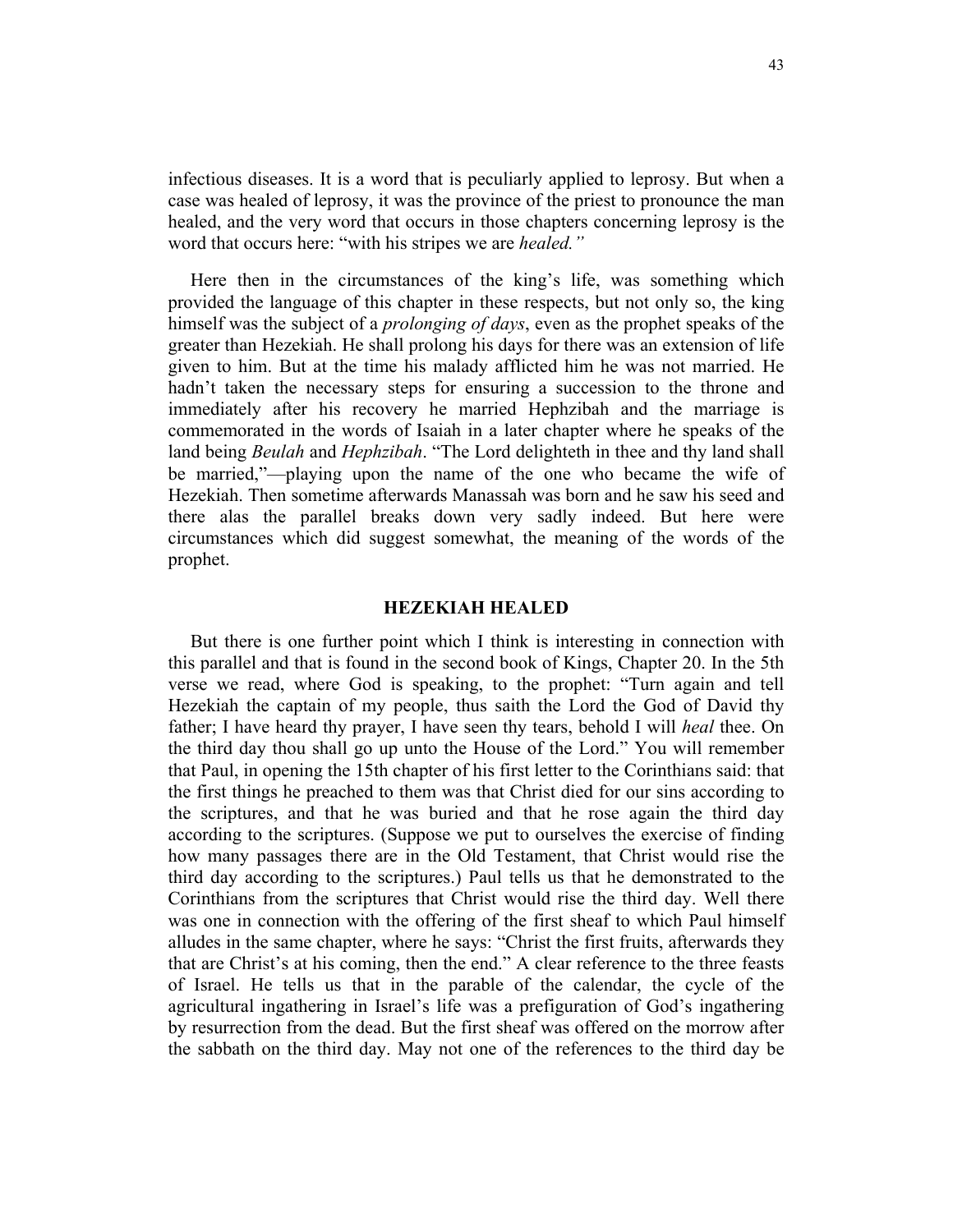found in the experience of Hezekiah, whose prolonging of days in entering into the House of the Lord was on the third day.

Be that as it may, I think it is evident that there were, in the circumstances of Hezekiah's life, that which did provide a kind of parallel to what the prophet is speaking about.

## **JESUS AS A SERVANT**

Now, and much more importantly, we turn to what the prophet had to say concerning the greater servant of God, the Lord Jesus. Now we must notice that this prophecy is one of what are known as the servant prophecies of Isaiah. They begin with the 42nd chapter. "Behold my servant whom I uphold, mine elect *in whom my soul delighteth."* and the important thing in connection with that verse is that word for word for the Greek translation of those words in Isaiah, they are what we are told in the gospels, what the Almighty said when Jesus was baptised: "This is my beloved son *in whom I am well pleased."* Here we have the first identification of the servant from the Almighty Himself. But as we read on in these servant prophecies we observe that there is an ever clearer recognition of the fact that the servant must suffer. He shall not fail nor be discouraged is a mere suggestion, but the reference that he should be cut off for the covenant of the people is more than a hint that, through his death, the covenants of God would be confirmed.

In the 50th chapter, verse 6. we are told however, that "he would set his face like a flint and hide not his face from shame and spitting". The one to whom that had come was the pattern student, the one whose ear was always open to hear God's word and to attend upon His word. More than that it was one who could say, and say it in his own right: "He is near that justifieth me." Those words imply that the servant of God would be the sinless one: for he is the only one of whom it could be said in his own right that God would justify him. For to justify is to pronounce righteous and God could look upon His Son and recognise that there were *no hidden motives or secrets*, away from Him.

Therefore God could exalt him and vindicate him and justify him. It is written in this chapter that by his knowledge shall my righteous servant justify many, for he shall bear their iniquities. It is on the basis of our sins forgiven for Christ's sake that we are justified or esteemed by God as righteous, but that, by the forgiveness of sins. But it is written concerning the servant of God, "that he would be near." who would justify him and the particular bearing of that upon the Lord's own life and experience we shall see bye and bye.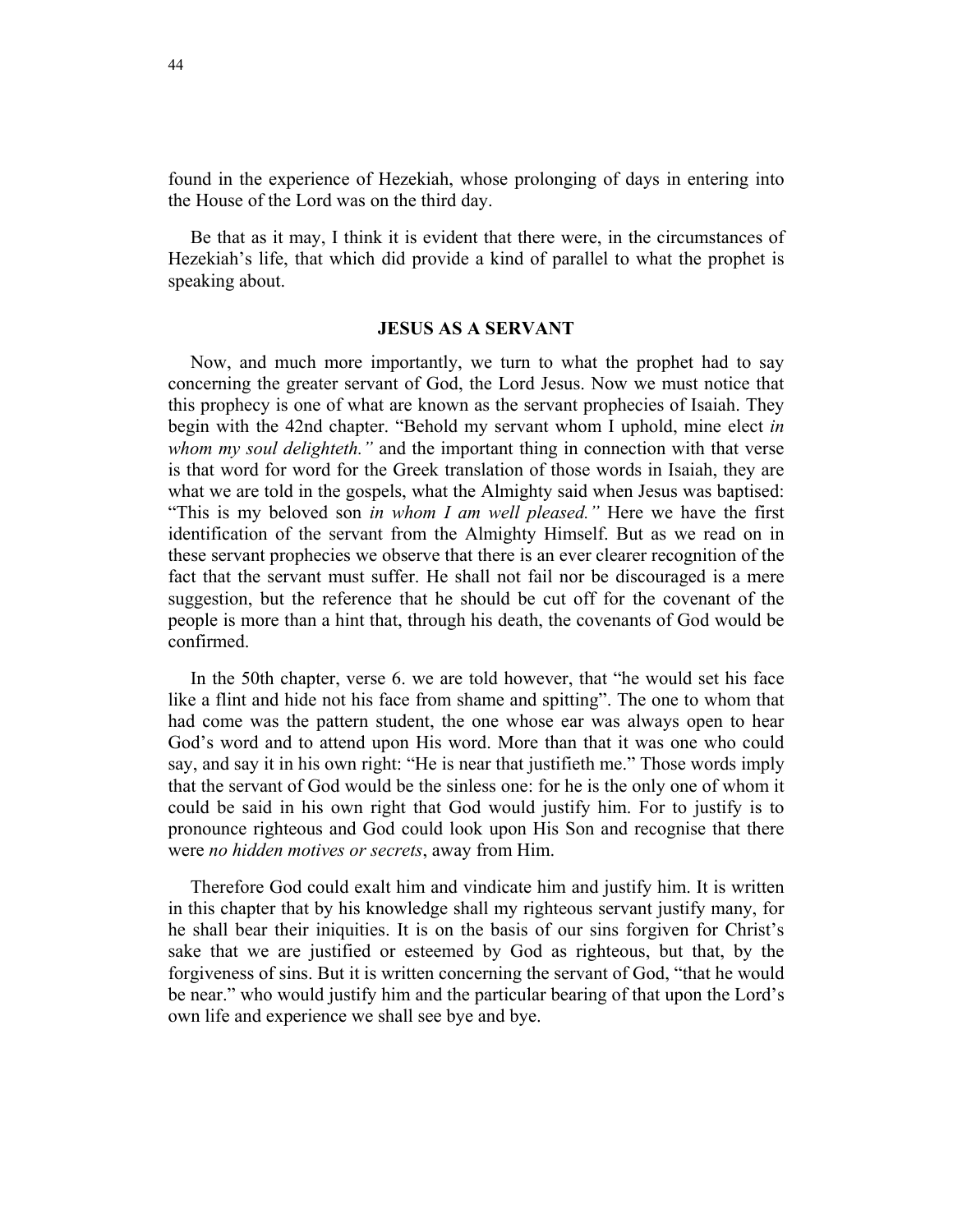### **JESUS ACKNOWLEDGES THE SERVANT'S ROLE**

The word "servant" is one that comes out in the Lord's own utterances, hidden a little by the variant usage of language in our Authorised Version. In the context where he speaks of brethren serving one another he tells us that the Son of Man came not to be ministered unto or using the same word, came not to be *"served"* but to serve and to give his life a ransom for *many*. So speaking the Lord identified his work with that of a servant and the very word "many" comes from this chapter. As it does also in another reference when he said, taking the wine which was one of the cups at the Jewish passover, and transforming it into the memorial of his own work, he said, "This is the blood of the new covenant shed for *many* for the remission of sins." The use of that word "many" by Jesus in those two passages and others too. turn our minds back to these phrases in this prophecy of Isaiah and I believe are a clear allusion to them. That is to say, the very phrasing of the prophet so permeated the mind of the Lord Jesus that his very language echoes the words of the prophet Isaiah. That word "many" should never be read without thinking of its background in this chapter.

But there are other specific allusions, as for example in Acts chapter 4, verse 27. The disciples are assembled and are in prayer to God: "For of a truth against thy *holy child. Jesus*, whom thou hast anointed, both Herod and Pontius Pilate with the Gentiles and the people of Israel, were gathered together, for to do whatsoever thy hand and thy counsel determined before to be done." Then the last sentence of verse 30: "signs and wonders may be done by the name of *thy holy child,* Jesus." The word "child" there is the translation of a word that means "boy" and just as in the colonial sense, where white people have coloured servants and they have a house boy, or so many boys on their staff, so the Greek word here translated "child" which means "boy" is used in the sense of "servant". That is to say it wasn't used in the sense of a descendant from a parent, but in the sense of being one of the domestics or servants. The revisers recognising that, they have here given us the word servant "of a truth against thy holy *servant, Jesus".* "By the name of thy *holy servant, Jesus."* That too is a distinct allusion to the servant prophecies of Isaiah.

#### **THE SERVANT TO BE EXALTED**

There are one or two others that we shall more specifically look at when we come to them. But just as we have turned to these phrases in the New Testament, to find linkage with this prophet, so the prophet's words himself will turn us elsewhere, in order that we might catch the allusion that he is making. Now we will turn to verse 13 of chapter 52 and continue along, stopping here and anon to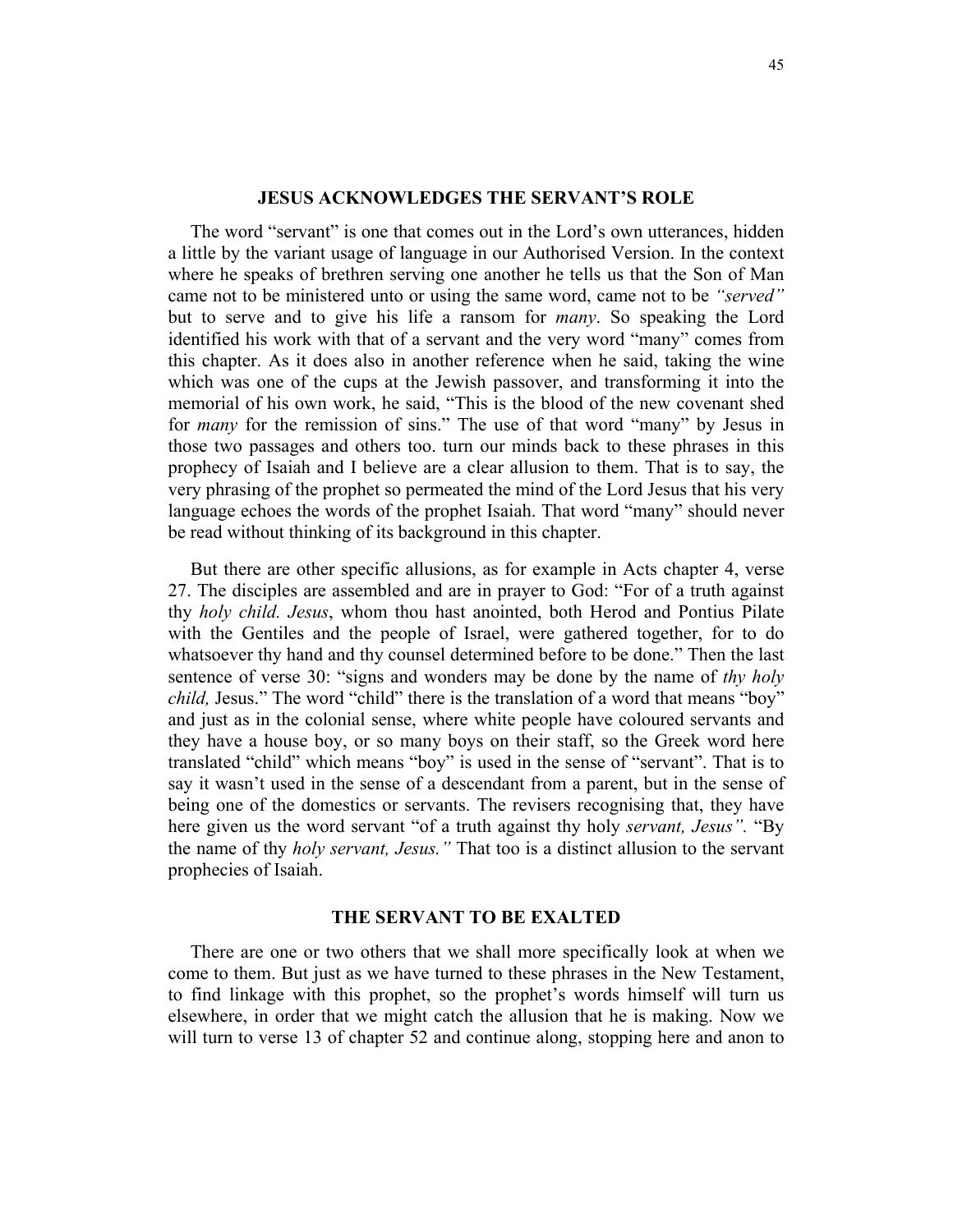turn to other passages which throw light upon the statements of the prophet: trying to understand his meaning, trying to fathom the connection between the various statements he makes, so that we can see the development of a theme, and a purpose through the chapter.

"Behold," he says, "my servant shall deal prudently" (or "prosper" as the margin has it) the word that is used when Joshua had to lead them into the inheritance. If you do this, said God, "thou shalt *prosper* in all thy ways," and here is another Joshua to lead them into an inheritance. "He shall be exalted and extolled and be very high." Now in the 6th chapter of Isaiah: In the very year that Uzziah, the leprous king, died, the prophet had a vision of the king-to-be. "In the year that Uzziah died, I saw the Lord sitting upon a throne; high and lifted up and his train filled the temple." When John quotes some later words of this chapter in his gospel, he says, "These things spake Isaiah when he saw his glory and spake of him" (John 12:41). So John tells us in his gospel that Isaiah was speaking of the glory of Christ here and that "the Lord high and lifted up." (6:1) is the manifestation of the Eternal in the one who would sit upon David's throne. He saw him sitting upon a throne. He was not only a king upon his throne but in contrast to this king who had presumed upon the office of priesthood, this one is not only king but also priest, by virtue of Divine appointment. His train, or as the margin has it, "his skirts," filled the temple. The words "his skirts" are priestly robes, for the king here *"high and lifted up"* is not only the King of the age to come, but being after the order of Melchisedec he is a king upon his throne and a priest upon his throne. That it refers to the Millennial age is clear, because the third verse tells us:

"One cried unto another and said, Holy, Holy, Holy is the Lord of hosts; the whole earth is full of his glory."

When then, Isaiah says (52:13), concerning this servant of God, that *"he shall be exalted and lifted up,"* he is telling us that this servant is none other than the one who is going to be king, whom he saw enthroned, when the earth shall be filled with the Glory of God and that threefold description of Holiness will ascend to the Almighty. But how, and in what way, is there going to be this manifestation of the Almighty? The answer comes in a surprising way and the surprise deepens as we go through the chapter. *"As many,"* says the prophet, *"were astonied at thee,"* and just as the word *"as"* implies as a counter point the word "so"; just to that extent must our minds travel on until we find that word *"so". "As many were astonied at thee"* and the *"so"* comes in the opening words of verse 15. If any of you mark your Bibles I suggest you put parenthesis marks around, "His visage was so marred more than any man and his form than the sons of men," because they are a parenthetic explanation of why men were astonied at him. The prophet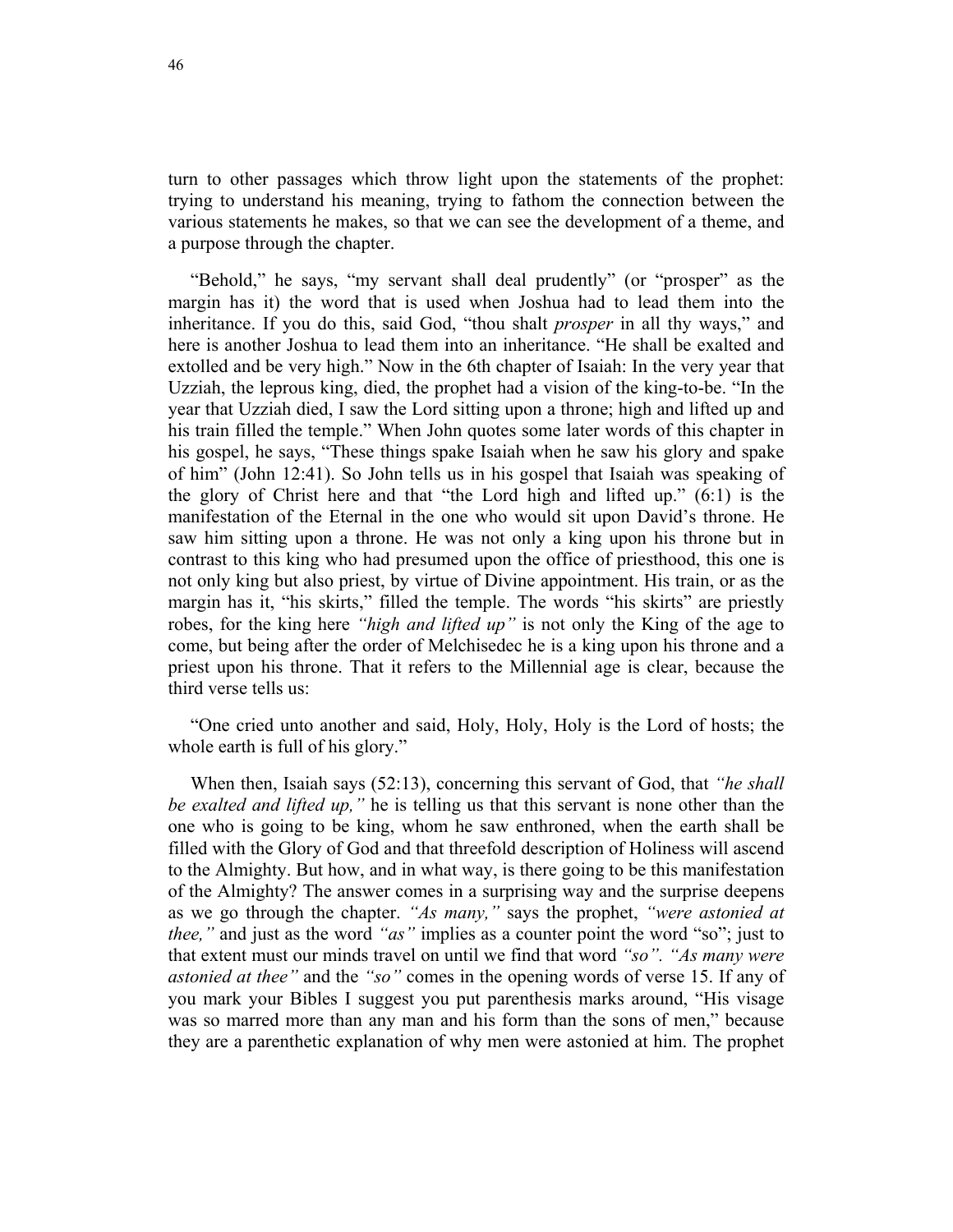says: *"as many were astonied so shall he sprinkle many nations."* There is a contrast quantitatively; as *many* (individuals) so shall he sprinkle *many* nations.

#### **HIS VISAGE MARRED BY SUFFERING**

But why were the many astonied at him. The answer comes in that parenthetic explanation: *"His visage was so marred more than any man and his form more than the sons of men."* This, as I have said, comes as a surprising piece of information here, and we have to ask how, and in what way, was it fulfilled. First of all I think we must recognise that the Lord normally must have been a healthy person. He had a goodly heritage. He lived according to the laws of life and we may be sure there were no abuses whatever in his life We may think of him as being in the fullness of healthy manly vigour when he began his ministry. But we are not left just to that inference. I think that the very fact that the women were so ready to bring their children to him shows that there must have been a charm and a comeliness and a graciousness about him. In fact we are told they wondered at the gracious words that proceeded out of his mouth, in fulfilment of the prophetic Psalm: "Grace is poured into thy lips." So we can think of him as winsome and attractive; one that won the confidence of men and women by his grace and his kindness and the general character that beamed out of him.

How then must we understand these words. I think against that background, and remembering what the prophet has to say as his theme develops, we are made to understand how they were fulfilled. The prophet is dealing with the closing hours of the life of the servant of God and in those closing hours these words were fulfilled. We can begin to trace their fulfilment when we think of him leaving the city after he had instituted his supper; after he had spoken the words of those (13th onward to the 17th) chapters of John. We think of him lingering a while maybe in the temple courts, for they were opened at midnight at the passover season; and perhaps that was the very safest place after they had arisen and gone in to speak the other chapters (the 16th and 17th) of John. Then the journey down into the valley, dark with shadows, and John points out in the 18th chapter in a picture that he draws; that there, was a picture of the Lord going down into the darkness.

The other gospel writers tell us of the agony when he sweats, as it were, great drops of blood. The writer to the Hebrews gives a little item of information which the gospel writers do not. He tells us *that "with strong crying and tears,* he made supplication to Him, who was able to save him out of death and was heard in that he feared." Men have gone through a crisis in life and have come out of it with lined faces, sometimes with bleached hair and an impress has been left upon them that has never left them. But who has gone through a crisis like that which the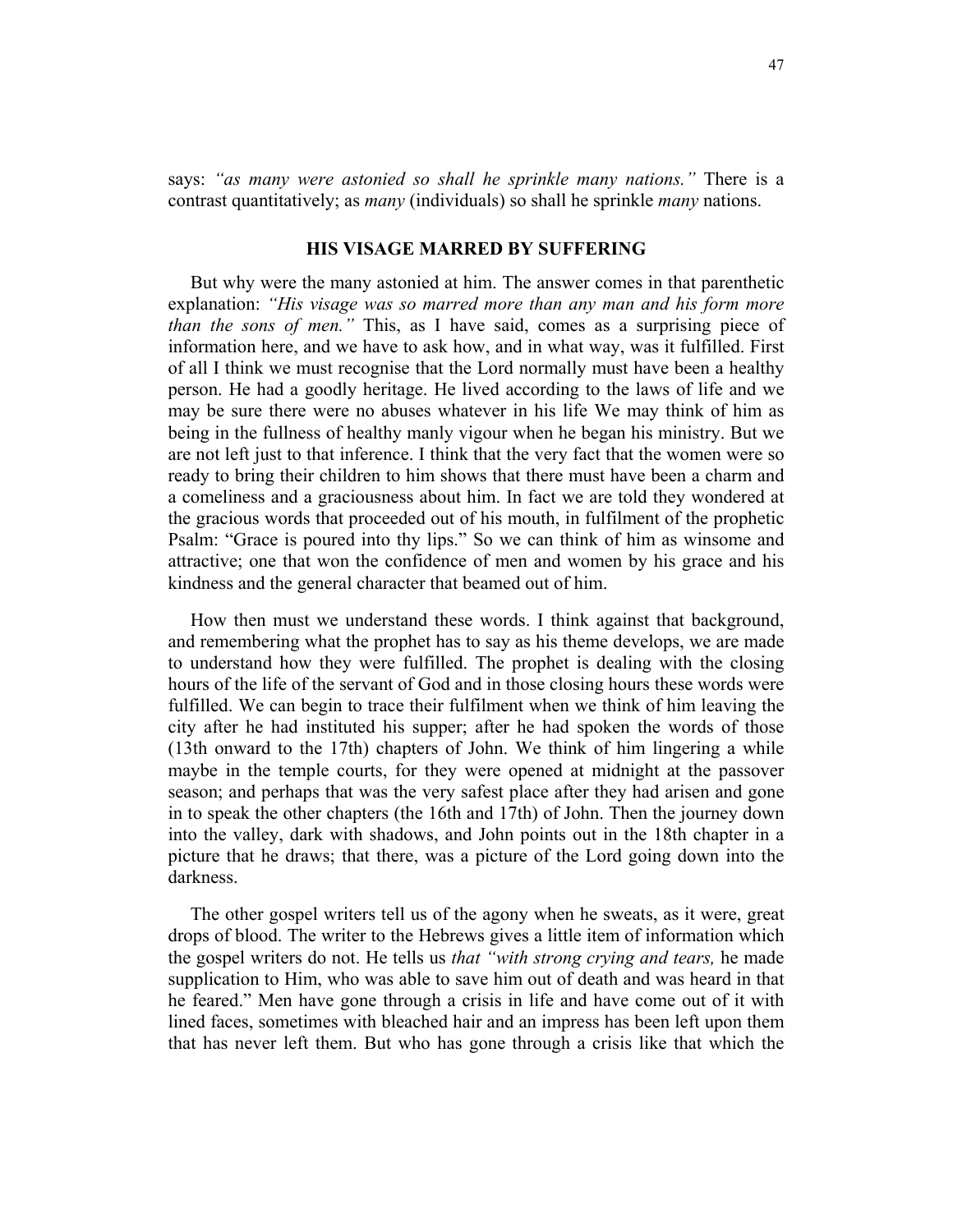Lord went through in Gethsemane. Reverence demands that we do not seek to penetrate too far. But surely it was something outside the ordinary experience of ordinary men, that it produced such an effect upon him. It was bound up with his work which was to be consummated on the morrow, for there the battle was won. There the determination was reached that the cup must not pass from him for it was not the Father's will that it should be.

It was, incidentally (and perhaps this helps along the explanation) the anniversary of that dark night of the Lord when the passover lamb was slain. The anniversary was not on the morrow of that. It was when he was in Gethsemane that there was the anniversary, day for day. for that dark night in Egypt when the passover lamb was slain. May it not be that even there, was the beginning of his sufferings, which were only consummated on the day afterward. Sufferings bound up, inscrutable though it may be, with the work that he had to do as the Lamb of God that *beareth away the sin* of the world. When we think of how God views sin, and here in him is going to be provided the way whereby sin can be removed, can we possibly think that in some way the full horror of what sin meant and of the tremendous burden that lay upon him, as he was meeting the cross, met there, in the Lord's consciousness, as he pleaded with the Father. We cannot think for a moment that he came out of Gethsemane without the effects of the struggle being present upon his countenance. Yet the determination was made that enabled him, with that wonderful composure, to go through all that followed on the day afterwards.

But even there things were done that added to his appearance, when that crown of thorns was pressed upon his head. It wasn't done gently and the thorns were really thorns, if the traditional plant of the crown of thorns was correct. For it had spikes an inch long which would leave their scars upon his brow. Then when we remember that he hid not his face from spitting, we can well see how the words of the prophet were fulfilled: *"that his visage was so marred more than the sons of men"* (Isa. 52:14).

It may be from this point of view, that we need not think of Pilate as jesting or mocking or many other words which have been used. in an attempt to define Pilate's feeling, as he led Jesus out of the Judgment Hall and put him there before the Jews. Wasn't there something possibly of wonder and pathos in his words. What a sad and sorry spectacle this man of sorrows must have then presented after all he'd gone through, as Pilate said, *"Behold the man."* There was no compassion in their hearts towards him, because it had been written that they had to esteem him *stricken* and *smitten,* of God. But there he was and there is the appeal of Pilate to behold him and to behold the man, as he was bearing the sorrows that came upon him.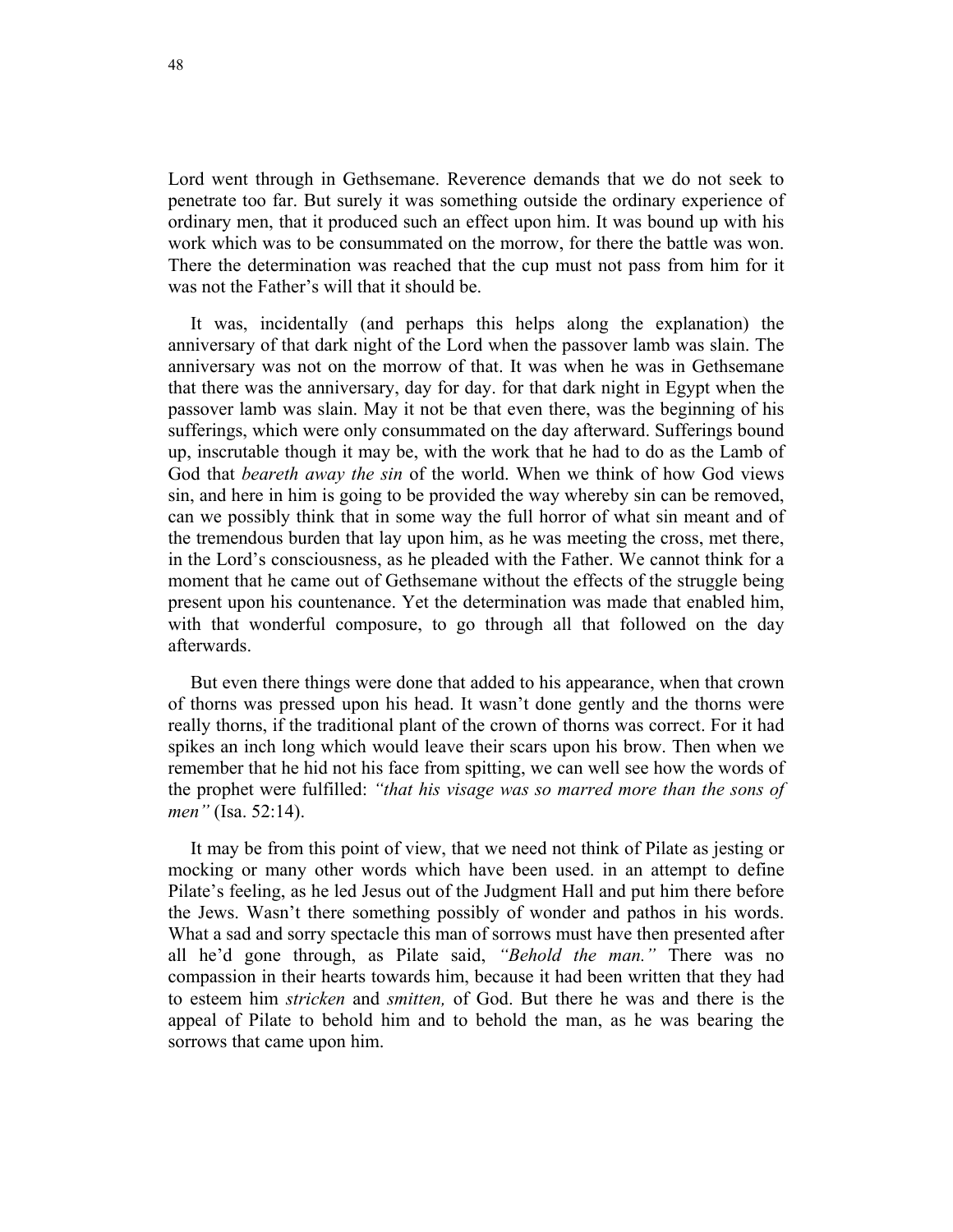#### **MANY NATIONS SPRINKLED**

But that this work was bound up with the work of Jesus as "the Lamb of God taking away the sin of the world" is apparent when we go on to the next verse and take up that word *"so"*. As many were astonied at this which was done in connection with him, *"so shall he sprinkle many nations."* The word *"sprinkle"* has given occasion to discussion, but here again the scriptures themselves help us. The word is used again and again in the book of Leviticus. It is used for example, in connection with the work of the day of Atonement, when the high priest had to sprinkle the blood of the atoning sacrifice upon the mercy seat. Following that, we can see, that just as in that sprinkling, there was the application of the atoning sacrifice in type; so here, in regard to this servant of God. When we are told, *"So shall he sprinkle many nations,"* we must not follow the words in their literal connotation. It means to say, he will bring to bear upon them, the effects of his work, which will be for the reconciliation of them towards God, for their atonement with God. The sprinkling was the application of the sacrifice in the appointed way, in whatever form it may have taken in the various symbolic ordinances of the law. Here, this one has to sprinkle many nations and the *"many"* in the one case is the contrast to the *"many"* in the other. But the fact that it is nations, enlarges the scope beyond the Jewish nation and in fact takes us back to the Abrahamic promises, where God said, *"In thee and in thy seed shall all nations of the earth be blessed."* So shall he sprinkle many nations and that that is the correct interpretation, is borne out by the use by Paul of the subsequent words of this verse, in his letter to the Romans.

The prophet says, "Kings shall shut their mouths at him; for that which had not been told them they shall see; and that which they had not heard, shall they consider." We turn to Romans chapter 15 and note Paul's application of these verses at verse 20. "So have I strived," says Paul, "to preach the Gospel, not where Christ was named, lest I should build upon another man's foundation. But as it is written, to whom he was not spoken of, they shall see; and they that have not heard shall understand." So the Apostle uses the words of the prophet in his own preaching and for bringing to the knowledge of men, the Gospel of Christ.

Now that being Paul's usage of them, we turn back to the prophet and find that, with the interpretation of the word sprinkle, we have given, the chapter and the verse is in perfect harmony throughout. He shall bring to bear the effects of his sacrificial work upon nations, for the word of the Gospel of Christ will be preached to kings and to all that live and that which they have not heard, they shall consider; in the proclamation of the Gospel of their salvation at that time.

We see then from these opening verses, that the prophet is dealing with one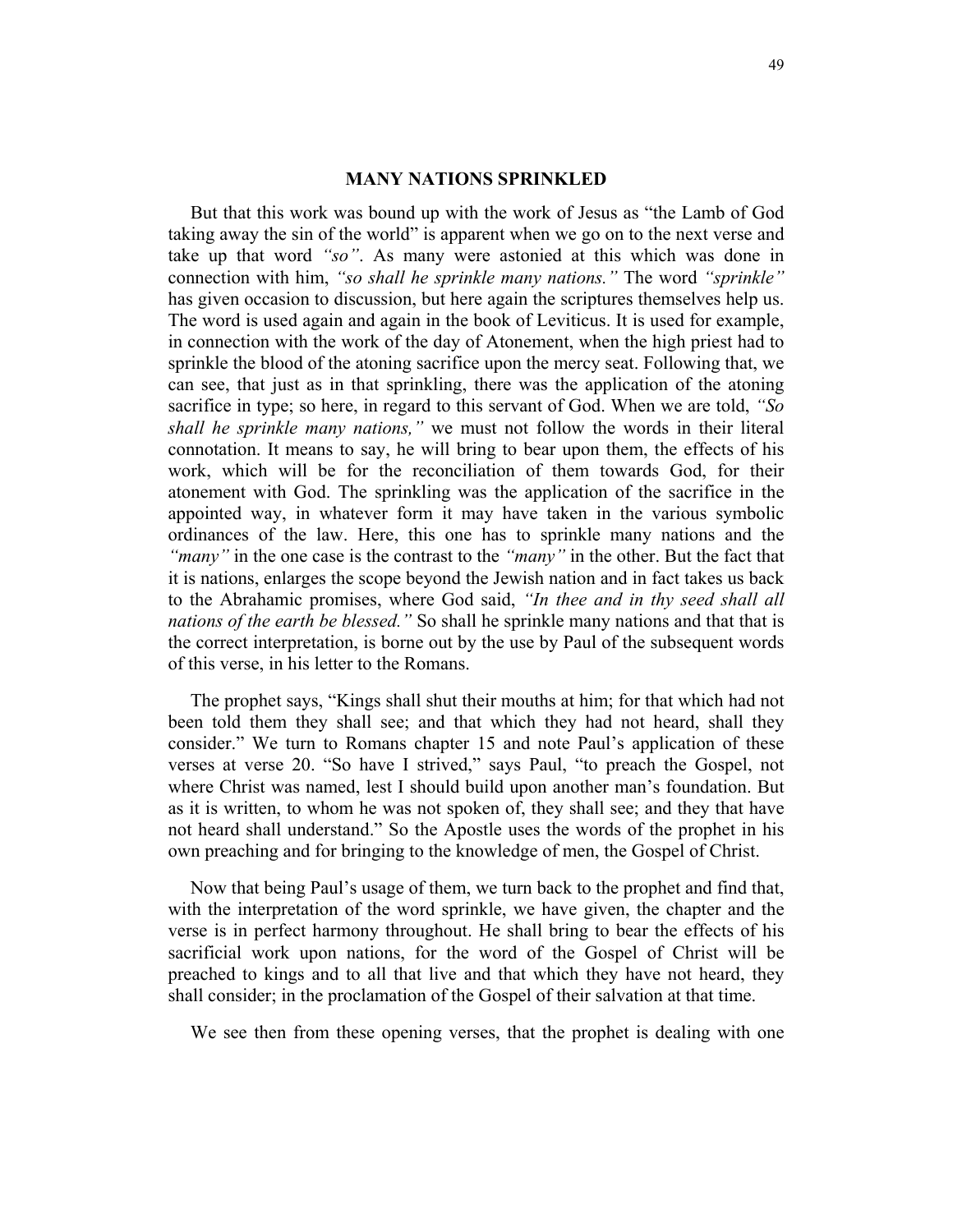who is going to be exalted and enthroned; who is going to be a King and a Priest; who will go through dire sufferings in the process of his work. But the outcome of it will be that many nations will come within the scope of his redeeming work.

Now from that background we move on to a consideration of chapter 53, which continues the theme. In view of the largeness of what the prophet has indicated, he asks the question, "Who hath believed our report." You see he has just said at the end of verse 15 of Chapter 52 that kings will hear it. All nations will hear it.

## **A ROOT OUT OF DRY GROUND**

Now he turns back to the circumstances of the servant, as he was manifested at first. Was he then going to receive such a reception. If ultimately kings will shut their mouths at him, if ultimately nations will receive of the benefit of his work; what would be his reception, when he appeared? So he asks, "Who *hath* believed our report and to whom *is* the arm of the Lord revealed?" (verse 1). Is it to be to nations then; is it to be to the one nation? Or when he comes will there be a failure to understand and a failure to appreciate him? Well, says the prophet, consider. He won't come as men expect such a one to come. It is expected that those who are heirs to royal thrones will be born in kings' palaces. Was this one to be born in high estate? Was the attention of all nations concerned with the birth? Not at all. *"He shall grow up before Him as a tender plant, and as a root out of a dry ground"* (verse 2). So God arranges His schemes, that no flesh should glory in His presence.

The Apostle tells us that the Jews looked for a sign and the Greeks sought after wisdom. Supposing the one whom God raised up to be a Redeemer had come in the way the Jews looked for him, marked by wondrous signs and displays of power. He would have attracted to him those who loved such display; those who were questing for powers themselves. It would have appealed to a certain type of men and women. Suppose he had come as the Greeks looked for him; in the world of intellectual achievement; in the schools of dialectics in which the Greek delighted. He would then have come to a still more limited group of people.

God's intention was that the appeal, bound up with the work of this servant, should be universal and it could only come to low and high alike, by the servant coming in the lowliest of estates; so that those that were high might be humbled; that the humble might receive him with glad hearts. That, in all the working of the purpose, God alone might be glorified. For it is God's purpose that no flesh should glory in His presence. So it was that a maiden, living in the remote parts of Galilee, in a little village of Nazareth, tucked away among the hills above the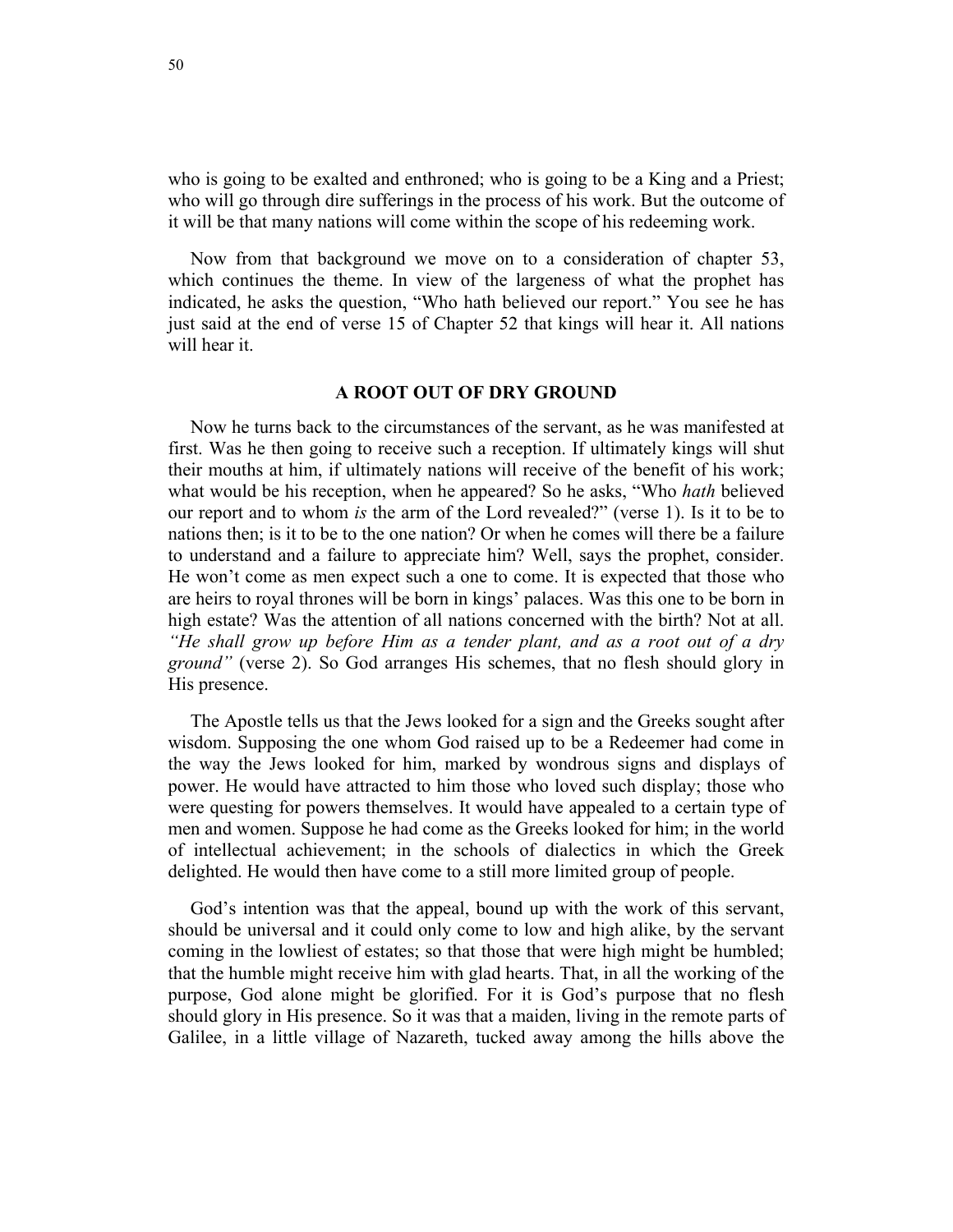plain of Ezdraelon; that such a maiden was chosen to be the mother of the Lord. The child was born in David's royal city, but so much was he a tender plant and a root out of a dry ground, that there was no room for them in the inn. The kahn or the inn consisted of two levels of floor, the lower level where the animals rested and fed, and a slightly raised level, say three or four feet above the ground, where the people who lodged at the inn (or the Kahn) lay down, using their outer clothes for covering for the night to sleep. Along the edge of that raised level was the trough in which the food of the animals was placed, and there the new born child was laid;

No reception in kings' palaces. No acclaim as is to be expected of a royal personage. But as one out of a dry ground.

From another point of view, a story which is told about a Roman Emperor, who, hearing of the fame of Jesus, asked that all of that line should be brought before him; still illustrates the point from another aspect. For there were gathered to the emperor as many as could be found of David's descendants and they were so manifestly of the peasant class, that it was so clear that they could not be possible claimants to royalty, and that they wouldn't in the least way be likely to raise the standard of revolt, or lead any agitation or revolution; that the emperor dismissed them from his presence. "A root out of a dry ground."

# **ARM OF THE LORD**

In that sense we interpret the words, *"He hath no form nor comeliness, no beauty that we should desire him"* (verse 2). There were not those features about him that men looked for as desirable elements from a human point of view in connection with the offices to which this man will some day ascend. Now in contrast, *"he is despised and rejected of men; a man of sorrows and acquainted with grief"* (verse 3). While he was the *Arm of the Lord* and the *Servant of God,*  men hid their faces from him, and esteemed him not. We might, to see the full significance of that, ponder for a moment or two, what is implied in that word, the *Arm* of the Lord. The arm of a man is, of course, a part of his body. The arm of a man is that which he stretches out to help and the *Arm of the Lord* is what God has done to help. But just as the arm of a man is connected with the man, so pursuing the figure, we must see that there is some intimate connection between the Lord Jesus and the Almighty, to justify the term, *"the Arm of the Lord"* in connection with Jesus. Although not explicit, we believe it is fully implicit in the use of that figure, that Jesus was the Son of God. It is indeed indicated in the 52nd chapter, that this manifestation of God's power in His holy Arm, was for men's salvation. Listen to the 10th verse of chapter 52: "The Lord *hath made bare His holy arm* in the eyes of all the nations; and all the ends of the earth shall see the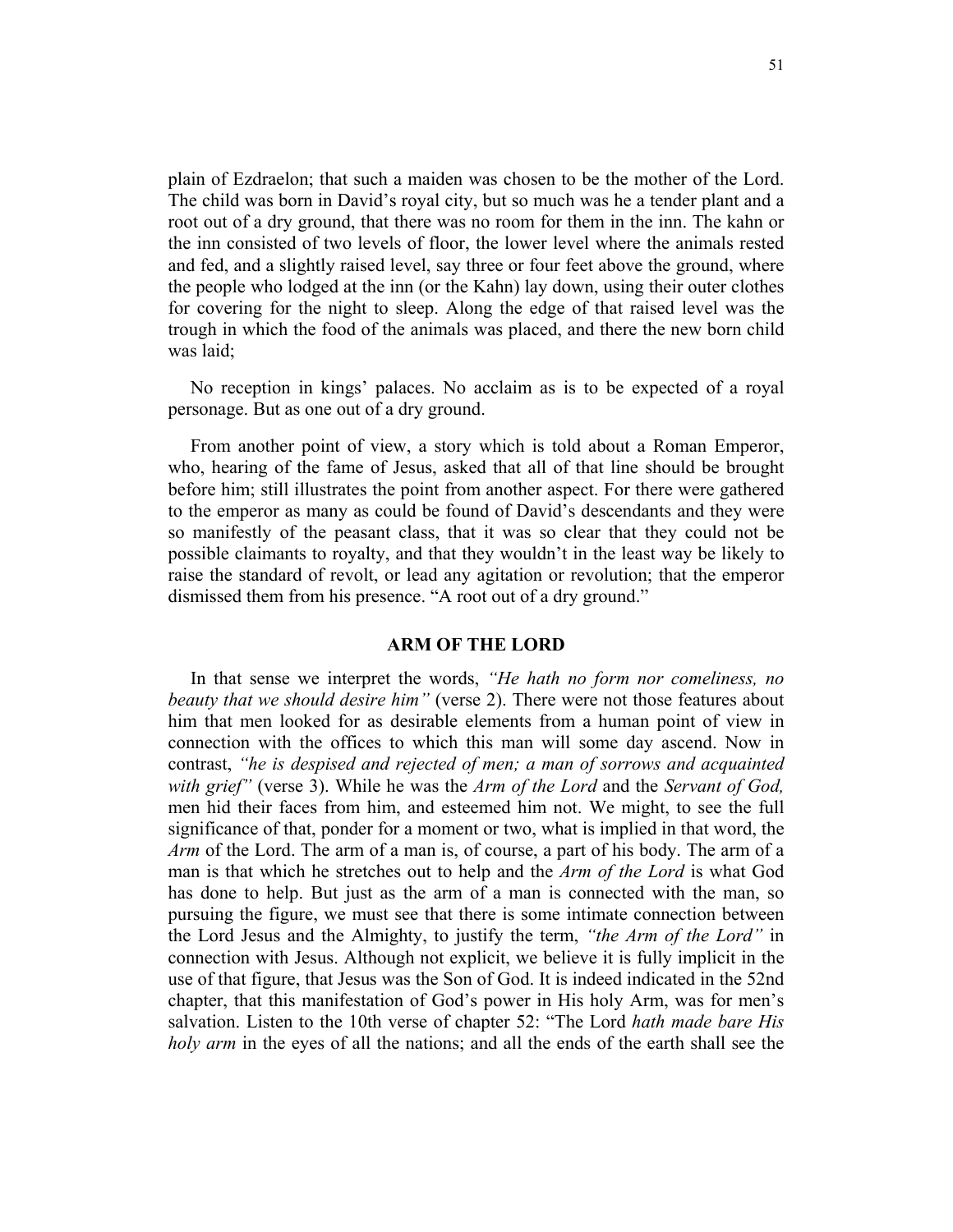salvation of our God." That is, of course, a beautiful illustration of the parallelism that characterises Hebrew speech. "He has made bare His holy arm in the eyes of all the nations and all the ends of the earth shall see" and parallel with the holy arm is *"the salvation of God"*, for here was the Saviour.

God has stretched out His arm in raising up a Son to be a Saviour, because we could not have been provided with a saviour apart from it, because no human being could have possibly lived the life of perfect obedience, that would ensure resurrection from the dead; and so provide one in whom could be vested the power to raise others also.

When the *Arm of the Lord* was revealed and the Son of God came this is how men treated him. We might stop for a second to think of the evidential value to the truth of the record in this fact. You can't imagine any prophet, looking forward and speaking of one to come, who would be the Son of God, who of himself would depict such a treatment as is here described. Would he not naturally have described him as being in some way recognised and acclaimed and approved and exalted by men. I think we should. How comes it that the prophet has delineated such an opposite reception. It was as the prophet foretold, but the message could only be of God, who would reveal this which was so contrary to what would naturally have happened, as men would view it. But there was a Divine reason and that reason has already emerged from what we have considered in connection with his work, of sprinkling many nations. He was to be the one through whom redemption would come. So it is said, He bore our griefs and carried our sorrows.

#### **ESTEEMED A LEPER**

Yet men *looked upon him* as an outcast and a leper. Not as a leper in fact but like as a leper as being an outcast. A leper was an outcast and yet in fact we were; not literally lepers but such as were leprous by sin, in that our sins were as a leprosy. "By his stripes we are *healed."* You will remember, as we pointed out, that word was taken from that figure of leprosy. But we are *healed* because of him, because *"he was wounded for our transgressions, bruised for our iniquities"*  (Isa. 53:5). There was no iniquity in *him.* There were no transgressions in him. Why should the Lord have to suffer in the way that he did? Because God appointed that in him there should be declared His righteousness. And it could only be by one who was there, just where we are, in respect of our inheritance from Adam who could declare God's righteousness (but we are involved in that) and so provide the way so that our sins could be forgiven. But the prophet doesn't enter into that explanation. He states the simple fact that he bore our griefs and carried our sorrows. Not that they were transferred to him as such, but that as a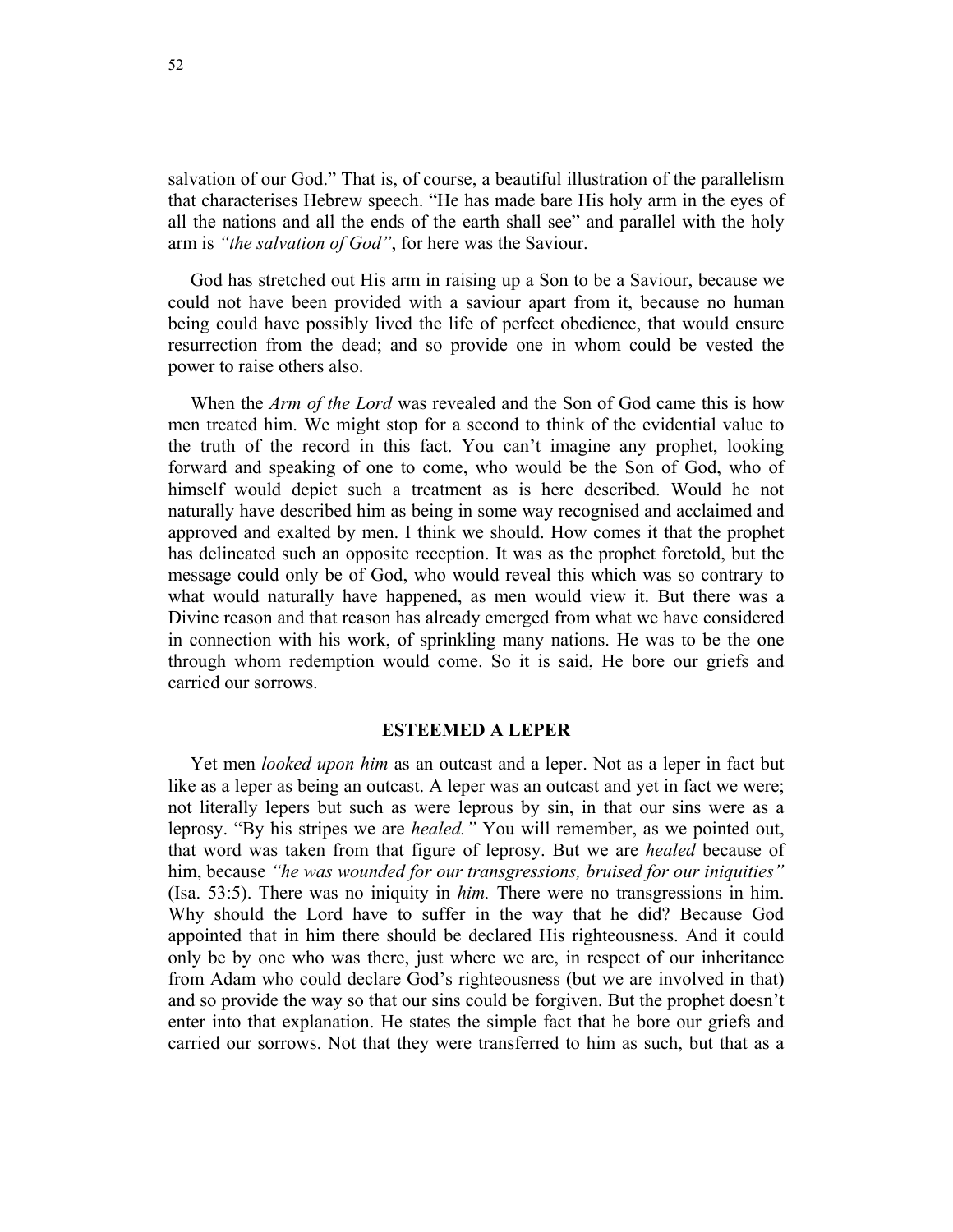result of his work they are taken away. But we would make a sad mistake if, while we have said that they were not, and could not be literally transferred to him that there was no burden upon him, in providing the condition for their removal.

#### **BEARING OUR INFIRMITIES**

Let us look at two passages in the New Testament. One in Matthew 8:17: Jesus had been healing and "when the evening was come they brought to him many that were possessed with devils and he healed all that were sick; that it might be fulfilled that was spoken by Esias the prophet, *Himself took our infirmities and bore our sicknesses."* Was there no sense of labour, no welling up of compassion for these people, that led him to do it? Of course there was. Since we are told that on one occasion he perceived that virtue had gone out of him, perhaps we may infer that his toilsome healing work was not without a sense of *giving of himself* as he did the work. Not only in the welling up of his large compassionate heart, as he looked upon them as sheep having no shepherd and as he entered into the feeling of their sufferings; but in the very giving of something in the physical power involved in doing this work of healing as he perceived that virtue had gone out of him.

## **BEARING OUR INIQUITIES**

The other passage is in Peter's first epistle, chapter 2. At verse 20, he says, "What glory is it, if, when ye be buffeted for your faults, ye shall take it patiently? If, when you do well and suffer for it, ye take it patiently, this is acceptable with God. For even here unto were ye called; because Christ also suffered for us, leaving us an example, that we should follow in his steps. Who did no sin, neither was guile found in his mouth; who when he was reviled, reviled not again; (and Peter is looking back at Isaiah 53 here). When he suffered he threatened not; but committed himself to Him that judgeth *righteously."* (We will refer to this passage a little later.) "Who his own self *bare our sins in his own body on (or to) the tree,* that we being dead to sins should live unto righteousness; *by whose stripes ye were healed."* You will observe how Peter is quoting that. Then he quotes again, "ye were as sheep going astray," and since we are sheep, he is the shepherd although he is the *Lamb of God* by a beautiful introversion of Divine figures. "Ye were as sheep going astray; but are now returned unto the Shepherd and Bishop of your souls." "Who, his own self, bare our sins in his own body to the tree" and that explains how it was done, that when his body was nailed to the tree, there was a declaration of a Divine purpose, as a condition upon which our sins are forgiven. It was because, Son of God as he was, that the Lord's body was a body belonging to the Adamic race, dying because of sin, Adam's sin. There is the inheritance, there is the entail.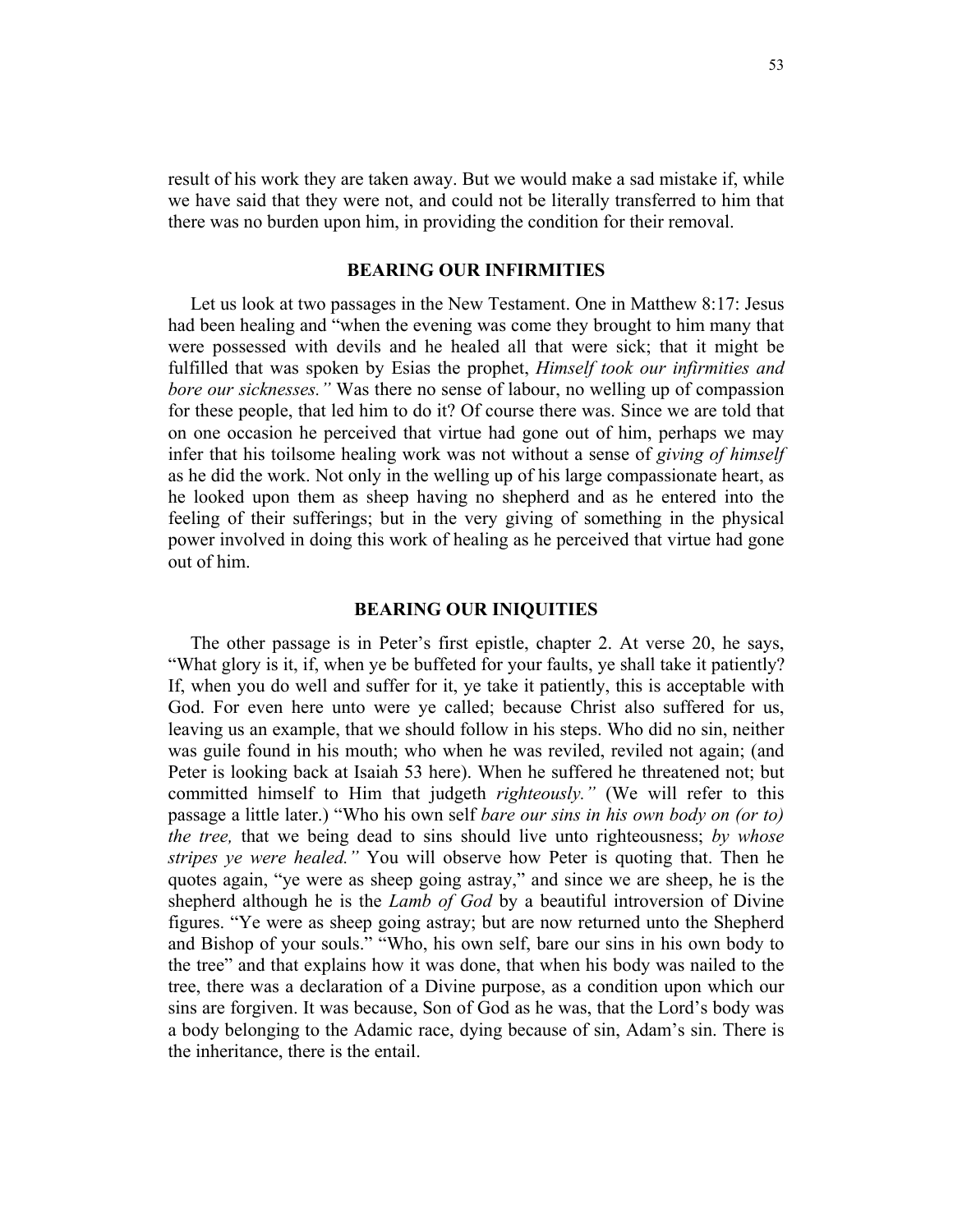There in that voluntary going to the cross, (this is *the nerve of it*, brethren and sisters), *he declared the righteousness of God*. So then in a figure (just as it is in a figure that the blood of Jesus cleanses us from sin for blood can cleanse nothing in itself), he bore our sins in his body to the tree. But it was because his body could *rightly* go there and that he could go there *voluntarily*, that he could bare our sins, and our sins could be forgiven for his sake. That is Peter's explanation of what we are reading in this prophecy. The Lord hath laid on him the iniquity of us all. "We have turned," he says, "everyone to his own way, like sheep." What does it mean to say that we have turned, everyone to his own way. Adam chose his own way at the beginning and we have all repeated Adam's mistake of going our own way.

What's the alternative to going our own way? There's the Lord's way and who alone chose the Lord's way, but the Lord's anointed himself. That's the contrast; we've chosen our own way; he chose the Lord's way. "Not my will but thine be done."

### **HIS SUFFERING AND TRIAL PUBLICISED**

Now since this is to happen to the servant of God; how could it be arranged, that this could be done in such a way, that the Divine objects could be brought to men. The Lord could have retired to the wilderness and in the presence of the Angels, say, have laid down his life. Would that have achieved the Divine purpose? So far as the offering of himself. But that was not the whole of the purpose, because this, you see; what the Son was doing: this that the servant of God was doing, was something that dynamically concerned men and women and therefore it had to be done in such a way, that the very fact of it, as well as the effects of it, were brought to bear on men and women. Now how could that be done? Only by some publicity attaching to the way our Lord laid down his life. There must be some publicity. Paul gets the idea when writing to Galatians, after he has been speaking. *"I am crucified with Christ,"* he says, "O foolish Galatians, who hath bewitched you that you have so soon turned away, before whom Christ was evidently set forth—and the word is *"placarded",* that expresses the word *"placarded"* like the placards in the street that are designed to *force* themselves upon your attention. They're there to attract your attention, to bring to bear with all that power, that the person who has the placard put there, wishes you to notice. It was just so here. It was necessary that, in some way the Lord should die; that the facts of his death were so evident that men were *constrained* to look at them. But how could it be accomplished? Well the prophet indicates how God did accomplish it.

*"He was oppressed and afflicted, yet he opened not his mouth. He was taken*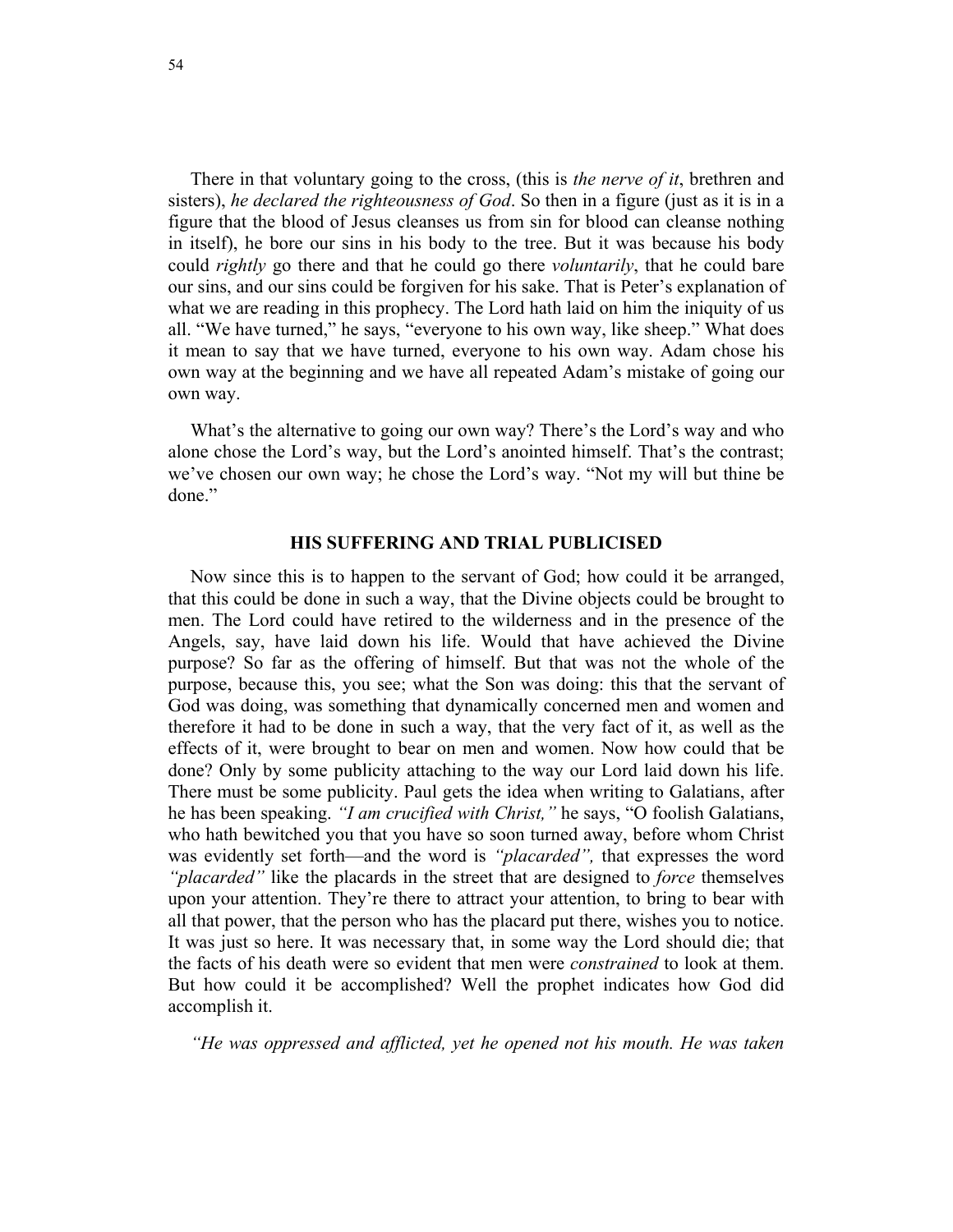*from prison and from judgment"* (Isa.. 53:7,8). So the death of the Servant had to be associated with judicial forms, a procedure of judgment; and there is perhaps no other way that can so focus attention upon the issues as a judicial procedure. How our papers publicise the decisions of the courts. How interested the people of ancient times were, as they gathered around the open space of the market, within the gates, to hear the decisions of the judges. How the oral decisions of the judges in ancient times were impressed upon the minds of the people and became, as it were, unwritten laws, for their social life. When the judgment assumed more detailed forms, still more was the floodlight of publicity on what was done. So in the eyes of the whole nation of Israel, the facts connected with Jesus were brought to bear in an inescapable way.

We have mentioned the multitudes that assembled in Jerusalem for the passover. Josephus says two million people. I'm not concerned" whether this figure is accurate or not. The fact that he can name such a figure impresses us with the fact that the place must have been crowded; and all that crowd knew of the judicial procedure. But it was a judicial procedure that was a scandal to justice. He is afflicted and he opened not his mouth, for the procedure of justice was wrong. The jurisprudence of Israel had built up a series of regulations to safeguard the interests of the prisoner, the charges had to be made by witnesses; no trial should be by night; no trial should be clandestine and a host of other details, everyone of which was disregarded, as the whole system was torn to tatters by the attitude of the rulers of Israel. When the Lord stood before Pilate, who confessed that he found no fault in him, he had him scourged, which. was a crime, for an innocent man to be subjected to. Still more was it a crime, that Pilate should pronounce him innocent and then allow him to be condemned to the gallows.

*"He was taken from prison and from judgment"* (verse 8) and vet Peter tells us that while he was there, he wasn't stood before Pilate or Annas or Caiaphas. "He committed himself," says Peter, who saw the Lord in the judgment hall and didn't know what the Lord was doing, unless it had been revealed to him, "he committed himself to Him that judgeth righteously." The Lord's mind was not centred on Herod or Pilate, Annas or Caiaphas, it was centred on his Father in heaven and *he knew* that He would *vindicate* him. Surely at that time, the words must have been in his mind, *"He is near that justifieth me"* and how abundantly the Father justified him when presently he was "raised from the dead and exalted to His own right hand."

"Who shall declare his generation?" A question that suggests that he, being cut off, there would be a termination of his life and a termination of all succession with him. "He was *cut off out of the land* of the living; for the transgression of my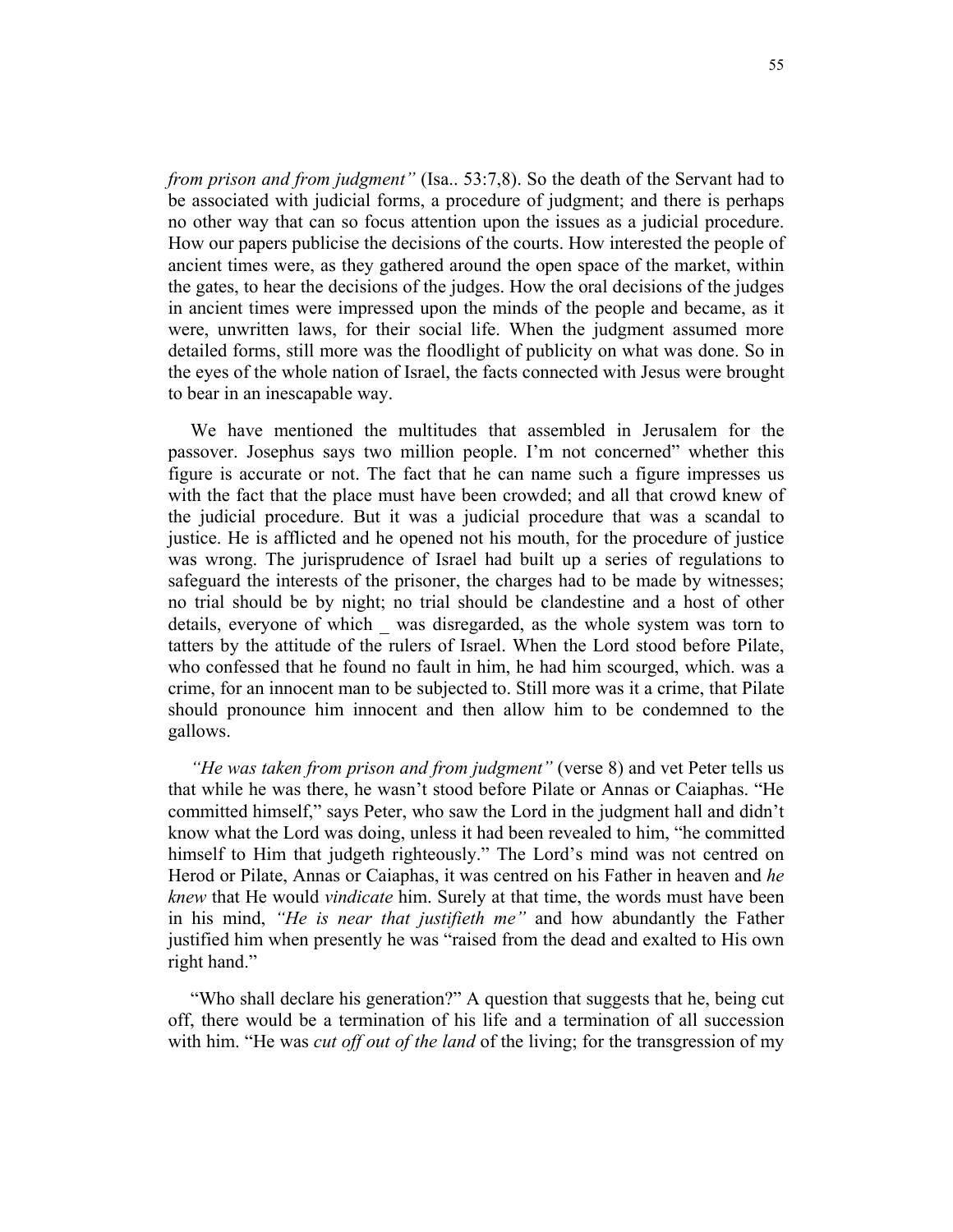people was he smitten" (verse 8). Here then is going to be a seedless man apparently without a posterity. Yet we shall be told presently *"he shall see his seed"* but we'll wait till we get there, noting merely the fact the question asked.

#### **AN HONOURABLE BURIAL**

But now there is another problem. If it was by judicial procedure that the Lord had to meet his death, in order that there might be this publicity attaching to it, that God required for His purposes and since it was the custom in the New Testament times, that the body of one crucified should be cast out into Gehenna; how could the Lord's purpose, that His holy one should not see corruption, but should he raised from the dead, be accomplished again, with due regard, not only of the decorum of the matter, but also the facts to be established? The answer is in the prophet. It is wonderful, brethren and sisters, when we face these issues and look at these problems, how the answers come in the prophecy of Isaiah. "He made his grave with the *wicked,"* crucified with malefactors, and "with *a rich man* was his tomb". The prophet tells us why that and it may seem at first obscure why! "Because he had done no violence, neither was there deceit in his mouth." Why was it, because of his sinlessness, he had to share a rich man's tomb? Because if there hadn't been a man of sufficient influence and with that rare courage at that time, to go to Pilate and beg the body of Jesus, there would have been no *honourable* burial for the Son of God. But God foresaw its need and provided for it. Thus it was that two men were there who summoned up their courage and came out of their secret discipleship. The one to go and buy what was a princely amount of, spices.

#### **A MULTITUDINOUS SEED**

"When he shall be made an offering for sin, he shall see his seed *(his seed)*  (verse 10), and who shall declare his generation?'' Jesus said before Pilate, knowing that his work would go on, "he that is of the Truth heareth my voice." What a sublime declaration that was in such a crisis. "What is Truth?" said Pilate, and Jesus answered, "he that is of the Truth heareth my voice" (John 18:37). But this isn't the end, there is going to be a succession of men who hear the Truth, the Truth for which I'm standing, the Truth which is being illustrated and embodied in me. There will be adherents of this. The contemporary writer with Isaiah in the Psalms (45:16) says, "Instead of thy fathers shall be thy children, whom thou mayest make princes in all the earth." *"He shall see his seed, he shall prolong his days and the pleasure of the Lord shall prosper in his hand"* (verse 10). Then we get another word that is rather significant: "He shall see of the *travail* of his soul and shall be satisfied" (verse 11). *"Travail"* is distinctly the woman's lot in life. "I will multiply thy sorrow and thy conception." How strangely that the figure of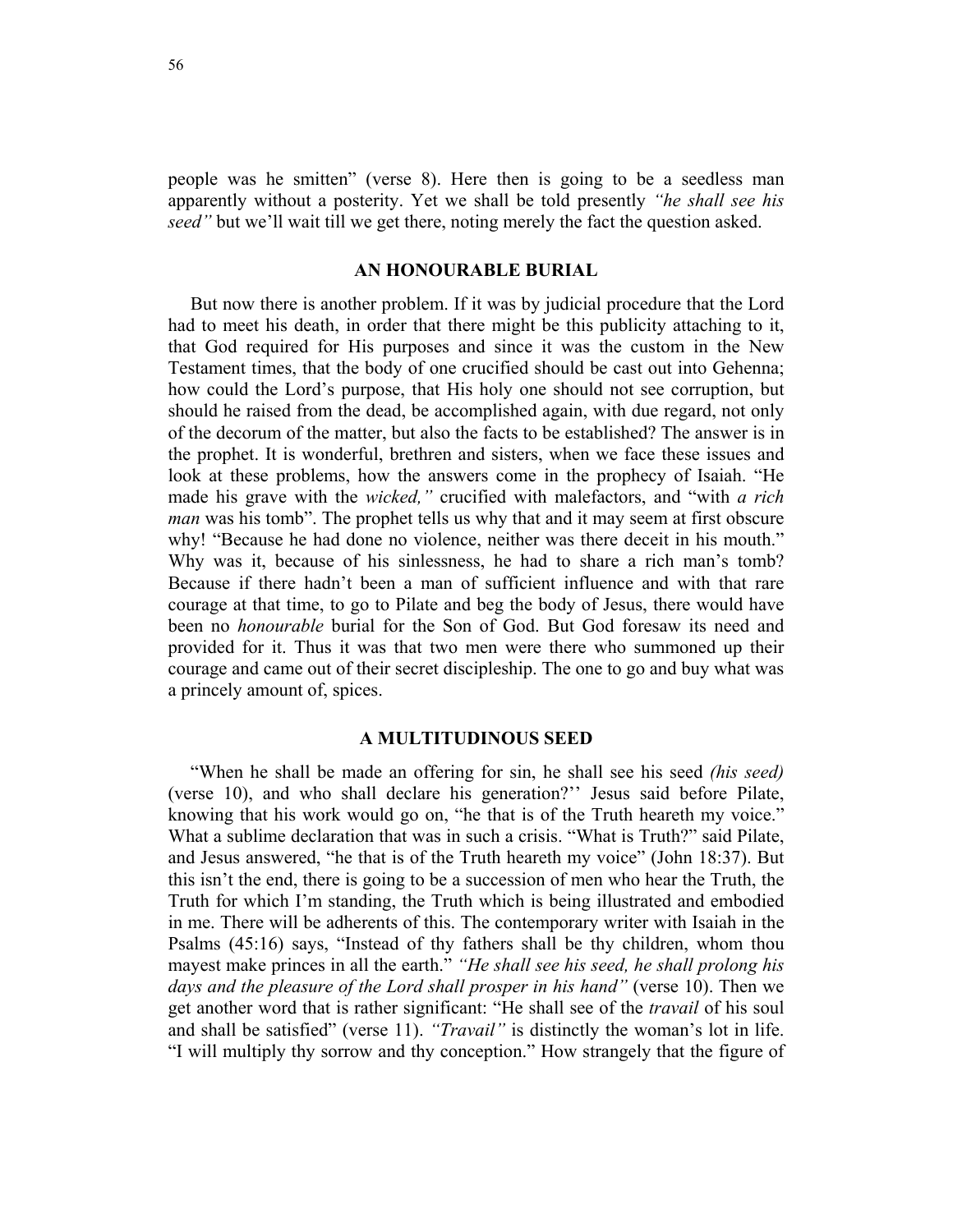travail should be used here, and yet it's right. For travail is the toil from which comes the new birth, the new order or the new being as the case may be. Here out of this man's sufferings is going to emerge new things, a new creation and therefore it's *travail.* 

But since we are looking at this by meditation as well as devotion, might we think also that the word leads us to this. Here he was suffering the effects of what had come by sin, dying; "Cursed is the ground for thy sake; thorns and thistles shall it bring forth unto thee" (Gen. 3:17). There were thorns upon his brow and to complete the cycle pertaining to the consequences that came by sin, here is the travail too, the travail of soul. Thus from his sufferings emerges a new creation and he will be satisfied when he sees it. This is the practical effect that, "by his knowledge shall my righteous servant justify many for he shall bear their iniquities" (verse 11).

Now we must stop for a moment, for *"bear their iniquities"* takes us back to the day of Atonement when two goats were taken, both for the Lord, one slain and then the priest confessed all the sins and iniquities and transgressions upon the head of the live goat. Then by a fit man it was taken away into a land that was uninhabited, the land of forgetfulness. As is the offering for sin so is the goat that bears away to forgetfulness our sins. *"For he shall bear their iniquities."*

## **JESUS HIGHLY EXALTED**

So God will divide him a portion with the great, the immortal great, because of his work. The strong who are immortally strong seeing they have been exalted because of him; and that because he has poured out his soul unto death, because he had been numbered with transgressors and because he has borne the sin of many. "He poured out his soul unto death." Do you recall the expression in Philippians where Paul harks back to this. It is lost in our Authorised version. But another version is so common that it ought to suggest it to us at once. Here it is in Philippians 2, verse 5, "Let this mind be in you that was also in Christ Jesus, who being in the form of God (as the arm of the Lord) thought it not a thing to be *grasped at* (R.V.) to be equal with God." "Ye shall be as gods" was said at the beginning and they grasped at it. But he *emptied himself*, a reference to *"he poured out his soul unto death"* (Isa. 53:12). "He emptied himself and took upon him the form of a servant," as these servant prophecies required, "and was made in the likeness of men and being found in fashion as a man, he humbled himself and became obedient unto death, the death of the cross wherefore God has (and mark again how Paul gathers up the words of the prophecy) *"Highly exalted him."* "He shall be *lifted up"* and *"very high"* and that because he has poured out his soul unto death. The offerer for sin is the priest. "He made intercession for the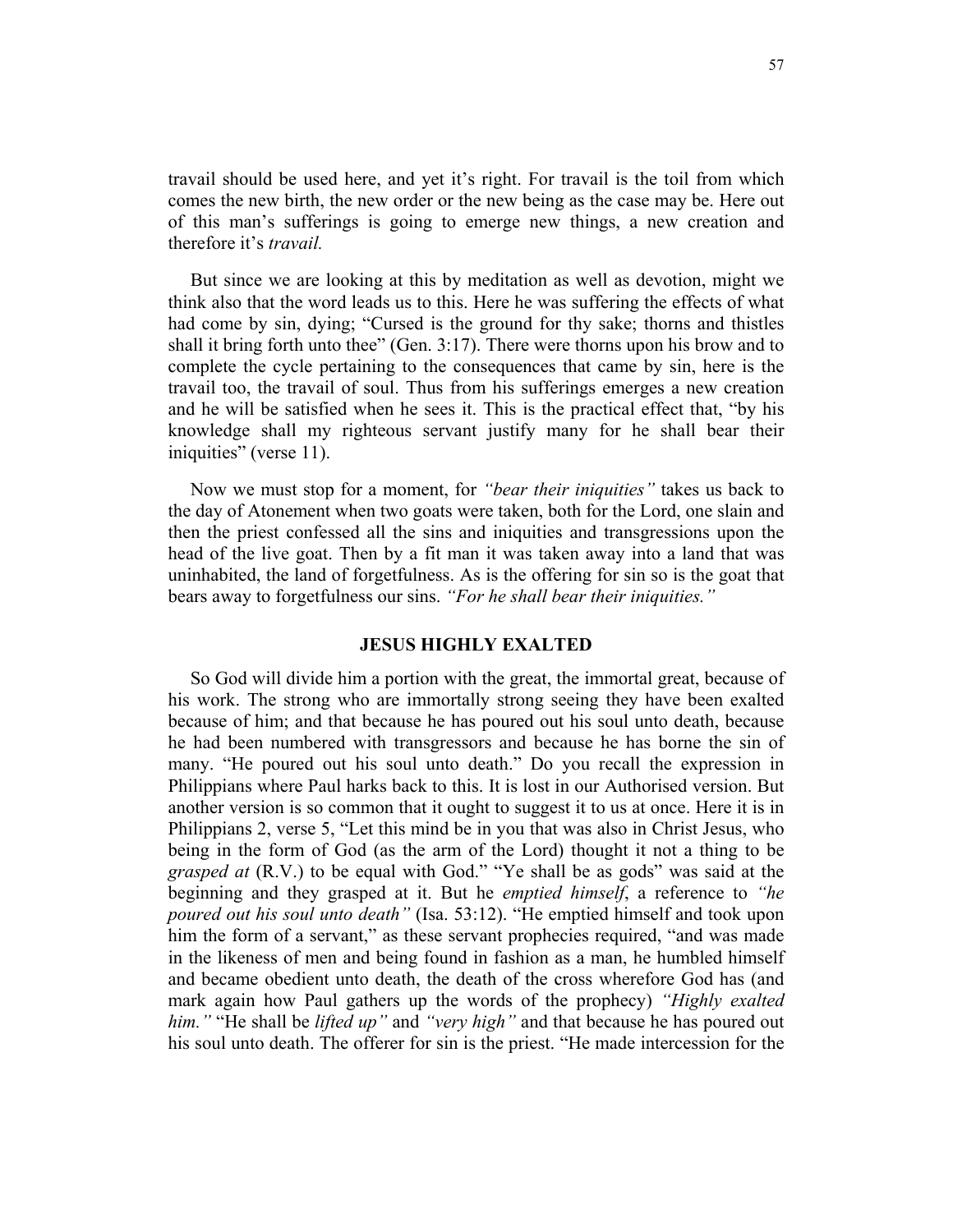transgressors."

Well, brethren and sisters, perhaps we have been able to suggest a few lines of thought in connection with this very very wonderful prophecy. If it humbles our pride as we see God's work in Christ Jesus; if it makes our hearts glow at the wonder of His grace, in providing such a one for our sins, surely the Word of God has not been written in vain.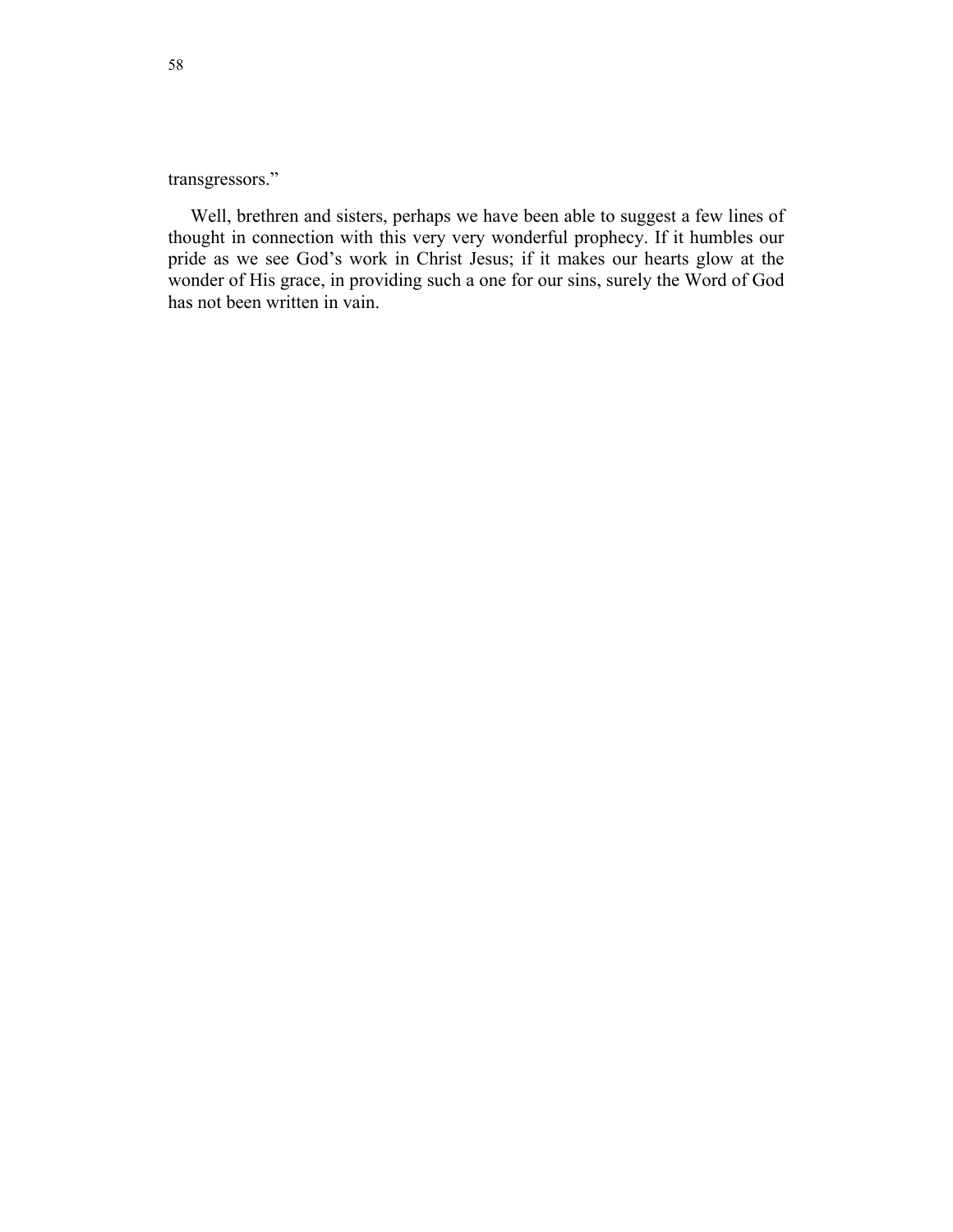# **DOCTRINAL ERROR EXPOSED**

In presenting his second article "THE TRUTH IN AUSTRALIA" in THE CHRISTADELPHIAN, August 1958, page 372, Bro. Carter alludes to the writings of a certain contemporary brother in Australia (outside the "Shield" fellowship) whose teachings on the nature and sacrifice of Christ, were set out from time to time in various pamphlets, extant at the time of his visit to Australia.

Bro. Carter felt it his duty, in the interests of reunion, to expose these teachings as being out of harmony with doctrines held as scriptural by the "Central Fellowship" in Great Britain.

The citations quoted by Bro. Carter from these writings are essential to the understanding of his comments in refuting them, and are therefore given in full.

Under the heading "CITATION" is the quotation Bro. Carter makes from the writings of Bro. —————. In each case the "COMMENT" is that of Bro. Carter. The teachings of Bro. ——— are expressed by Bro. Carter in propositions I to VII.

# **THE TRUTH IN AUSTRALIA**

Last month we reported on the reunion efforts in Australia, and pointed out that in the cross currents and agitations there, ideas had been put forward by certain brethren which were as far astray one way, as ideas they were opposing were the other.

As we pointed out last month, we have long recognised the tendency on the part of some "Berean" brethren to swing towards the doctrines of the late J. J. Andrew; and the same can be recognised in the contentions of some in Australia. We will now examine some of these contentions, which have been dogmatically, but in our judgment, mistakenly advanced as representing the views of the Central Fellowship. We might introduce the matter with a quotation from a letter recently received from the U.S.A.

The writer says:

"Your article 'Christ Given' (CHRISTADELPHIAN, May, page 127) is certainly one that strikes the core of the matter and in my opinion brings to light the fact that I have long suspected, that many of the extremists in the former "Berean" fellowship, now quite fittingly supporters of 'The Old Paths', are in reality closer to the teaching of J. J. Andrew than they realise.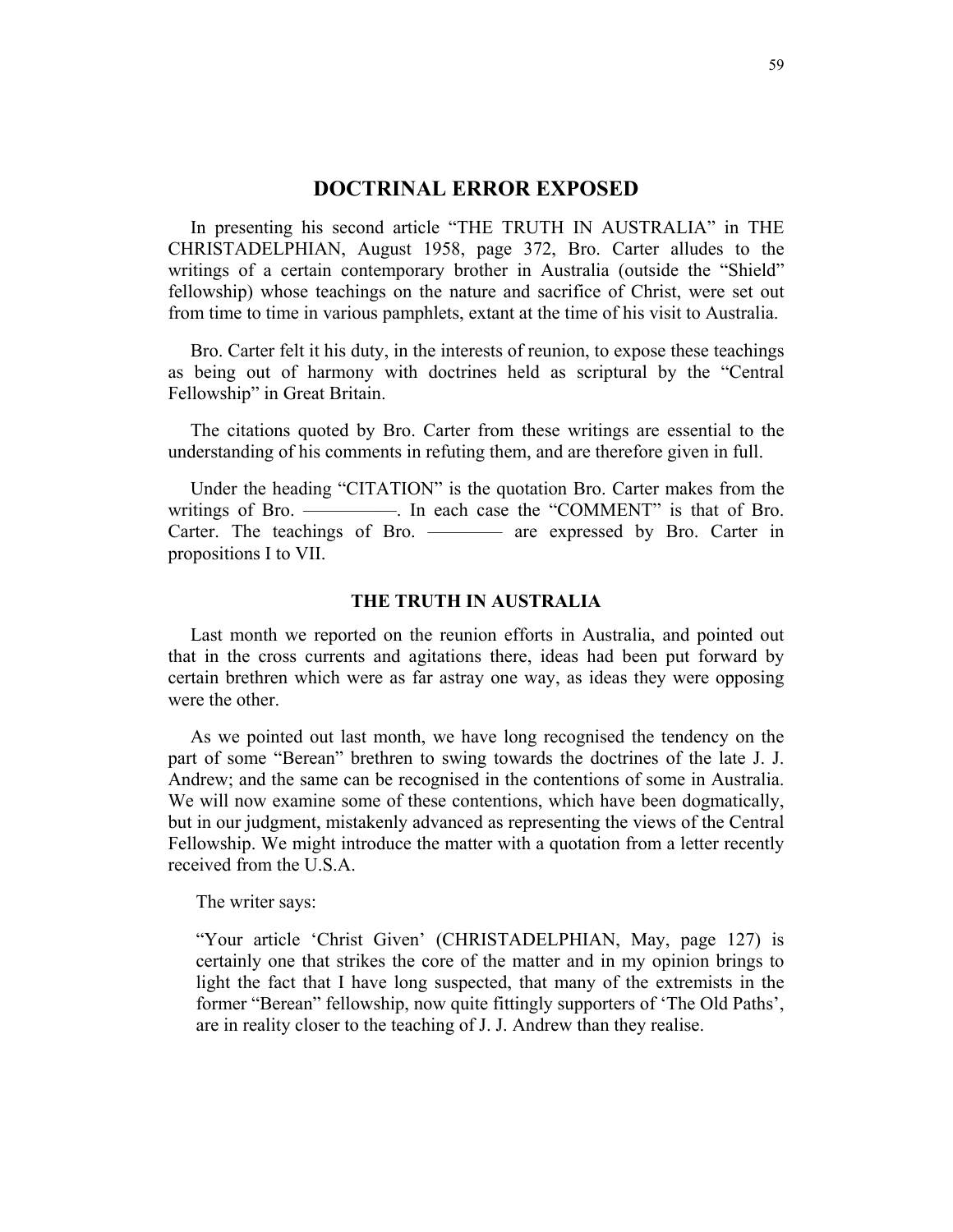"I wonder if the 'Old Path' supporters endorse the belief which I know is a part of their followers' doctrine and those with whom they are in fellowship now of the Berean side, i.e., that it is a sin to be born into the human family.

"Consequently they say Christ is a *'sinner'* in that respect and alienated from God by being a son of Adam. I think the time has come when those who are so keenly concerned in 'heresy hunting' should be given some information in starting to clean their own house; or else agree the things they fellowship are believed by them too as being truth."

This brings the matter to a focus. We mentioned in THE CHRISTADELPHIAN, 1957, page 311, the similarity between the teaching of Bro. ———— (referred to above) and J. J. Andrew.

We propose now illustrating our assessment of this matter by giving some quotations from Bro. ————'s writings with comments.

In doing this we do not forget the nebulousness of some of these discussions and the sterility in ecclesial life they seem to foster. Bro. —— teaches the following:

# I. THAT WE ARE ALIENATED FROM GOD BY CONDEMNATION IN ADAM.

CITATION: (from Bro. ————) "Before being baptised a believer is dead in being alienated from God (a) by ignorance, (b) condemnation inherited from Adam, and (c) trespasses and sins."

COMMENT: (by Bro. Carter) The Bible supports (a) and (c) (see Eph. 4:18; Col. 1:21), but is silent about (b).

CITATION: "The trespass in Eden produced two related results, both of which excited God's displeasure and were causes of Adam's position as an outcast. These were (a) his personal guilt and (b) his unclean physical condition."

"No one in Adam can cease to be 'by nature' a child of wrath on his own terms."

"Paul in Eph. 2:3 declares all to be 'by nature children of wrath'. The wrath here referred to is the wrath or displeasure of God. Now only one thing is the cause of His disfavour namely sin. With what sin, then, in a newly born irresponsible infant is God displeased? Obviously not disobedience but inherited sin is the answer."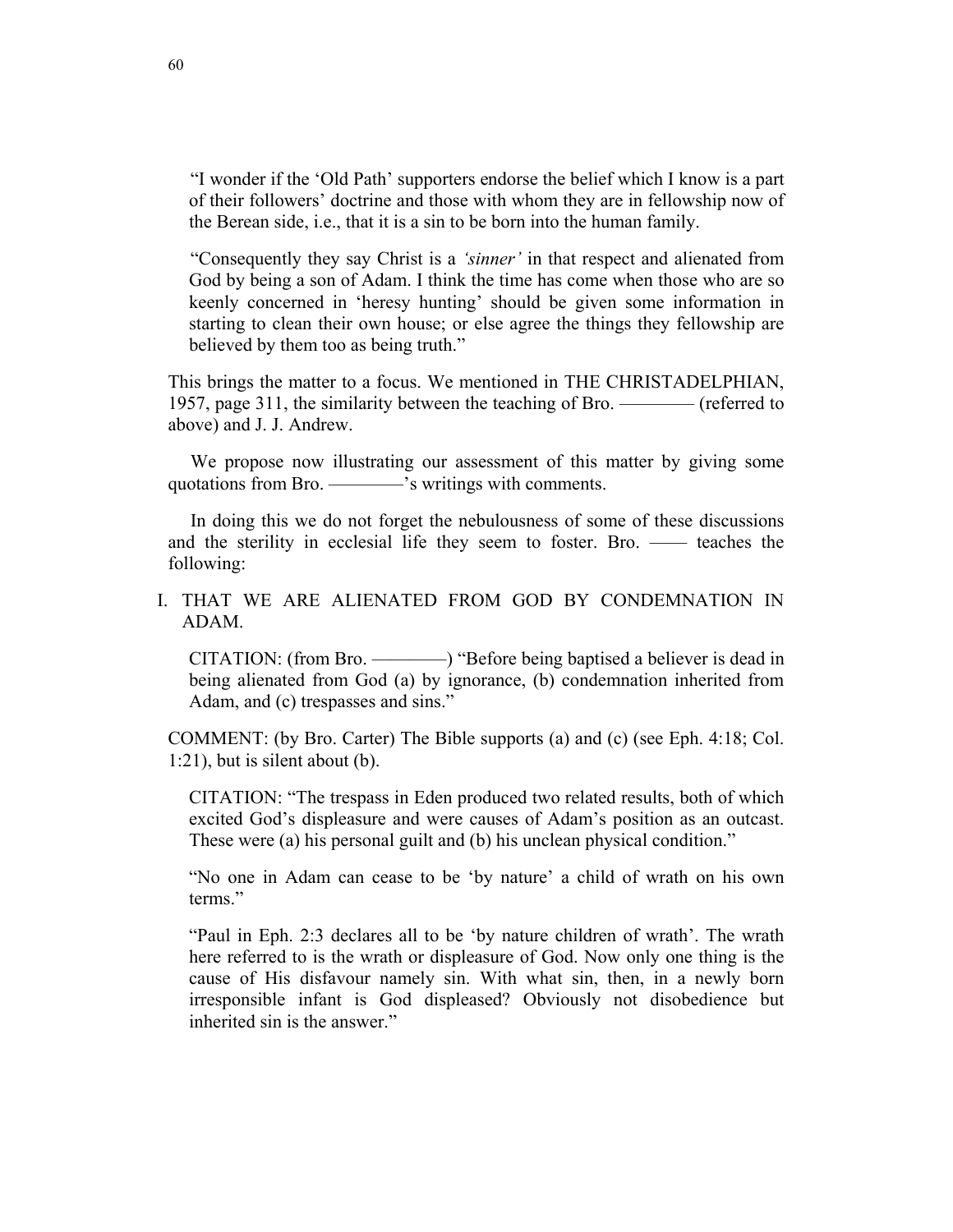COMMENT: These statements are full of errors. Although what we do arises out of our nature, yet it is for what we do, and not for our nature, that we are *"children of wrath".* The context in Eph. 2:3 shows this. That *"by nature"* is too narrowly construed is evident when we note that Gentiles *"by nature"* fulfil the law (Rom. 2:14). It is clear that *"by birth"* or *"by physical constitution"* is not the meaning. To talk of "inherited sin" is to talk jargon. We inherit mortality and a tendency to sin but this does not make us the subject of wrath until we sin. Otherwise, since Jesus was of our nature he would be a child of wrath: which is absurd.

CITATION: Speaking of Romans 8:1, 2, we are told: "this simply means that the release (by the sacrifice of Christ) from the condemnation inherited from Adam plus transgression was the answer—cherished by them 'in faith'—to the indwelling deathfulness which was their weakness when experiencing persecution."

COMMENT: This is *"simply"* not correct. The only *"condemnation"* inherited from Adam is mortality: we do not inherit any personal condemnation; we shall receive personal condemnation for our sins unless they are forgiven now and our mortality will be swallowed up of life at the coming of the Lord.

CITATION: He speaks of men "by legacy from Adam" being still "children of wrath" and then adds: "But those 'in Christ', not being 'in the flesh'—i.e. 'in Adam'—*can* please God; not because baptism renders physically inactive their fleshly tendencies to transgress, but because by baptismal induction into Christ their relationship to the constitution of sin *involving the condemnation inherited from Adam*—is, as a basis for the blotting out of past sins, cancelled; and that, conditional on their walking 'in the light', they are cleansed from all future unrighteous acts through the mediation of Jesus their High Priest (1 John 1:9; Heb. 2:17)."

COMMENT: This is a confused sentence. We are all *'in Adam'* so long as we live; for *'in Adam'* defines the physical relationship we sustain to the first man. However, the paragraph affirms that our relationship to the 'constitution of sin' involves a condemnation inherited from Adam. This we believe to be unscriptural. Moreover, "in the flesh" cannot be equated with "in Adam". *"In Adam"* denotes only physical decent, but *"in the flesh"* in Rom. 8:9 means to have the mind of the flesh in opposition to God.

CITATION: Further since we are told: "Because it was the result of, and conditioned by sin, this 'corruption' or 'unclean-ness' defiled the nature it cursed. That *its possession caused estrangement from God* is decisively proved by the fact that myriads of human beings, innocent of transgression (infants)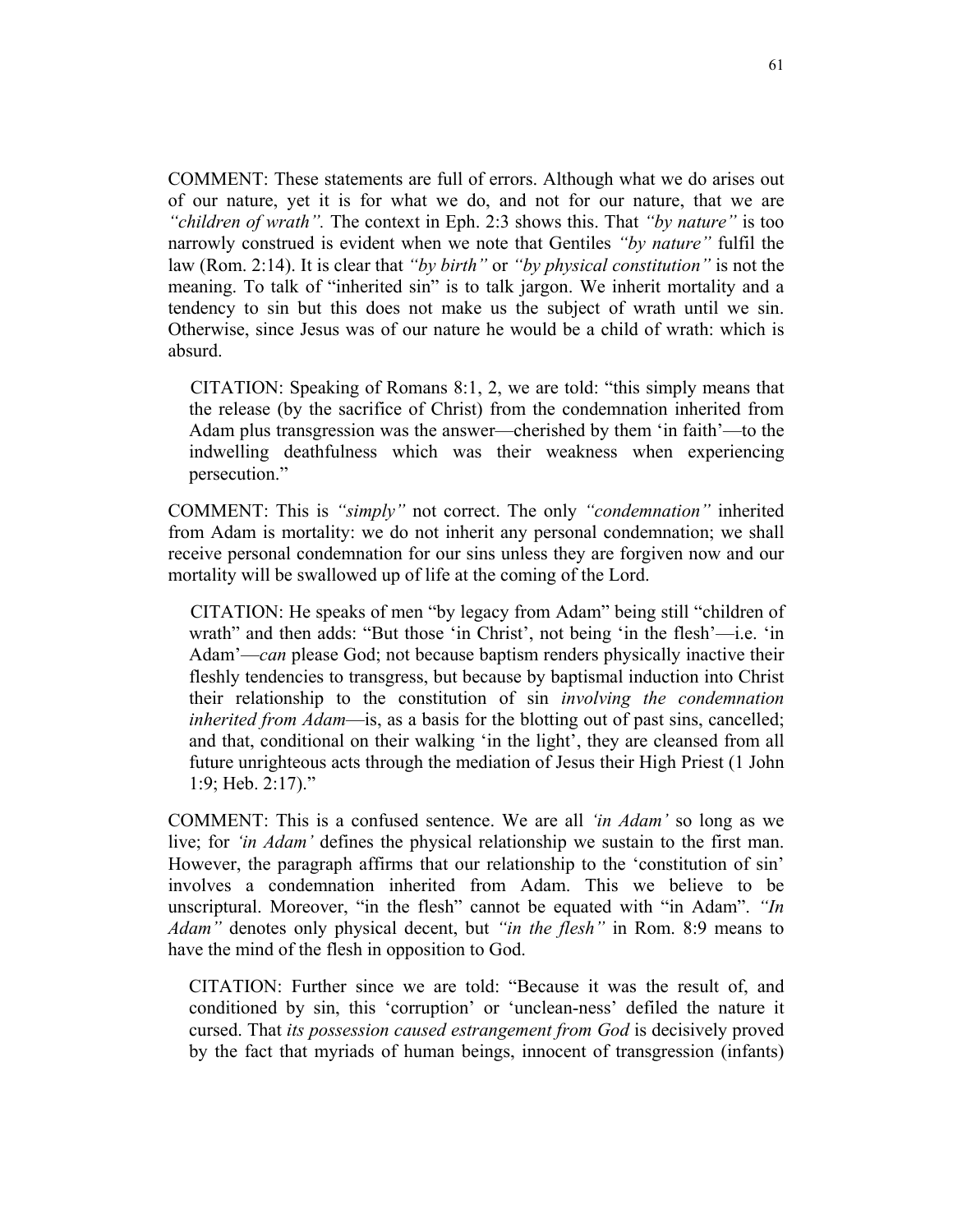have died and still die. If transgression (as 'the only form of sin') left Adam's 'very good' body unchanged and if (as logically follows) infants, at birth, are at one with God, why do they die?"

COMMENT: There is here more confusion. Infants die because they inherit the mortality that has come by sin. But that does not mean they die because they are estranged. Estrangement arises from ignorance or wicked works: the word can only be rightly applied where reconciliation is possible; babies are just flesh and as such sustain no relationship personally to God one way or the other. To talk of *"possession"* of human nature causing estrangement misses entirely the essential factors of separation from God and reconciliation to Him. Its fallacy is shown by the fact that Jesus possessed our nature, but he was never estranged from God.

# II. THERE ARE TWO ASPECTS OF SIN THAT SEPARATE FROM GOD.

CITATION: "There is one thing that I firmly believe, that you once believed and that was believed by brethren Dr. Thomas, R. Roberts and C. C. Walker as well as by Bro. J. J. Andrew, viz., that *two* aspects of sin separate all unregenerate men from God: (a) man's inherited uncleanness and (b) transgression. The former (a) Paul variously styles 'the law of sin and death' (Rom. 7:23; 8:2); 'him that had the power of death' (Heb. 2:14); 'the sting of death' (I Cor. 15:56); 'our old man' (Rom 6:6) and 'the uncircumcision of your flesh' (Col. 2:13). The latter (b) he refers to as 'your sins'."

"What was the *barrier preventing fellowship* between God and man? Man's guilt *and inherited sinful nature.* In scriptural phrasing 'transgressions' and 'uncleanness' (Lev. 16:16)." "Between the fall of Adam and crucifixion of Christ, sin as cause and effect existed as a barrier between God and man. Before God can favourably look upon man, his evil and iniquity must be covered. This applies to death and corruption as well as transgression."

"Accordingly the devil (sin enthroned in the flesh) and his works (disobedience) stood as a barrier or obstacle between fallen man and divine favour, for sin (both as an actuating principle in the flesh, and transgression) is rebellion against the authority of God."

"It may be asked, what proof have we that the 'devil' or 'sin in the flesh', as well as disobedience, was a barrier between God and man?"

"That the blood of Christ made of none effect as a barrier between God and His people, that in the flesh having the power of death (the devil) as well as personal sins (the works of the devil), is the direct teaching of the Spirit word, and does not, as some assert, logically result in the acceptance of the Andrew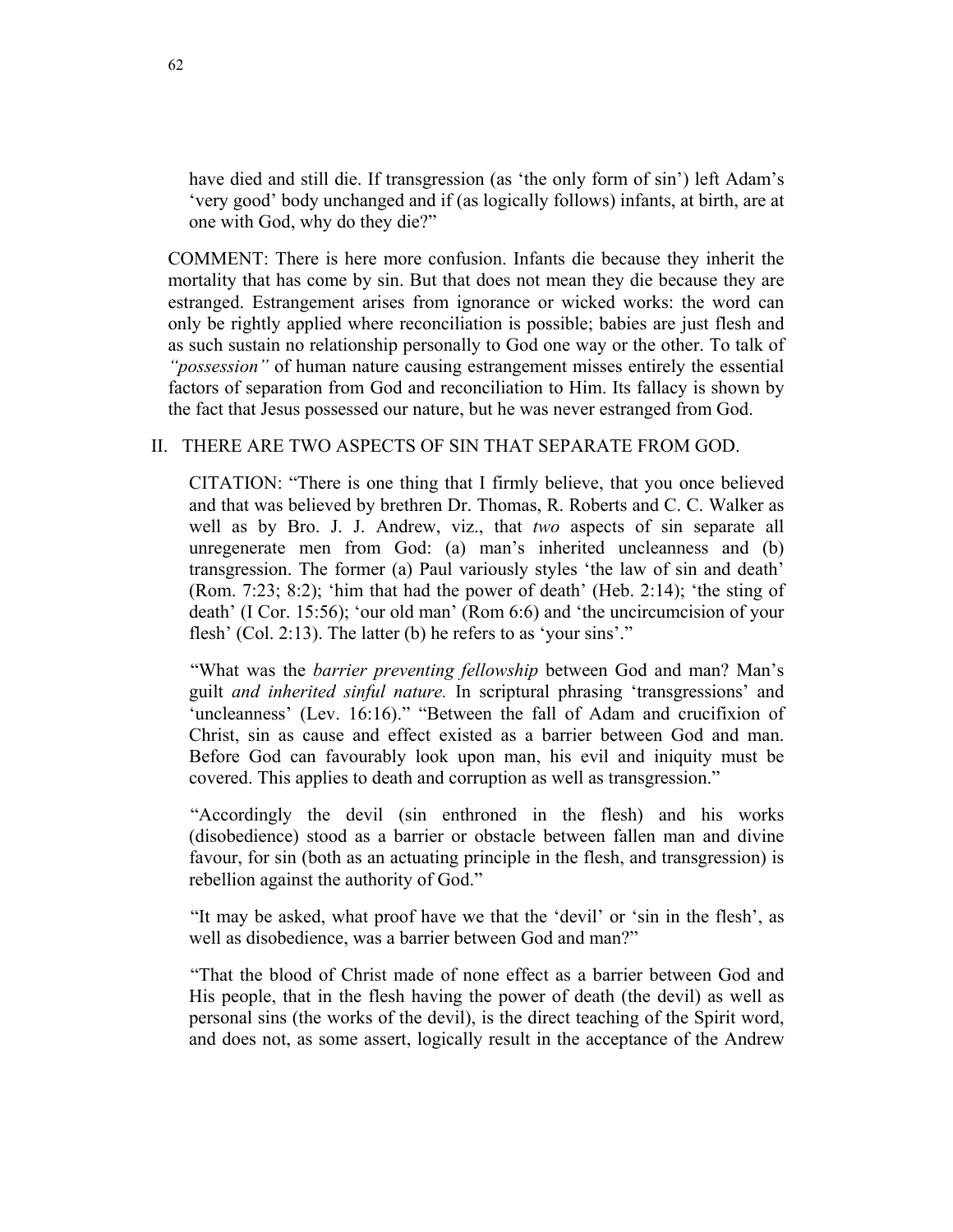theory of the non-resurrection of enlightened rejectors."

"The cause of disobedience dwelling in and animating the flesh, is obnoxious to God, and unoffered for, alienates all ifs possessors from Him. That is why, although possessing a spotless character, Jesus required to be 'brought nigh'.

COMMENT: There are as *many* aspects of sin as there are forms of transgression. All the works of the flesh enumerated by Paul are aspects of sin. The confusion in the above extracts arises from treating sin in its literal sense and *"sin"* when used metonymically for the impulses to sin, as both belonging to one category. Anger and malice are alike aspects of sin: but impulses are not literally sin until they are expressed in wrong thought or action.

Sin used as a literal term, and *"sin"* used by metonymy, cannot be classed in one category. Because we read "all flesh is grass" we do not say there are two kinds of grass—the green variety that is rooted in the soil and a variety that walks on two legs. Because Jesus said "This is my body" as he took the bread of the Passover in his hands, we do not say there are two kinds of bodies of Jesus, one of flesh and one of flour. The Romanist denies the metaphor and believes in "transubstantiation"—although the actual body of Jesus was there when Jesus spoke the words.

The argument we are considering confuses the literal and figurative and brings them both within one category. In addition, if the flesh is the "barrier" between God and man, then it was a barrier in the case of Jesus. This appears to be recognised by saying that Jesus needed to be "brought nigh". Was there ever a barrier between Jesus and God that estranged him? How did he need to be brought nigh? Was he not always the beloved Son?

# III. JESUS WAS UNDER A CURSE AND WAS A CHILD OF WRATH.

This is involved in the preceding, but finds precise expression in the following:

CITATION: "But in possessing the nature of a condemned race he (Jesus) came under condemnation: 'sin in the flesh' could not have been anti-typically condemned in anyone upon whom the condemnation common to the race did not rest. Jesus was born under the condemnation or curse, so that 'through death he could make it of none effect. *At birth, therefore, his relationship to God was no different from that of other descendants of Adam, who, 'by nature' are 'children of wrath'.* (Eph. 2:4).

COMMENT: That the disfavour of God towards Jesus is intended is clear from the further statement: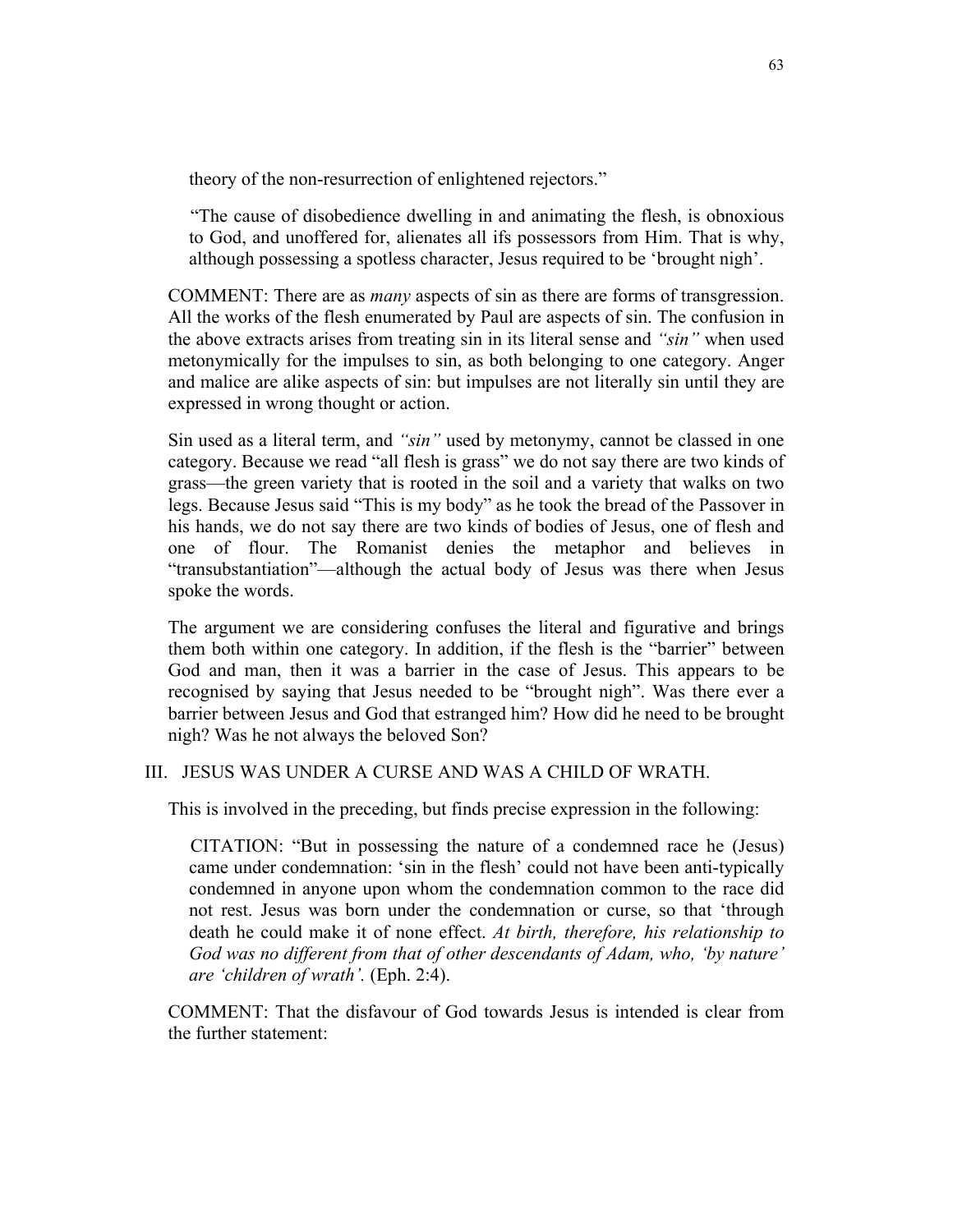"to concede that a thing is condemned and yet contend that it is not the object of disfavour, is to postulate a contradiction in terms."

When in the 1890's a correspondent used the phrase "alienation of Christ" only to refute it, Bro. Roberts interpolated the phrase "God pardon the expression appearing in THE CHRISTADELPHIAN". A theory that makes the son of God a child of wrath is self-condemned.

# IV. MAN IS ESTRANGED BECAUSE OF HIS NATURE WHETHER "SINNER OR NO".

CITATION: "Besides man's defilement having 'actual' or 'literal' *sin as its source,* its inner essence consists in the organic permeation of his 'being' by a sin-principle that continually projects into his consciousness 'contrary to God' ideas and inclinations; thus perpetually echoing 'the spirit of disobedience' infused into the mind of the first man by disobedience.

"This sin-impregnated nature God justifiably views with extreme disfavour and (mainly because that nature is instinct with sin-begotten opposition to His law) *He regards its possessors as estranged from Him whether they are transgressors or not*. He, therefore, required 'sin by metonymy' as well as 'literal' sin to be condemned by sacrifice: so that 'through death' it—as 'the devil' having 'the power of death'—might be 'destroyed', 'brought to nought', 'made of none effect', 'put off' or 'put away'.

"Could God be other than *displeased with and estranged from* a nature containing, swayed and energised by 'a principle contrary to' Him? Can He be completely 'at one' with any possessor (*sinner or no*) of a 'tendency so inevitable in its sin-producing power that Paul can say that through Adam's sin all sinned'?"

"Man's inherited uncleanness, then—possessed by whomsoever, sinner or no—stands as an obstacle between every unregenerate son of Adam and resurrection to eternal life as well as personal transgression."

"From this it is certain that at baptism not only are 'the sins' of the believer 'washed away', the *state of estrangement occasioned 'by nature'* is, provisionally, at an end too. In thus contending Bro. J. J. Andrew was quite right."

COMMENT: It is important that we note the words *"sinner or no"* in these extracts, because the use of these words clearly includes Jesus, the sinless one, in the estrangement and displeasure of God. One would have thought such a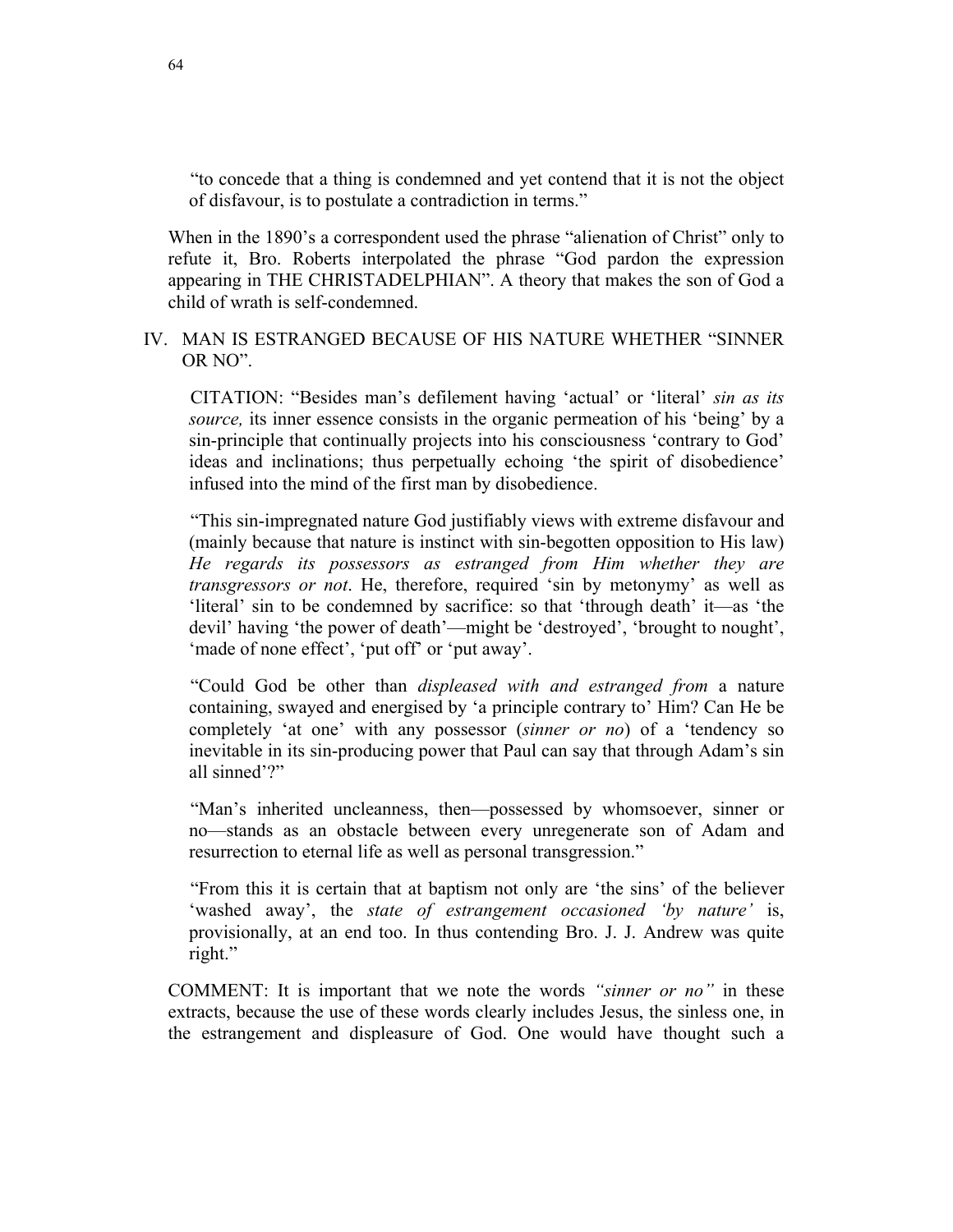conclusion was of itself sufficient to show that there is something wrong with the premises laid down. God is estranged from individuals, and it is foolish to speak of estrangement from "a nature". But there is more.

# V. JESUS WAS PROVISIONALLY CLEANSED BY CIRCUMCISION.

CITATION: "That Jesus, being 'born of a woman', was no exception is proved by the fact that, like all other Jews, He was provisionally cleansed from inherited sin by being circumcised, and that His mother offered according to the law for her cleansing (Lev. 12:8, Luke 2:21 to 24)."

COMMENT: How could a rite performed on a babe cleanse anything, provisionally or in fact? Human nature with its weakness and mortality, will be cleansed by transformation wrought by the Spirit of God after the resurrection. This mortality is our misfortune and not our fault, as Dr. Thomas said, and it is an outrage on justice to talk of estrangement as a result of something a person cannot help. We shall be cleansed of our mortality by the transforming energy of the Spirit of God when the Lord comes.

# VI. JESUS WAS LIABLE TO A VIOLENT DEATH BECAUSE HE SHARED OUR NATURE.

CITATION: "The plain truth is that any possessor of sinful flesh is liable to pain or death *in any form* . . . this liability is not negatived by a guiltless character . . . His being 'born of a woman' rendered Him liable to suffer a violent death."

COMMENT: If death is a punishment, and surely an imposed violent death must be so regarded, then we are now told that the possession of a nature conferred by birth brings a liability for punishment. To what strange ends can theories lead us!

## VII. BAPTISM IS NOT FOR SINS ONLY.

CITATION: "I deny that baptism is only concerned with the washing away of 'our sins' and affirm, in harmony with our pioneers, that it also symbolises the crucifixion of 'our old man' (the diabolos or sin-nature) 'with him' (Jesus), (Rom. 6) and that, therefore, baptism signifies the provisional cancellation of 'the racial condemnation which we physically inherit' as well as the forgiveness of 'our sins'."

COMMENT: Bro. C. C. Walker wrote in 1900: "We believe that in baptism, upon belief of the gospel, God forgives us 'our sins' for Christ's sake, and that the name of Christ was preached among Jews and Gentiles for this express purpose by his express commission: 'Go ye and teach all nations, baptising them in the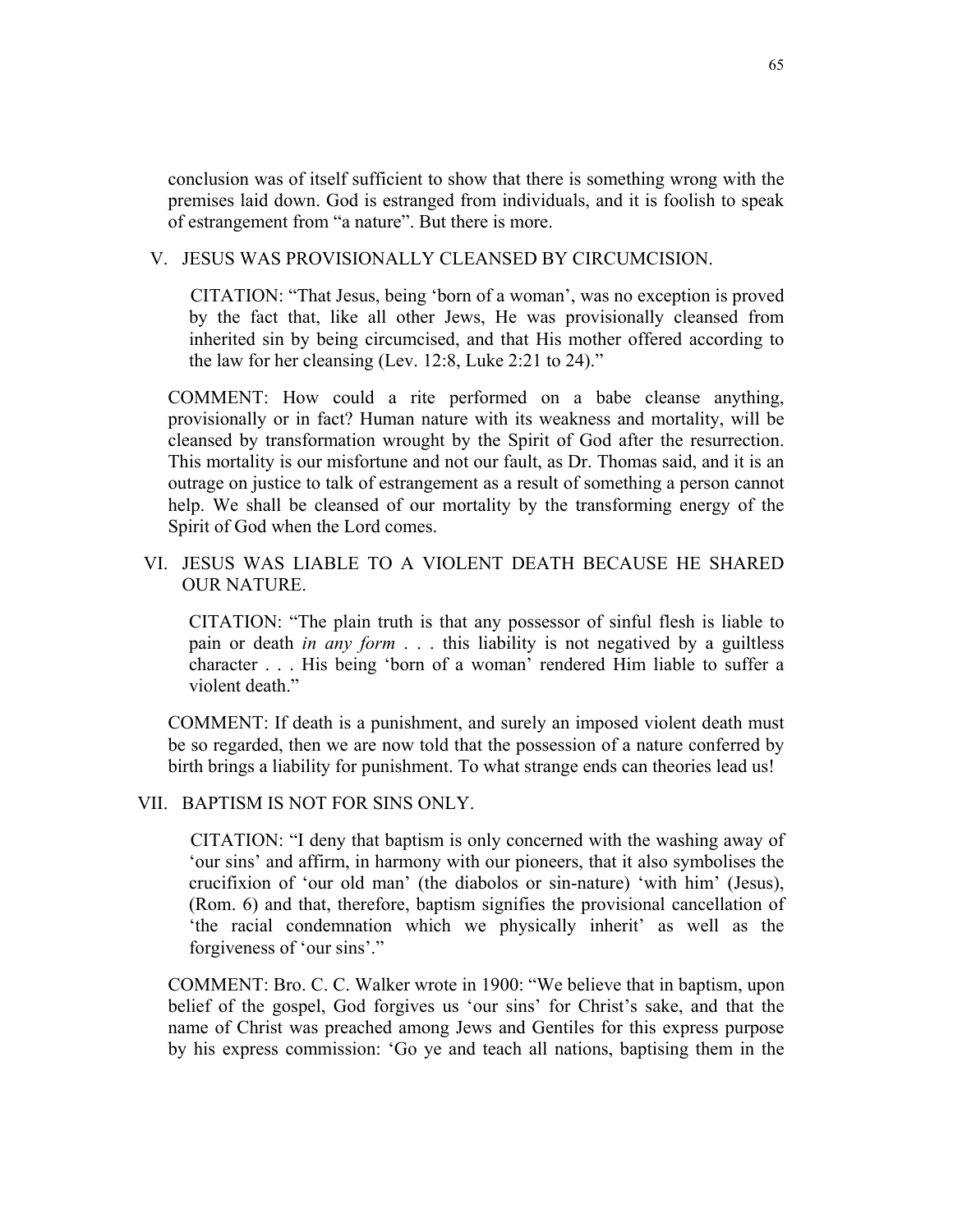name of the Father and of the Son and of the Holy Spirit: teaching them to observe all things, whatsoever I have commanded you' (Matt. 28:19). "Thus it is written and thus it behoved Christ to suffer, and to rise from the dead the third day, and that *repentance and remission of sins* should be preached in his name among all nations, beginning at Jerusalem" (Luke 24:46-47). He had forgiven sins himself (Luke 5:20; 7:47). It was 'thy sins' in both cases referred to. How could it be otherwise? He taught his disciples to pray, 'Forgive us *our sins'* (Luke 11:4). The Apostolic preaching of his name always had reference to the repentance and remission of the sins of those who heard the word . . . there is no mention of 'Adamic sin'."

## ANDREW-ROBERTS' DEBATE ON J.J. ANDREW'S TEACHING

We might go on, but enough has been quoted. We will now quote briefly from the Andrew-Roberts Debate, to show that all this is the same as J. J. Andrew's teaching.

Bro. Andrew wrote:

"Lust being the cause of physical corruption, every member of the race is necessarily the subject of Divine condemnation by reason of its possession; and the removal of this condemnation is requisite before they can 'have peace with God' (Rom. 5:1)."

"The denial that condemnation in Adam is legally taken away at baptism deprives that ceremony of half its efficacy."

The following questions and answers from the Andrew-Roberts Debate are also relevant. The questions are by J. J. Andrew and the replies by R. Roberts.

Q. 100.—The question is not whether a man can sin, but whether he was made or constituted a sinner by the offence of Adam?

A.—By Adam's offence he was brought into such a state of things that his being a sinner was inevitable. That is the fact of the case, and you must harmonise the facts and your maxims.

Q. 106.—Is it necessary for the shedding of blood to take away the sinful condition associated with birth?

A.—The object of the shedding of blood was to declare God's righteousness as the basis of His offer of forgiveness.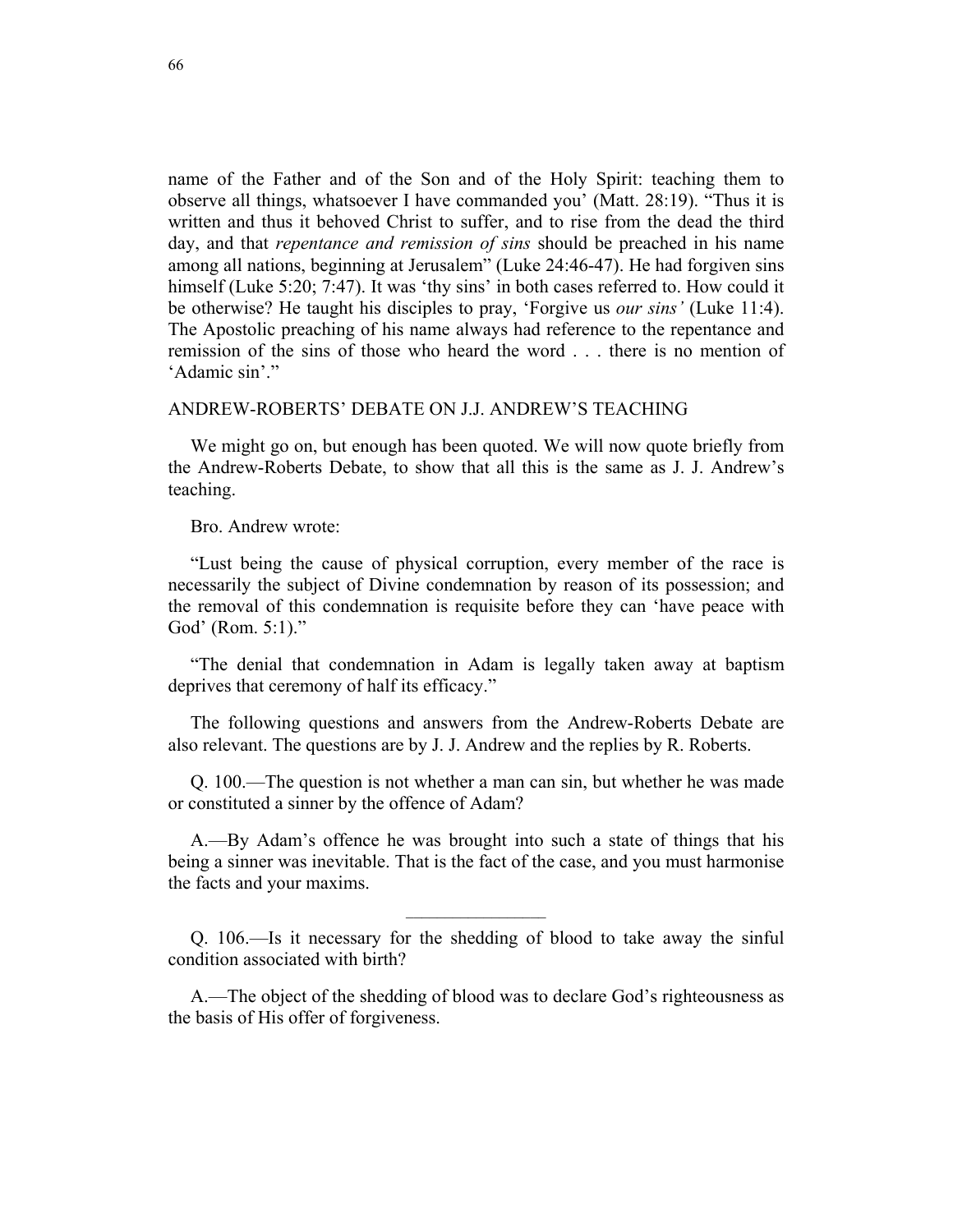Q. 118-125.—Are we not alienated from God before we commit a single wicked work?

A.—Not in the same sense.

Q.—Not in the same sense?

A.—No. We are members of a sinful stock which will certainly bring forth wicked works left to itself.

 $\overline{\phantom{a}}$  , where  $\overline{\phantom{a}}$ 

Q.—Is it not the sinful condition which we have by nature in itself a cause of alienation from God?

 $\overline{\phantom{a}}$  , where  $\overline{\phantom{a}}$ 

A.—The whole human race is in a state of alienation from Him; it can only become reconciled by coming into harmony with Him, and sinful flesh cannot be in harmony with him.

Q.—Is "sinful flesh" in itself the cause of alienation from God, before a single act has been committed?

 $\mathcal{L}_\text{max}$ 

A.—It is the root of the mischief.

Q.—Is it in itself a cause of alienation from God?

A.—As we cannot consider the thing in itself, the question cannot be narrowed in that way.

Q.—Why cannot we consider it in itself? Are there not human creatures born who die before they have committed a single act?

A.—Yes. They are mere bits of animal organism.

Q.—Were they not in a state of alienation from God at birth?

A.—Alienation is only applicable to those who are capable of reconciliation.

 $\overline{\phantom{a}}$  , where  $\overline{\phantom{a}}$ 

Q.—Is it not applicable to any who are unable to do right or wrong?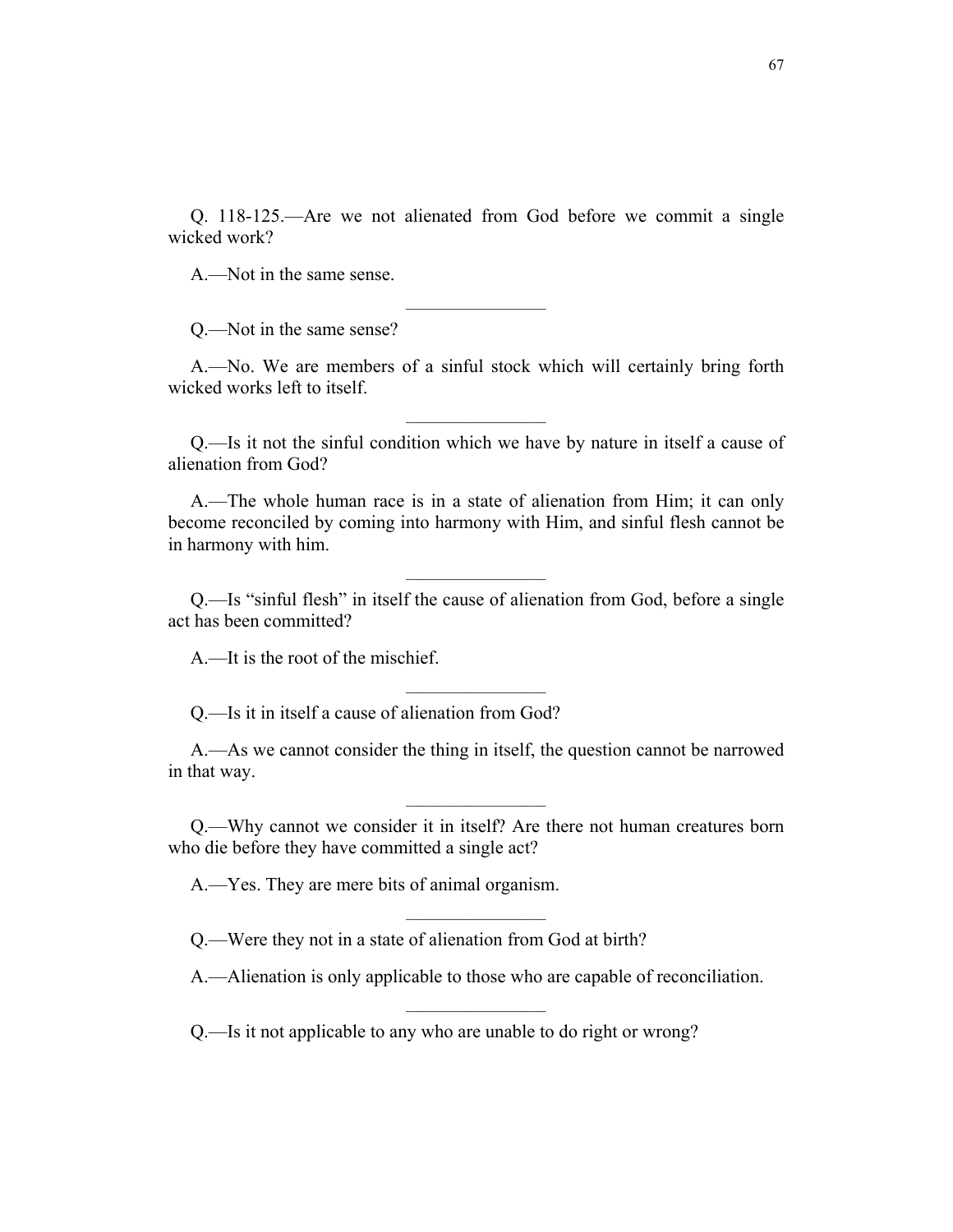A.—No. It is a moral relation, not affirmable of an unconscious babe.

Q. 129-138.— Are we not justified from "sin in the flesh" at the same time as from wicked deeds?

 $\mathcal{L}_\text{max}$ 

A.—That is your way of putting it. I put the facts: that God forgives our sins when we are baptised, and takes away sin in the flesh when we are changed.

Q.—In Eph. 2 we read, "And you hath he quickened who were dead in trespasses and sins". What do you mean by "trespasses and sins?"

 $\overline{\phantom{a}}$  , where  $\overline{\phantom{a}}$ 

A.—Wicked works.

Q.—Does it include "sin in the flesh" or the offence of Adam?

A.—Certainly not.

Q.—When it says in the third verse, "Ye were children of wrath", it does not. of course mean they were children of wrath then, because it is in the past tense?

A—Yes.

Q.—Does it mean they were "children of wrath" previously?

A.—It means they were "by nature" such as become children of disobedience or wrath, such as sin, such as become transgressors.

 $\mathcal{L}_\text{max}$ 

 $\overline{\phantom{a}}$  , where  $\overline{\phantom{a}}$ 

 $\overline{\phantom{a}}$  , where  $\overline{\phantom{a}}$ 

Q.—Previous to baptism?

A.—Previous to baptism.

Q.—Were they not children of wrath in consequence of their nature?

A.—No doubt. I prefer to understand things rather than to jingle phrases.

Q.—It is not a jingling of phrases at all. Are those who possess "sin in the flesh" and have not committed a single wicked thing, children of wrath?

A.—It is the sense in which a young serpent would be an object of your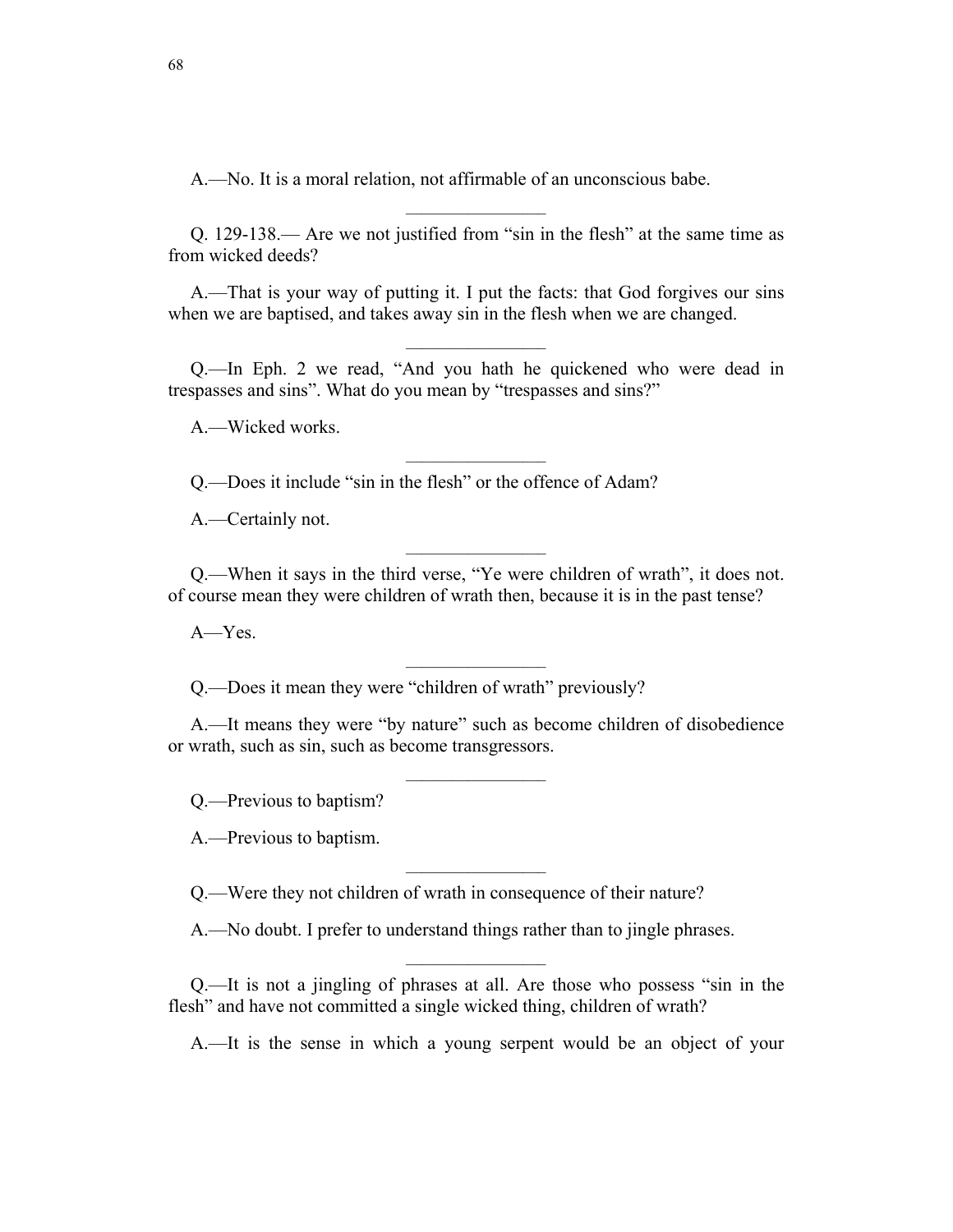repugnance; although it has not power to sting you, it will have by and by if it grows.

Q.—Is it not the subject .of anger for its condition then? For its sinful nature?

 $\overline{\phantom{a}}$  , where  $\overline{\phantom{a}}$ 

A.—To be angry with a thing for its condition is absurd.

Q. 146.—But is not "sin in the flesh" in itself the object of divine wrath?

A.—It is "sin in the flesh" only in the sense of being that which will lead to sin afterwards. It is the impulse, but kept in subjection, it ceases to be the cause of wrath.

Q. 269.—When it becomes holy is not "sin -in the flesh" which defiled it the subject of justification?

 $\overline{\phantom{a}}$  , where  $\overline{\phantom{a}}$ 

A.—No. "Sin in the flesh" is physical; justification from that is by the change that is to come at another stage, viz., at the resurrection. Justification is moral first, physical afterwards.

 $\overline{\phantom{a}}$  , where  $\overline{\phantom{a}}$ 

Q. 280.—Not legally?

A.—I do not wish to deal in shadowy terms. I prefer the naked substance of truth. Adam sinned and was condemned, and we as his children inherit the mortality which was the consequence. God does not hold us responsible for what he did, but for our own sins.

Q. 413-415.—Did not that judgment bring condemnation upon all his descendants for his offences?

 $\overline{\phantom{a}}$  , where  $\overline{\phantom{a}}$ 

A.—It established a condition of things in which, if posterity ensued, they were necessarily sinners and therefore condemnation became the universal rule, and there can be no remission of that condemnation or forgiveness of sin without a preliminary vindication of God's authority in the shedding of blood.

Q.—Are they not under condemnation for the offence of Adam before they do anything themselves, right or wrong?

 $\overline{\phantom{a}}$  , where  $\overline{\phantom{a}}$ 

A.—They are mortal because of Adam's sin.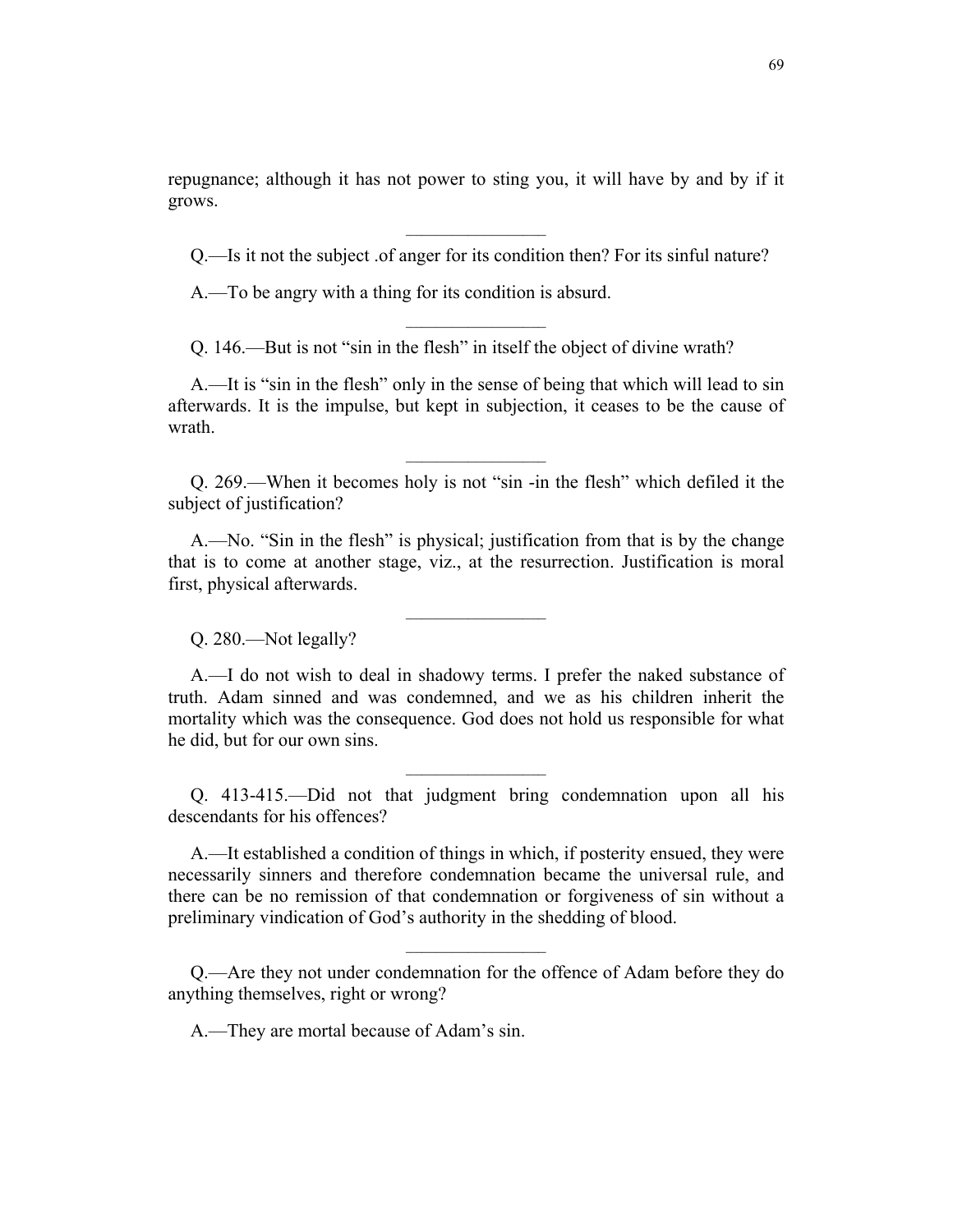Q.—That is not an answer. Are they not under condemnation for the offence of Adam before they do anything, right or wrong?

 $\overline{\phantom{a}}$  , where  $\overline{\phantom{a}}$ 

A.—God condemns no man for Adam's offence in the individual sense. Condemnation comes through it, which is a very different idea.

Q. 422.—Are they not "children of wrath", and do they not die under the condemnation under which they are born?

A.—They are children who would grow up to be men who would provoke God's wrath by disobedience if they lived, but as babies the wrath has not begun.

 $\overline{\phantom{a}}$  , where  $\overline{\phantom{a}}$ 

These questions and answers reveal the character of J. J. Andrew's reasoning and the resemblance between the position of Bro. J. J. Andrew and Bro. — — is evident.

Extracts-J. J. Andrew's "The Blood Of Covenant"

A few short quotations from Bro. Andrew's pamphlet *The Blood of Covenant* confirm this impression.

"Sin in the flesh ... is the subject of divine reprobation." (Page 4.)

"Adam's descendants are 'made sinners' (Rom. 5:19) without any exercise on their part." "Sacrifice is as essential to take away sin in its physical as in its moral aspect."

"Christ only possessed sin physically, not morally, but all who are sprinkled with his blood possess sin in both forms." (Page 7.)

The baptism of those who enter Christ is "a practical confession that they deserved for their 'sin in the flesh' and for their 'wicked works' a violent death similar to that which was inflicted on Christ".

Abraham "was a sinner by birth and by deed, and needed sacrifice to cover his sin". (Page 11.)

Circumcision showed that the "child was a sinner by birth." (Page 12.)

"The sons of Adam cannot be cleansed from sinful flesh without bloodshedding." (Page 17.)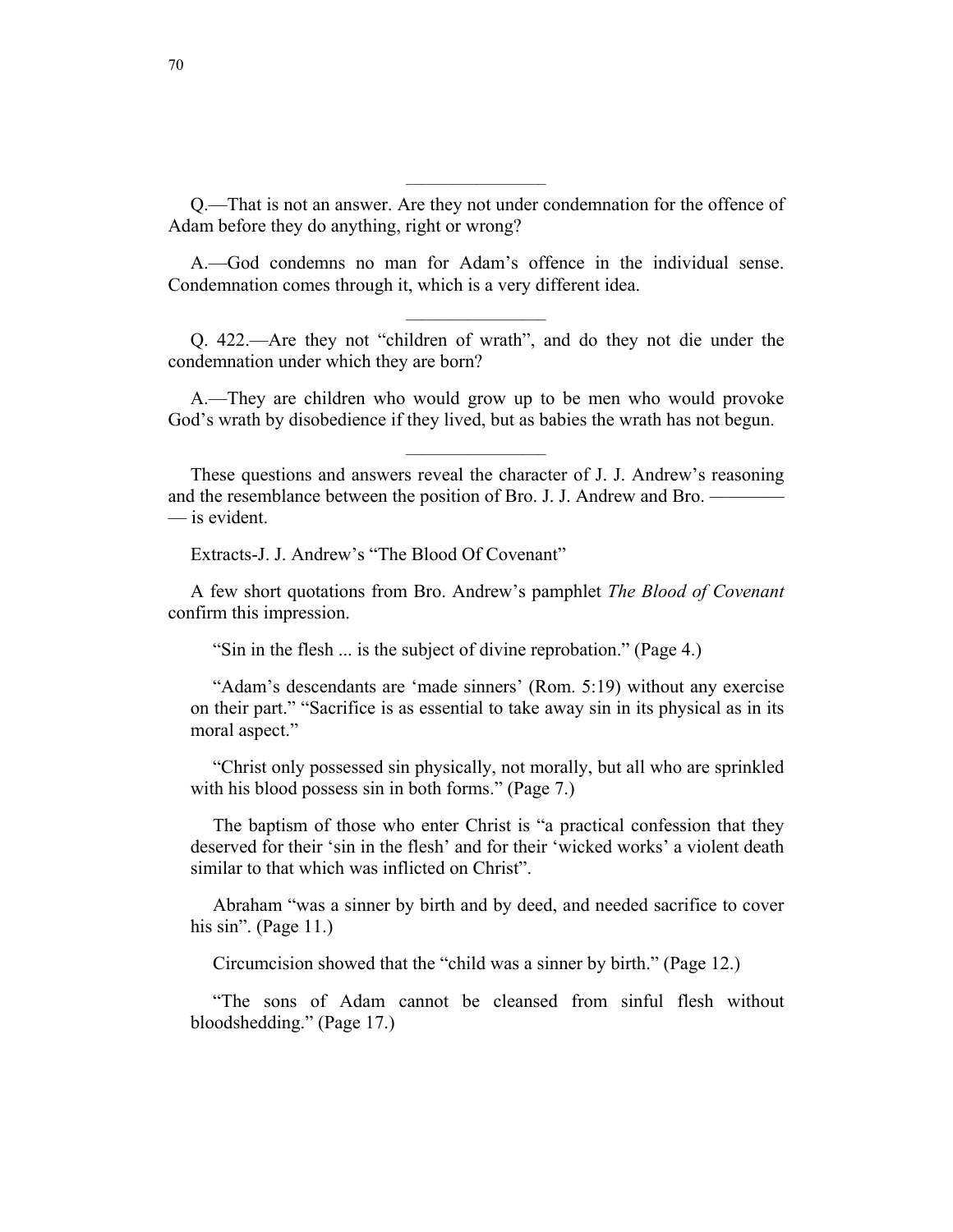"Justification from individual sins is necessary as well as justification from the offence of Adam." (Page 18.)

Speaking of circumcision of Jesus: "This was the first act of justification of which Jesus partook. Its effect was to transfer him from the state of condemnation to death under which he was born into the condition described as being 'alive'". (Page 23.)

"To be justified in God's sight is impossible for anyone inheriting sin's nature." (Page 34.)

"Sin in the flesh deserves the same penalty as personal transgression"; and so on with many references to "inherited sin" and justification from it.

Further citation is unnecessary… That these ideas were resisted at the time they were advanced is abundantly evident from the discussions in THE CHRISTADELPHIAN in the 1890's.

We believe they are far removed from the plain truths of Scripture, which can be expressed in terms the simplest can understand, whereas contentions along the lines of these extracts, while sometimes having a show of logic, lead to strife about legal abstractions. Those who pursue them live in a fantasy world of words.

As Bro. Collyer said in the article we reproduced last month:

"Earnest brethren and sisters, anxious to hold the truth, have sometimes been perplexed and almost distracted in the strife of words, beyond their power to understand. The havoc that such strife may cause is perhaps best illustrated by the fact that one of the most capable men we ever had among us, in his efforts for legal logic, ended by teaching justification for sin without faith, and we were all slow to realise the full enormity of the position. I well remember the surprise and even consternation of one of his supporters when he was first shown this feature of the case."

"That men are objects of divine anger because they are flesh," was described by Bro. Collyer sixty years ago as the most outrageous statement made in the controversy on Adamic condemnation. To that we subscribe. These contentions have also embittered and estranged brethren who could find harmony and cooperation by accepting the facts of Scripture testimony*. But when legalistic minds insist on pursuing these mystifying tracks, and condemning all who will not follow them, we can only let them go their own way while we seek the sound paths of Scripture truth.*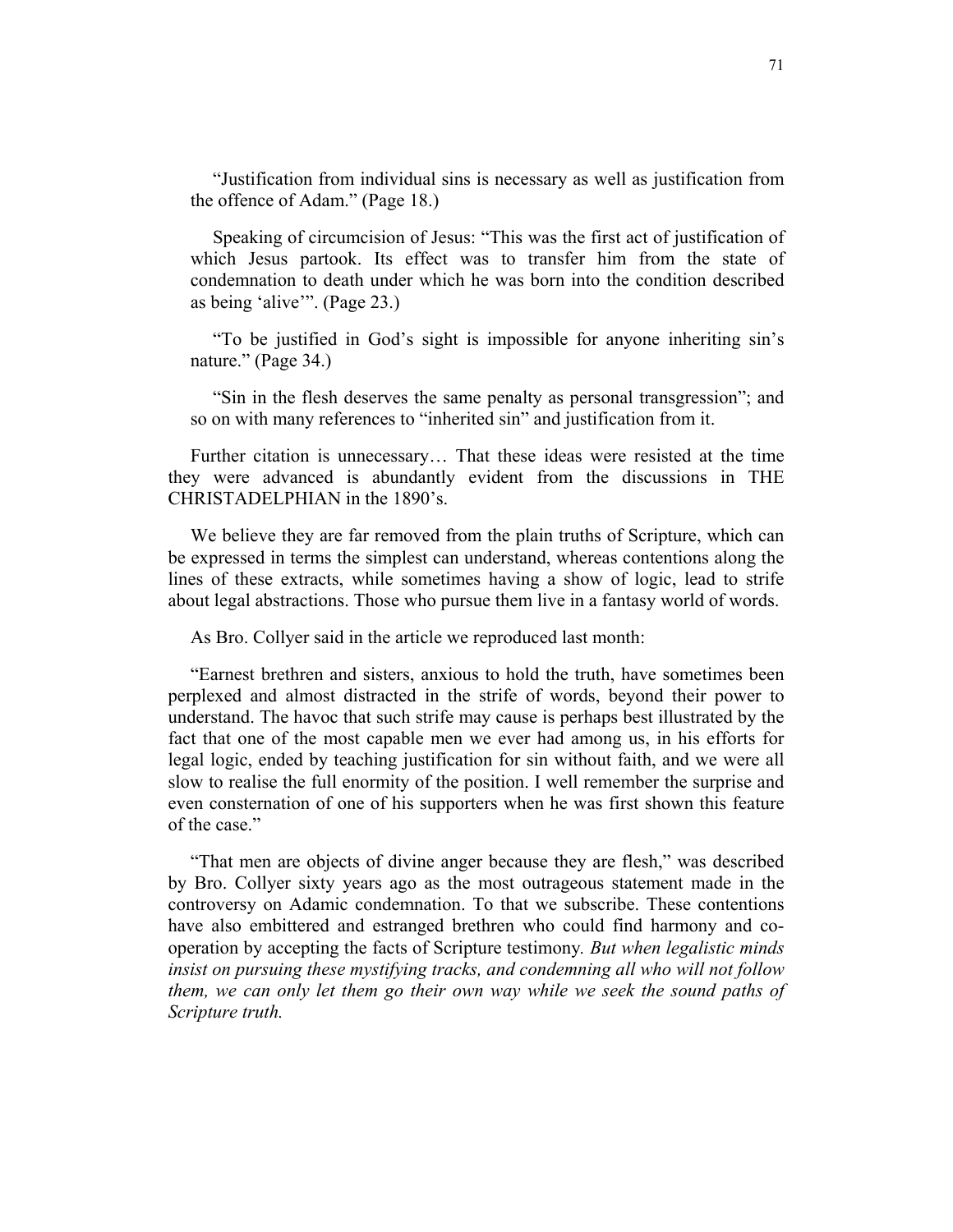# **REFERENCE TO PIONEER WRITINGS**

Bro. Carter's third and final article appeared in THE CHRISTADELPHIAN, November 1958, page 515. In this he quotes extensively from our pioneer writers in support of the doctrinal position he adopted in the first two articles on "THE TRUTH IN AUSTRALIA".

#### **THE TRUTH IN AUSTRALIA**

# **- A FURTHER STATEMENT**

Bro. Carter firstly refers to a letter of rejoinder from Bro. —— to his "comments" on citations from this brother's writings. In this letter Bro. —— gave a series of quotations from THE CHRISTADELPHIAN and other works on the truth to support his views. Bro. Carter then proceeds as follows:

*What then of his quotations from Dr. Thomas and Bro Roberts?* The answer is that in every controversy for the last eighty years, both sides have quoted Dr. Thomas, and in the 1890's Bro. Roberts' earlier writings were quoted against himself despite his denial of the inferences which were drawn from his earlier writings.

We need not be disturbed at this. It may be admitted that occasionally Dr. Thomas used language that is technical in character and is therefore liable to misuse. We shall show this presently. But that he taught what has been deduced from some of his words we believe can be roundly denied. We all know how (he words of Scripture are cited to prove the immortality of the soul. We have known strange ideas to be expressed by brethren, based upon misused Scripture language. The sentence upon Adam, "In the sweat of thy face shalt thou eat bread," has been used to show that the sweat glands (and other cleansing organs) did not function until Adam had sinned; it has also been cited to prove that Adam was appointed a change of diet after sinning—now he must eat bread.

There is real point in the Lord's question, "How readest thou?" We propose, therefore, to give some quotations in which the very ideas that we understand Bro. —— to teach are controverted, but which, controversy apart, are helpful to a right apprehension of the teaching of Scripture.

# **DEFILEMENT BY TRANSGRESSION**

The Scriptures teach that all men are sinners, and wickedness has at times been so bad that God has seen that every imagination of the thoughts of their hearts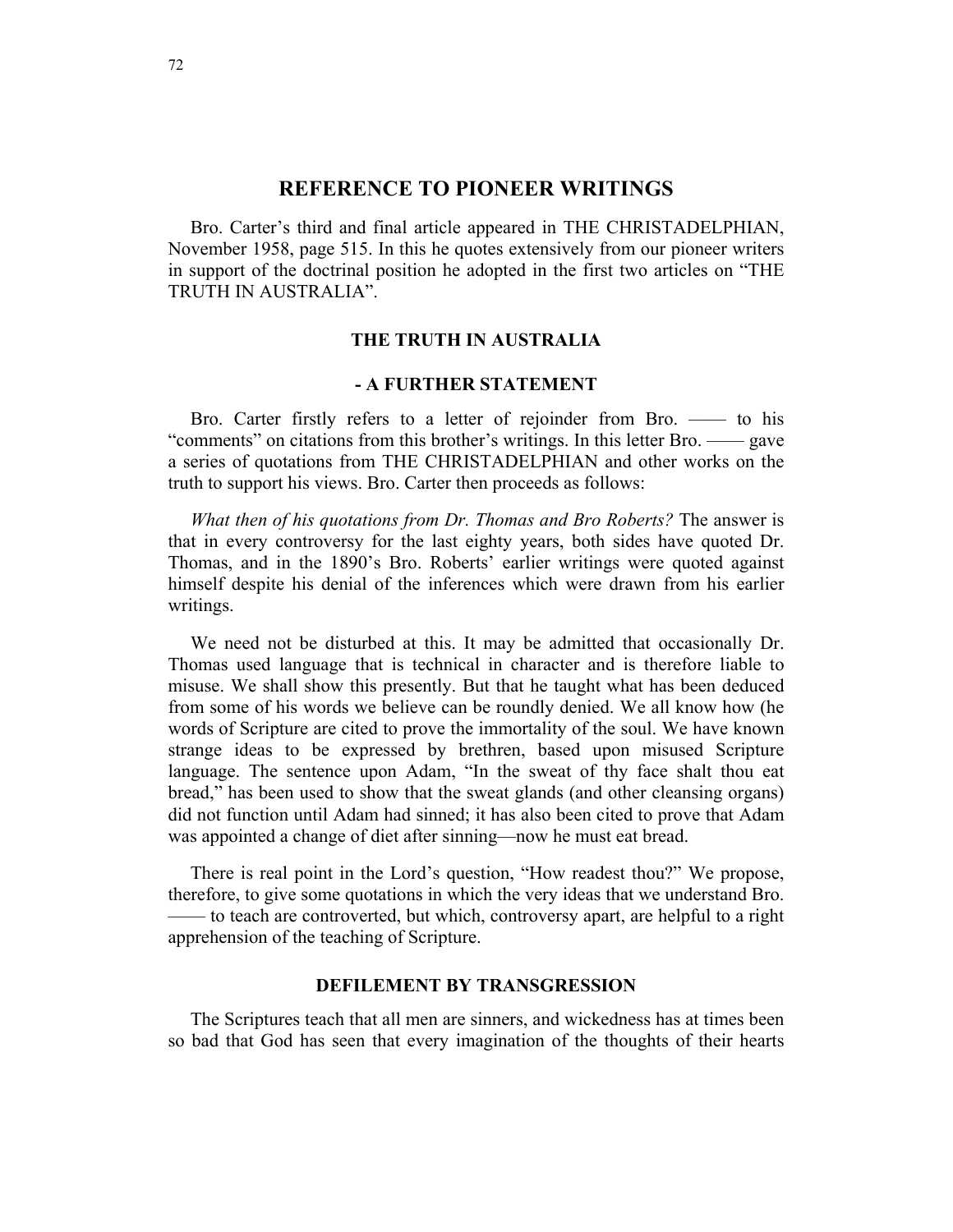was only evil continually (Gen. 6:5).

The Lord witnesses to the fact that "out of the heart proceed evil thoughts, murders, adulteries, fornications, thefts, false witness, blasphemies" (Matt. 15:19). He can even interpolate the phrase as axiomatic, "If ye *being evil".*

The works of the flesh are catalogued by Paul more than once (Gal. 5:19-21; Eph. 5:3; Col. 3:5) and in Rom. 1 his description of the Roman world of his day shows to what depths human nature descends when free from any controlling influence of the Word of God. James says that every man is tempted when he is drawn away of his own lust (1:14).

Paul gives a personal account of his own conflicts as a man who is "carnal, sold under sin"—not carnal in the sense of being guilty of base sins, but fleshly as all are fleshly. And "SIN" is personified as the owner of men, because they have yielded service to sin. Paul then speaks of these wayward impulses working contrary to his own better desires as "sin that dwelleth in me".

Here Paul uses the word as a metonym for the impulses within, which are sinful and are opposed to God's will. He uses a series of parallel expressions for these wayward impulses such as *"a law—evil present with me," "the law of sin in my members,"* and these parallels make clear what he meant by *"sin dwelling in me".* Bro. ——— scoffingly derides this insistence on the use of metonymy, referring to it as a "jingle", and "the semi-enigmatic terms 'metonym', 'metonymy', and 'metonymical'"; but the figure has always been recognised, as we shall see by the quotations to be given.

These being the characteristics of the flesh it can be described as "unclean". Besides having the inherited tendencies to sin we all do one or other of the things which Jesus said "defiles a man".

#### **DEATH OUR INHERITANCE**

In addition to this inheritance of sinfulness man also inherits a dying nature. Paul traces both the sinfulness and the mortality to the fact that "by one man sin entered into the world and death by sin, and so death passed upon all men, for that all have sinned."

He proves that death is an inherited evil by recalling the fact that death reigned from Adam to Moses over men that had not sinned, as Adam had, under a penal code. The Edenic law carried a death penalty for disobedience, and some of the Mosaic laws involved death for disobedience; but we know of no such penal enactments throughout the patriarchal age. Yet death reigned—reigned because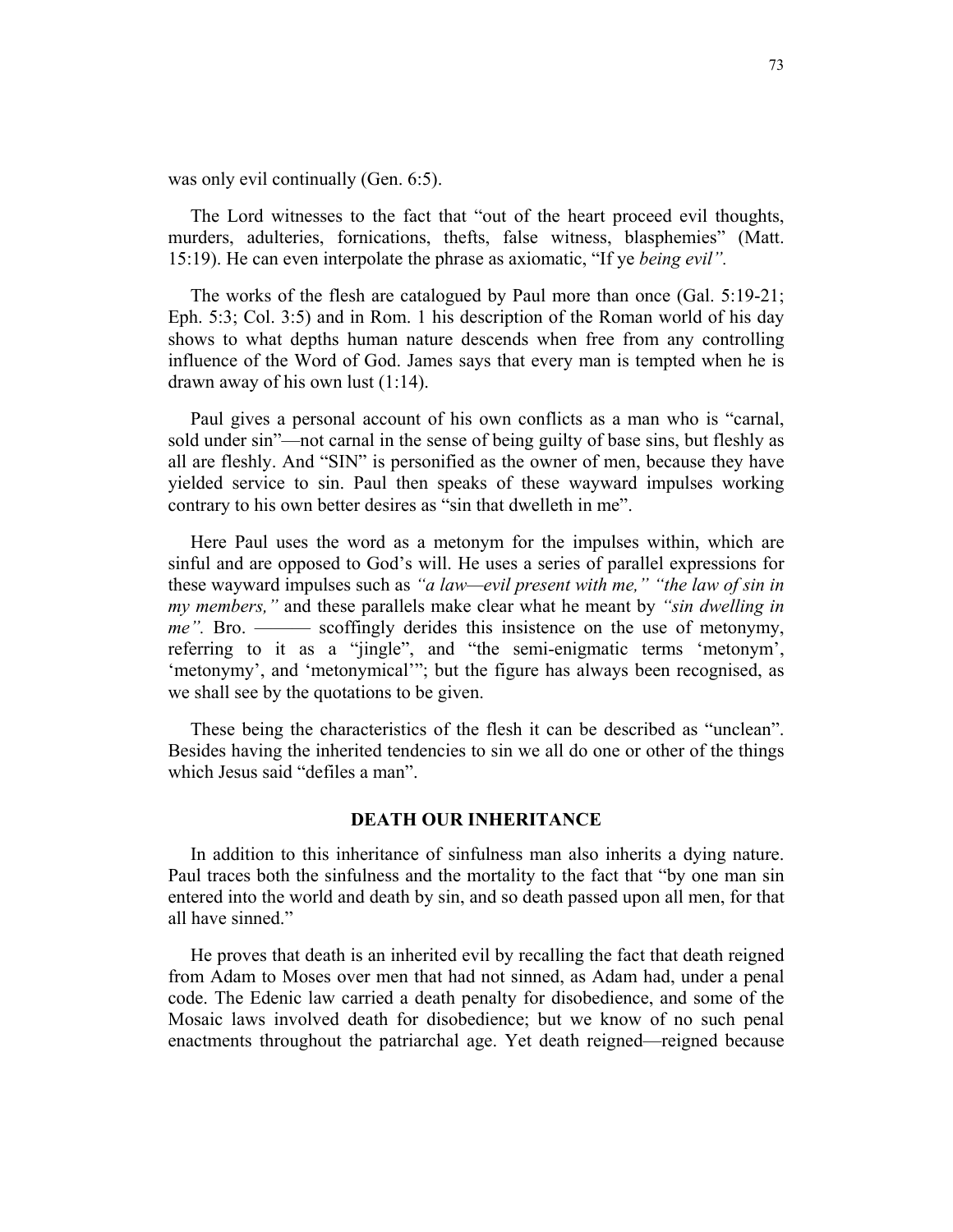death passed through to all men. All men are mortal and all have sinned.

#### **ADAMIC CONDEMNATION DEFINED**

It is at this point where theories of Adamic condemnation and language such as "inherited condemnation" and "inherited wrath" start up confusion and misunderstanding. The phrase "Adamic condemnation" has been used in the Truth's literature, not as expressive of any personal condemnation derived from our descent from Adam but as a useful description of the inherited mortality that came into the world by the condemnation upon Adam.

It will be sufficient to cite Bro. Roberts' lecture given in reply to Edward Turney, entitled THE SLAIN LAMB (page 9-10):

"It is the person, the individual, *the nature* that is condemned, because it was the person, Adam, that was the sinner. Condemnation in Adam means, therefore, that we are mortal in Adam; mortal in the physical constitution—the organisation. Look at any of us *when we are just newly born*. Why are we mortal at that moment? We have not sinned. Oh, but we sinned in Adam says the same theory. Did we sin in the individual sense in him? How could we sin individually when we did not exist? Paul says No! He says death reigned over them that *had not sinned after the similitude of Adam's transgression.* 

"Why is it we are mortal, then? In what sense is the sentence of Adam upon us when we are born? Well, we are Adam's organisation. It is in the organisation that the law of mortality resides. It is in the physical substance that the principle of death is at work. Hence the phrase 'this corruptible'. If the substance were not corruptible 'life' would be ours for ever."

### In THE CHRISTADELPHIAN he wrote:

"Suffering the Adamic condemnation is a question of physical constitution." (1874, page 233), also again in the same year, "This mortality is our condemnation in Adam."

## **ON ADAMIC NATURE**

But let us hear Dr. Thomas. Speaking of Adam and Eve, he says:

"But when they adopted the Serpent's reasonings as their own, these being at variance with the truth, caused an enmity against it in their thinkings, which is equivalent to 'enmity against God'. When their sin was perfected, the propensities, or lusts, having been inflamed, became 'a law in their members';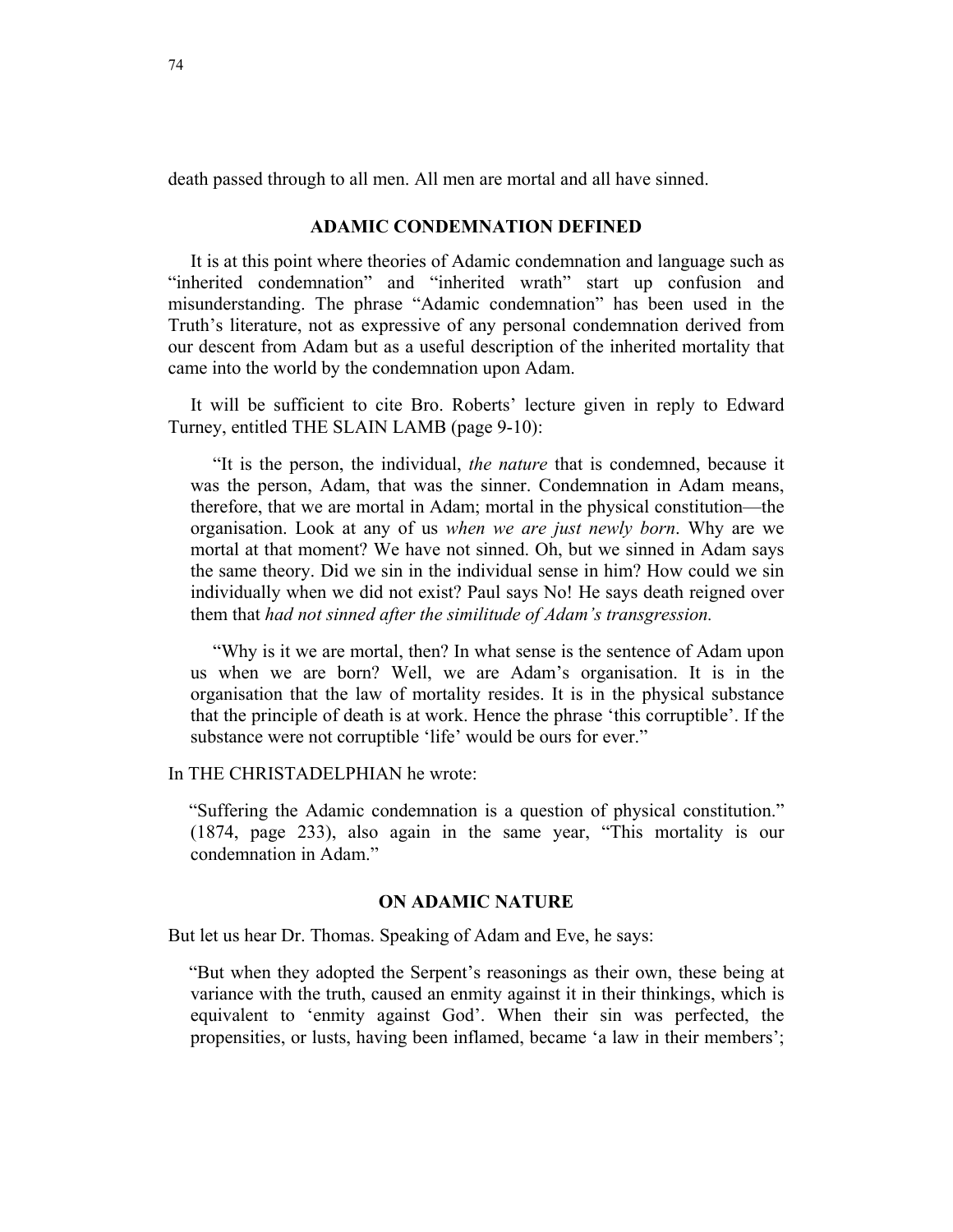and because it was implanted in their flesh by transgression, it is styled 'the law of sin'; and death being the wages of sin, it is also termed, 'the law of sin and death'; but by philosophy, 'the law of nature'."

Then in an oft-quoted passage he says:

"The word sin is used in two principal acceptations in the scriptures: It signifies in the first place *'the transgression of law';* and in the next it represents that physical principle of the animal nature, which is the cause of all its diseases, death, and resolution into dust. It is that in the flesh *'which has the power of death'*; and it is called sin because the development, or fixation, of this *evil* in the flesh was the result of transgression.

"Inasmuch as this evil principle pervades every part of the flesh, the animal nature is styled 'sinful flesh', that is, *flesh full of sin;* so that *sin,* in the sacred style, came to stand for the substance called *man.* In human flesh 'dwelleth no good thing'; and all the evil a man does is the result of this principle dwelling in him. Operating upon the brain, it excites the 'propensities' and sets the 'intellect' and 'sentiments' to work. The propensities are blind, and so are the intellect and sentiments in a purely natural state; when, therefore, the latter operate under the sole impulse of the propensities, 'the understanding is darkened through ignorance, because of the blindness of the heart'. The nature of the lower animals is as full of this physical evil principle as the nature of man; though it cannot be styled *sin* with the same expressiveness; because it does not possess them as a result of their own transgression; the name, however, does not alter the nature of the thing." (Elpis Israel.)

## **DR. THOMAS ON "CONSTITUTION"**

In the same section Dr. Thomas draws out the figure of "Constitution"—that men are born citizens of Satan's kingdom, as a man is born a British or American citizen. In this context he makes a much abused remark that "Children are born sinners because they are born of sinful flesh" to which he adds: *"This is a misfortune and not a crime."* 

In the same section he speaks of "men not only being made or constituted sinners by the disobedience of Adam, but they become sinners even as he by actual transgression." The last sentence of the quotation concerning the lower animals is usually quietly ignored.

This phrase "constituted sinners" was misused both in the controversies of the '70's and also the '90's. In June 1874, Bro. Roberts wrote: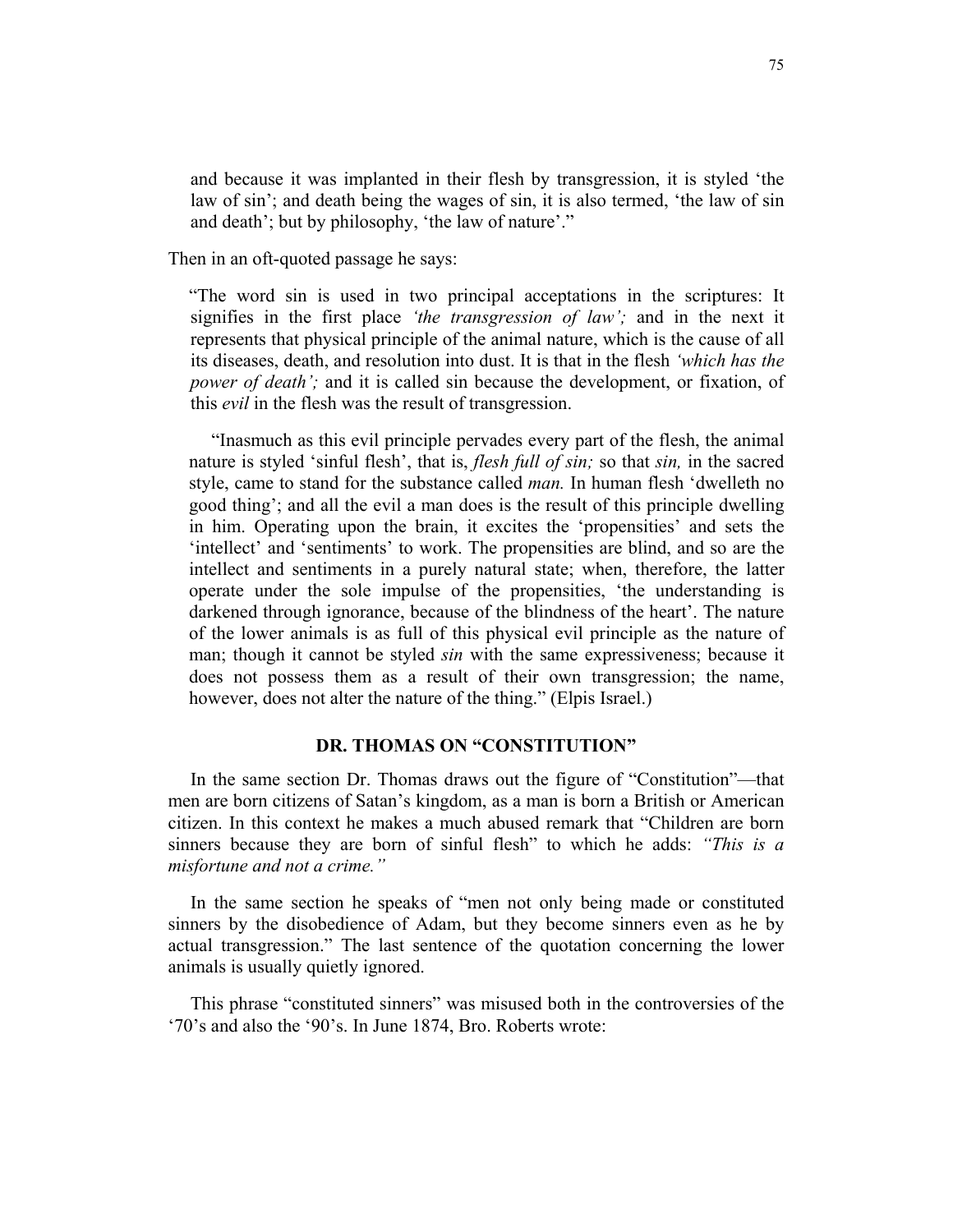"Only perversity would suppress the word 'constitutional', and allege that the Christadelphians teach Christ to have been a sinner," and he added, "Finally, I do not teach that Christ was a sinner by birth or any other means: this is your misrepresentation. I believe he inherited in his flesh the result of Adam's sin, as we do; not that he was a sinner himself… And here I add, for the sake of a few who are wondering what the phrase 'constitutional sinner' means, as once or twice employed by Dr. Thomas in reference to Christ; it means that he stood related to a sin-constitution of things—a state of things arising out of sin; without being himself a committer of sin. Sorrow arises out of sin; and he was a man of sorrow. Pain (among men) arises out of sin, and he suffered pain. Weakness arises from sin, and he was 'crucified through weakness'. Mortality (among men) is the result of sin, and he was mortal, requiring to be saved from death (Heb. 5:7), and bringing life by his obedience (Rom. 5).

"Into this state of things he was introduced as we are introduced, in being born of a sinful woman. This is the sense of the phrase 'a constitutional sinner'."

In 1894 the following was written by Bro. F. G. Jannaway:

"An effort is then put forth to make Dr. Thomas endorse 'the idea of imputing *the sin of Adam to helpless babes',* by quoting the following remarks from THE REVEALED MYSTERY: 'All mankind are born of corruptible parents into a *state of sin.* By this natural birth they become members of this sinful and evil state, and heirs of its disabilities. By virtue of this birth they are *constituted sinners'.* 

"It would have been well if it had been noticed that Dr. Thomas uses this word *constituted* as Bro. Roberts uses it, *as a verb,* and *not as an adjective*. The doctor reveals his mind in further explaining the term thus—'that is, they were endowed with a nature like his (Adam's), which had become unclean as the result of disobedience', and he distinctly states, *'not* because they were *responsible* transgressors'.

"Yet some are now contending that we require forgiving for that for which we are not responsible. The word of God teaches that we need *forgiving our own sins and redeeming from our vile bodies* (both of which are traceable to Adam's offence, but which is a different thing from our being held guilty of that offence).

"Then some speak 'of *"inherited wrath of God",* from which *"we are at baptism delivered".'* This has been correctly described as jargon. Speak as the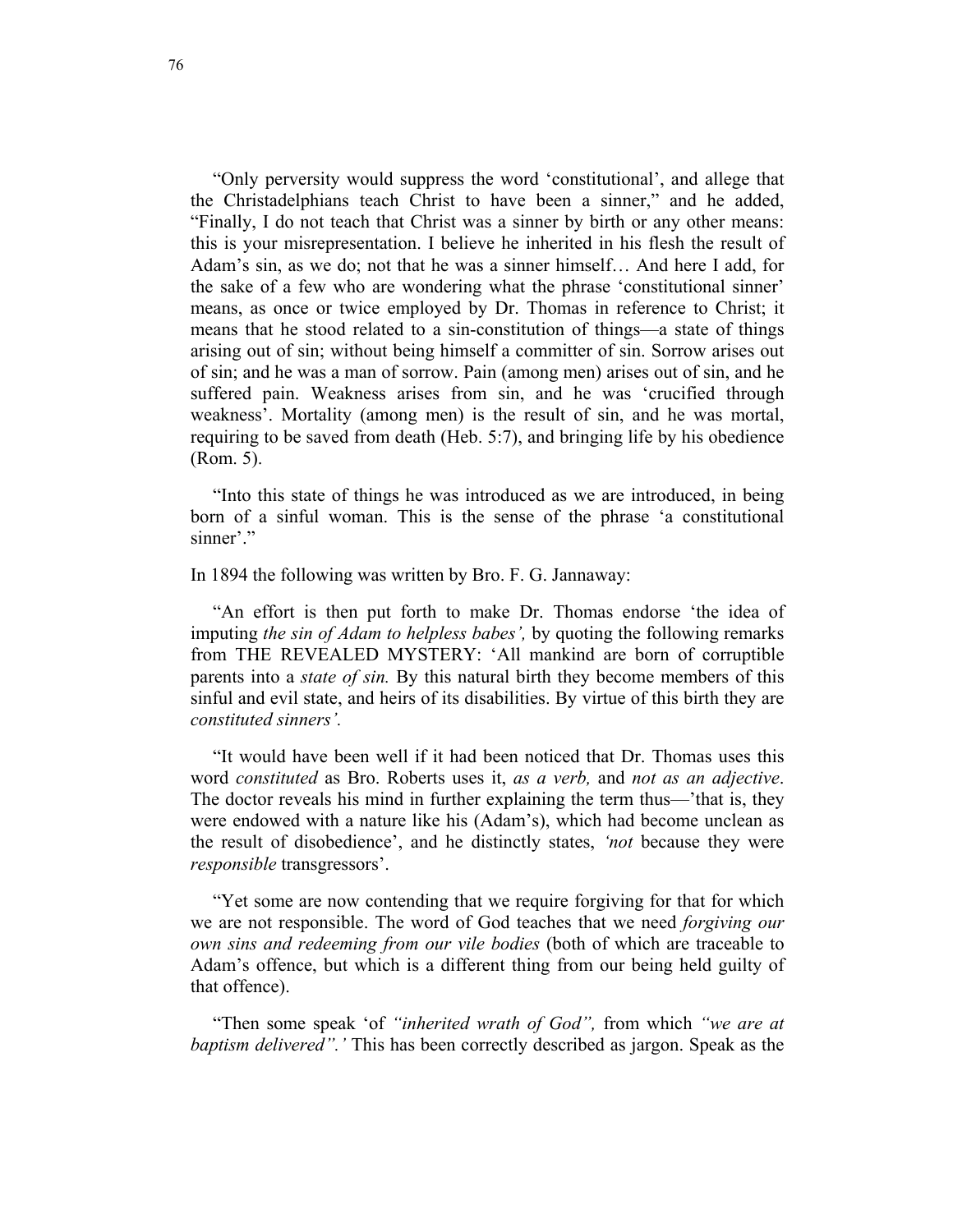oracles of God. Bible deliverance from Adamic inheritance is future. Thus Paul exclaimed, 'Who *shall* deliver me?' when speaking of the state into which he was born.

*"'By nature children of wrath.'* True! But what does Paul mean? Does he mean that- God is angry with us as soon as we are born? The very text in which the phrase occurs excludes such an unreasonable doctrine (Eph. 2:3). He speaks of 'lusts of the flesh', 'desires of the flesh', 'desires of the mind', 'conversation in times past'*, 'wherein we walked',* 'the spirit that now worketh in the children of disobedience', all of which have to do with nature, but which require action superadded.

"Of all sin it may truly be said, 'it is our nature so to do'. We are truly 'by nature children of wrath', but it is wrath against evil-doing; any other wrath is inconceivable."

On this Bro. Roberts commented: "Bro. Jannaway has sufficiently answered the suggestion that Dr. Thomas in his phrases 'constituted sinners', 'state of sin', etc., harmonises with the contention now raised, that God 'imputes' the sin of Adam to his descendants.

"It is pretty much a strife of words in the way the thing is argued. Test the thing by its commonsense application, and the true state of the case must appear. If you impute an offence to a man, of course you can charge him with it. Imagine yourself charged by God or man with eating the forbidden fruit in Eden. Would not your understanding be outraged? Is it necessary to say, 'You never did eat of the fruit; that you weren't there to eat'? Adam ate; Adam sinned; Adam was condemned to death; Adam was driven out into a state of evil because of sin; you have been born into that state, or constitution of things, sharing his very being in all its relations, and therefore may be described as constitutional members of a sinful state, *alias* constituted sinners, that is, men helplessly made subject to a state of sin, from which you cannot by your own will deliver yourself.

"This is intelligible enough, and all that Dr. Thomas meant, or could mean by his definitions. To talk of 'imputing sin', is to confuse our understanding with an unscriptural conception. 'Blessed is the man to whom the Lord will not impute sin,' that is, to whom the Lord will not impute his own sin, but will forgive him his sins: the idea of imputing someone else's sins to him is foreign alike to the Scriptures and commonsense."

## **ONLY SIN CAN ALIENATE**

Our relationship to Adam is physical; we share the evil and mortality that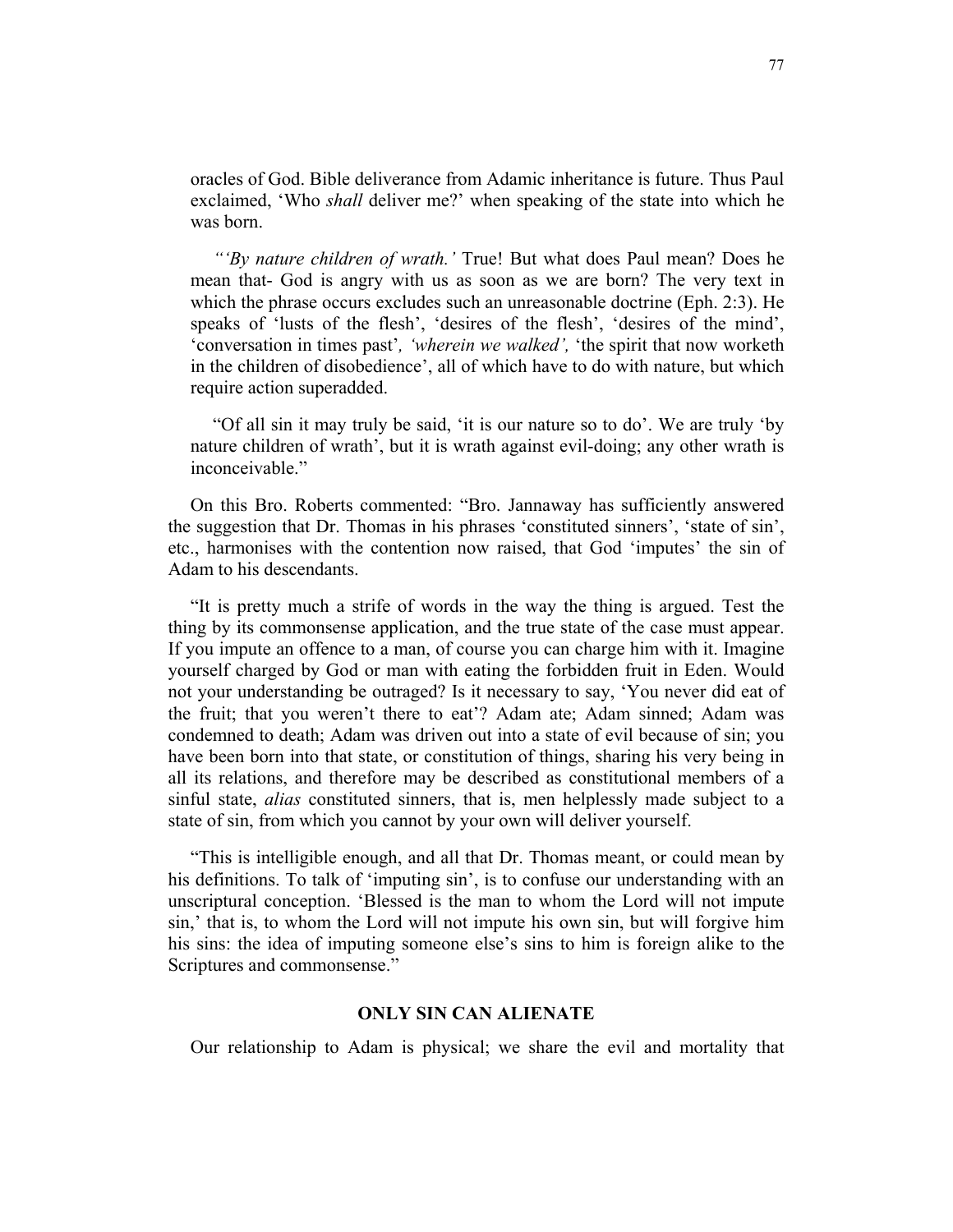belongs to him. But that physical inheritance is our misfortune; we cannot help it, and we are not to blame for it.

We are not alienated from God because we possess this flesh which is mortal, but because we sin and so become alienated by wicked works. Bro. pinpoints this as the issue: his own repeated phrase "sinner or no" fixes his view that the possession of the flesh alienates. (See quotations August CHRISTADELPHIAN, page 374). On that view Jesus was alienated and it is here where the falsity of the teaching becomes evident. This has been discerned in previous controversies.

For example in 1874 (page 526), Bro. Roberts wrote:

"Was Jesus born under condemnation? Answer: In the scriptural sense of hereditary condemnation, the answer is, yes; but this requires to be fenced against the misunderstanding natural to the terms employed. Condemnation, in its individual application, implies displeasure, which cannot be affirmed of Jesus, who was the beloved of the Father. But no one is born under condemnation in its individual application. That is, no one is condemned as an individual till his actions as an individual call for it.

"But hereditary condemnation is not a matter of displeasure, but of misfortune. The displeasure of wrath arises afterwards, when the men so born work unrighteousness. This unrighteousness they doubtless work 'by nature', and are, therefore, by nature, children of wrath—that is, by nature, they are such as evoke wrath by unrighteousness.

"It was here that Jesus differed from all men. Though born under the hereditary law of mortality, as his mission required, his relation to the Father, as the Son of God, exempted him from the uncontrolled subjection to unrighteousness."

In the LAW OF MOSES, Bro. Roberts quotes the following from another brother:

"We are forgiven and shall be saved for Christ's sake, he required no forgiveness… Christ was undefiled in mind, absolutely pure, therefore he required no cleansing as pertaining to the conscience at baptism, for *there never was a moment in his life when God was displeased with him;* he always did and said what pleased the Father. He only required cleansing in nature which was done after resurrection."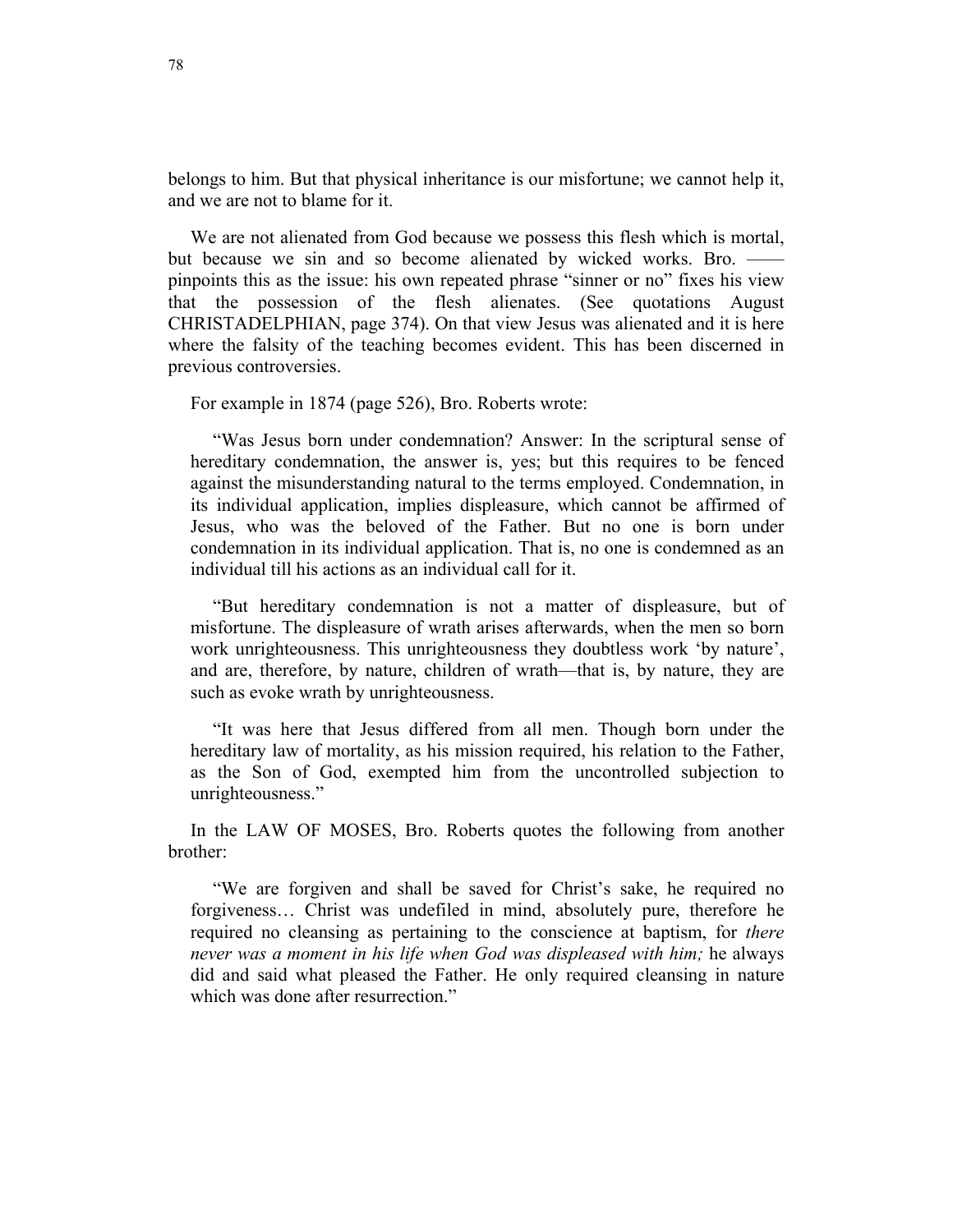#### **JESUS SHARED OUR NATURE**

At the same time it was rightly insisted that Jesus shared our nature with its sorrows and temptations, but always overcame every trial. As Bro. Roberts wrote (1875, page 376):

"He was a sufferer from the hereditary effects of sin; for these effects are physical effects. Death is a physical law in our members implanted there through sin ages ago, and handed down from generation to generation. Consequently, partaking our physical nature, he partook of this, and his own deliverance (as 'Christ the first fruits') was as necessary as that of his brethren. In fact, if Christ had not first been saved from death (Heb. 5:7), if he had not first obtained eternal redemption (Heb. 9:12), there would have been no hope for us, for we obtain salvation only through what he has accomplished in himself, of which we become heirs by union with him. He overcomes and we share his victory, by uniting with him, if he at the judgment seat permit."

#### **CAN ALL "SIN IN ADAM"?**

Our next quotation concerns the phrase "In Adam all sinned". This is based upon the A.V. translation of Rom. 5:12, "in whom all sinned". A footnote to ELPIS ISRAEL for half a century has pointed out that this translation cannot be sustained. But if it is insisted upon, what does the phrase mean? Here Bro. Roberts answers (1873, page 409):

"The words 'in him (Adam) all sinned' (Rom. 5:12), only amount to 'as I may so say', as in the case of Levi said to have paid tithes (or more properly, 'to have been tithed') in the loins of his father Abraham (Heb. 7:10). He says (verse 9) 'As I may so say, Levi did so and so'. That is, in an indirect sense, not to be practically pressed. Our sinning in Adam can be made to mean nothing more than that from him we were destined to be generated, and that his act affected our state when we should appear. But this is not the meaning of 'sin', when we come to discuss 'sin' as affecting individual destiny.

"Using the term in its correct sense, Paul expressly isolates Adam's descendants from Adam's sin. He says: 'Death reigned from Adam to Moses even over them who had NOT SINNED AFTER THE SIMILITUDE OF ADAM'S TRANSGRESSION' (Rom. 5:14). The point of his argument is that 'through the offence of ONE many are dead', who sinned not after the similitude of that offence being no 'parties to the transaction', and not being 'in at the job', to use phrases whose allusion will be understood; but that the glory of God's grace is to release penitent and reforming offenders from many offences through the righteousness of ONE.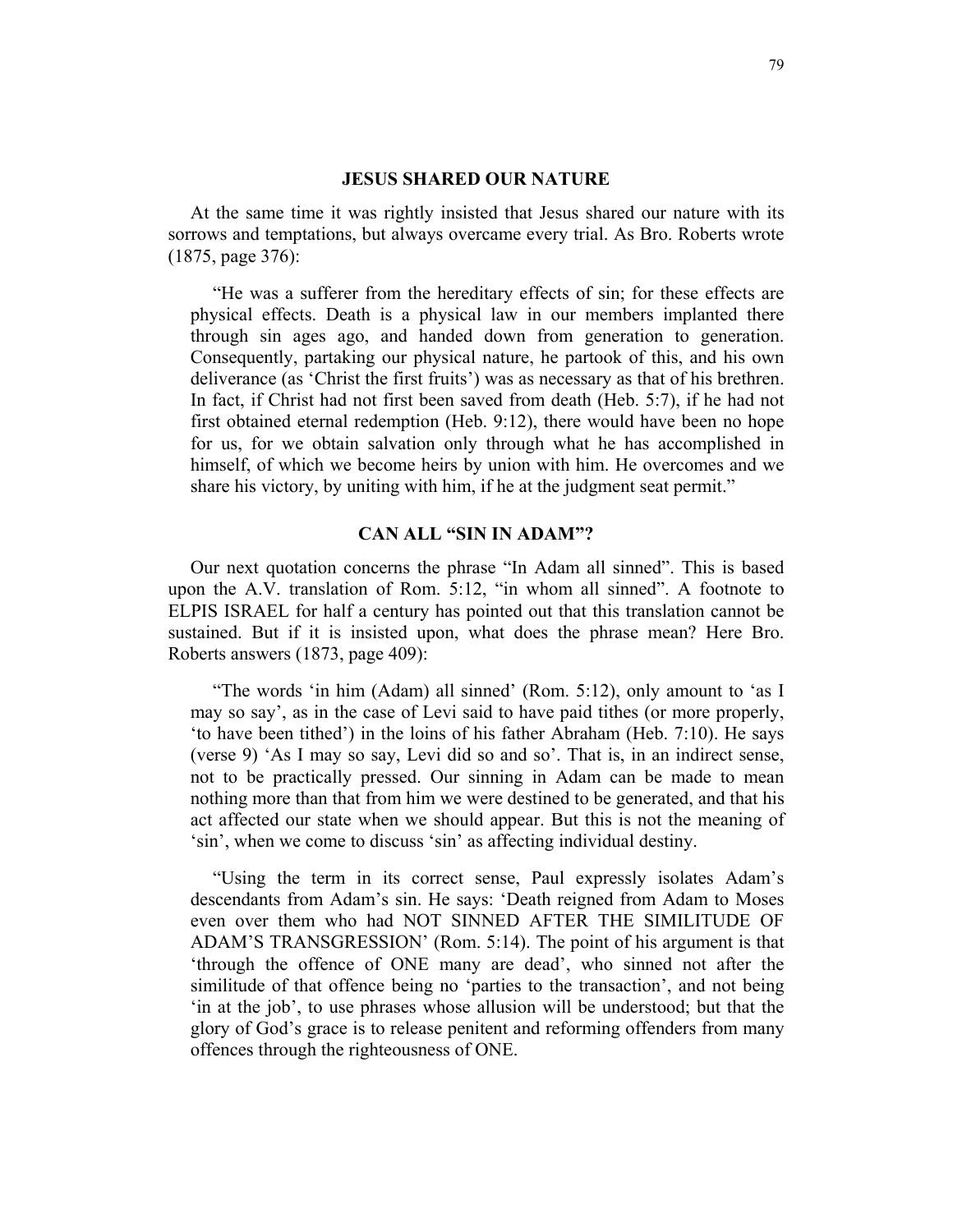"The new argument destroys this beautiful fact by huddling the millions of Adam's race all into one Edenic offender, and making them all 'parties to the transaction'… Adam's descendents have not sinned after the similitude of Adam's transgression; but are his companions only in the sense of being heirs of the consequences of his act; among whom was Jesus, who, however, being the begotten of God in the channel of those consequences, could annul them, in the bearing of them into a grave that God could open because of his holiness."

#### **SIN IN THE FLESH**

The phrase "sin in the flesh" has always provoked contention. The argument of Edward Turney was that "the life" was condemned. This is really absurd, for it separates the life from the individual. It treats of something which is only an abstraction separated from the man.

It was Adam who sinned; it was Adam who was condemned; it was the dust formed organisation that was sentenced to return to the ground. It was the physical man that sustained such changes as brought shame and fear and a defiled conscience, a defilement which then became, in Dr. Thomas' word, "corporeal". But the opposite error is now being taught. "Sin" used by metonymy for the fleshly impulses, is now being separated from the individual and is being made of itself a reason for alienation and estrangement.

Man is an entity; a man sustains a relationship to God by his acts; *he* sins and is alienated; *he* is forgiven and is reconciled. Moral terms are wrongly given an application to the flesh when "the flesh" is considered as separable from the individual as a whole.

In 1874 (page 88) Bro. Roberts answered the question, "What do you mean by 'sin in the flesh', which some speak of as a fixed principle?"

"Answer: Job speaking of 'man that is born of woman', says 'Who can bring a clean thing out of an unclean?' and David, by the Spirit, says, in Psalm 51:5: 'Behold I was shapen in iniquity, and in sin did my mother conceive me.' Furthermore, the annual atonement under the law (Lev. 16) was appointed 'even for the holy place', because of the uncleanness of the children of Israel, besides their 'transgressions in all their sins' (verse 16). 'Sin in the flesh,' which is Paul's phrase, refers to the same thing. It is also what Paul calls 'Sin that dwelleth in me' (Rom. 7:17), adding, 'I know that in me (that is in my flesh) dwelleth no good thing'.

"Now, what is this element called 'uncleanness', 'sin', 'iniquity', etc.? *The difficulty experienced by some in the solution of this question, arises from a*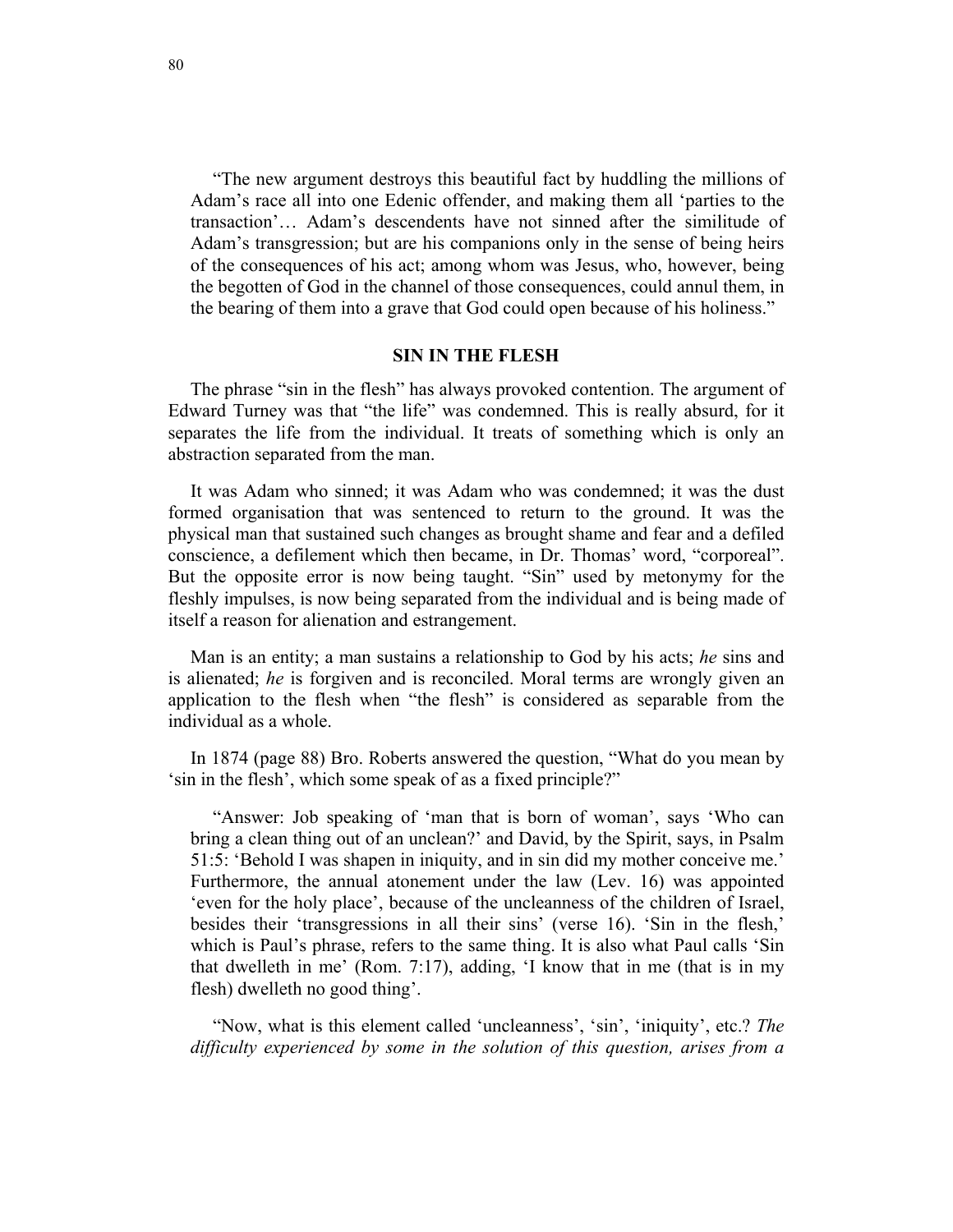*disregard of the secondary use of terms.* Knowing that sin is the act of transgression, they read 'act of transgression' every time they see the term sin, *ignoring the fact that there is a metonymy in the use of all words which apply even to sin.* 

"Suppose a similar treatment of the word DEATH. Primarily, death means the state to which a living man is reduced— when his life ceases. Now we read of one of the sons of the prophets saying, 'there is death in the pot'. Does this mean there was a corpse in the pot? No, but that which makes a corpse of any living man. 'Death' literally meant 'that which : would lead to death'. Again 'death hath passed upon all men', means the condition that leads to death. So, 'let the dead bury their dead', means, 'Let those who are destined to be numbered with the dead, bury those who are actually dead'. 'Past from death unto life', means 'Passed from that relation that ends in death, to that which leads to life'.

*"A disregard for metonymy and ellipsis in such statements, has led to most of the errors of the apostacy;* and is leading some back to them who had escaped.

"There is a principle, element, or peculiarity in our constitution (it matters not how you word it) which leads to the decay of the strongest or the healthiest. Its implantation came by sin, for death came by sin; and the infliction of death and the implantation of this peculiarity are synonymous things." In 1873 (page 447) he has also written:

"Adam was driven out of Eden because of disobedience; He was therefore thrown back upon himself, so to speak, and he soon found in himself and his progeny how weak and evil a thing the flesh is, for his first son was a murderer. And because disobedience or sin, was the cause of his expulsion, and that sin was the result of the desires of the flesh, and because all the desires that are natural to the flesh organisation are because of native ignorance, in directions forbidden, there is no exaggeration, no high figure in talking of sin in the flesh.

"It is Paul's figure. He speaks of 'sin that dwelleth in me', and as he defines me to be 'my flesh', sin that dwelleth in me is 'sin in the flesh' — *a metonym for those impulses which are native to the flesh,* while knowledge of God and of duty is not native to the flesh."

#### **SIN AS IT AFFECTED JESUS**

In 1875 (page 375) he says concerning Jesus: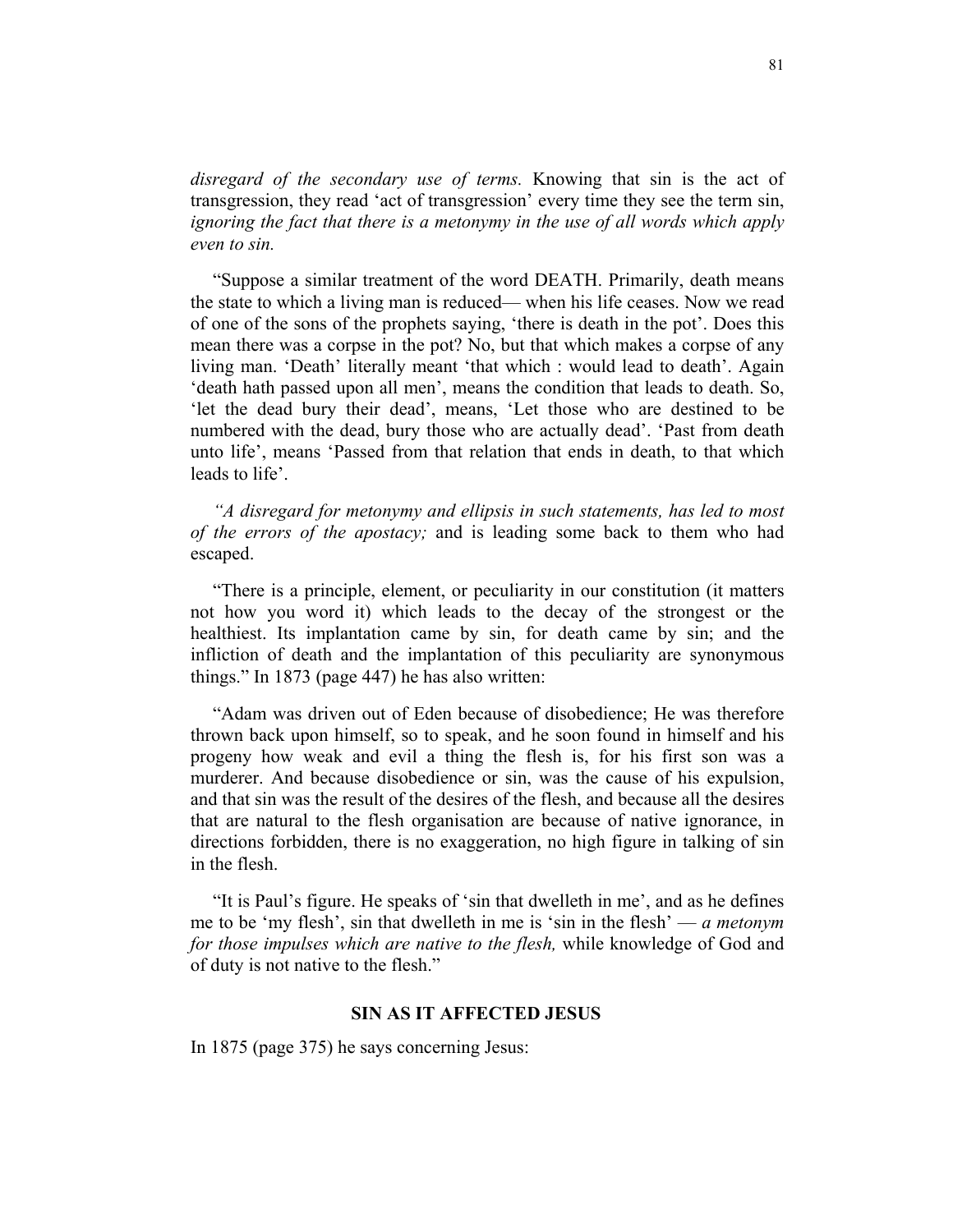"He was a sufferer from the effects of sin in all the items of weakness, labour, pain, sorrow, death; and in this sense (as a partaker with us of the effects of sin) has been described as a constitutional sinner, or one subject to a sin-constitution of things. But *as this phrase gives occasion to disingenuous cavil, it is well to discard the phrase and look at the meaning, which has been stated.* 

"As a sufferer from the effects of sin, he had himself to be delivered from those effects; and as the mode of deliverance was by death on the cross, that death was for himself first, not for sins of his own committing, but for deliverance from the (effect of the) sin of Adam from which he suffered in common with his brethren, and from the sins of his brethren which were laid upon him."

## **"BY NATURE CHILDREN OF WRATH"**

We come now to the phrase "by nature children of wrath" which is always called into service in connection with what is virtually the importing of responsibility for "original sin".

The phrase has been mentioned in a previous quotation. It was discussed in the DEBATE as quoted in the August CHRISTADELPHIAN, page 375; in 1873 (page 554) Bro. Roberts wrote:

"The case of his brethren was much different. They were 'dead in trespasses and sins' (Eph. 2:1). It was not merely that they were mortal because descended from Adam, but they were 'alienated and enemies in their minds by wicked works' (Col;1:21). They were among the children of DISOBEDIENCE; 'Among whom,' says Paul, 'we all had our conversation in times past in the lusts of our flesh, fulfilling the desires of the flesh and of the mind' (Eph. 2:3). It was this (to which they are prone by nature) that constituted them the children of wrath, even as others; for 'the wrath of God is revealed from heaven against all ungodliness and unrighteousness of men' (Rom. 1:18). The wrath of God is not revealed toward us because Adam sinned (as the Apostacy and Renunciationism teach), *but because we ourselves transgress.* Believers were all at one time subject to this wrath, because as Paul further says, 'We ourselves also were sometime foolish, DISOBEDIENT, deceived, serving divers lusts and pleasures, living in malice and envy, hateful and hating one another'." (Titus 3:3.)

"The most conspicuous feature of the goodness of God toward us in the gospel is in the forgiveness of these 'many offences' (Rom. 5:16). Our hereditary mortality would have been a trivial obstacle if we ourselves had been found righteous before God. It was our iniquities that separated us from God. Hence the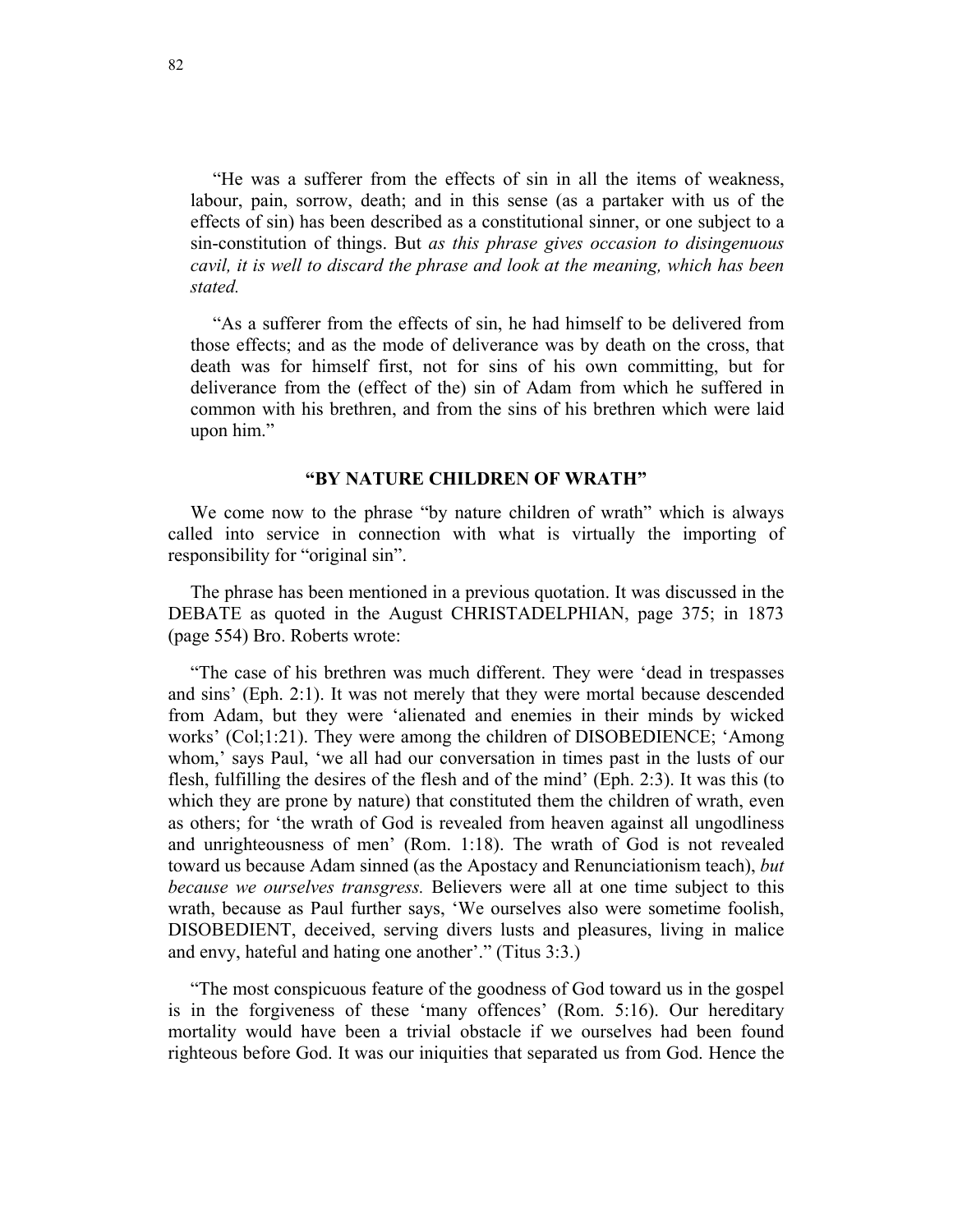glory of the gospel in the proclamation of the remission of these, in the belief and obedience of the gospel of His son."

The battle of quotations could be continued indefinitely but although we could parallel those from the earlier controversy (1873-4) with others from the later disputes (1894-5-6) we do not propose to continue the discussion.

The extracts quoted above are clear: they were written to refute the very ideas now being imposed as the correct interpretation of the STATEMENT OF FAITH, and which it would appear are being endorsed by the 'minority' in Great Britain, who have separated with the cry of purity of doctrine, and now espouse old errors which have twice been overthrown.

## **CONCLUSION**

The reunion effected some five years ago was not a capricious action but the result of years of effort by brethren having deep conviction of the truth and love of the brotherhood. The faults and misunderstandings of some 50 years of division were not overcome in a moment.

Our heartfelt thanks should go out to those brethren who laboured so patiently to bring about a better understanding amongst brethren and sisters. Particularly do we acknowledge our great indebtedness to Bro. John Carter for the wealth of understanding and patience he brought to bear upon the problems concerning reunion in Australia.

The benefits and fruits of this reunion have been so precious that all brethren and sisters are urged not only to familiarise themselves with the history of reunion and the basis upon which it was effected, but to realise their individual responsibility to do all in their power to preserve the blessings of this reunion.

Purity of doctrine is essential, but above all*, the Truth must reach the heart and engage the affections.* Brethren are urged to avoid the mistakes of the past, to avoid personalities and discord in the body (1 Cor. 12:20); to cease from all evil speaking, slander, enmity, strife, dissentions, party spirit, base suspicions, morbid craving for controversy and disputes about words, all of which things are works of the flesh that destroy unity and harmony, and will exclude from the Kingdom of God. [1 Pet. 2:1; Gal. 5:19-21 (R.S.V.); 1 Tim. 6:3-5 (R.S.V.).]

We exhort brethren everywhere to have a deeper appreciation of the blessings of reunion, to maintain the spirit of Christ amongst us and to excel in those lovely fruits of the spirit, *"love, joy, peace, patience, kindness, goodness, faithfulness, gentleness, self-control"* (Gal. 5:22-23 R.S.V.; Eph. 4; 1 Cor. 13 R.S.V.).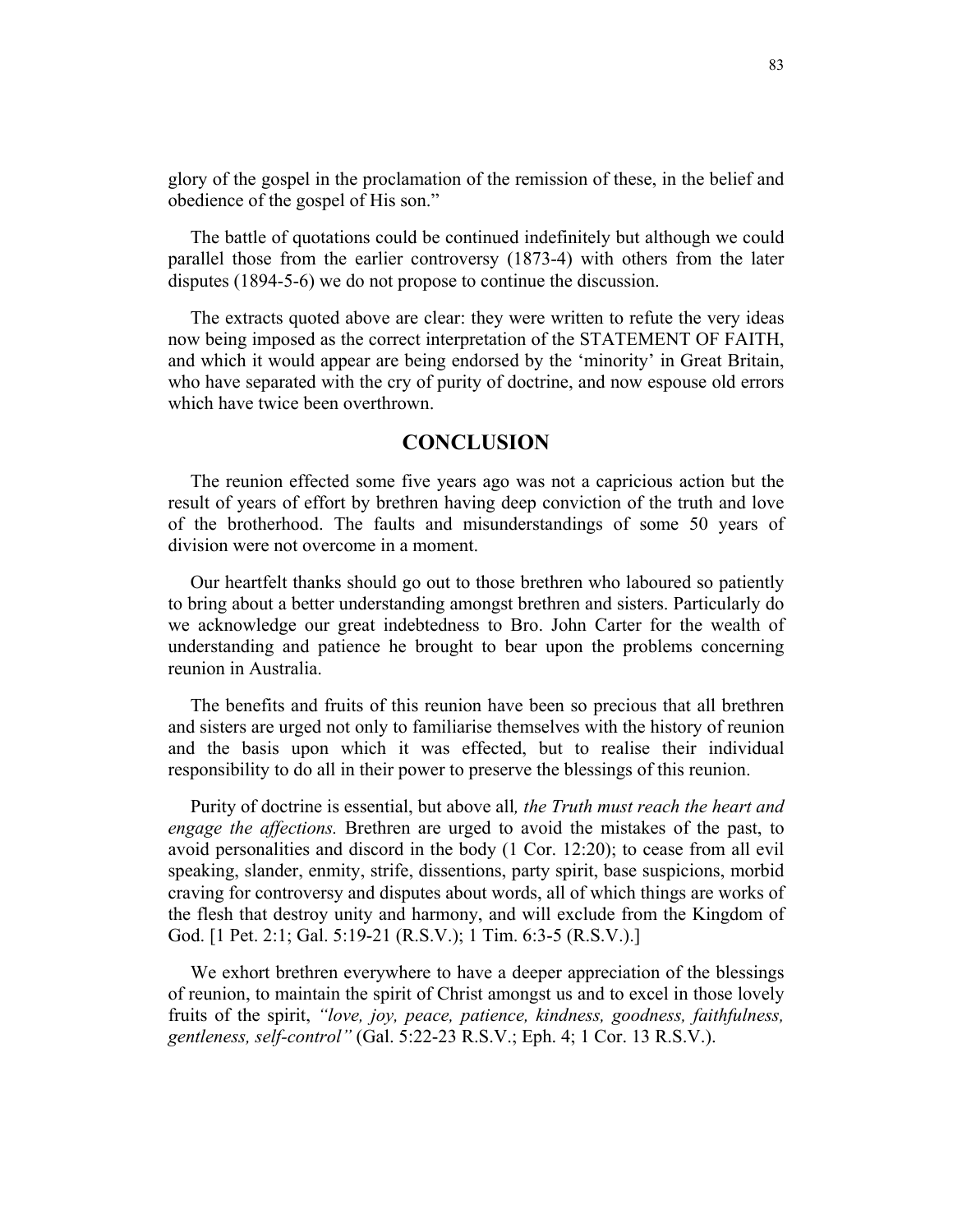It is our sincere prayer that each brother and sister may ever seek the wellbeing of the brotherhood in love (Rom. 14:19, Phil. 2:4, 1 John 3:14-19; 1 Peter 1:22, John 13:34), and may it please the Father to guide us in the way of all Truth and to bless all our efforts to *"maintain the unity of the Spirit in the bond of peace".*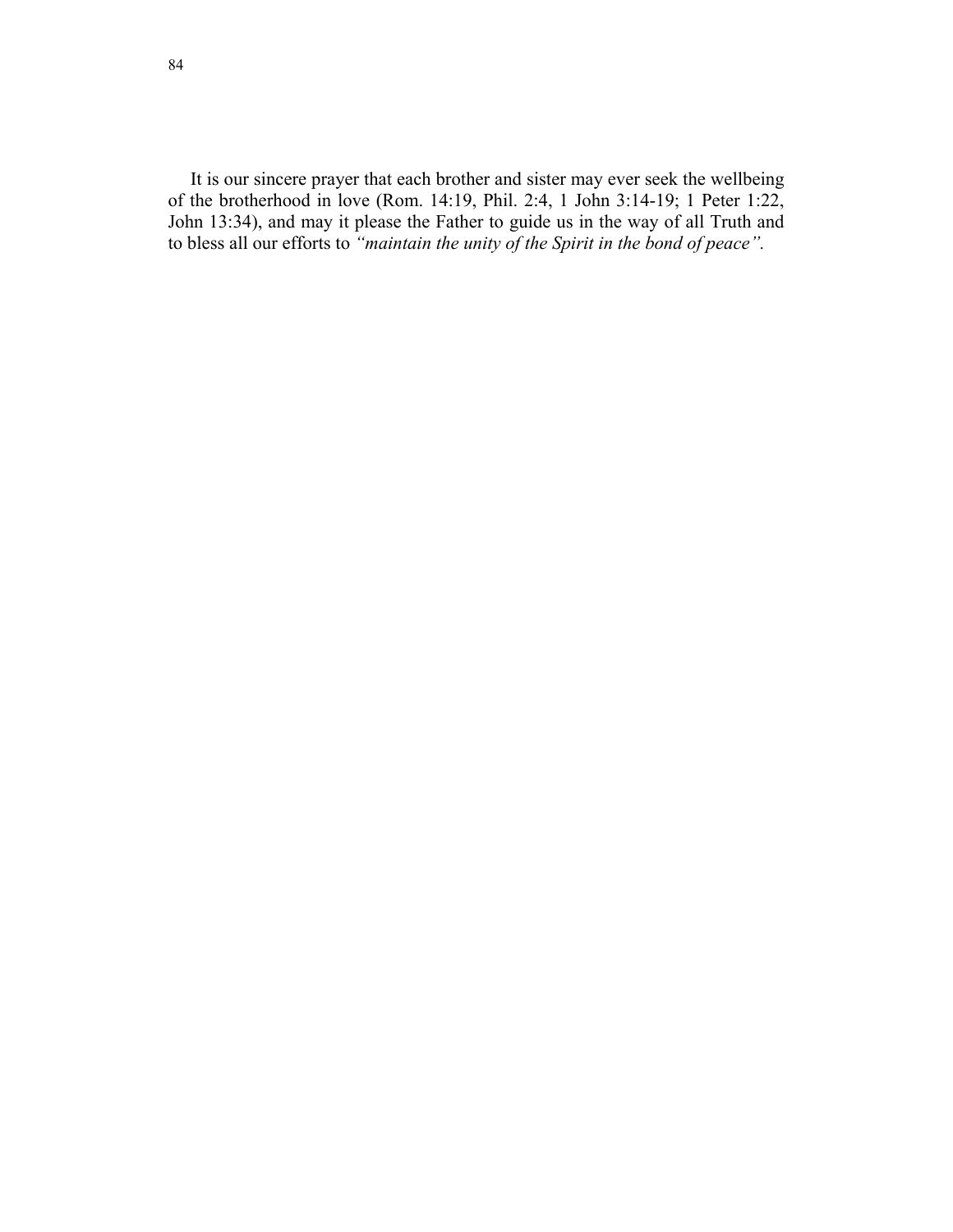## **INDEX TO SUBJECTS**

Adam: His transgression, 28, 29 Covering for his sin, 29 Sentence on, 29 Our inheritance from, 29, 61, 79, 81 Adamic condemnation: Defined by R. Roberts, 74, 77, 80 Applies only to Mortality, 61, 74 Adamic nature defined by Dr. Thomas, 74 Adamic sin: Its inception, 28, 80 "In him all sinned", an explanation, 61, 79 Alienation: Only by ignorance and wicked works, 19, 28, 76, 77 Error of inherited, 60, 64 Not true of Christ, 78 Andrew, J. J.: His erroneous teaching, 59, 66-70 Extracts from "The Blood of Covenant", 70 Andrew-Roberts debate: Extracts from, 66-69 Atonement: Address on the, by Bro. Carter, 25 Humility essential to understand, 26 Associated words — meanings and usage, 26 Related to reconciliation, 27 Background to Unity, 6 Basis of Fellowship adopted, 13 B.A.S.F. foundation of Basis, 13 Clauses 5 and 12 explained, 12, 14 Teaching of, misrepresented, 19, 82 Baptism: Identifies with Christ's Sacrifice, 38, 39, 41 Its true meaning, 39

For remission of sins only, 19, 66

Carter, Bro. John: Testimony to his work for Unity, 4, 83 Invitation to visit Australia, 7 His itinerary, meetings and talks, 17, 18 Carter-Cooper Addendum, 12, 14 "Children of wrath" explained, 82 Christ—the Servant: His relation to his own death, 21 Purpose of his death, 21 The suffering servant, 44 Justification by God, 44 To be made high and lifted up, 46 His visage marred, 47, 48 A man goodly to behold, 47 His gracious character, 47 The crisis of Gethsemane, 47, 48 "A tender plant out of dry ground", 50 Humble birth of, 51 As "Arm of the Lord", 51 Viewed as outcast and leper, 52 Wounded for our transgressions, 52 Took our infirmities, 53 Bearing our iniquities, 53, 54, 57 His trial—mockery of Justice, 55, 56 Honourable burial—a Divine provision, 56 Shall see his Seed, 56, 57 Embodiment of Truth, 56 Travail of Soul, 57 Highly exalted, 57, 58 Sufferer from the effects of sin, 75, 76 Collyer, Islip—comments on inherited condemnation, 71 Concord ecclesia—reference to, 19 Condemnation Inherited—defined by R. Roberts, 74 Not born individually under, 62, 74 Without Divine displeasure apart From sin, 76, 78 As affecting Christ, 78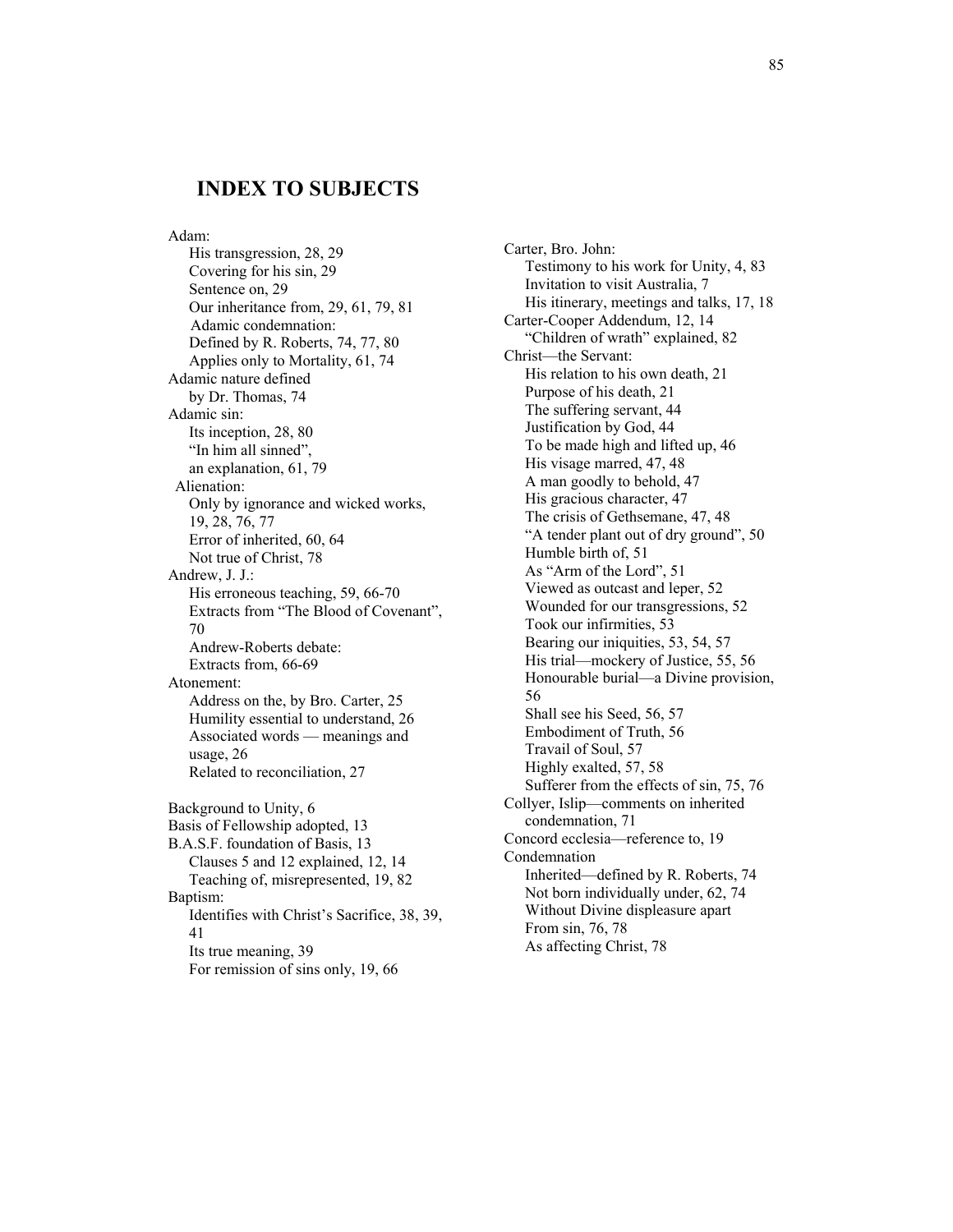"Constitutional Sinner": Explained by brethren Roberts and Jannaway, 76, 77 As applied to Christ, 81 The term discarded by R. Roberts, 81 Crucifixion: Jesus "PLACARDED", 54 Publicity essential, 54, 55 We with Paul are crucified with him, 39, 40, 54 Publicised in procedure of judgment, 55 Defilement by transgression only, 72, 73 Doctrinal error exposed, 59 Ecclesias accepting "BASIS" in 1958 and as at 1963, 22, 23 Editorial on Reunion, "Christadelphian" 1958, 23 Errors refuted: That we are alienated by inheritance, 60 That two aspects of sin alienate from God, 62 That Jesus was under a curse, 63 That "Sinner or no" we are estranged from God, 64 That Jesus was cleansed by circumcision, 65 That Jesus was liable to a violent death by reason of his nature, 65 That baptism is not for sins only, 65 Errors twice overthrown, 82 False doctrine—the Lord's view of, 11 Fellowship—Difficulties and doctrinal issues, 18, 19 Fellowship—principles involved: Ecclesial right to judge sound doctrine, 10 Ecclesial dissociation, 10, 15 Unity of Faith essential, 10 Errorists—Scriptural injunction concerning, 10 Should not make "offender for a word", 11 Terms to be eschewed, 11 As included in Basis of fellowship, 14, 15 Fellowship and "Ecclesial guide", 14, 15

Flesh not an object of Divine anger in itself, 20 God—just and a Saviour, 34 God's righteousness declared in death of Jesus, 12, 37 "Isaiah Chapter 53"—Address by Bro. Carter, 42 Jesus: Not a child of wrath, 19, 61, 62, 63, 65, 78 As affected by sin, 78, 81 Shared our nature, 20, 35, 78, 81 Justified and pronounced righteous, 35, 44 Declared God's righteousness, 12, 14, 37, 38, 54 Propitiation or Mercy Seat, 35, 36 Not under a curse, 63 God's love in giving, 21 Justification: Of Jesus the servant, 35, 38, 44, 55, 56 Of many, 45 Letter on Unity from brethren Cooper and Carter, 8 An invitation to help, 8 Statement of Faith essential, 9 Essentials of Truth in B.A.S.F., 9 B.A.S.F. used by most ecclesias, 9 Ecclesial duties and responsibilities, 10 Doctrinal purity enjoined, 10, 11 Letter of appeal to ecclesias, 15 Letter to "Christadelphian" on doctrinal error, 59 Metonymy, figure of: Applied to Sin, 20, 32, 33, 80, 81 Illustrations of use of, 33, 80 New South Wales Unity Committee: Formation for interstate reunion, 7 Carter-Cooper Addendum adopted for reunion, 7 Submission of and acceptance of Basis by ecclesias, 8, 13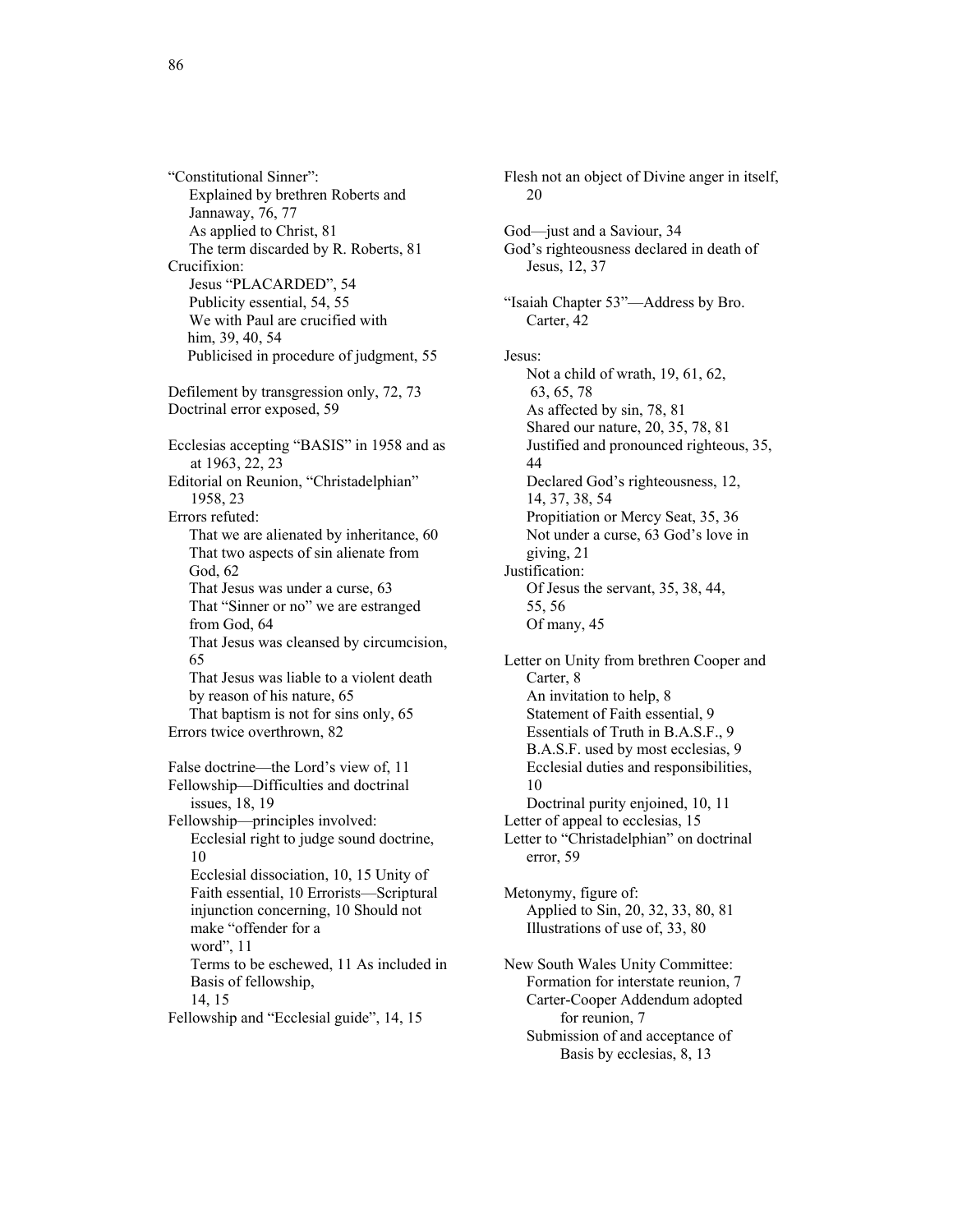Pioneer writings quoted, 72-82 Propitiation: Defined in Christ, 35, 36 A Mercy Seat at God's throne, 36 Through faith in the blood of Christ, 36, 37 As typified in the blood of the animal, 37 Reconciliation, 27, 39, 41, 62, 80 Reunion: Editorial on, "Christadelphian" 1958, 23 Wider scope for fellowship, 24 Robert Roberts—excerpts from his writings, 74, 75, 77, 78, 79, 80, 82 Righteousness of God: Upheld in Christ, 34, 37, 38 Just, yet a Saviour, 34 Sanctification, 14, 41 Servant prophecies: Suffering predicted, 44 Meaning of "servant", 45 A multitudinous seed, 56, 57 "Shield" ecclesias: So called for identification, 6 Relation to Central Fellowship, 19 Sin: By Metonymy, 20, 32, 73, 80, 81 Blameworthy for transgression only. 20, 80 Personified, 20 In the Flesh, 20, 79, 80, 81 Defined, 28, 32, 80 Of Adam, 28, 29, 77 All guilty of, except one, 29, 30 Deceitfulness of, 30 Becomes part of the individual, 30 Blinds the eyes, 31 Of Idolatry, 31 Its effects on Paul, 20, 31, 32, 73 Impulses leading to, 32, 73, 75 Not two aspects but many, 32, 63 By metonymy not an aspect of lawlessness, 33, 80 Challenge to God, 33, 34 Turning our backs to, 39 God's goodness in forgiving, 41, 82

Sprinkle (as used in Isaiah 53): Meaning of, 49 As applied to many nations, 49 Stricken (as used in Isaiah 53) applied to leprosy, 42 Thomas, Dr., on Adamic nature and constitution, 74, 75 "Travail" of Christ results in a multitudinous seed, 57 Type in Hezekiah's leprosy, 43 Unity: Its Fruits, 4, 83 Difficulties encountered, 7, 18, 19 Work of late John Carter, 4, 5, 83 Initiated among Victorian ecclesias, 1953, 7 Victorian and N.S.W. Committees cooperate, 7 Walker, later Bro. C. C. —proposal to visit Australia, 6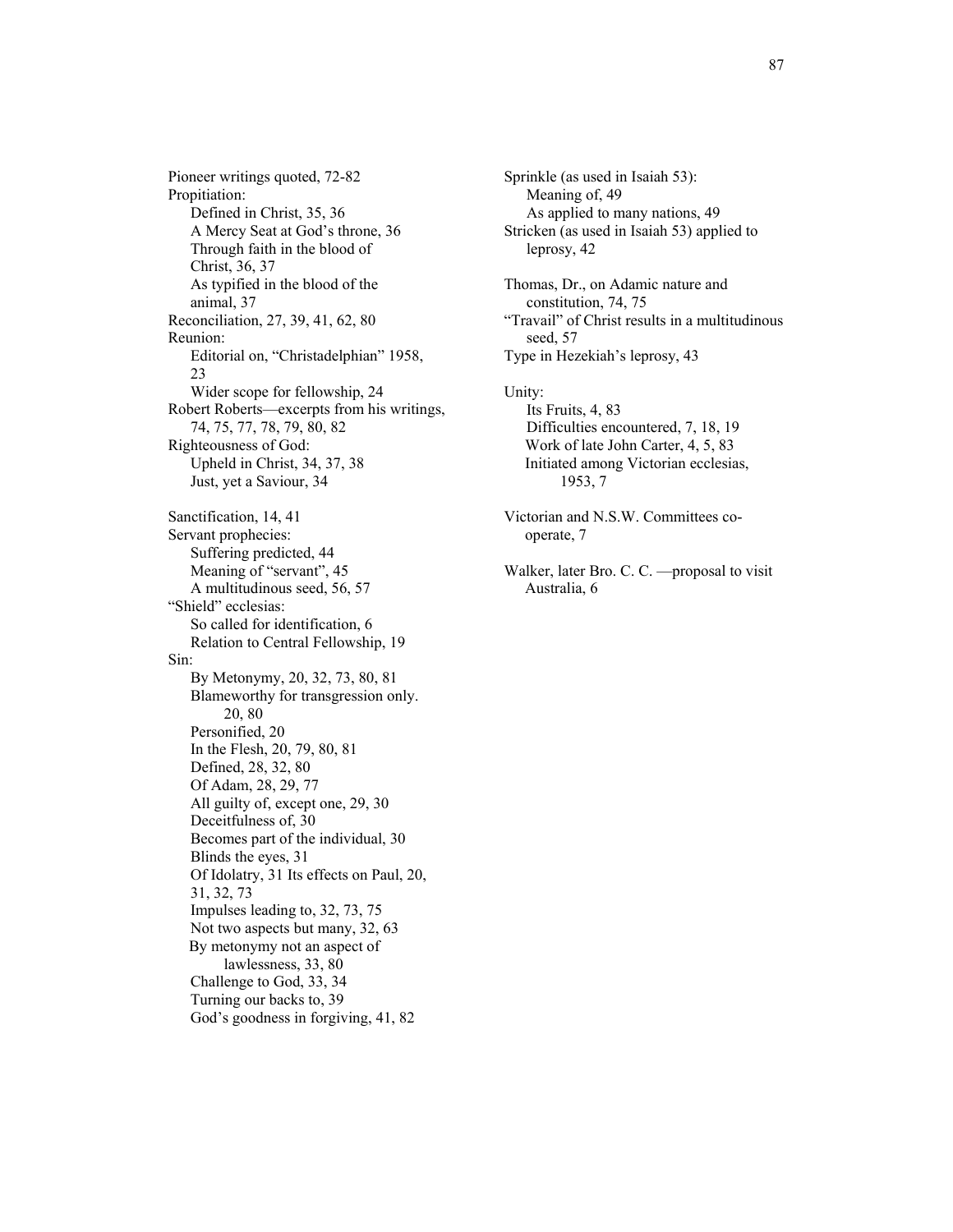# **INDEX TO SCRIPTURE REFERENCES**

| <b>GENESIS</b>   | ACTS               | <b>COLOSSIANS</b> |
|------------------|--------------------|-------------------|
| 3:17             | $4:27-30$          | 1:21              |
| 6:5              |                    | 2:13              |
|                  | <b>ROMANS</b>      | 3:5               |
| <b>LEVITICUS</b> | 1:18               |                   |
| 12:8             | 2:14               | 1 TIMOTHY         |
| 16:16            | 3:23               | $6:3-5$           |
|                  | 3:25               |                   |
| 2 KINGS          | 5:1                | <b>TITUS</b>      |
| 20:5             | 5:2                | 3:3               |
|                  | $5:6-11$           | 3:10, 11          |
| <b>PSALMS</b>    | 5:8                |                   |
| 45:16            | 5:12               | <b>HEBREWS</b>    |
|                  | 5:14               |                   |
| 51:5             |                    | 2:1<br>2:14       |
|                  | 5:16               |                   |
| <b>ISAIAH</b>    | 5:19               | 2:17              |
| 6:1              | 6:4                | 5:7               |
| 40:6             | 6:6                | 7:9,10            |
| 42:1             | 7:14               | 9:12              |
| 43:22-25         | 7:17               | 9:28              |
| 44:9-20          | 7:20               |                   |
| 45:20            | 7:23               | <b>JAMES</b>      |
| $50:6-8$         | 7:24               | 1:14              |
| 50:8             | 8:1, 2             |                   |
| 52:10            | 8:9                | 1 PETER           |
| 52:13-15         | 14:19              | 1:22              |
| 52:14            | 15:20              | 2:1               |
| 52:15            |                    | $2:20-25$         |
| 53:2             | 1 CORINTHIANS      |                   |
| 53:3             | 12:20              | 1 JOHN            |
| 53:5             | 13th Chapter       | 1:9               |
| 53:7             | 15:3               | $2:9-11$          |
| 53:8             | 15:56              | 3:4               |
| 53:10            |                    | $3:14-19$         |
| 53:11            | 2 CORINTHIANS      |                   |
| 53:12            | 5:7                |                   |
|                  | 5:14               |                   |
| <b>MATTHEW</b>   | 5:21               |                   |
| 8:17             |                    |                   |
| 15:19            | <b>GALATIANS</b>   |                   |
| 18:15-17         | 2:19               |                   |
| 28:19            | 2:20               |                   |
|                  | $5:19-21$          |                   |
| <b>LUKE</b>      |                    |                   |
| $2:21-24$        | <b>EPHESIANS</b>   |                   |
| 5:20             | 2:1                |                   |
|                  | 2:3                |                   |
| 7:47             |                    |                   |
| 11:4             | 2:4                |                   |
| 22:19            | 4th Chapter        |                   |
| 24:46-47         | 4:18               |                   |
|                  | 5:3                |                   |
| <b>JOHN</b>      |                    |                   |
| 12:41            | <b>PHILIPPIANS</b> |                   |
| $13 - 17$        | 2:4                |                   |
| 13:34            | 2:5                |                   |
| 18:37            |                    |                   |